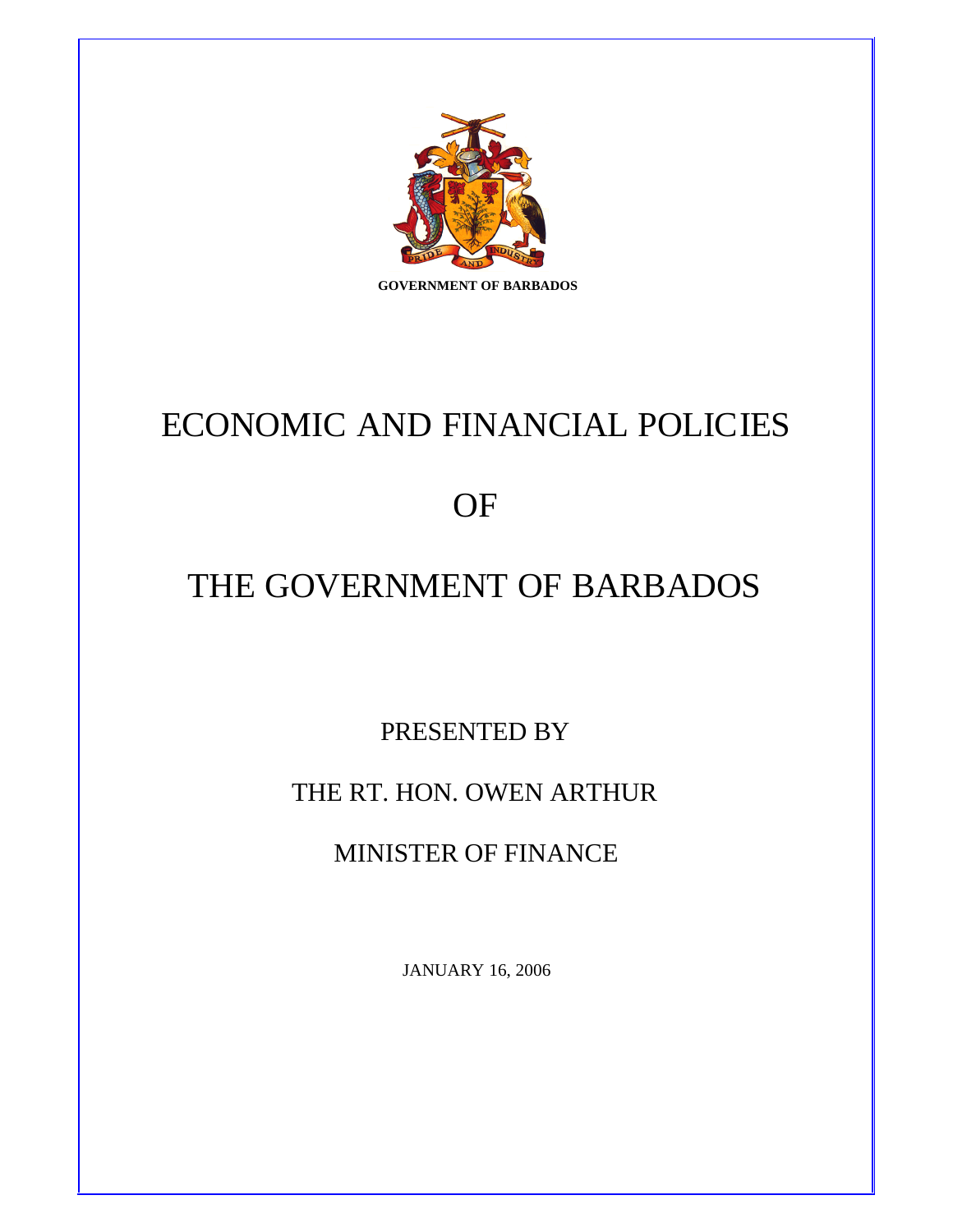#### **INTRODUCTION**

It is providential that the presentation of the economic and financial policies of the Government of Barbados which was intended to have been made in December last year is now being made at the start of a New Year.

Over the past forty years, it has become the convention, resting neither on the law nor logic, for the country's Economic Policies to be presented to Parliament after the Budget has been laid and approved in March.

A Budget which is a statement of expected revenue and expenditure is merely one aspect of a country's repertoire of economic policies and programmes. It should ideally be intended to be one of the principal means by which the overall economic policies of the country should be brought into effect. Clearly however, those policies should have first to be spelt out.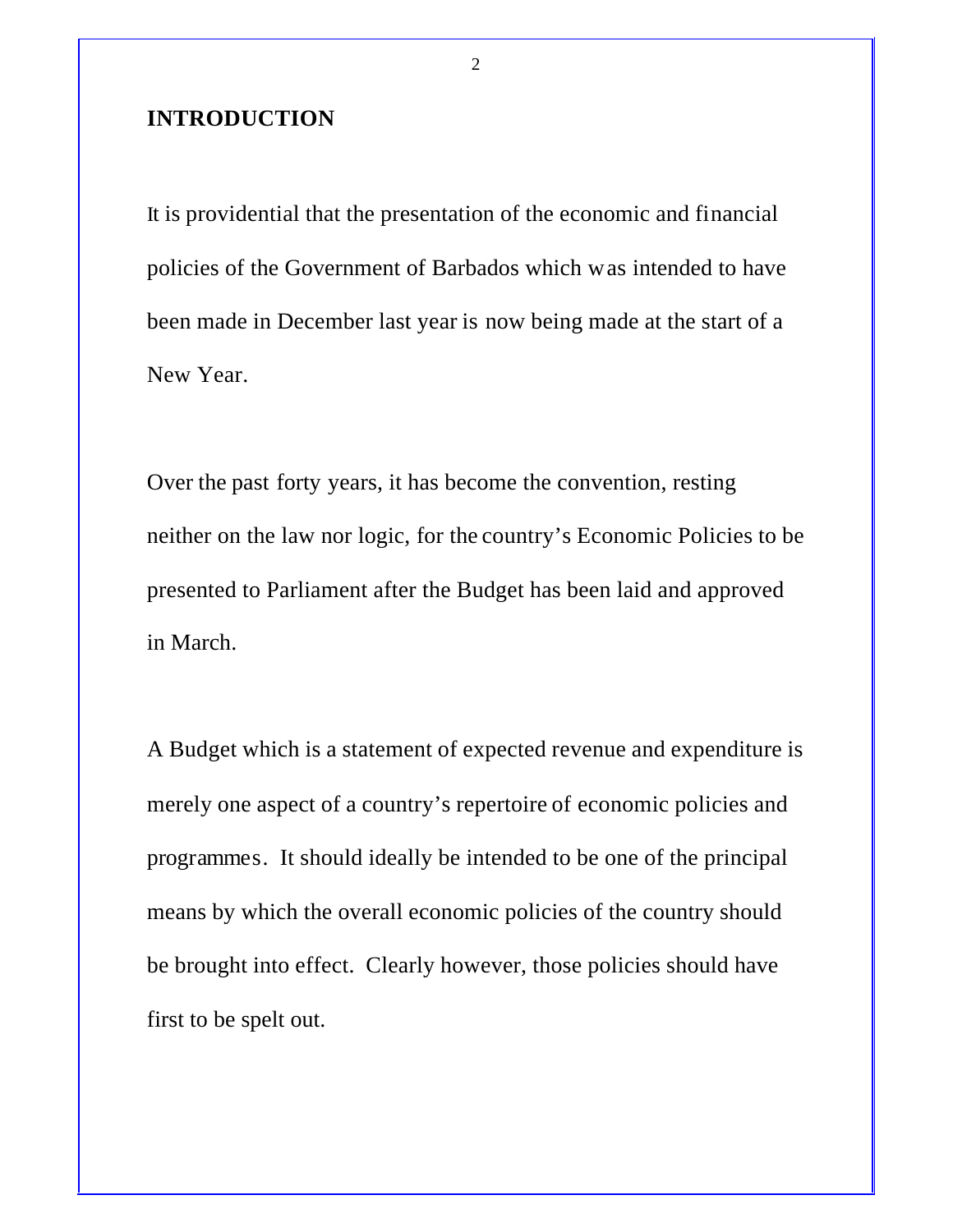In not following that process, we have been putting the cart before the horse in Barbados for over forty years.

We now have the opportunity to adopt a more practical convention by having the country's Economic Policies presented first and at the start of the year, to provide a framework for, and to be followed by, the presentation of the Estimates of Government's Revenue and Expenditure in March.

I believe that the adoption of this convention will put Parliament in a position to more substantially influence the substance and direction of both budgeting and economic policies, and will enrich the work of this House.

Mr. Speaker, this is your House, and the Prime Minister of the country, as one of its humble servants, is in no position to determine how Parliament should direct its affairs.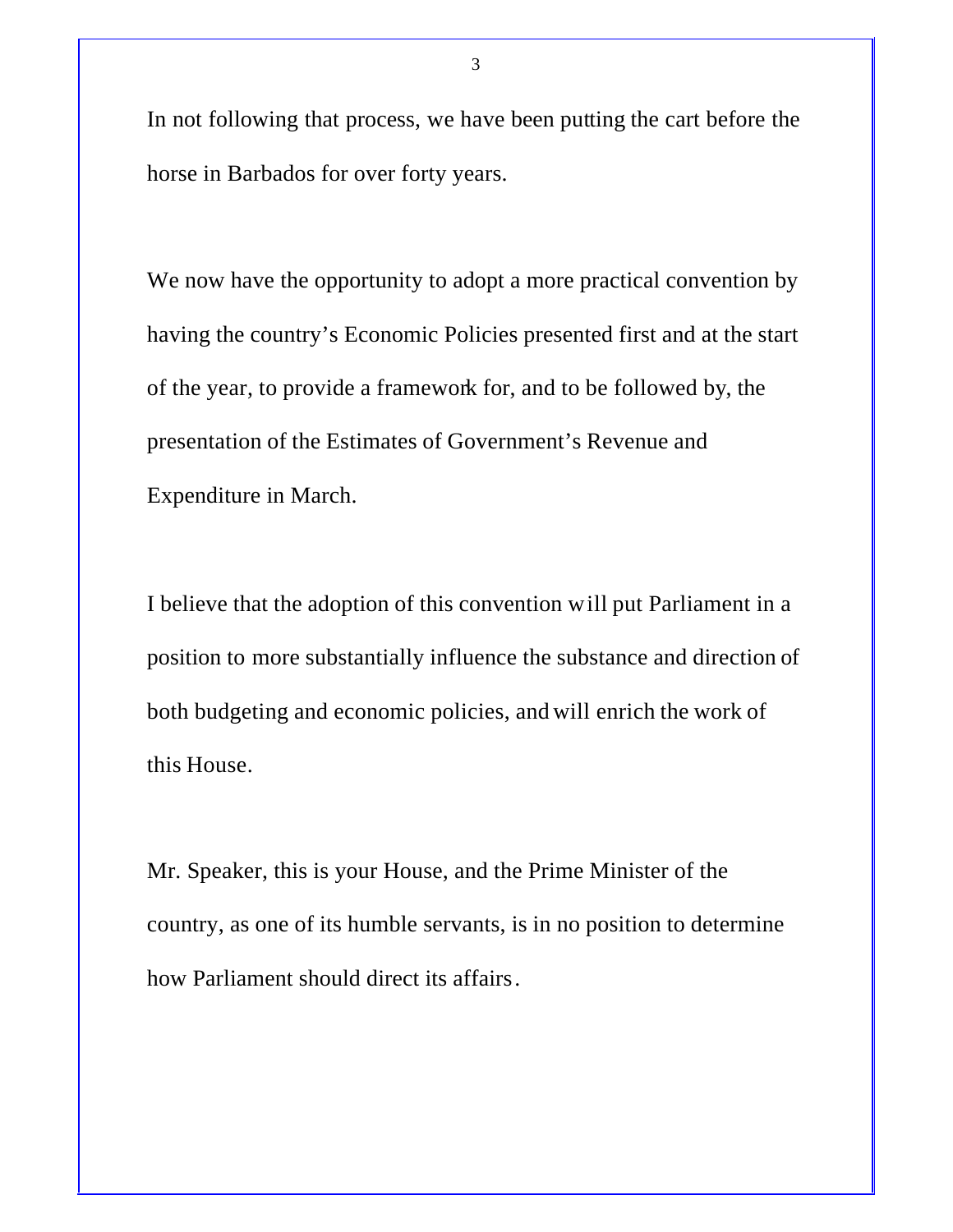I however humbly propose for your consideration that the Standing Orders of Parliament should be amended to provide not only for the Presentation and Debate of the Government's Economic Policies, but also the Presentation and Debate of the Social Policies and Programmes of the Government, as well as its Foreign Economic Relations as specific events in the Parliamentary calendar.

The times in which we live require that we embrace the need for change, and perhaps no where more so than in the manner in which Parliament manages its affairs.

## **ECONOMIC AND FINANCIAL REVIEW**

I believe that historians will come to judge the year 2005 as one in which Barbados realised historic achievements.

It was the year in which we ended centuries of adverse colonial history by ending our relationship with the British Privy Council and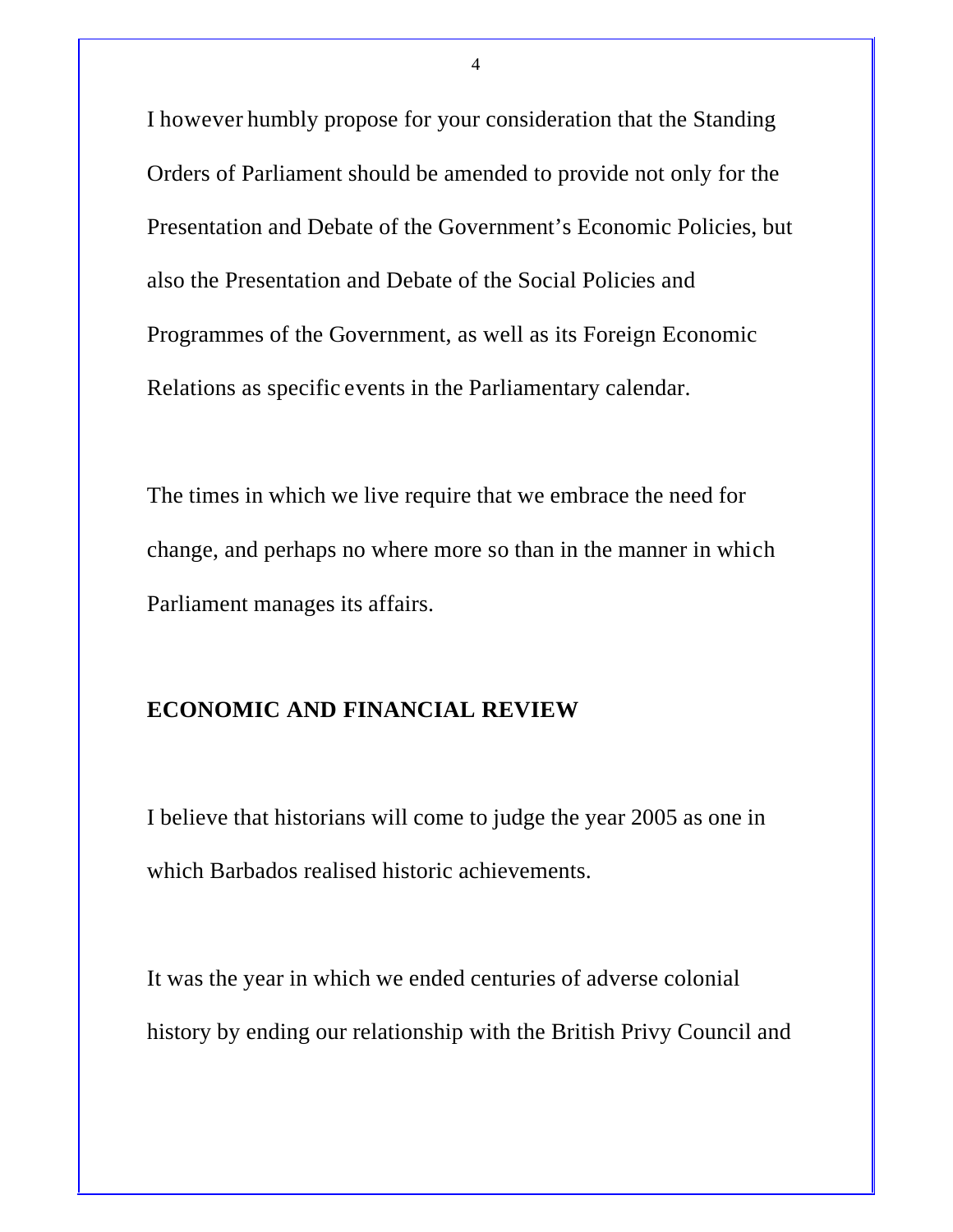accepting the jurisdiction of the Caribbean Court of Justice as our Court of Final Appeal.

It was the year in which Barbados concluded the arrangements to formally become part of a Caribbean Single Market; again ending an important aspect of our tortured and divided Caribbean history, and opening the opportunity for Barbados' future development to be planned taking into account the availability of a bigger market and a bigger economic space.

It was the year in which we made substantial provision for the attainment of the core goals set out in our National Strategic Plan 2005-2025 of resting our development on enriched human capital by providing the Cave Hill Campus with the physical means to support its expansion in pursuit of the objective of having one graduate per household by 2020.

It is also a major national accomplishment that in a world and in a region in which crime and violence are increasing in scale and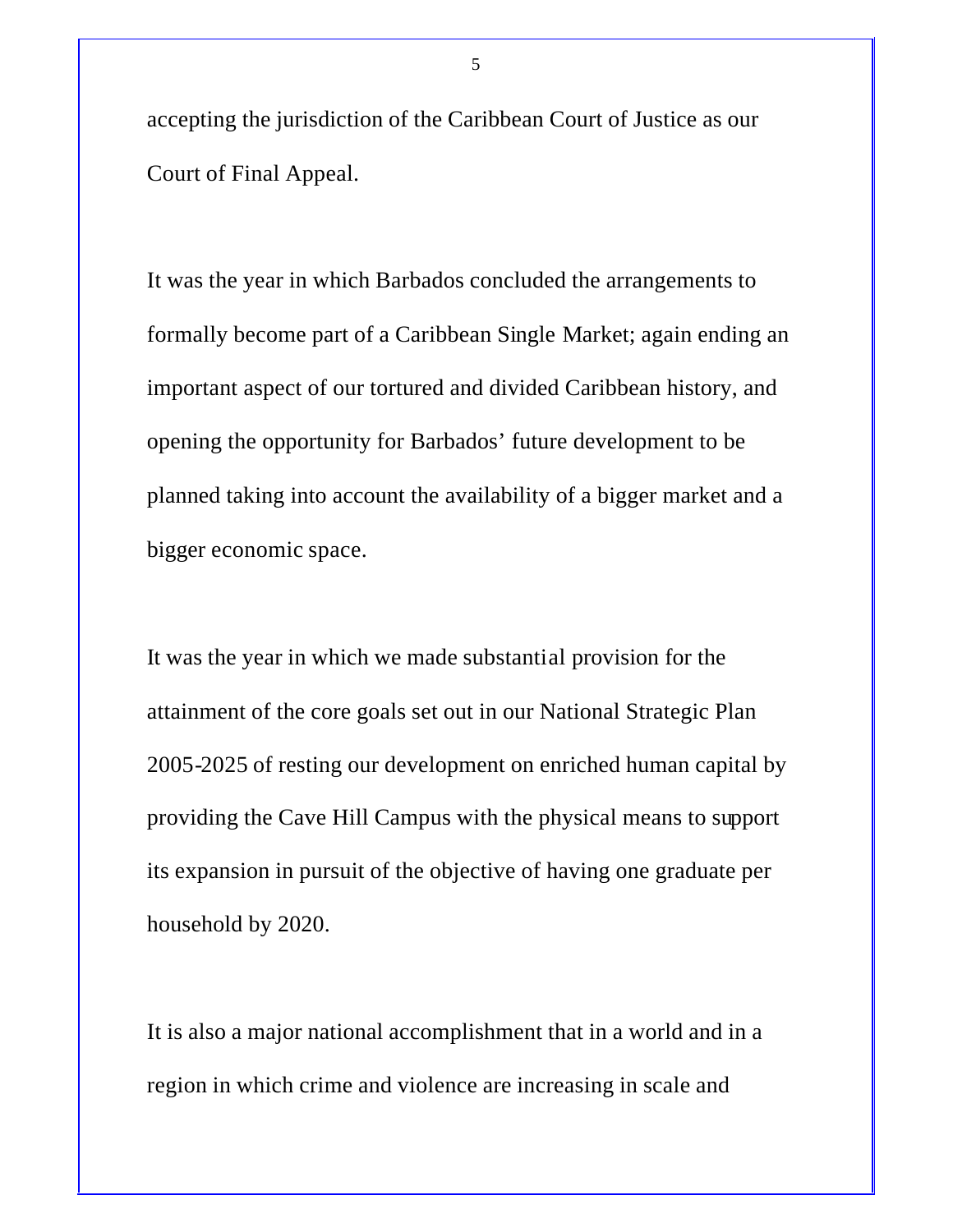severity, crime in Barbados, in the year 2005 was reduced to its lowest level in nearly two decades, setting Barbados apart as an oasis of stability and good order in an otherwise troubled world.

Above all, one of the historic achievements of the year 2005 was the fact that Barbados turned the corner towards becoming a fullemployment modern economy. The record low level of unemployment of 8.5% that was recorded in the third quarter of the year, when economic activity is at its lowest, portends that, with the appropriate measures to spur investment, training and the general level of economic activity, full employment can become a realistic goal for the Barbadian society.

Mr. Speaker, you better than anyone else in this Parliament know how difficult it is to score a lot of runs quickly when batting on a sticky wicket.

But, in metaphorical terms, that is precisely what our economy has been doing.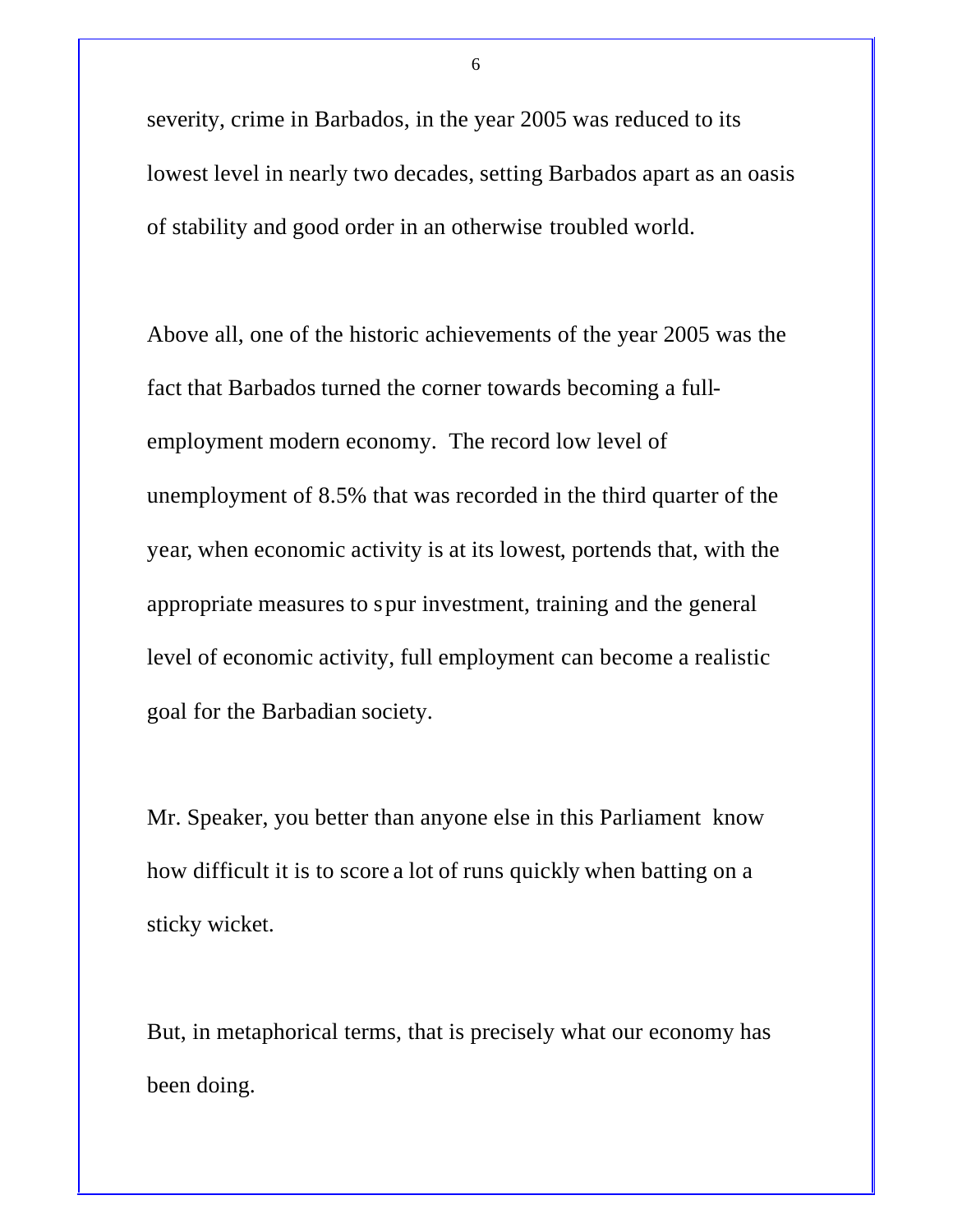The times have indeed been challenging.

The very steep rise in the price of energy in 2005 added a major new challenge to the management of our economy. It is clear also that the incidence of severe natural disasters presents a new risk and uncertainty that we cannot ignore.

For us, the age of economic preferences effectively came to an end in 2005 with the decision of the European Union to cut the price for sugar by 36% over a four-year period.

In such a context, it is entirely salutary that over a wide range of indices of economic performance, significant progress was recorded by the Barbadian economy.

In relation to the general level of economic activity the expansion of our economy continued in 2005 with the realisation of real growth at 4.1% following upon the rate of 4.8% recorded in 2004.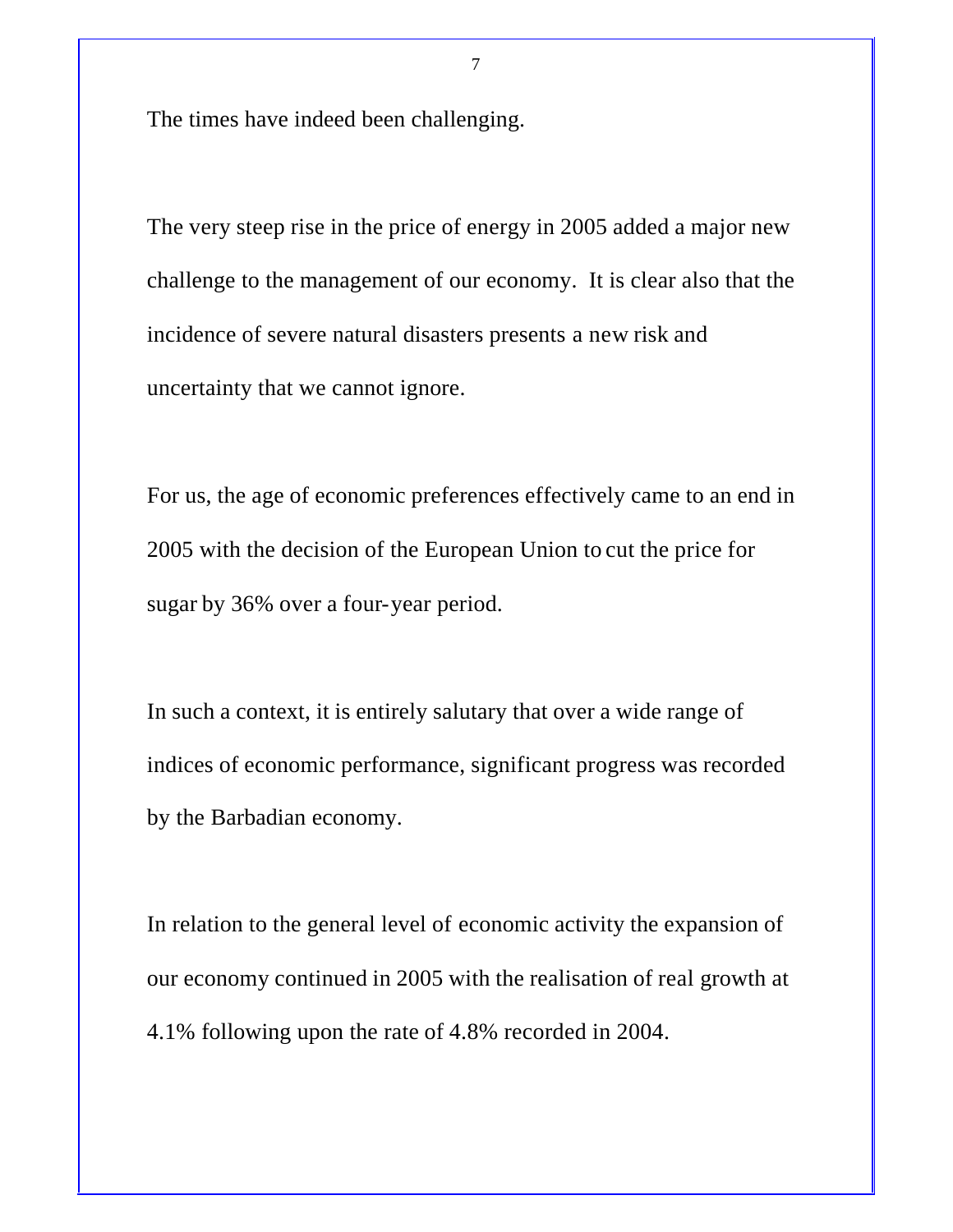The significance of this is that our economy is now on a development path at the base of which is a rate of growth that for two years now has substantially exceeded the target of 3%. The economic challenges we therefore face in large measures are those that arise not from too little, but from too fast a pace of economic expansion.

The economy's growth in recent years was driven by the extraordinary performance of the hospitality industry. This however, was not the case in 2005. Without the benefit of an English cricket tour, long stay visitors in 2005 matched the numbers in 2004 while cruise arrivals up to October fell to 425,933 from the level of 534,136 for the corresponding period of 2004, a 20% decline. Value added for the tourism sector as a whole fell by 4.2% in 2005.

Happily, the fortunes of the sector have recently taken a turn for the better.

In all of the other sectors of the economy growth rates in excess of recent annual average performances were realised. In respect of the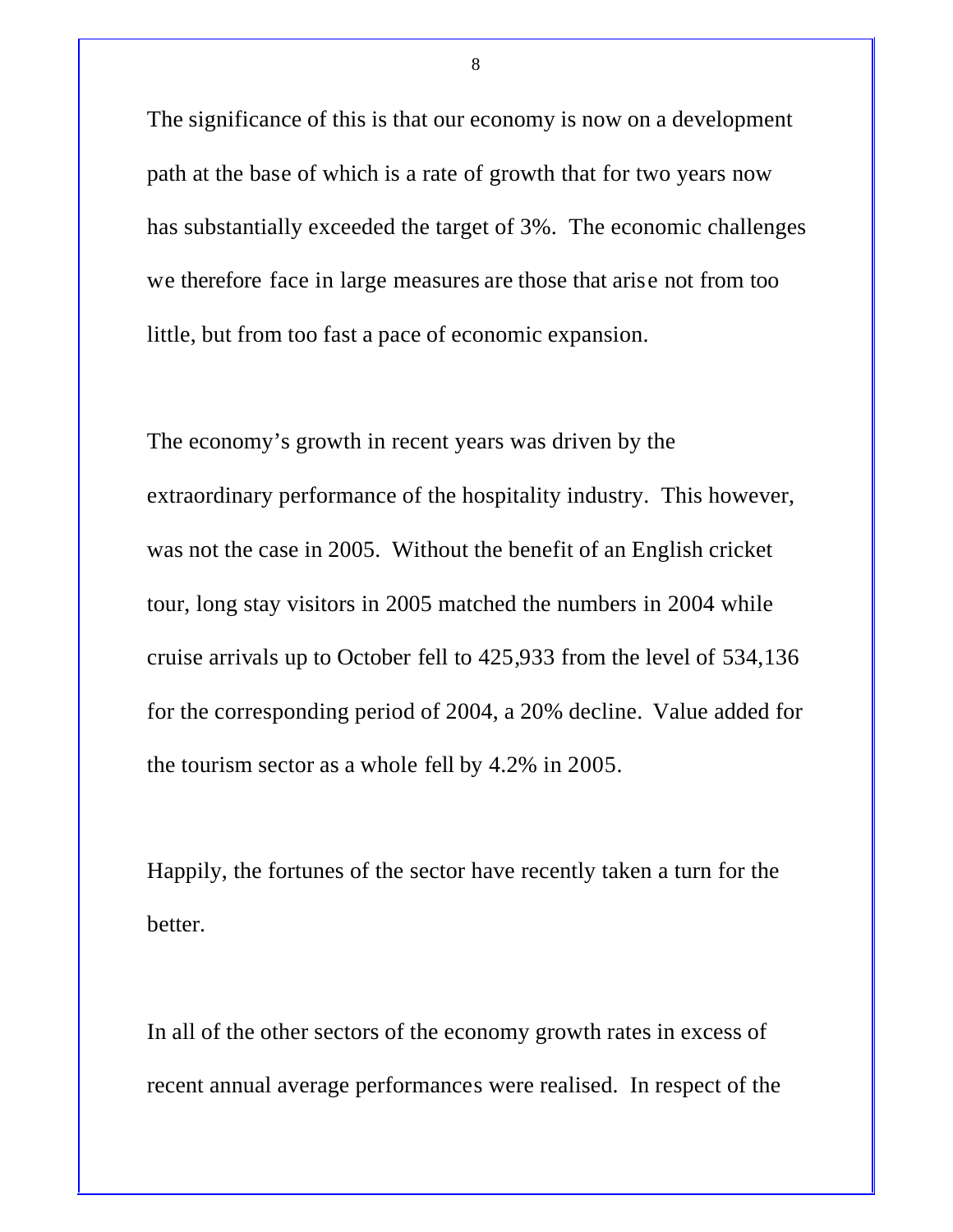international business sector, some 384 new entities were licensed up to the end of November compared to 314 for the same period in 2004; an increase of 22%.

Sugar output rose by 10.3% in 2005 in contrast to a contraction of 5.4% in 2004. And the manufacturing sector is estimated to have expanded by over 3% during the past year.

All of the non-trade sub-sectors expanded significantly in 2005, but especially the construction industry where growth of 17.6% was recorded in Barbados.

Barbados' exports of goods also rose in 2005 to \$387 million up from \$340 million in 2004.

The evidence is also considerable and compelling that ours is an economy in which people are at work, our citizens are saving, our citizens are investing and building on an unprecedented scale.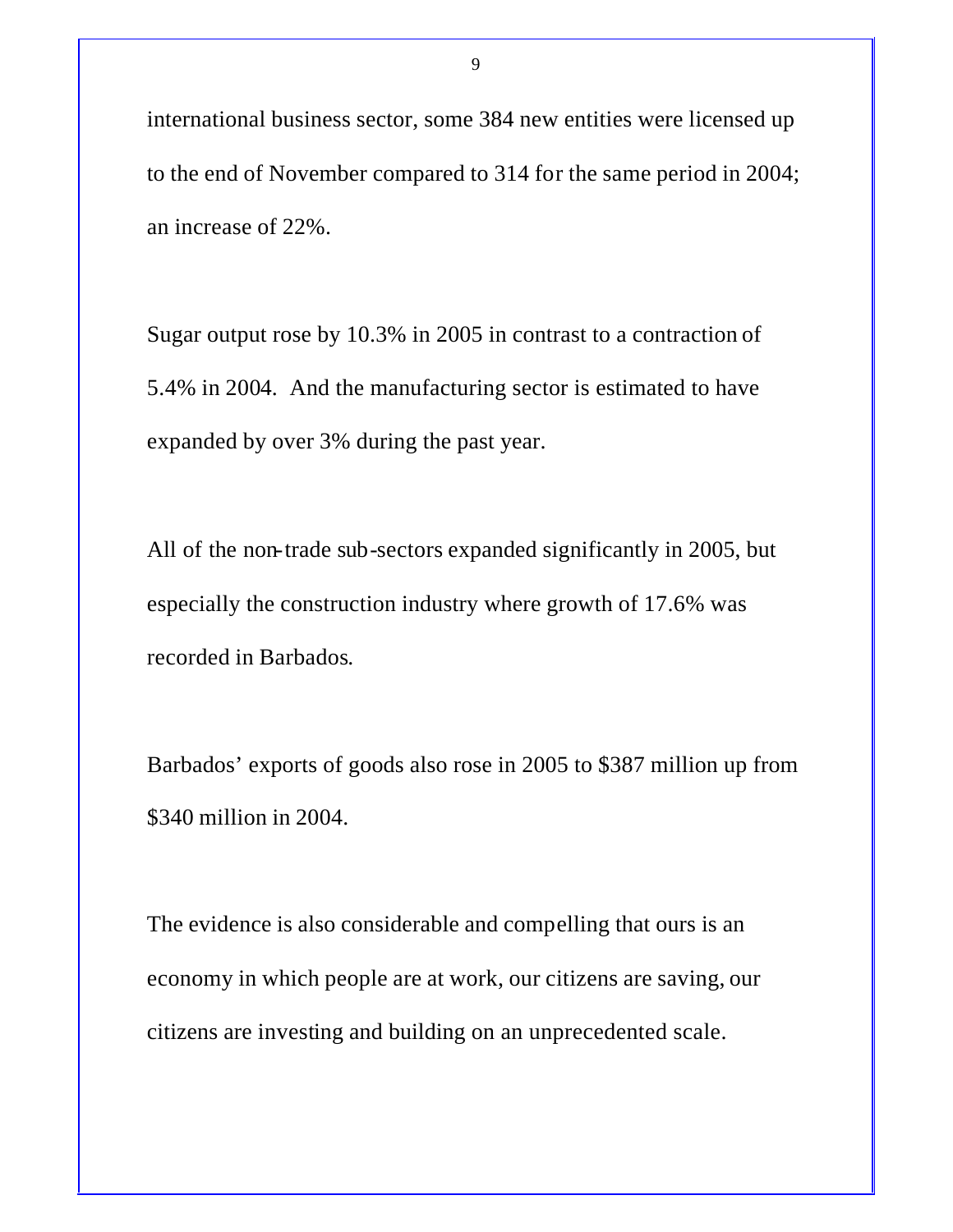I would have already remarked upon the record low level of unemployment that was registered to September last year.

The level of savings for 2005 represented only by domestic deposits in the commercial banks rose by over \$600 million from \$5.25 billion in 2004 to \$5.863 billion in 2005.

Gross domestic investment in 2005 in Barbados is estimated to have amounted to \$1.067 billion as compared to \$975.4 million in 2004.

Commercial Banks mortgage loans for private dwellings increased by over \$100 million between December 2004 and October 2005.

There was also evidence of an improvement of Government's fiscal circumstances thus far for the financial year 2005-2006.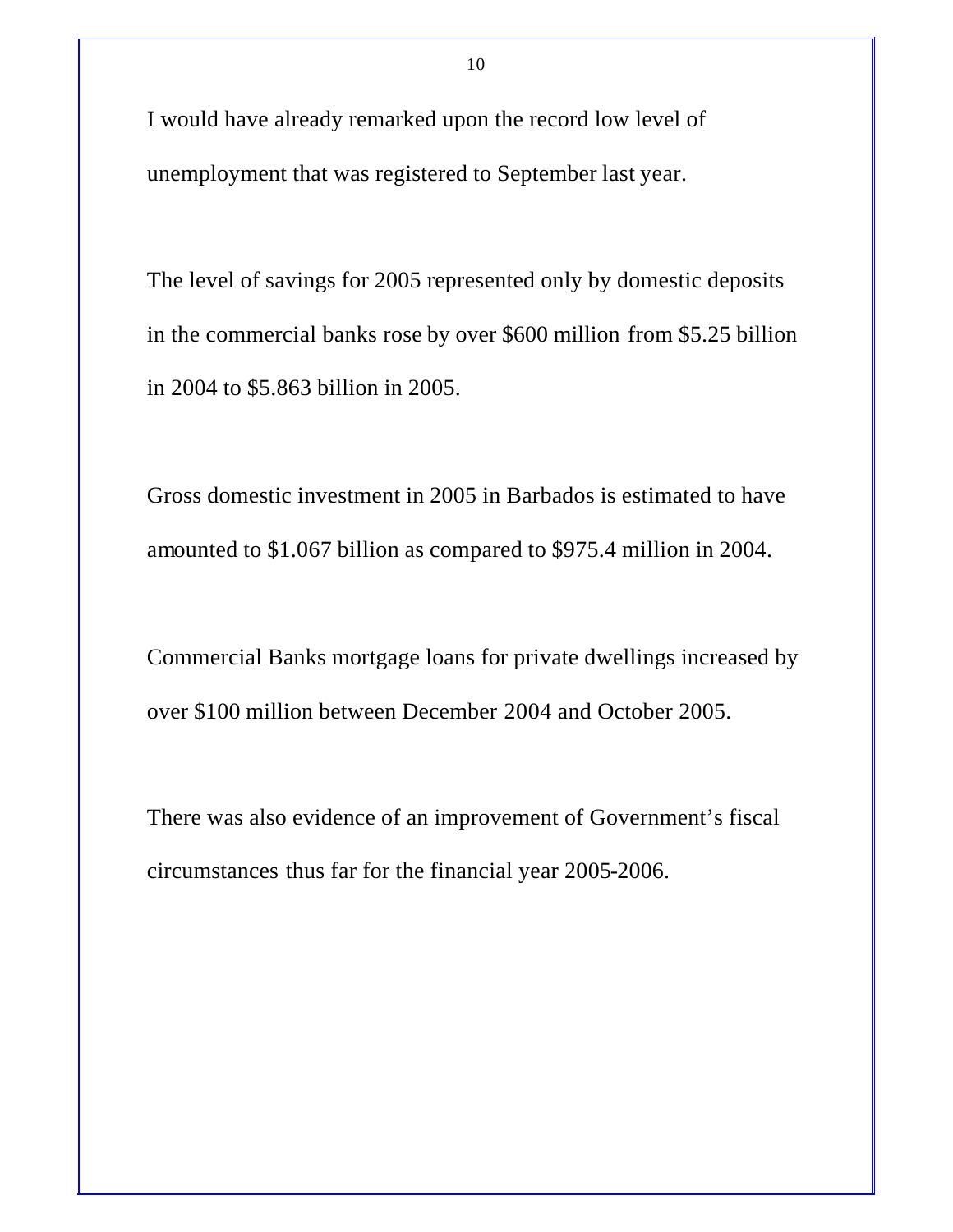#### **Public Finance 2005-2006**

The 2005-2006 Estimates of Revenue and Expenditure were approved by Parliament in March 2005 and were formulated to achieve a fiscal deficit of 2.4% of GDP at market prices.

11

The Estimates projected current revenue of \$2,030.8 million, current expenditure excluding amortization of \$1,915.8 million and capital expenditure of \$258.8 million giving a fiscal deficit of \$143.8 million.

Preliminary information received from the Accountant General indicates that current revenue for the first nine months of this fiscal year 2005-2006 was \$1,470.8 million, an increase of 10.2% over the amount collected for the same period last year. The increase in current revenue was mainly as a result of an increase in Taxes on Goods and Services, which increased over the 2004-2005 figures by 14.1% due to the new measures introduced in September 2005 and increased economic activity.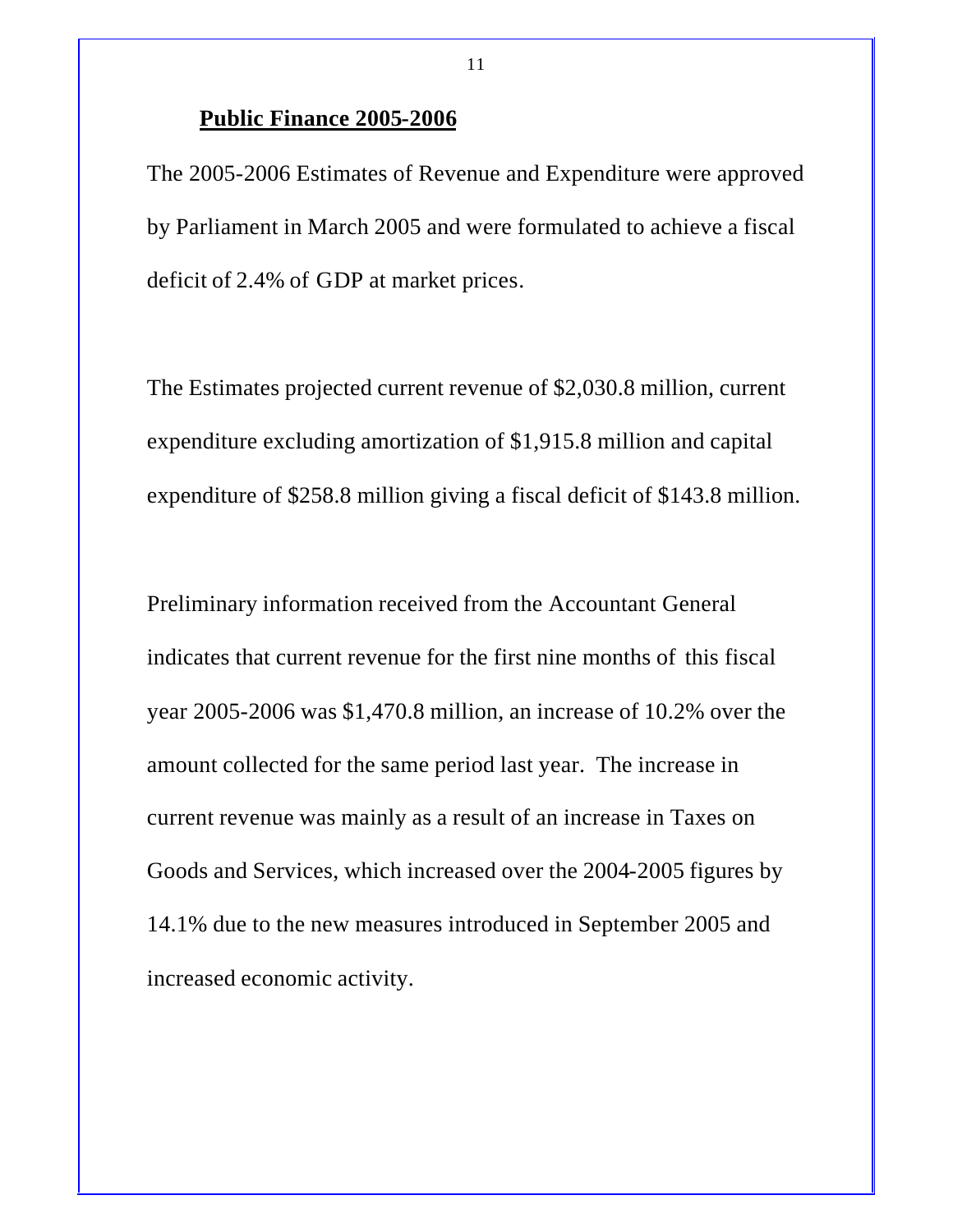Preliminary information also indicates that current expenditure less amortization was \$1,425.9 million, an amount of \$87.6 million or 6.5% above that recorded for the corresponding period last year. Capital expenditure was \$130.8 million, \$10.2 million or 8.4% more than for the corresponding period of 2004-2005.

It is expected that the performance for the last quarter of the year will be on par with that of the first nine months. It is therefore projected that current revenue collected for the current fiscal year will be \$2,075.7 million. This will be 2.2% more than the \$2,030.8 million approved for the financial year and 9.4% more than collected in the last fiscal year.

Current expenditure excluding amortization is projected to be \$1,936.6 million during 2005-2006, an amount of 6.6% more than for 2004-2005. Capital expenditure is expected to be 6.7% more than the previous year and 6.8% less than the amount approved for the year.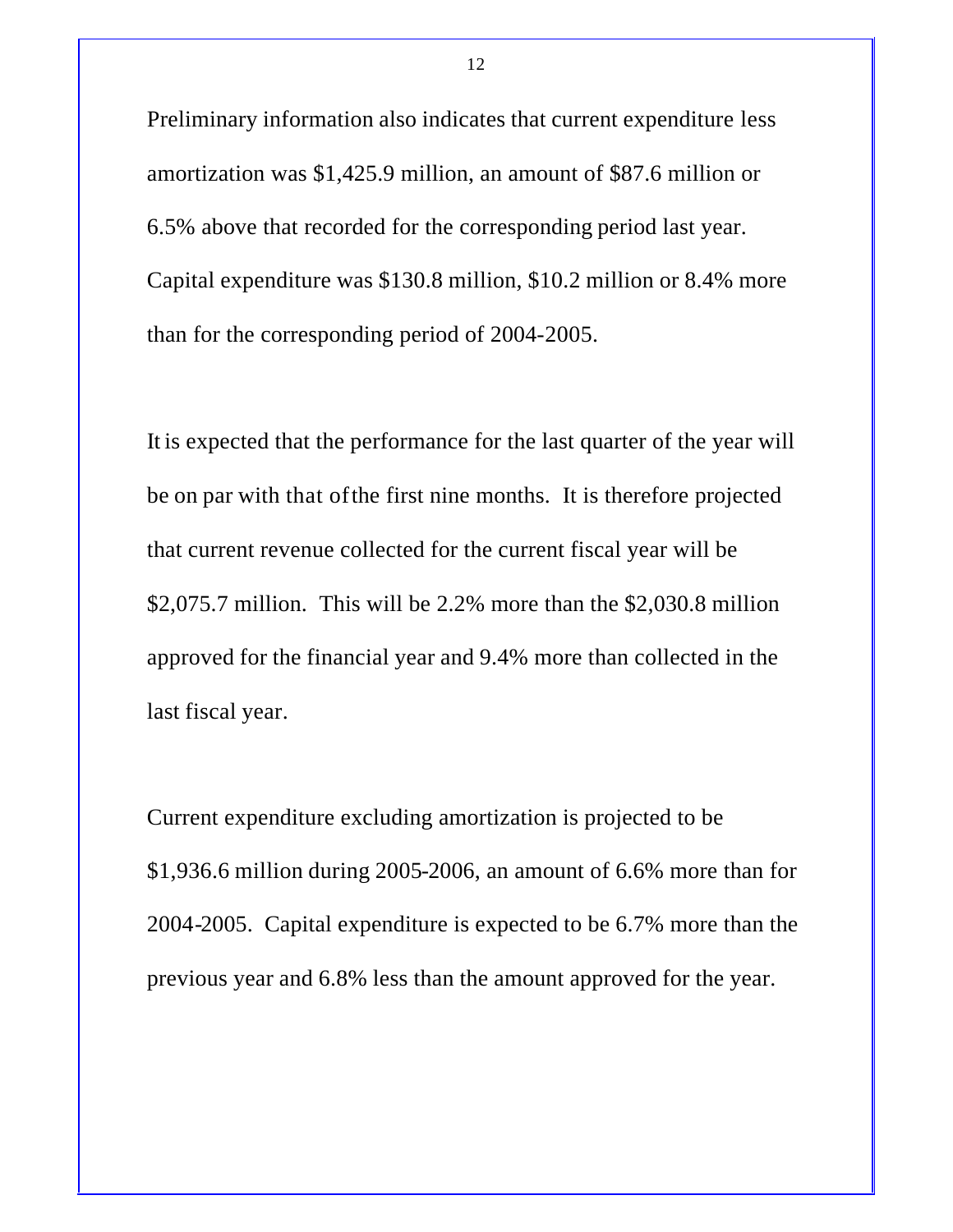Based on these projections, it is expected that the fiscal deficit for 2005-2006 will be 1.7% of GDP, well below the fiscal deficit of 2.6% recorded for 2004-2005 and the 2.5% originally targeted for 2005- 2006. Details are at Appendix I

## **External Position**

By contrast, there were aspects of the performance of the Barbadian economy in 2005 which provide grounds for caution and concern.

Despite the measures introduced by the Central Bank to curb the rate of growth of credit, total credit rose by as much as \$540 million up to October 2005. Most of the lending was distributed to the personal sector, which increased by \$270 million.

An increase in domestic demand, driven in large measure by continued credit creation, bore negatively on our external position.

There was a continued surge in import demand which when coupled with smaller receipts from tourism activity has given rise to a wider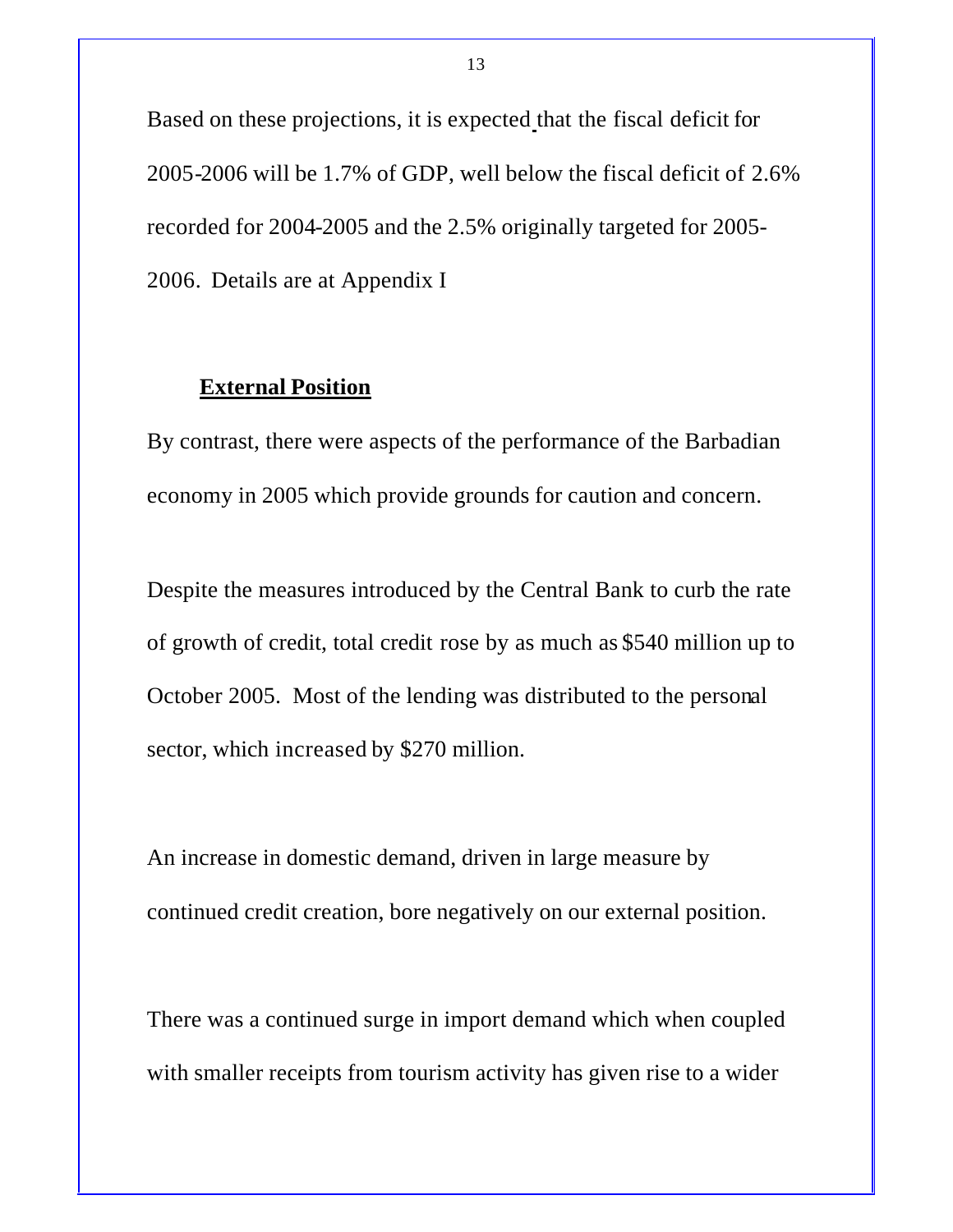current account deficit on the balance of payments, which was estimated at \$385.8 million for the first nine months of 2005 or \$99.7 million more than in the corresponding period for 2004. At the end of November, 2005, retained imports were estimated at \$2,472.2 million compared to \$2,349.6 million for the corresponding period 2004, an increase of 5.2%. This increase was mainly due to a provisional 17.2% rise in consumer goods imports, particularly for motorcars and durable consumer goods. For the similar period January to November, domestic exports expanded by an estimated 23.7% or \$75.3 million more than the \$318.1 million earned for the corresponding period in 2004.

The Net International Reserves (NIR) of the Central Bank is projected to be \$1209.4 million compared to \$1190.5 million recorded in the similar period in 2004. This represents 23.4 weeks of imports – still well above the three months equivalence regarded as that required for safety purposes.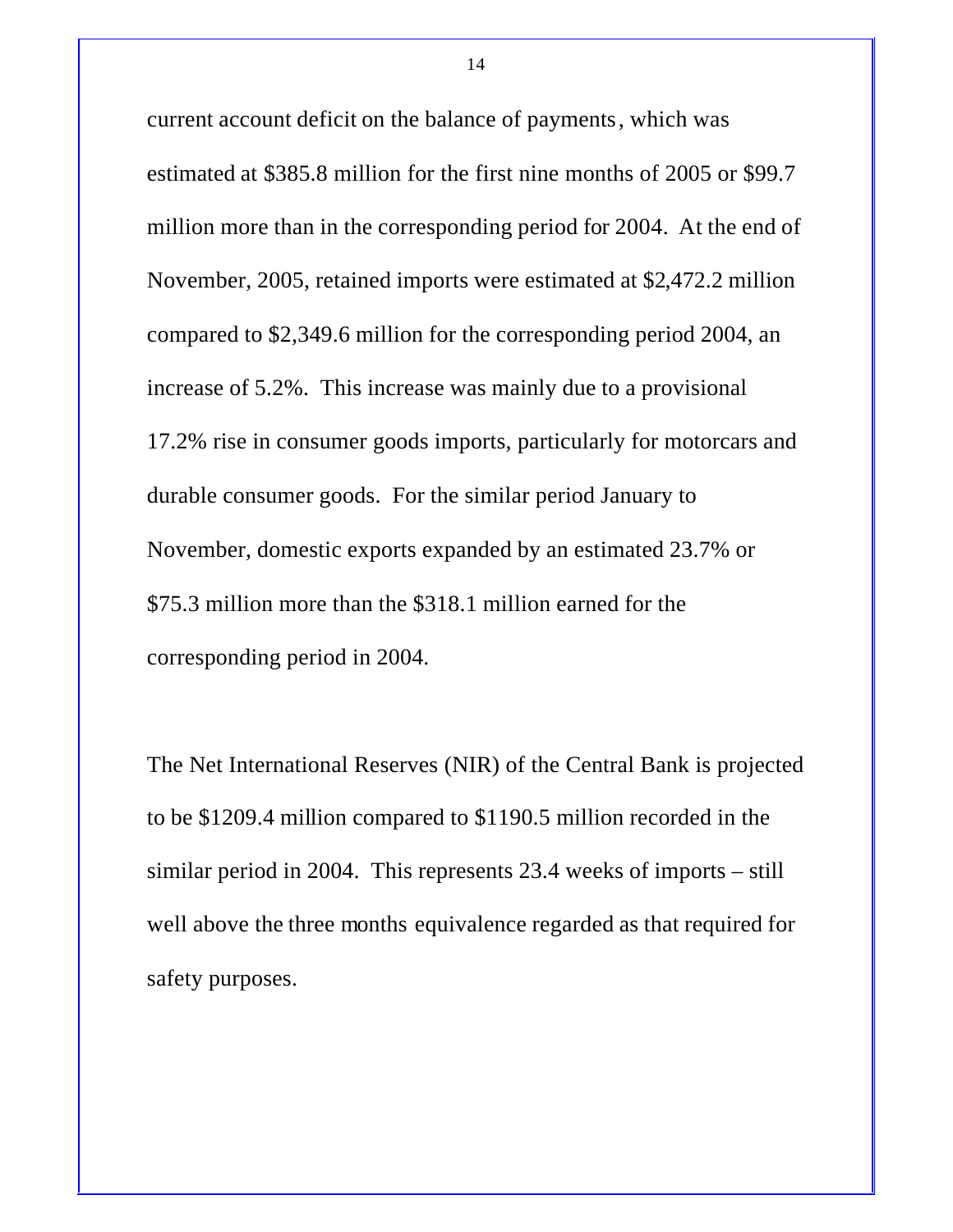On a positive note, the capital and financial account registered a surplus of \$140.2 million for the January to September period of 2005. During 2005, net private capital and financial inflows were estimated at \$430.4 million, compared with net private capital and financial outflows of \$13.5 million in 2004.

The evidence taken as a while suggests that we need to heighten our measures to strengthen the Balance of Payments.

## **Inflation**

The rate of inflation for the year 2005 is likely to exceed 4%, as compared to the 1.5% for 2004. The increase in inflation rate resulted largely from rising energy prices and earmarks this as an area of macroeconomic performance which warrants the deployment of corrective initiatives.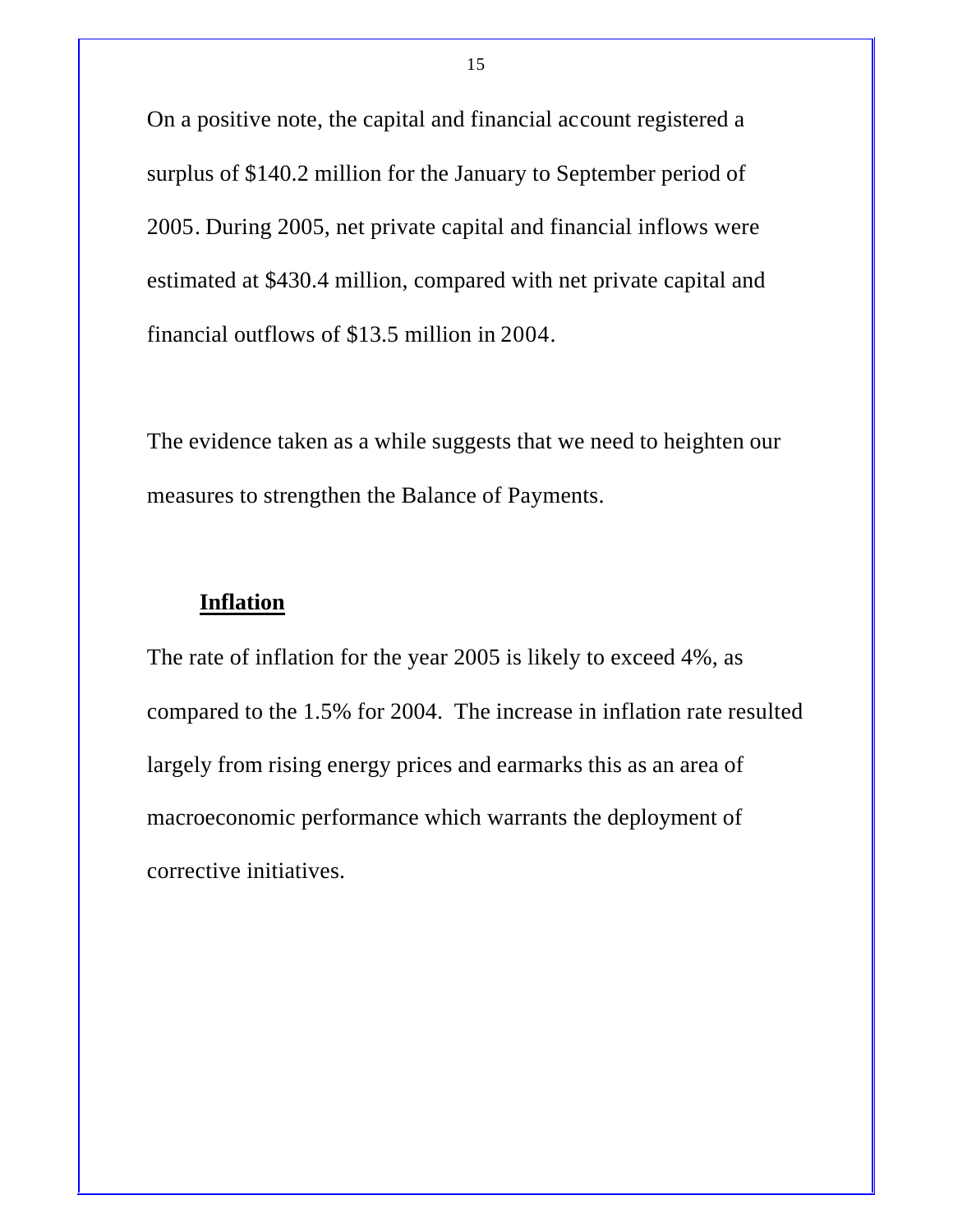## **Prospects for 2006**

The economy is forecast to strengthen significantly in 2006 and to realize a real growth rate that exceeds 4% for the third consecutive year.

Indeed, 2006 holds the promise that Barbados will realise economic expansion on a scale that has not been seen in recent memory.

It is expected that the growth and development o f the economy will be fuelled by higher output from tourism growth and from every productive sector, the impact of investment on an unprecedented scale, in our tourism, housing and service capacity, and infrastructural activity related to the hosting of the World Cup 2007.

There is also ground to expect a continued improvement in the country's employment situation and the significant strengthening of our balance of payments as a result a strong inflow of private capital.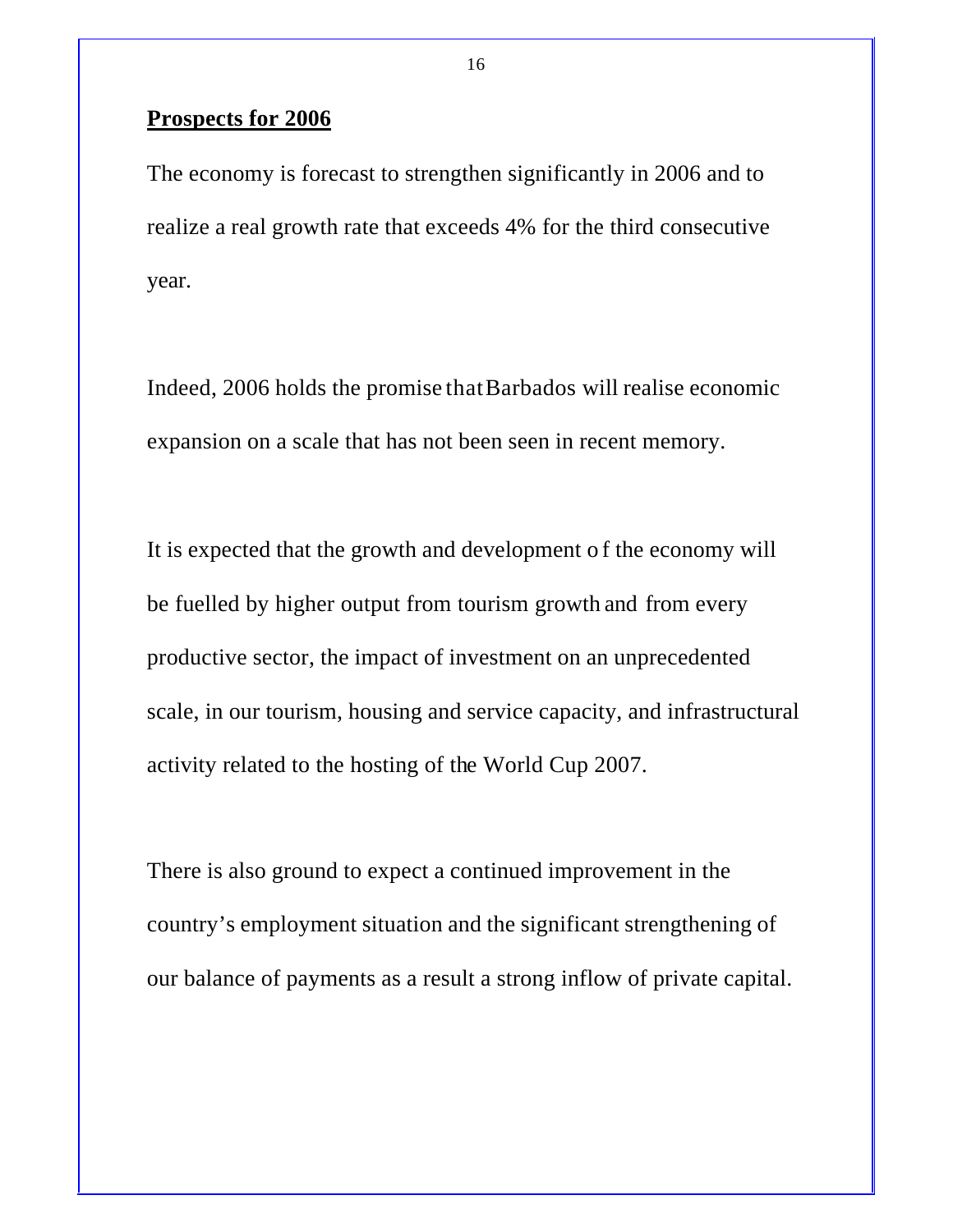## **Framing the policy issues**

The trajectory along which the economy is growing and the indices of its recent and projected performance suggest that the following constitute the essential issues and matters around which policy initiatives should be concentrated.

## **Demand Management**

It is clear the increase in disposable incomes created by the availability of credit and the reform of personal income taxes is generating a level of domestic demand that will continue to put pressure on our external position.

It is proposed that the monetary measures introduced by the Central Bank to contract credit must be given additional time to work.

No additional increases in interest rates are contemplated for 2006.

There is however a need to use other demand management measures other than interest rates to curb our demand for imports.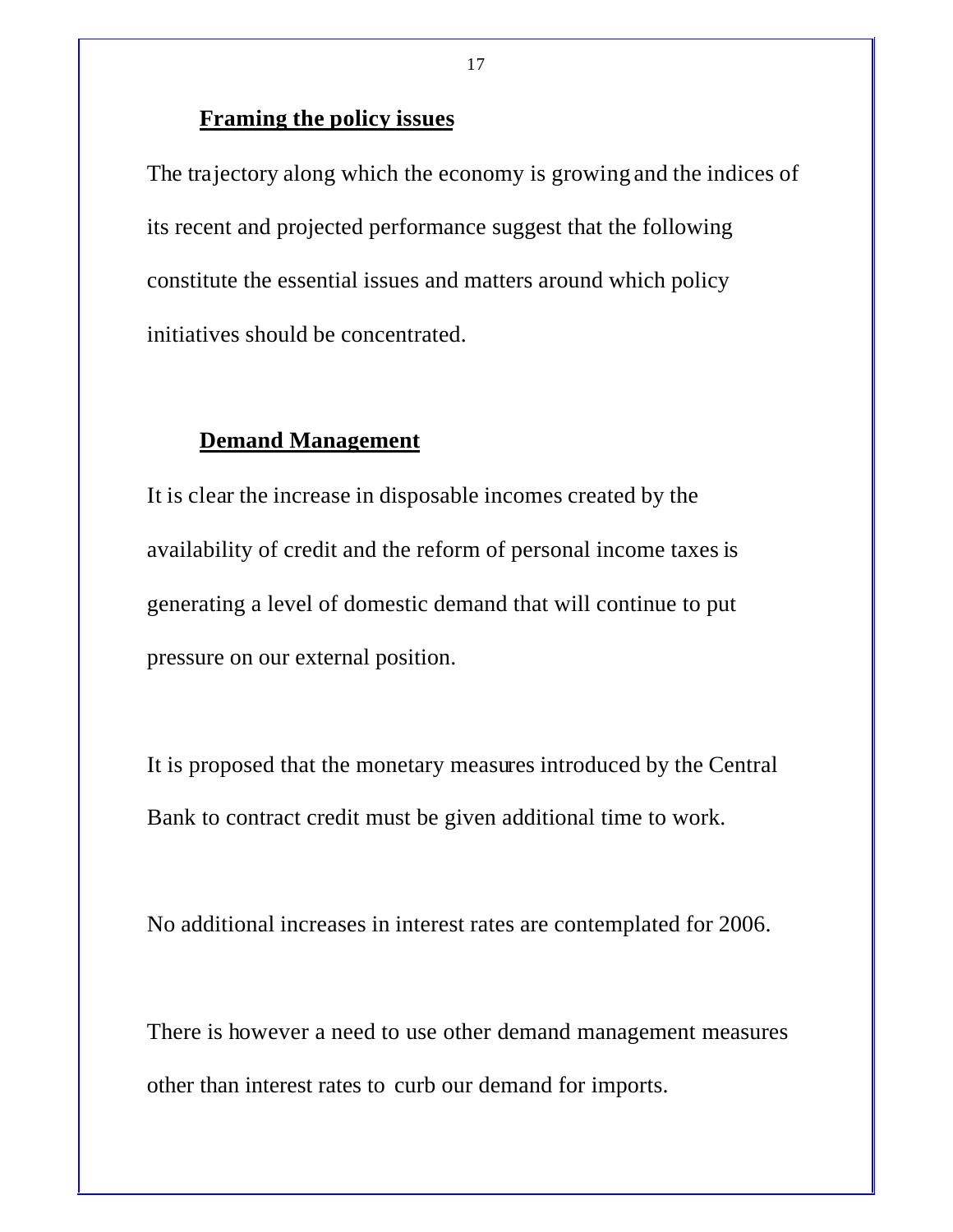#### **Mitigating new Macro-economic Shocks**

Rising energy prices and the incidence of natural disasters are two shocks which can de-stabilize the economy.

While we cannot affect the price of crude oil, a comprehensive programme involving all sections of the society to conserve on the use of fossil fuels, to accelerate the switch to alternative fuels and to increase domestic production of fossil and alternative fuels now becomes national priority.

Our national economic policies also must incorporate new initiatives to promote disaster prevention and mitigation as principal concerns by the productive sectors and households. Now policies are warranted to achieve these areas.

## **Foreign Exchange Generation**

Our economy is generating significant activity and attracting major investment in our foreign exchange earning sectors. It is reflected in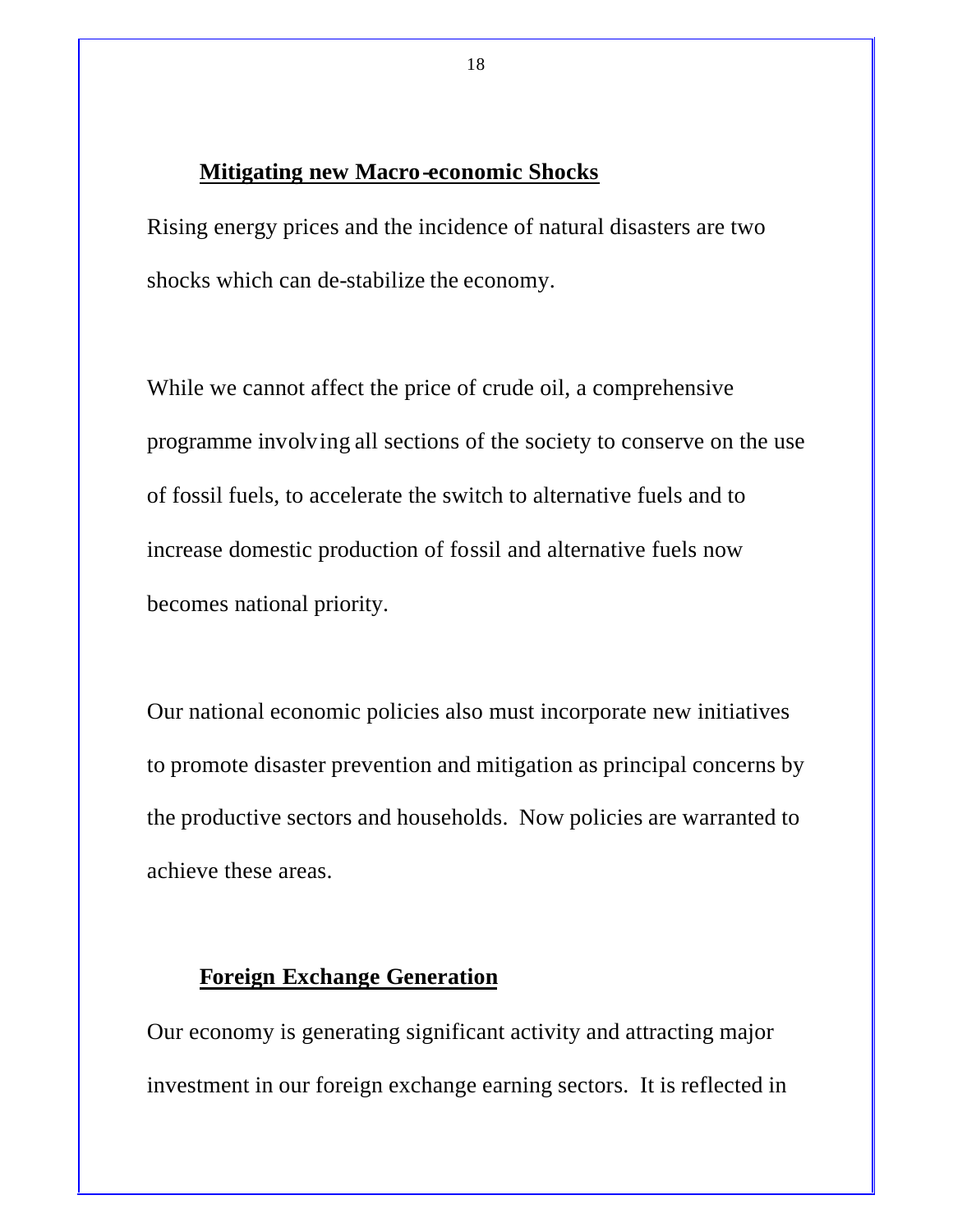employment creation but to a far lesser extent in the retention of foreign exchange.

There is in consequence the need for new measures to enable the economy to retain more of the foreign exchange that it is generating through capital inflows and export capacity.

## **Balancing of Trade Policy**

Our trade policy has recently featured the introduction of certain protectionist tariff measures to provide a shield for those sectors of the economy which have faced the stiffest challenge from trade liberalization – manufacturing and agriculture.

Such a policy has been at the expense of growth prospects of some of our principal export sectors. In addition, Barbadians are now shopping abroad and especially in the Caribbean for goods they should be buying at home. The developments taking place in Bridgetown and in our other urban centres however should inspire us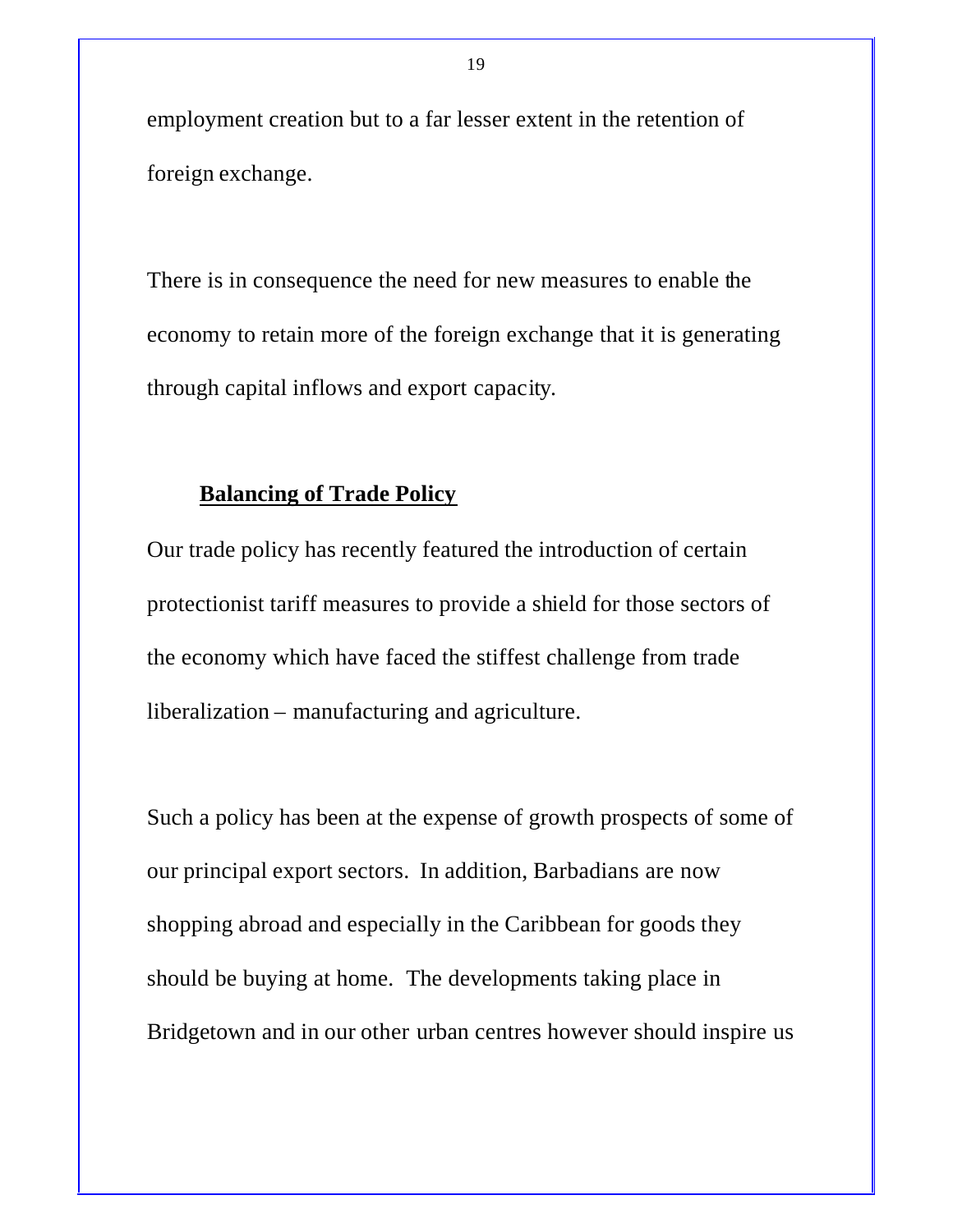to go further and transform them into the shopping Mecca of the Caribbean.

To realise this, we must amend the tariff policies that have been used to protect some sectors, but which are driving business abroad and hurting our export sectors. We must do so by replacing the tariff protection with economic and financial supports to encourage the continued repositioning of sectors affected by trade liberalization.

## **Institutional Change**

Although the reform of the telecommunication sector has been undertaken, Barbados has yet to realize a full macro-economic dividend in the form of expanded bandwidth capacity at competitive prices.

Policies initiatives are now required to realize such a dividend.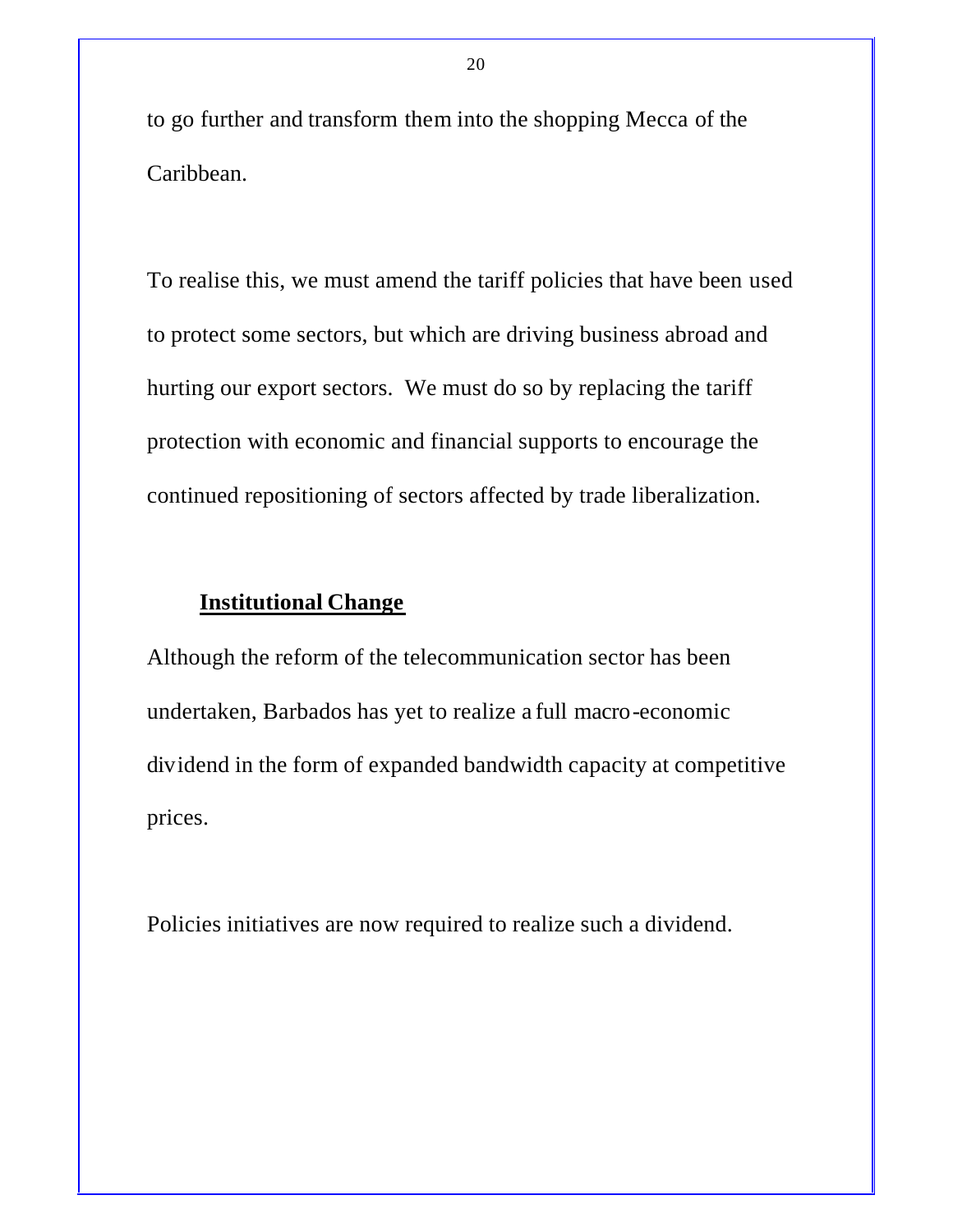Also we must accelerate the programme to enable us to use electronic means capable of changing the environment and the cost of doing business in and with the public sector and in the economy at large.

## **Employment Related Measures**

It is clear that the Barbadian economy is generating more employment than can be satisfied by the skills available in the domestic society. Also, the country is now importing skills which it has long ago shown a capacity to meet from local training.

To move to a full employment economy, a greater effort now has to be made to match the demand for and supply of skills, and to aggressively close the training gap that is now emerging in certain essential areas.

## **CSME Dividend**

Barbados must gear itself to realize a benefit from being a part of the Caribbean Single Market by offering itself as a more attractive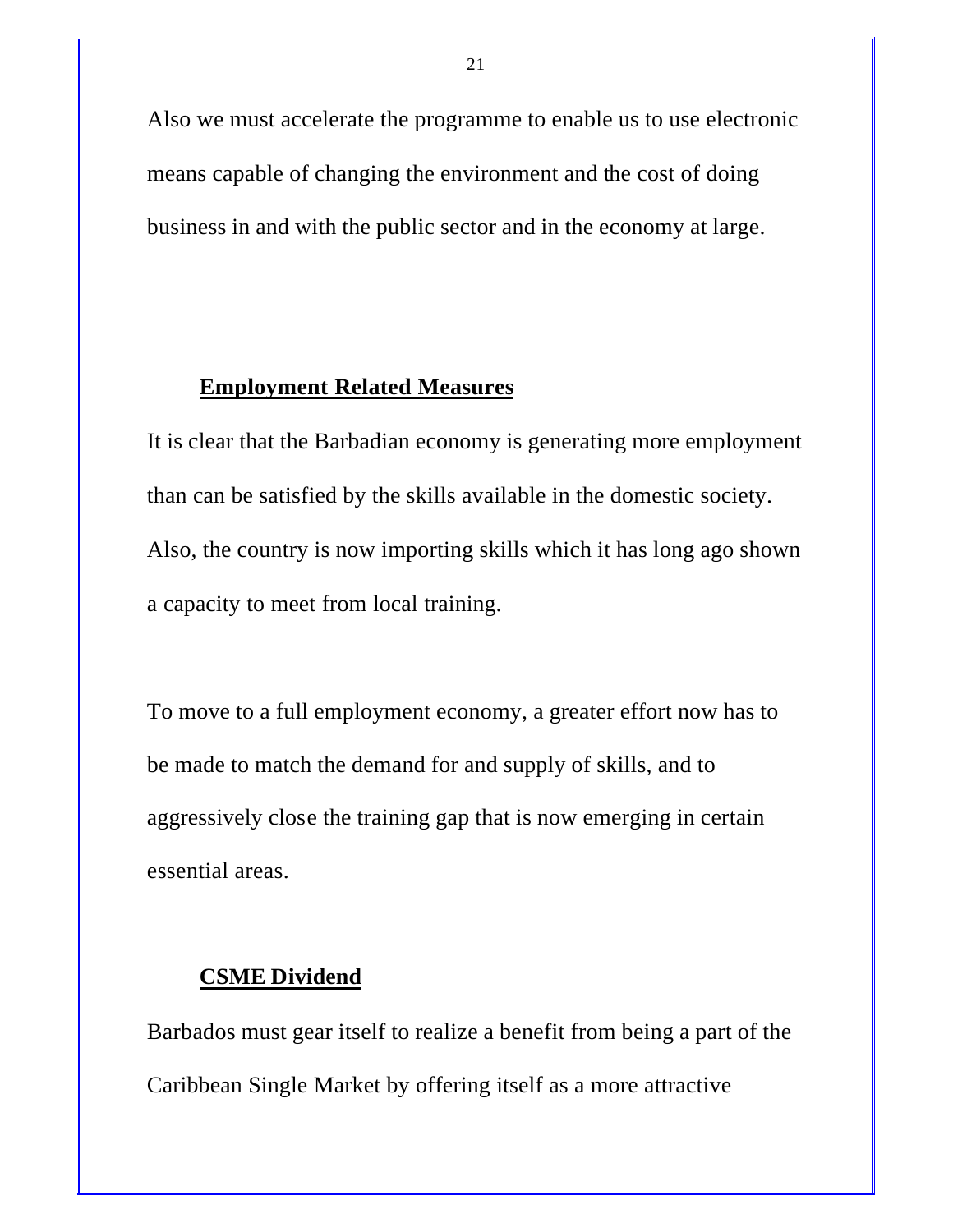alternative for the establishment of commercial presence by regional service providers, and creating an environment within which its own service providers can develop a capacity to produce and sell more services on a more competitive basis to the region.

## **Sectoral Policies**

In relation to sectoral priorities, the major priority must be to introduce measures to transform the sugar cane industry in the face of the threat of falling sugar prices.

We must also strengthen and deepen the measures recently introduced to make Barbados a more Competitive International Business and Financial Centre, and to establish policy equivalence with countries which are our main competitors in this sphere and in export development in general.

## **Tax Reform**

The present programme to reform Personal and Corporation Tax will be continued and completed in accordance with its intended schedule.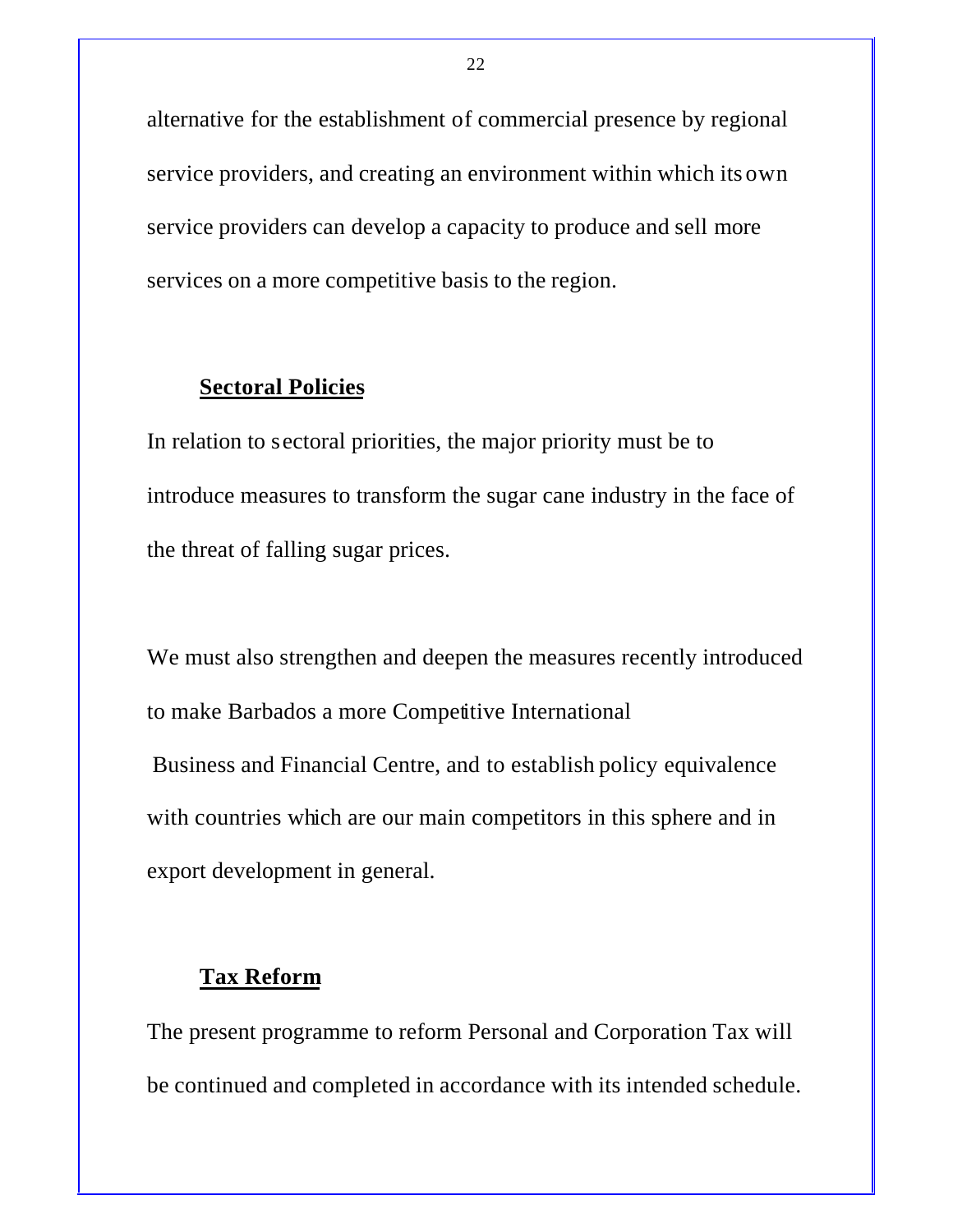New measures will be introduced to ease the incidence of land tax and to spur construction for the home rental market.

Matters relating to land transactions need to be reviewed to create a more equitable environment within which such transactions are made.

## **Poverty Eradication**

There are some sections of the Barbadian society which now subsist below the poverty line. A more comprehensive financial programme to begin this year, and to be sustained into the future, has to be put in place to aggressively reduce the incidence of poverty in Barbados.

The economic policies to be set out this afternoon concern themselves with these stated objectives and priorities. It goes without saying that fiscal prudence and wage moderation, and the full support for the Social Contract and Social Partnership are essential and enduring parts of our policy framework.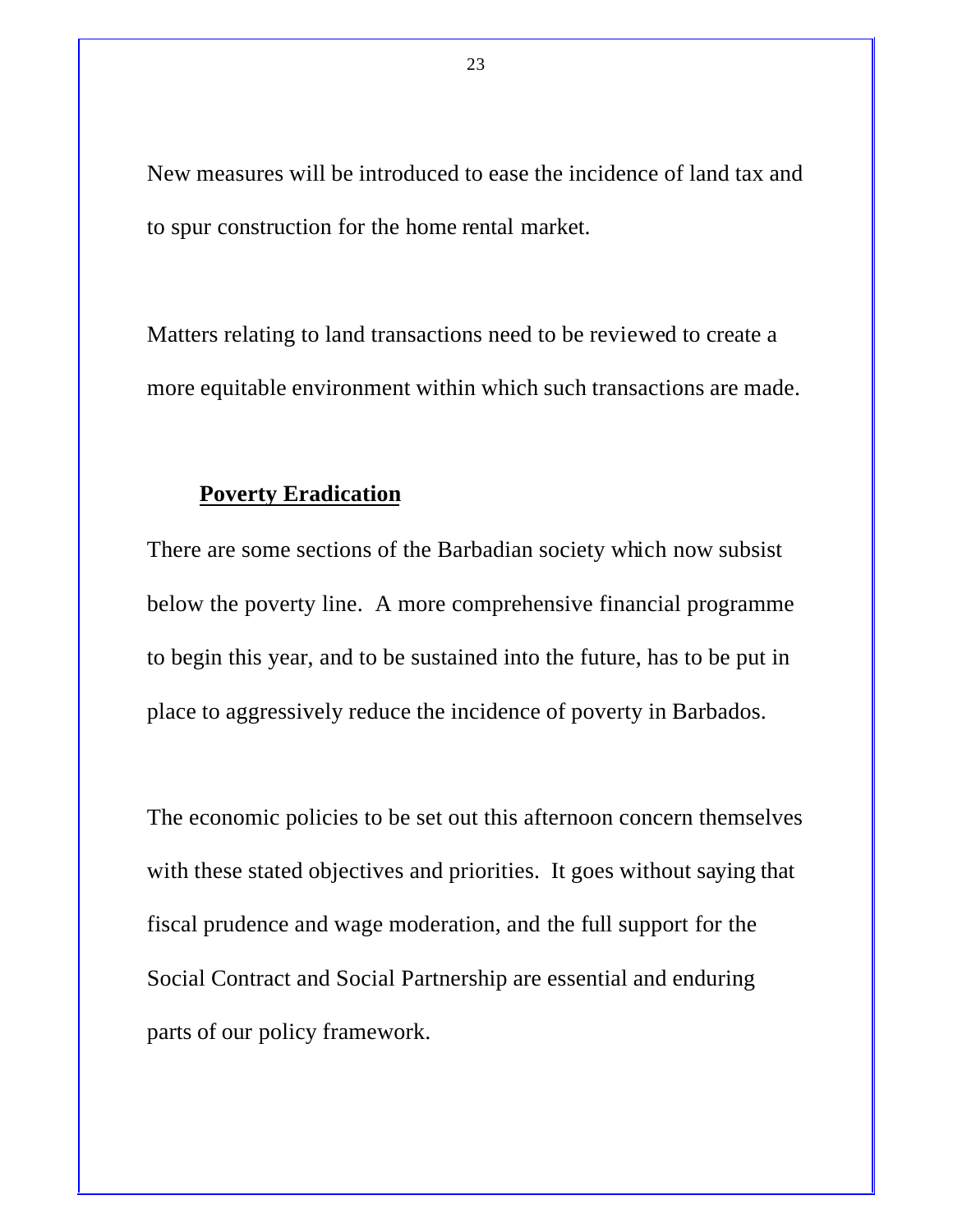#### **MACRO-ECONOMIC POLICIES**

#### **Exchange Control Liberalization**

It is clear that the need for Barbados to strengthen its balance of payments position can in part be met by further liberalising our foreign exchange control regime.

Over the last three years the Central Bank, with the approval of the Minister of Finance as provided for in the law, has taken several steps to liberalize Barbados' Exchange Control regime. This has been accomplished through the delegation of increased authority to commercial banks to execute foreign exchange transactions and to ensure that, as far as practicable, Barbados can meet its obligations under the CSME to liberalize fully its exchange controls by the agreed implementation date of December 2005.

Now, acting on the advice of the Governor of the Central Bank I propose to extend the process of liberalising exchange control to the holding of foreign currency accounts.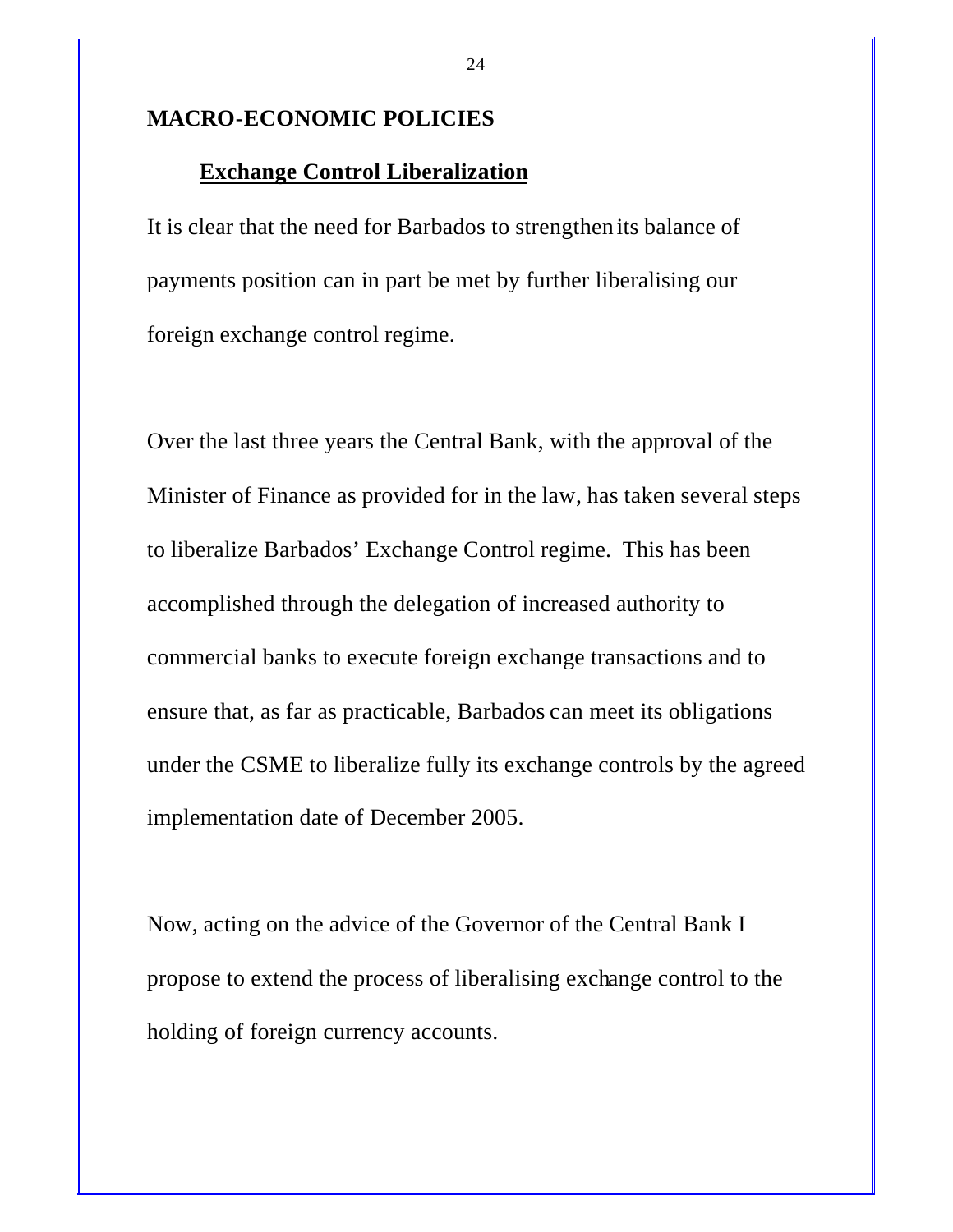At present, Barbadian residents must earn at least BDS. \$50,000.00 per annum in foreign exchange to be permitted to hold foreign currency accounts. The limit for the foreign currency account is 25% of the annual debits to the account. This applies also to returning Barbadian nationals.

However, CARICOM nationals resident in Barbados for a period not exceeding three years may hold foreign currency accounts without limit provided the account is funded by foreign exchange earnings. I do not propose to change this. But I will simplify the arrangements for Barbadian nationals and liberalise them further in the case of returning Barbadian nationals.

Effective from February 1, 2006 the following measures will be taken to facilitate the holders of foreign currency accounts:

1. Barbadian residents and CARICOM nationals resident in Barbados (CARICOM nationals are treated similarly to Barbadian residents after they have resided here for more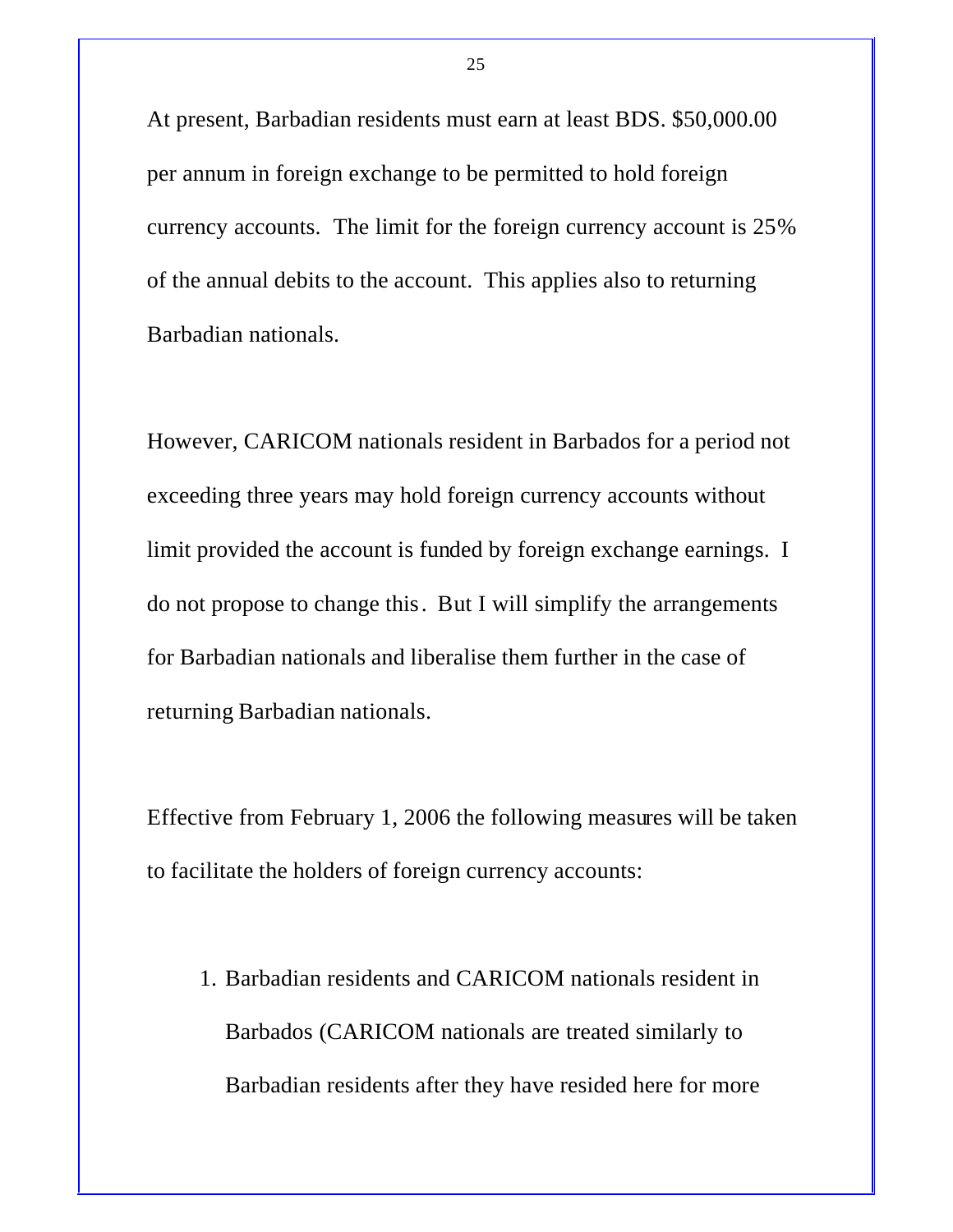than three years who earn foreign exchange may hold foreign currency accounts with a limit up to the equivalent of BDS\$20 000.00 without exchange control permission provided the accounts are funded by foreign exchange earnings of at least BDS\$50 000.00 per year. For limits in excess of BDS\$20,000.00 exchange control permission will be required.

2. Returning Barbadian nationals may hold foreign currency accounts with a limit up to the equivalent of BDS\$100 000.00 provided the funds credited to such accounts represent foreign currency earnings from abroad in the form of pensions, rental income, interest, dividends or other income.

Under the existing regulations Mr. Speaker, Barbadian, CARICOM and other nationals **while resident abroad** are allowed to hold foreign currency accounts without limit, provided such accounts are funded by foreign currency earnings from abroad. No change is proposed to this provision.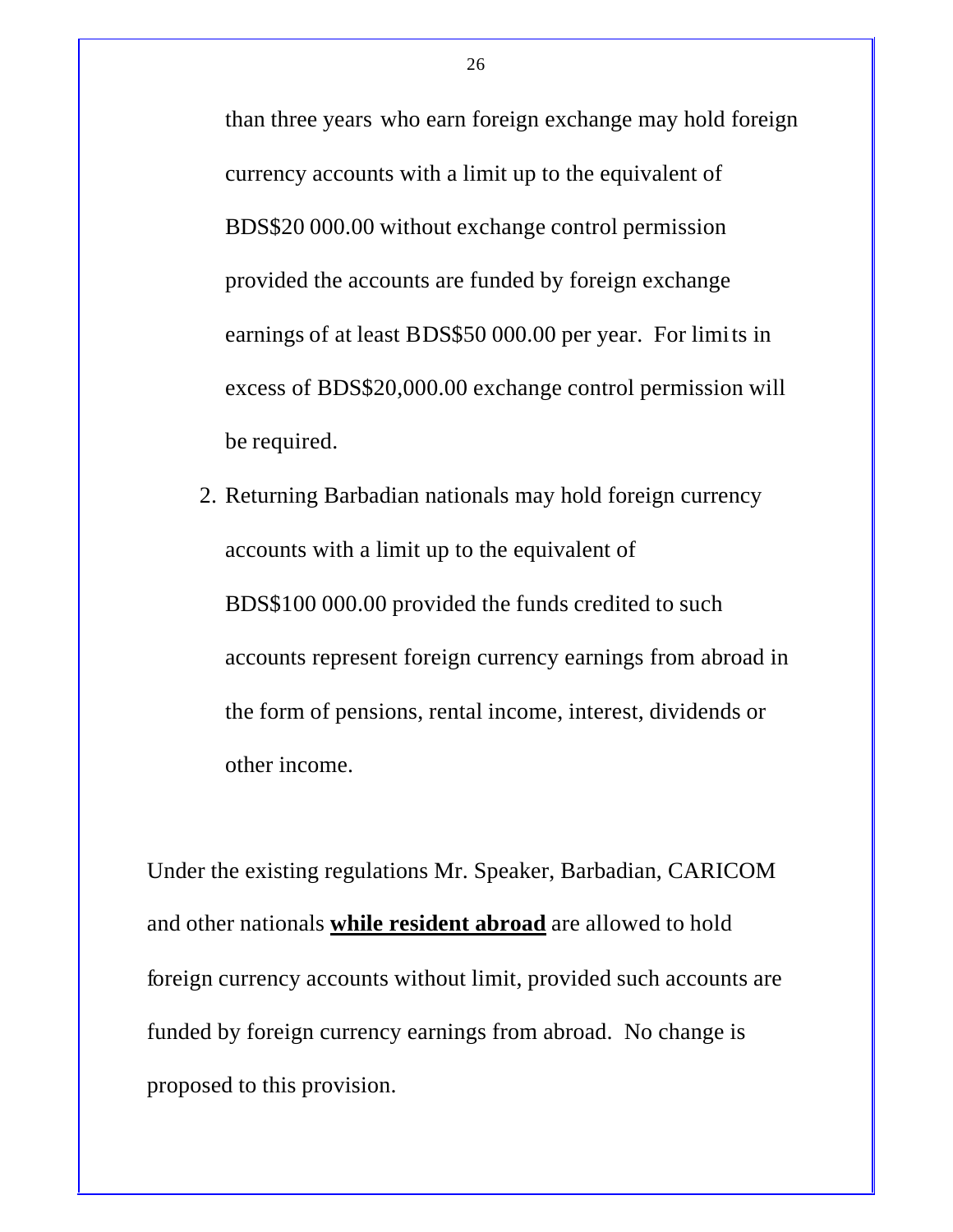The above-mentioned measures are designed principally to level the playing field for both Barbadian residents and CARICOM nationals resident here and to facilitate Barbadian returning nationals who need to hold foreign currency accounts to facilitate their current and other personal commitments abroad.

## **Travel Within CARICOM**

With the coming into effect of the CSME, it is appropriate that we remove exchange controls with respect to travel within CARICOM by Barbadian residents. Accordingly full authority will be delegated to commercial banks to provide foreign exchange for travel to Barbadian residents travelling within CARICOM. This however will require disclosure of national ID numbers so that these transactions may be monitored to prevent abuse.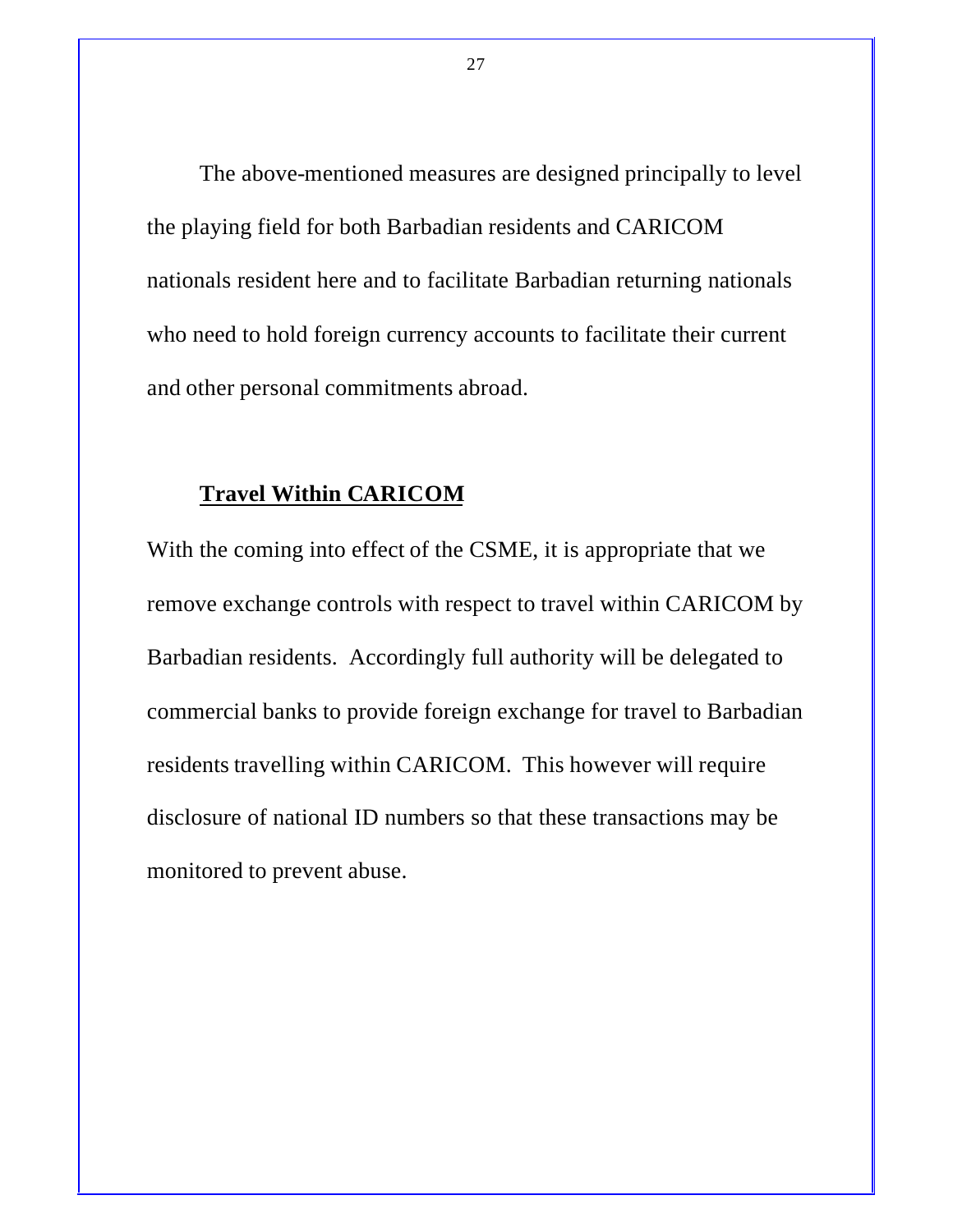## **Foreign Currency Reserve Requirement**

I wish now Mr. Speaker, to switch to another area of monetary policy which has been attracting the attention of other central banks in the region.

Presently the reserve ratio that commercial Banks must maintain includes a cash and a non-cash component. It is calculated as a percentage of the deposits outstanding that commercial banks are required to hold at the Central Bank. The higher the reserve ratio, the more funds are restricted from being accessed by the public. This is a safety precaution designed to safeguard the liquidity of the financial system. The reserve requirement is at present 12% on securities and 5% on cash of the banks.

Increasingly many depositors are holding some portion of their deposits in foreign currency and there are increasing requests, particularly by non-residents and returning nationals to hold foreign currency accounts in Barbados. In recent years many central banks, including Bank of Jamaica, have introduced foreign currency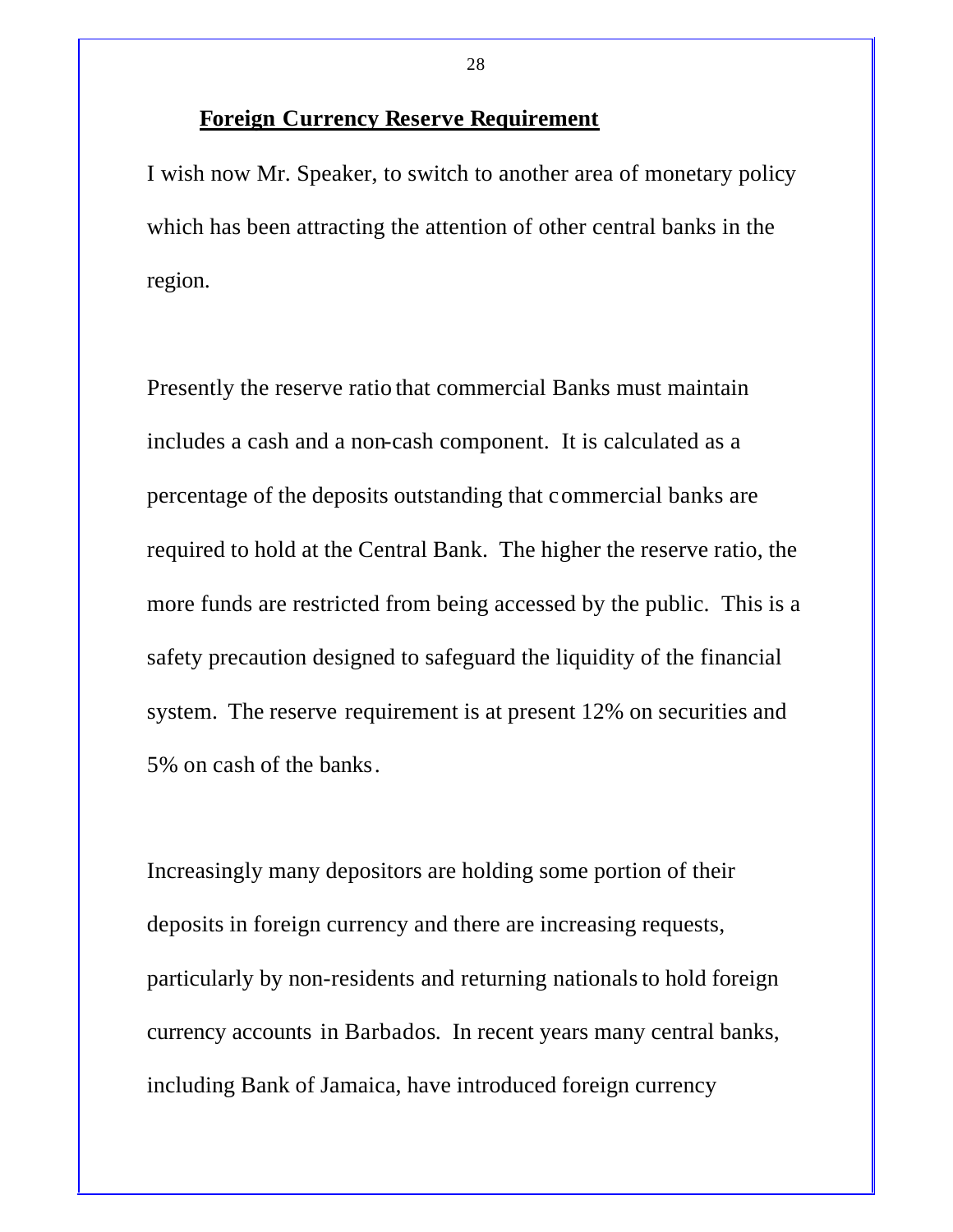surrender requirements that require deposit taking institutions to sell a small portion of their holdings of foreign currency to the Central Bank for its own account so as to make some of these funds available to the pool of foreign exchange reserves available to the whole population. It is instructive that Jamaica has operated a foreign currency surrender requirement on daily purchases that has varied from 5% to 50%; the current range for authorized dealers and cambios is a minimum of 5% and a maximum of 10%. The East Caribbean Central Bank also accepts foreign currency deposits and pays interest on them.

The introduction of a foreign currency reserve requirement  $- a$ surrender requirement based on holding of foreign currency deposits – will give the Central Bank additional holdings of foreign exchange in circumstances where the commercial banks are still not disposed in Barbados to selling foreign exchange to the Central Bank, despite recent tightening of the regulation regarding the commercial bank spot position. In addition, the anticipated further liberalisation of foreign currency accounts to facilitate greater foreign investment by returning residents and Caricom residents will make it more important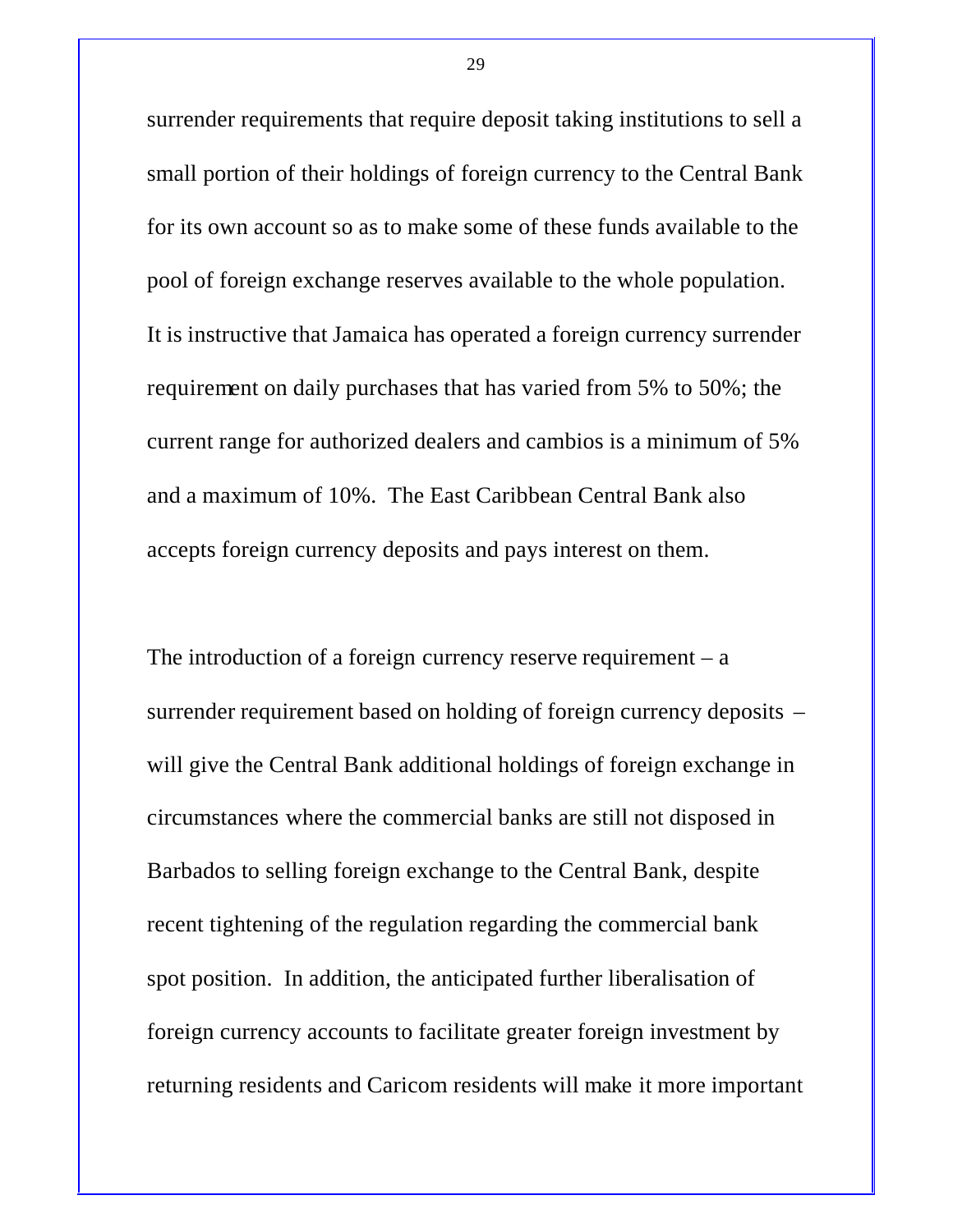for the Central Bank to be able to access some of the foreign currency accounts held so that they can be made available to the general pool of foreign exchange reserves rather than allow them to be totally earmarked for the use of the holders only.

The foreign reserve requirement can also be used as an inducement for commercial banks to cover their foreign currency liabilities by placing funds with the Central Bank, rather than with banks abroad if the Central Bank also pays the commercial banks an interest rate, as they are not now doing, on the foreign funds withheld. Such a rate would need to bear some relationship to the US Federal Funds Rate (the benchmark rate for investment of Central Bank's foreign reserves abroad, and would therefore need to be adjusted frequently), to ensure that the yield to the commercial banks is attractive.

The proposed foreign currency requirement will be 6% of foreign currency deposits, which is quite small, amounting presently to about the foreign equivalent of BDS \$50 million and the initial interest rate on such deposits will be 3½% per annum.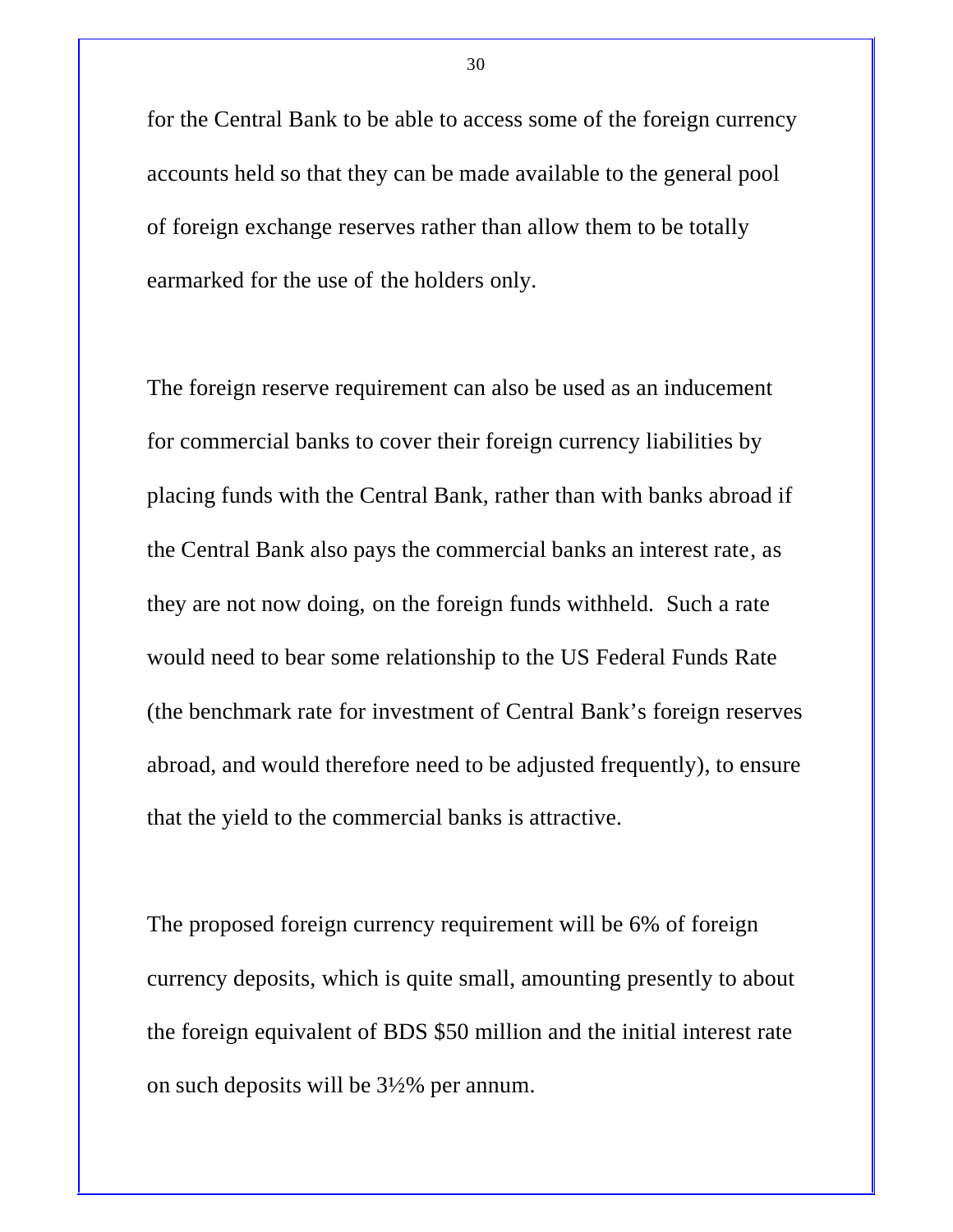#### **Capital Market Development/New Debt Instruments**

The Government of Barbados currently issues debt instruments of varying maturities viz. three and six month Treasury Bills; five year Saving Bonds, 10 year Treasury Notes and 20 year Debentures.

In recent years there has been a growing demand for a larger range of maturities for government securities as investors have sought to meet their varying investment horizons.

Our response to this demand has been to introduce medium term instruments such as Saving Bonds and Treasury Notes. However, the demand is now for longer term securities particularly by the NIS, life insurance companies and the investors of registered retirement savings plans. I have therefore agreed with the Central Bank that we should add 30 year bonds to our existing range of Government debt instruments to cater to this demand.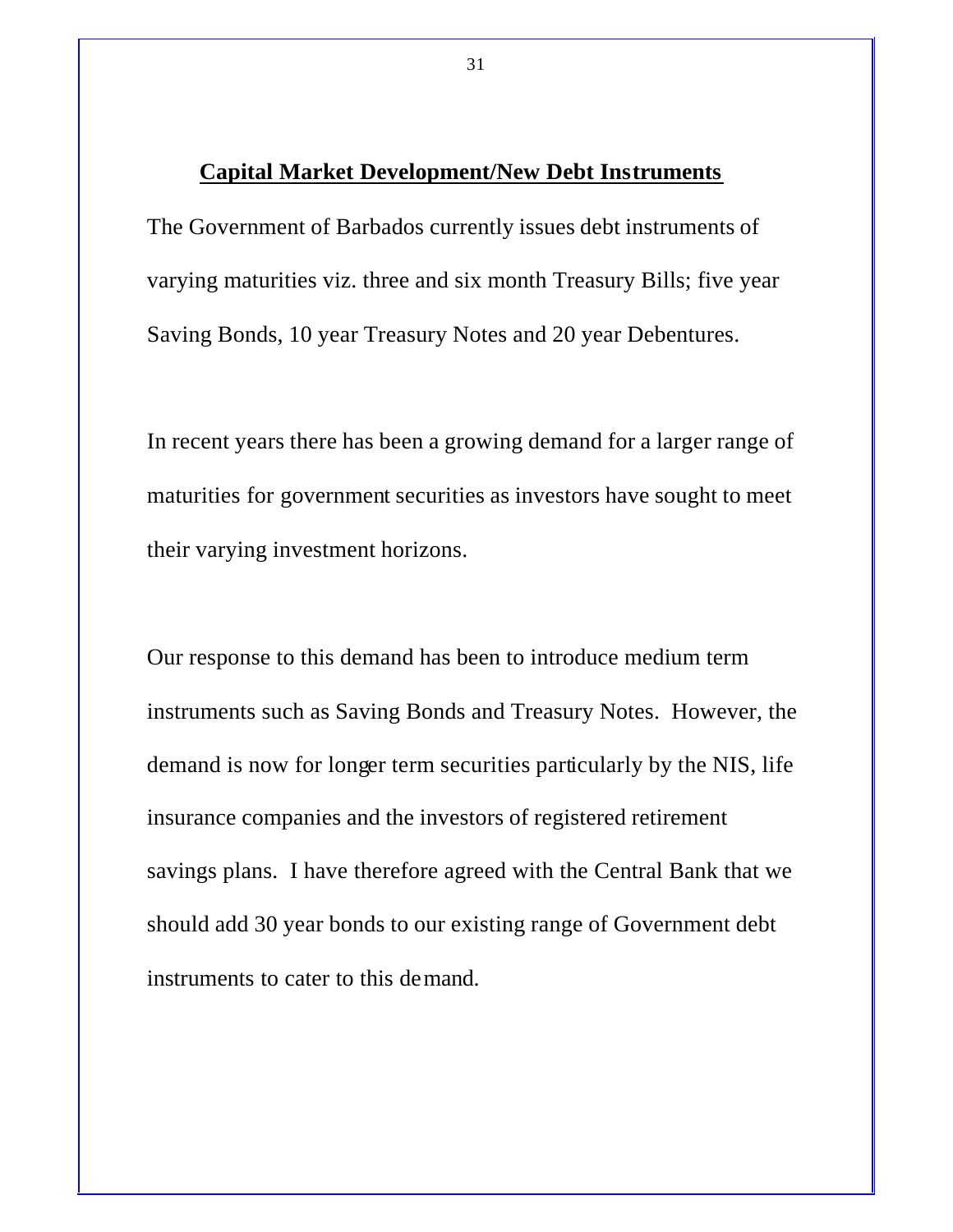## **Insurance "Suitcase Trading"**

Over the last few years, a disturbing trend in the marketing of insurance products has developed with the emergence of the so-called "Insurance Suitcase" trade. It has been discovered that marketers representing companies not registered in Barbados have been coming into this country and selling insurance products, mainly medical products denominated in US currency to residents. Payment for the product, we understand is made by credit card in the main.

It is also understood that the products are attractive to clients who purchase these products to provide coverage in the United States in the event of their requiring medical treatment in that country. We are also told that such products are marketed in neighbouring countries where the restriction on foreign exchange is more liberal.

This business of the "insurance suitcase trade" is disadvantageous to local companies that can market similar products legitimately but are restrained by legislation from selling products that are not approved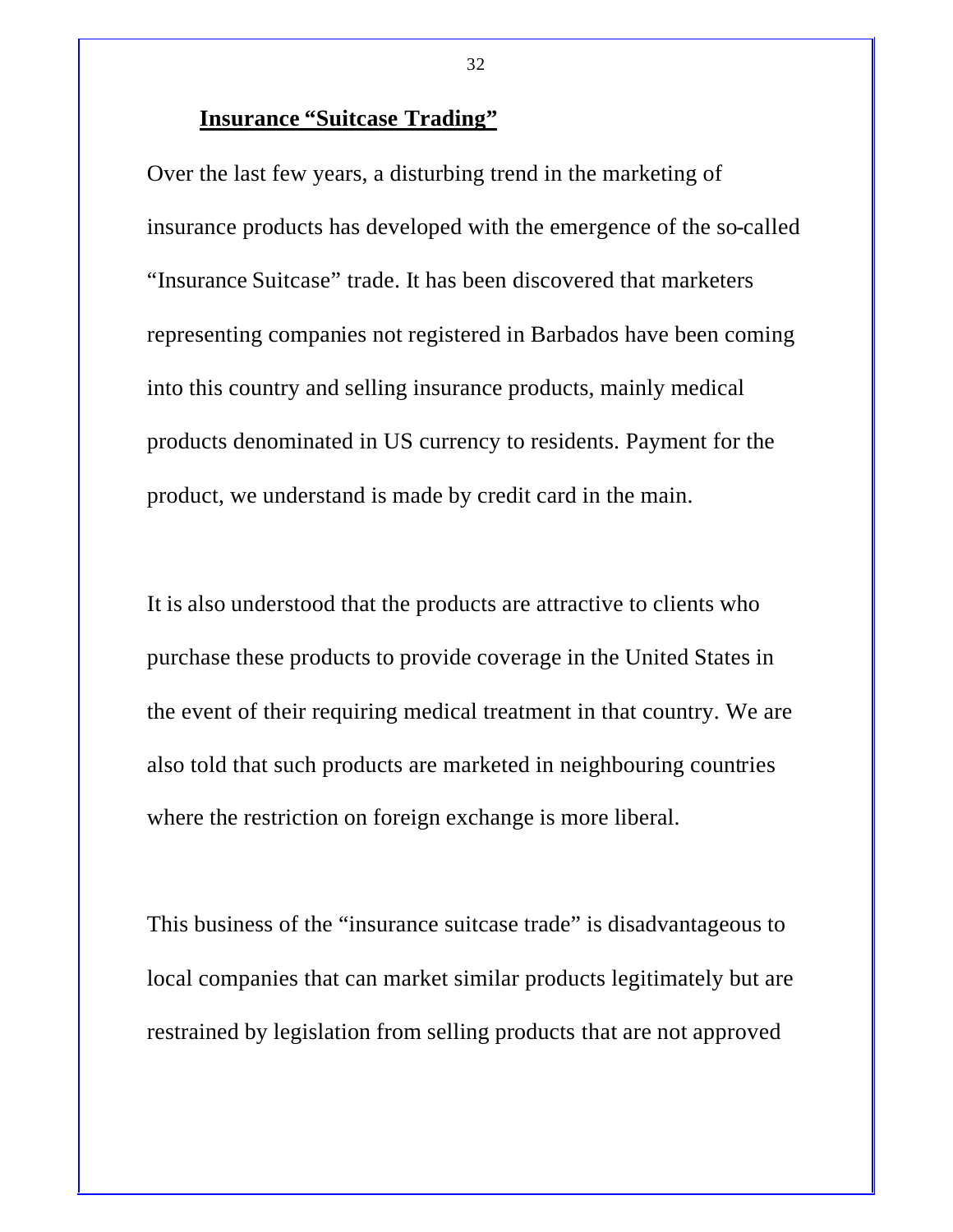by the Supervisor of Insurance and Pensions and denominated in US currency.

We are of the view that local companies should be assisted in their efforts to expand their coverage locally. It is therefore proposed to allow local insurance companies to capitalize on any available business by removing the requirement to have policies denominated only in local currency provided the risks are in the region and the coverage is of the health care type, namely major medical care where the procedure or treatment is not available locally.

This policy will be implemented on a case-by-case basis and insurance companies will have to demonstrate that the requisite foreign exchange earnings will be available to them to meet claims when they arise.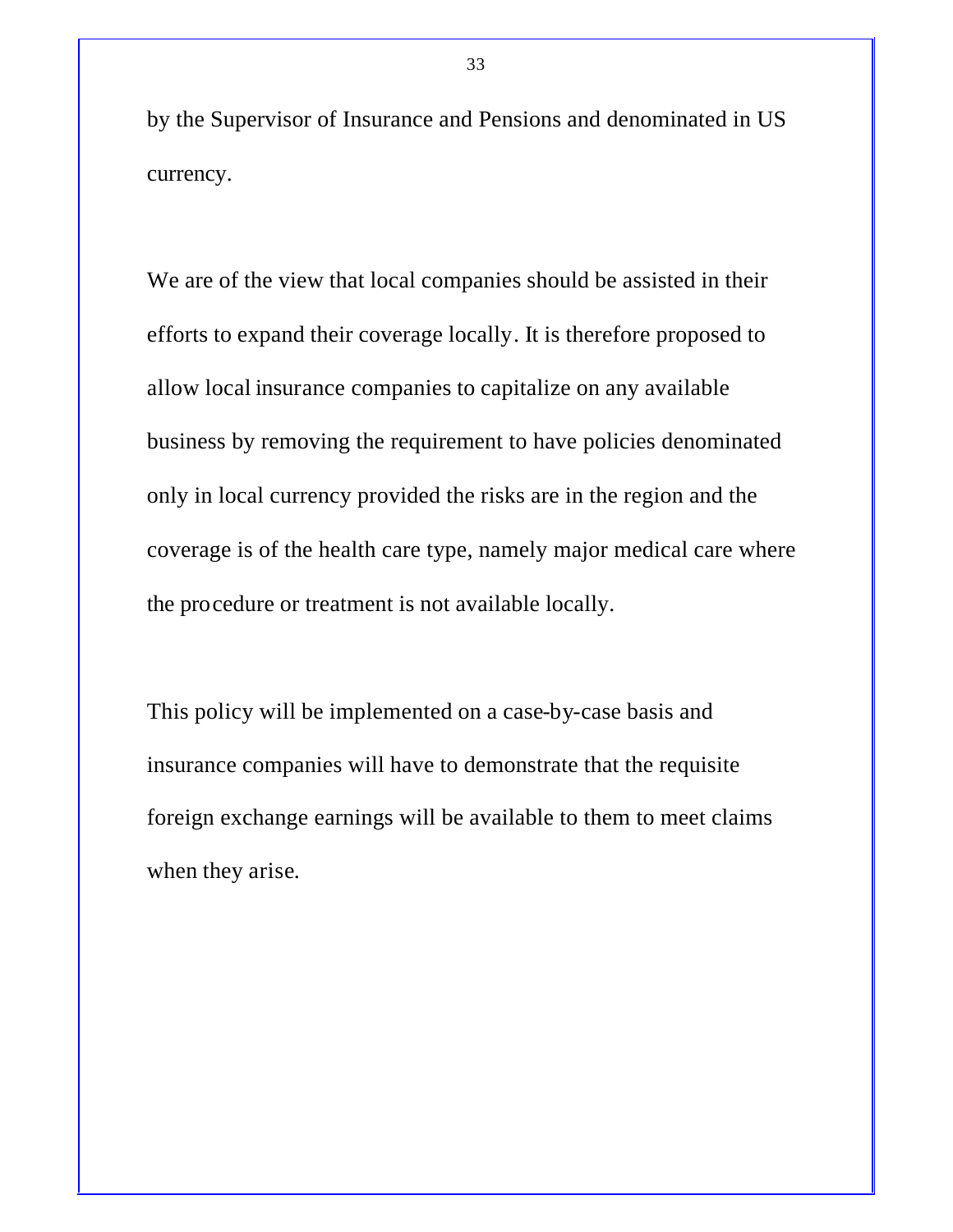## **Mitigating the Impact of High Oil Prices**

The cost of energy is perhaps the singly most important factor affecting all aspects of the economy.

Over the past few years, the price of oil has more than doubled, moving from US\$30 per barrel to the unprecedented level of US\$70 per barrel.

High oil prices are unlikely to dissipate in the short or medium term and it is reasonable to assume that prices averaging between US\$60 and US\$70 per barrel will be with us for some time. Barbados cannot just passively accept and pass on to its consumers the full burden of these high prices. We must therefore devise and implement strategies which seek to minimise the effect of these high oil prices.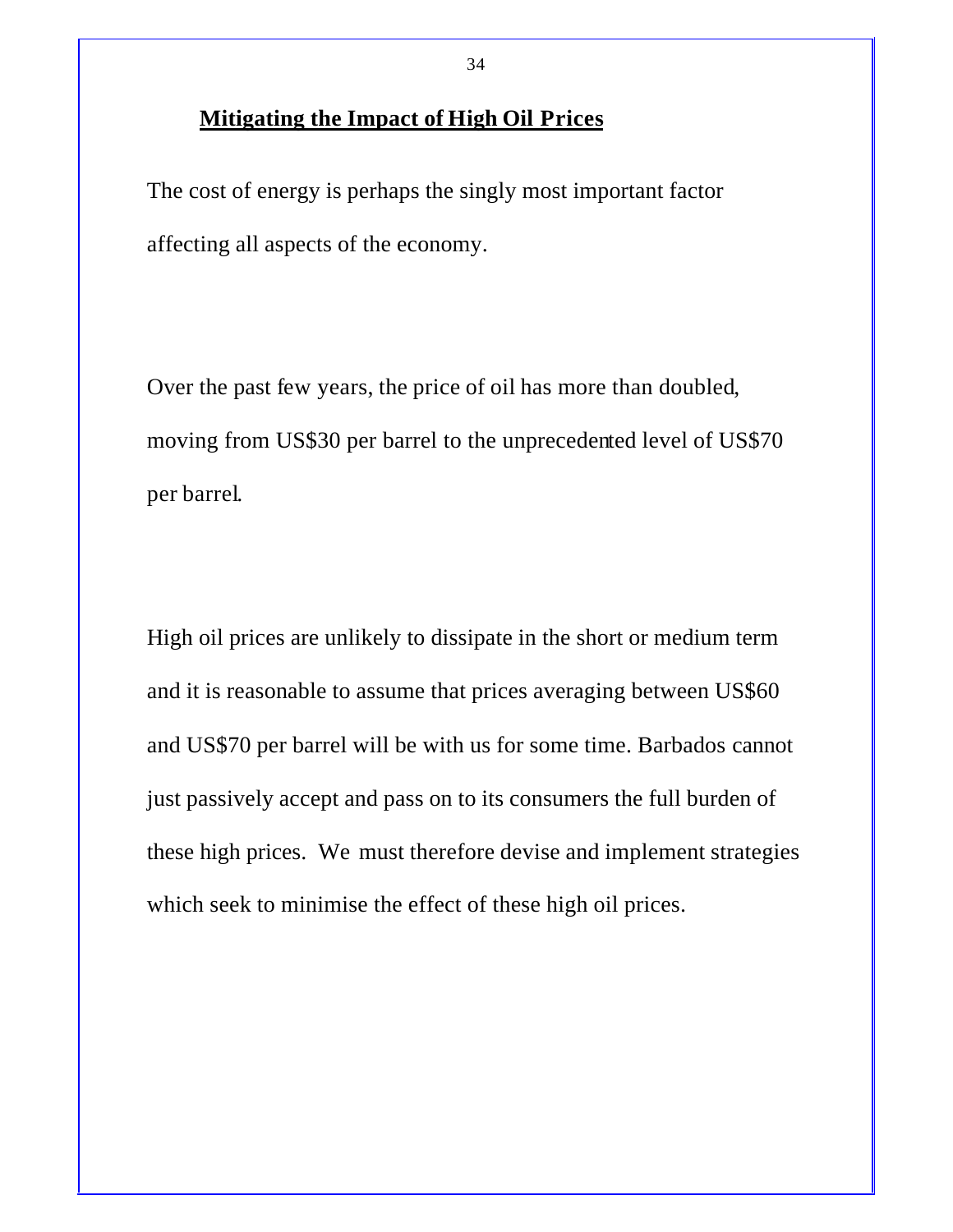### **Energy Pricing Policy**

It is important that we maintain an energy pricing policy in which, as far as practicable, only the change in the price of crude is passed on to the consumer. In this regard, the tax on energy products becomes a critical issue.

Indeed our energy pricing policy has sought in recent years to reduce the tax on all energy products. We have reduced the total tax on gasoline by over 21 cents per litre or 82 cents per gallon since 1994. In the case of diesel the reduction has been \$1.15 per gallon. In addition, this government we have removed all the taxes on fuel oil and kerosene.

The success of our policy is evidenced by the fact that in 1994, when the price of crude was under \$15 per barrel, diesel was sold at \$1.29 per litre, whereas now that the crude price is \$64 a barrel, a four-fold increase, diesel is selling at \$1.49 per litre. In the case of gasoline, the price at the pump rose from \$1.54 to \$2.30, way below the fourfold percentage price increase for crude.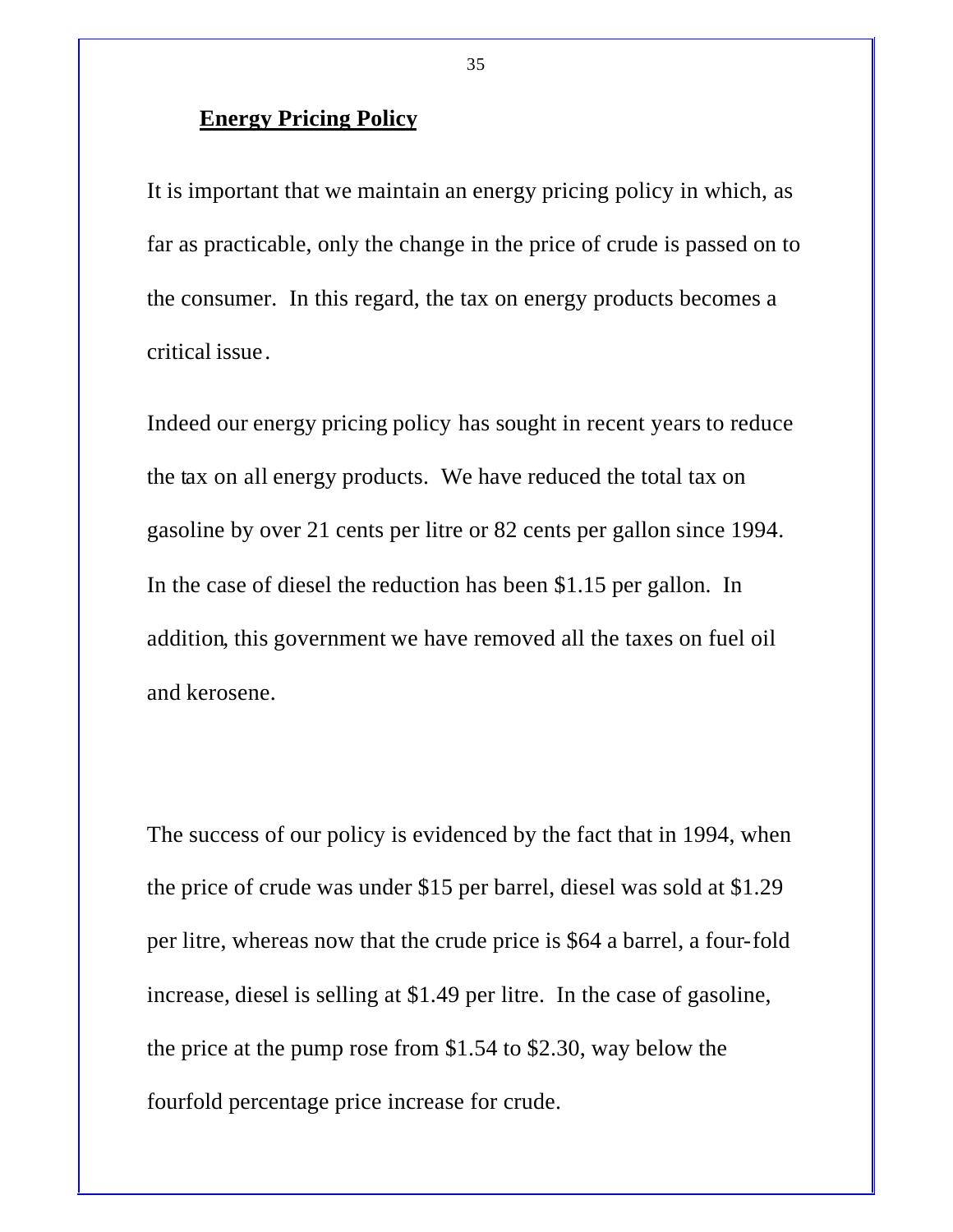In the event that the price of crude oil continues to increase the Government will reduce the excise tax to ensure that the tax take on energy products remains the same. Obviously the tax take will fall if and when energy prices fall.

To mitigate the effects of rising energy prices we will -

- 1. Intensify the efforts to maximise the production of crude oil and natural gas;
- 2. Diversify the energy mix to make natural gas and other non-liquid fuels more dominant in the domestic economy;
- 3. Introduce and maintain a comprehensive set of energy conservation and efficiency measures aimed at maximizing the efficient use of energy;
- 4. Ensure that renewable energy plays a progressively more significant role in the economy.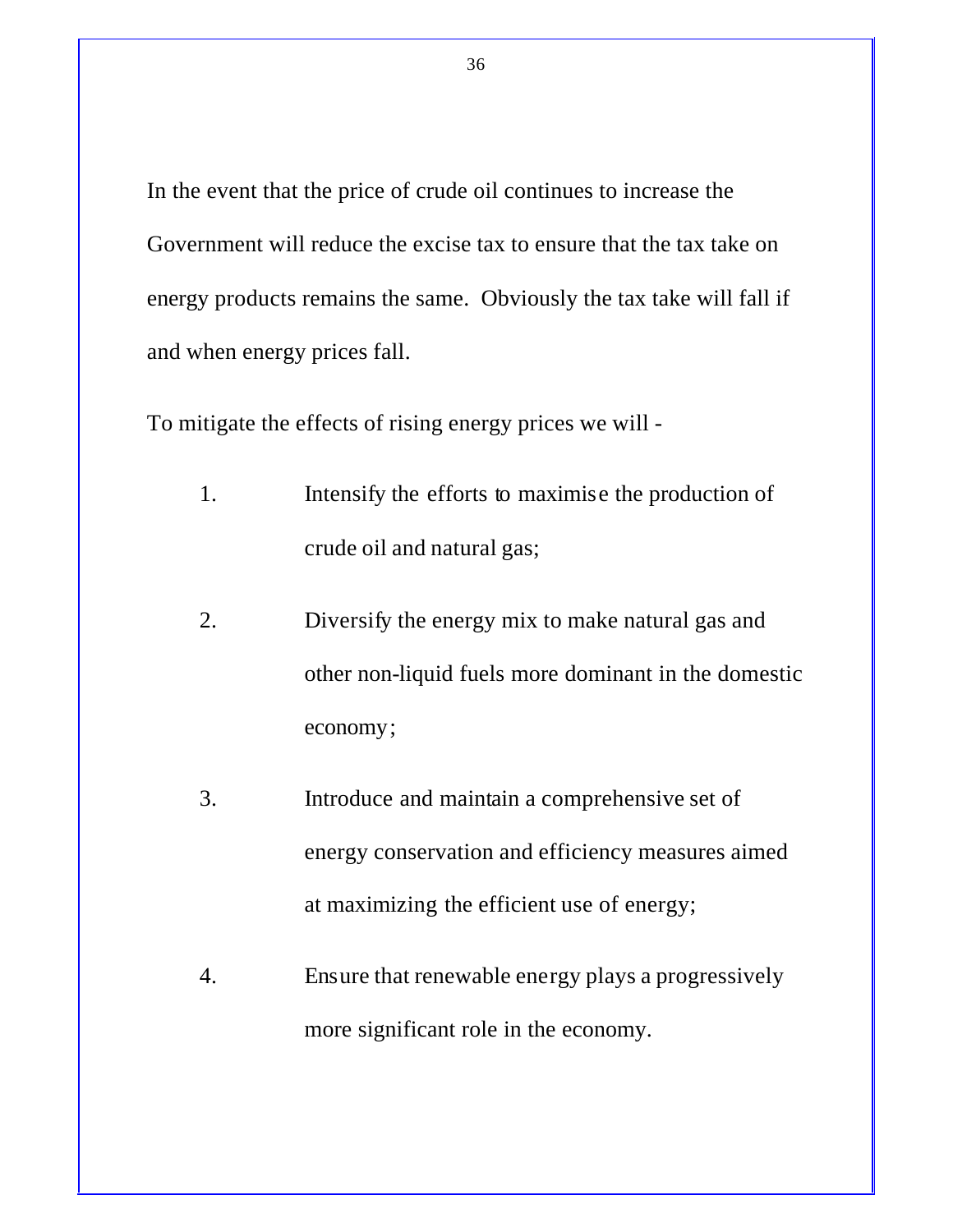The Government itself will be in the forefront of these activities since as the single largest employer o n the island its energy consumption is huge. The Public Sector Energy Conservation Programme is spelt out in Appendix II hereto.

### **Renewable Energy**

The Government's target as originally set is for renewable energy to contribute in excess of 30% of the island's primary energy by 2012. However, given the unprecedented level of oil prices, we will be seeking to achieve this target in a shorter period. At the moment, the main renewable energy sources are bagasse and solar water heaters which contribute about 15% of the island's primary energy supply. We will now carry out a programme to develop other forms of renewable energy such as wind energy, fuel cane, and to improve the contribution of the current sources.

# **Wind Energy**

The Government in recognition of the potential for wind energy in Barbados has been examining its feasibility for producing electricity to be fed into the grid as far back as the nineteen eighties.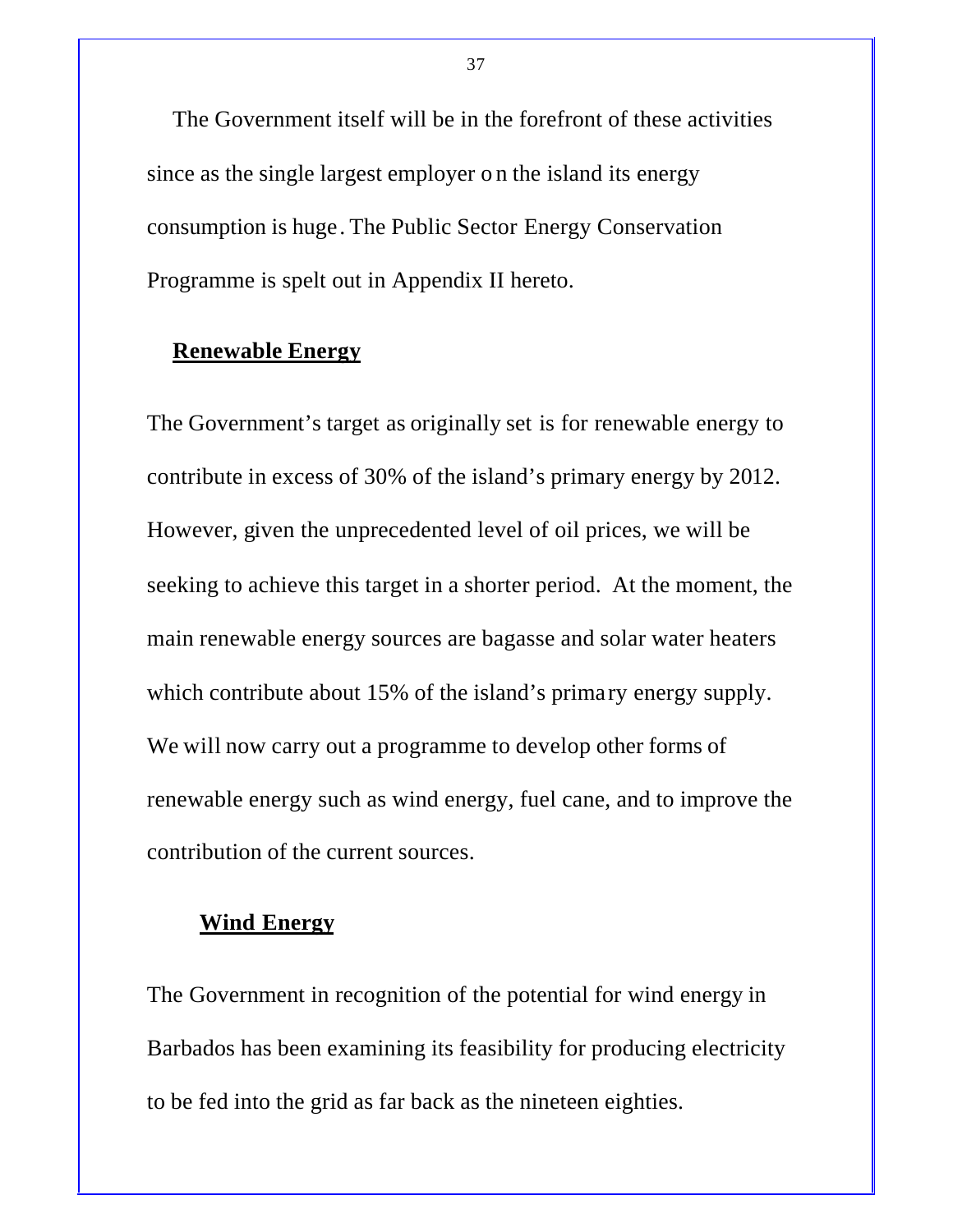These wind power feasibility efforts were reactivated when a joint detailed assessment study of a Lambert's east site in St. Lucy was undertaken a few years ago. This favourable assessment has led the BL&P with the Government's support to develop its own in-house plan for wind energy investment for this site in the very near future. We will support the BL&P proposals to develop the wind farm which will generate 26,000,000 kilo watt hours (KWh) annually which at today's prices have a retail value of \$ 8.8 million with an import fuel saving of \$4.6 million dollars.

#### **Fuel Cane**

As part of its plans to transform the sugar industry into a sugar cane industry, the Ministry of Agriculture and Rural Development through the Barbados Agricultural Management Company (BAMC) commissioned a Feasibility Study on a Fuel Cane Power Generation Project which was undertaken by Schaffer and Associates International of the United States of America. It is envisaged that

38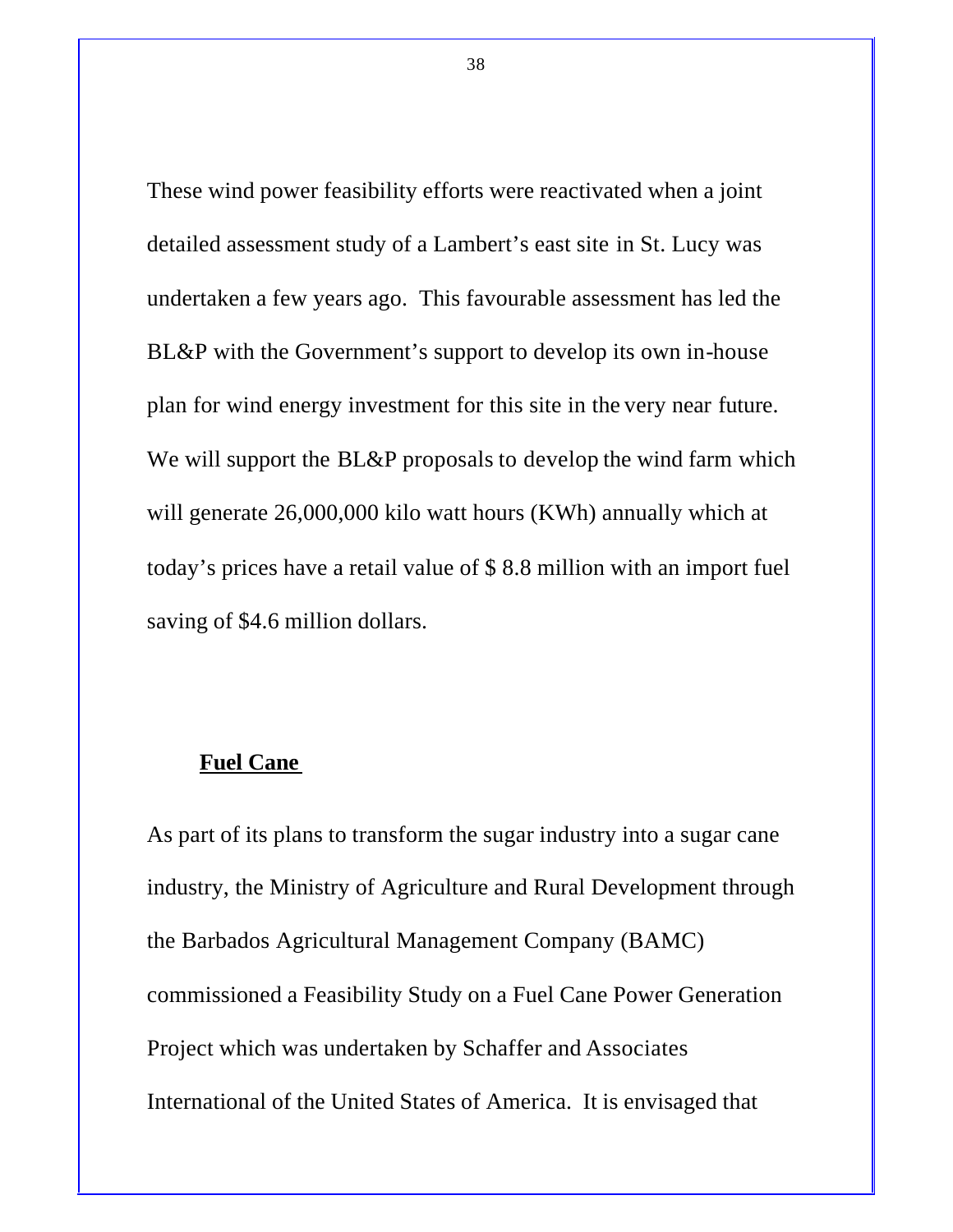through this fuel cane project, 30 mega watts of electricity will be produced.

A 30 MW plant should generate 263 million KWh with a reduction in the fuel import bill of Barbados of US \$29 million per year.

The Cabinet has agreed that the fuel cane project is deserving of national support and hence requested that a project unit be established within BAMC to prepare a Pre-investment Plan and a Budget for its full implementation.

It is proposed that this investment will come on stream by 2008.

# **Concessions for Renewable Energy**

At present items needed to support a Renewable Energy Programme are not shown as a separate category under the Customs Act.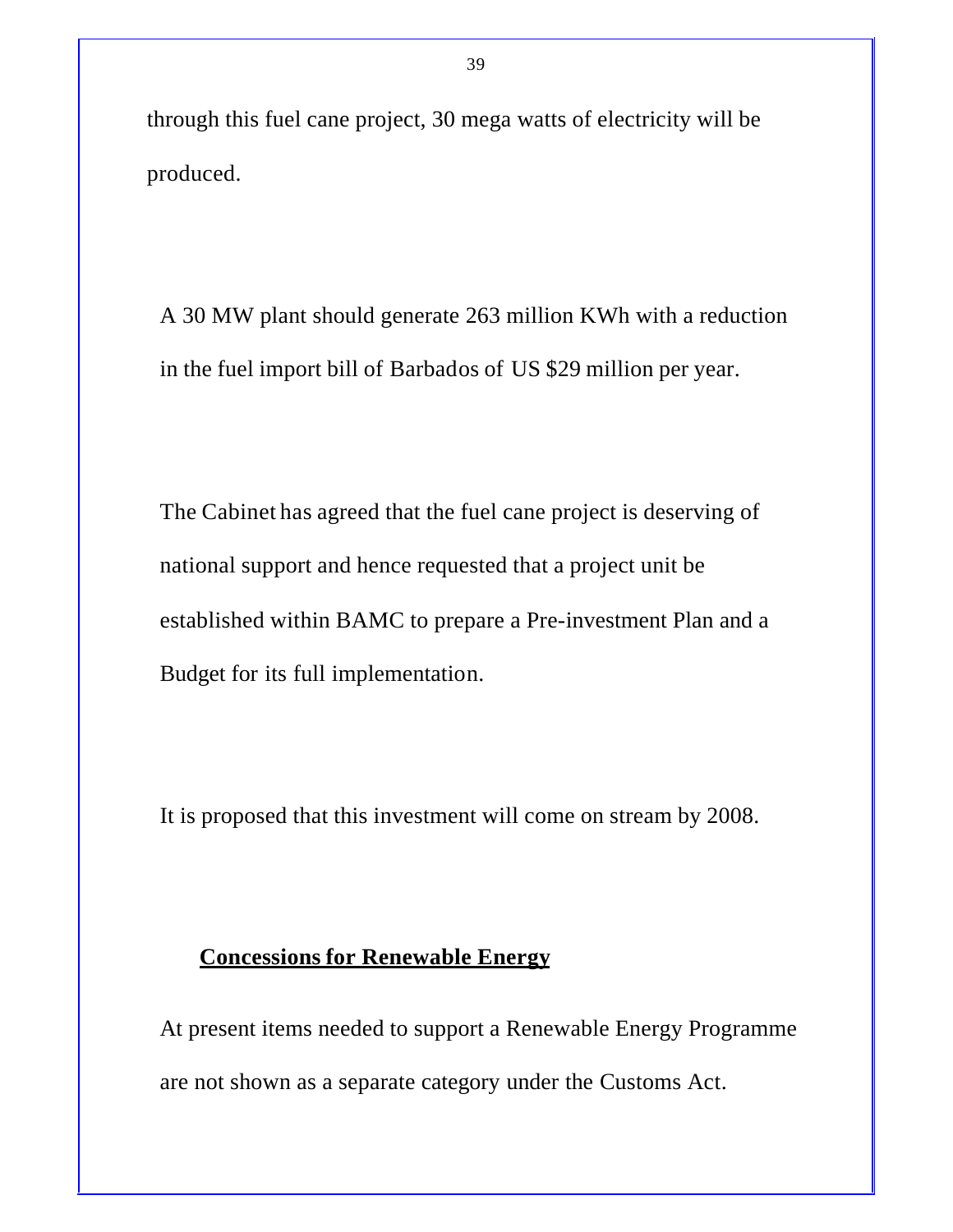I propose, therefore, Mr. Speaker to exercise the authority provided to the Minister responsible for Finance under Part II Section A of the Common External Tariff to grant conditional exemptions for energy conservation schemes by waiving the import duty payable on the energy systems referenced in Appendix III hereto. The items to benefit include:

- Wind turbine systems
- Solar systems
- Bio-fuel systems

# **Energy Conservation**

A demand side management study carried out by the BL&P suggested that an opportunity for saving 6% of total energy cost through more energy efficient activities of electricity users. There is an equally large opportunity for savings in non-electricity application such as in the transport sector. Given the fuel import bill of \$350 million dollars over the last year it is estimated that energy efficiency savings can be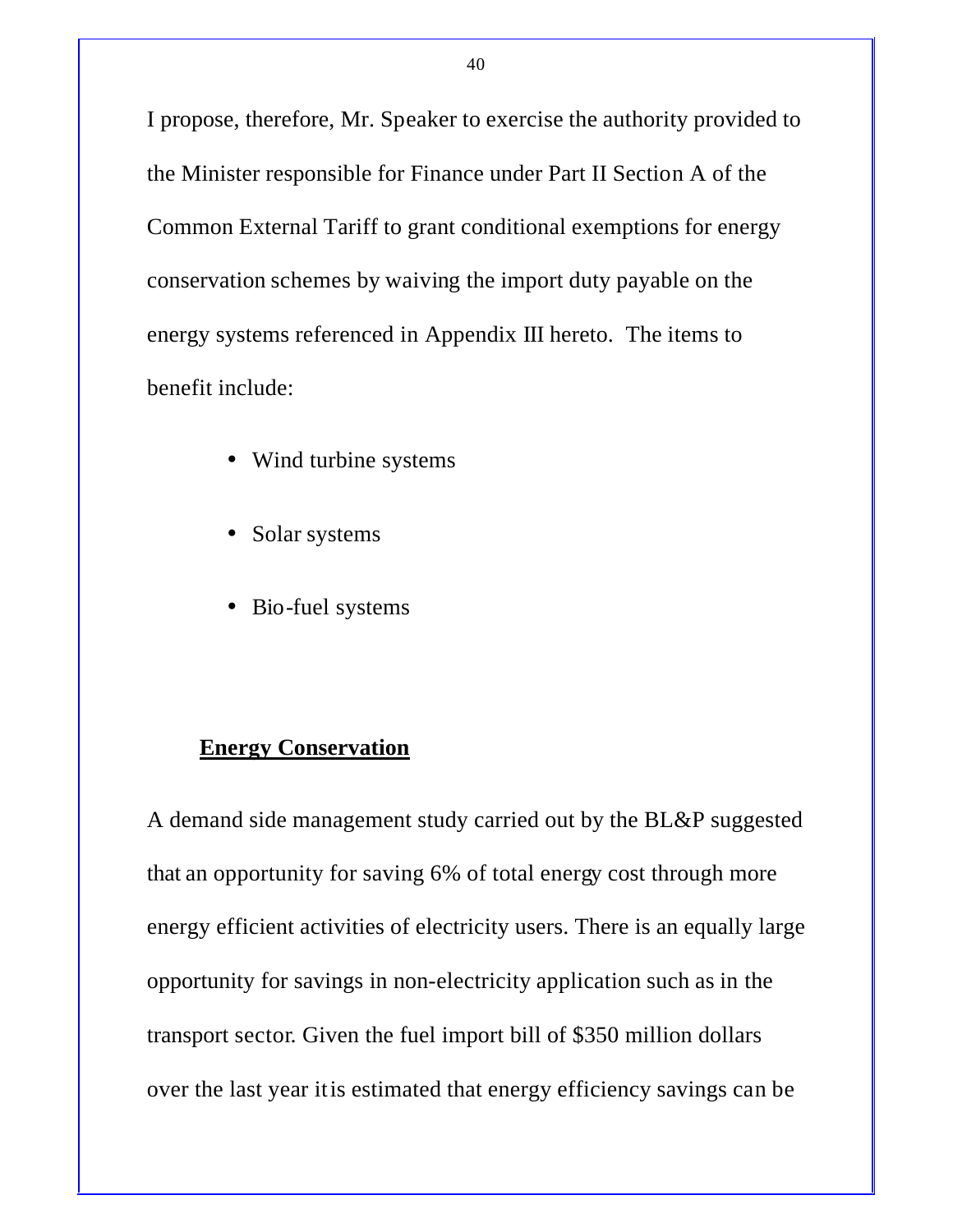as much as \$24 million as the fuel import bill reaches the \$400 million mark.

A national Energy Conservation Programme containing the following elements will now be implemented in Barbados.

### **Home Energy Efficiency**

Inefficiently designed homes contribute to the wasteful use of energy. Consequently, Mr. Speaker, Government proposes to support the use of materials which keep houses cooler, such as thermal barriers, roof insulation, window tint and ceramic roof coatings by treating them as "energy efficient systems/components" attracting an import duty of 5%. rather than the present 20% which they carry at present.

# **Home Energy Audits**

Home Energy Audits should be encouraged as a standard practice in managing household spending, and lead to significant savings on energy costs. Indeed, Energy savings as little as \$20 dollars per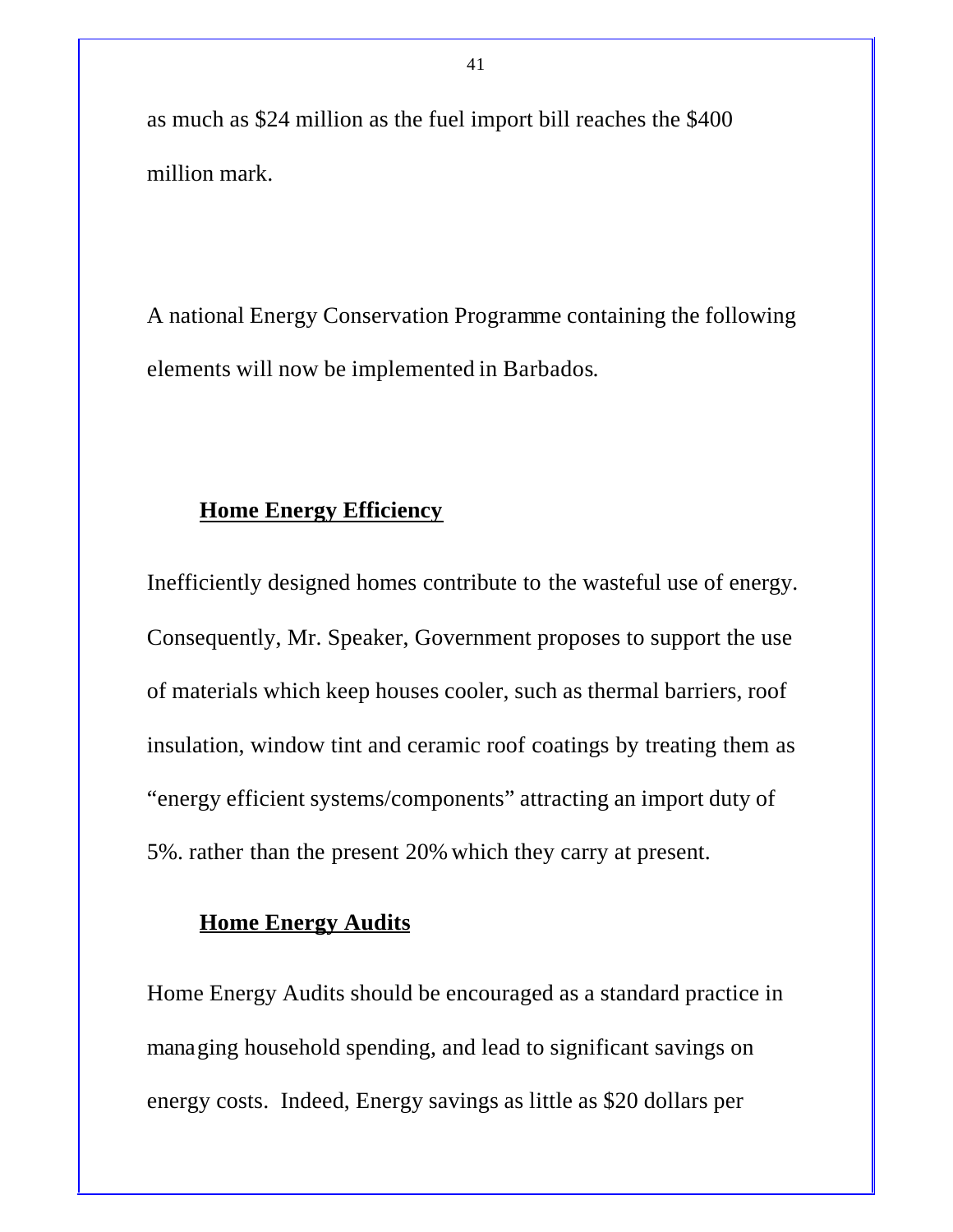month per household will lead to over \$40 million dollars in savings annually.

For each house holder there is need for separate advice on what components to buy (solar lights, fluorescent lights, thermal barriers, window tints etc).

 It is therefore proposed that the cost of a 'household energy audit and recommended conservation systems/materials' up to \$2000 be allowed as a deduction from assessable income under the Income Tax Home Allowance Scheme. The Ministry of Energy and Public Utilities will develop criteria for approval and certification of the auditors.

### **Energy Savings from Fluorescent Light Bulbs**

Fluorescent light bulbs can be five times more energy efficient than incandescent bulbs.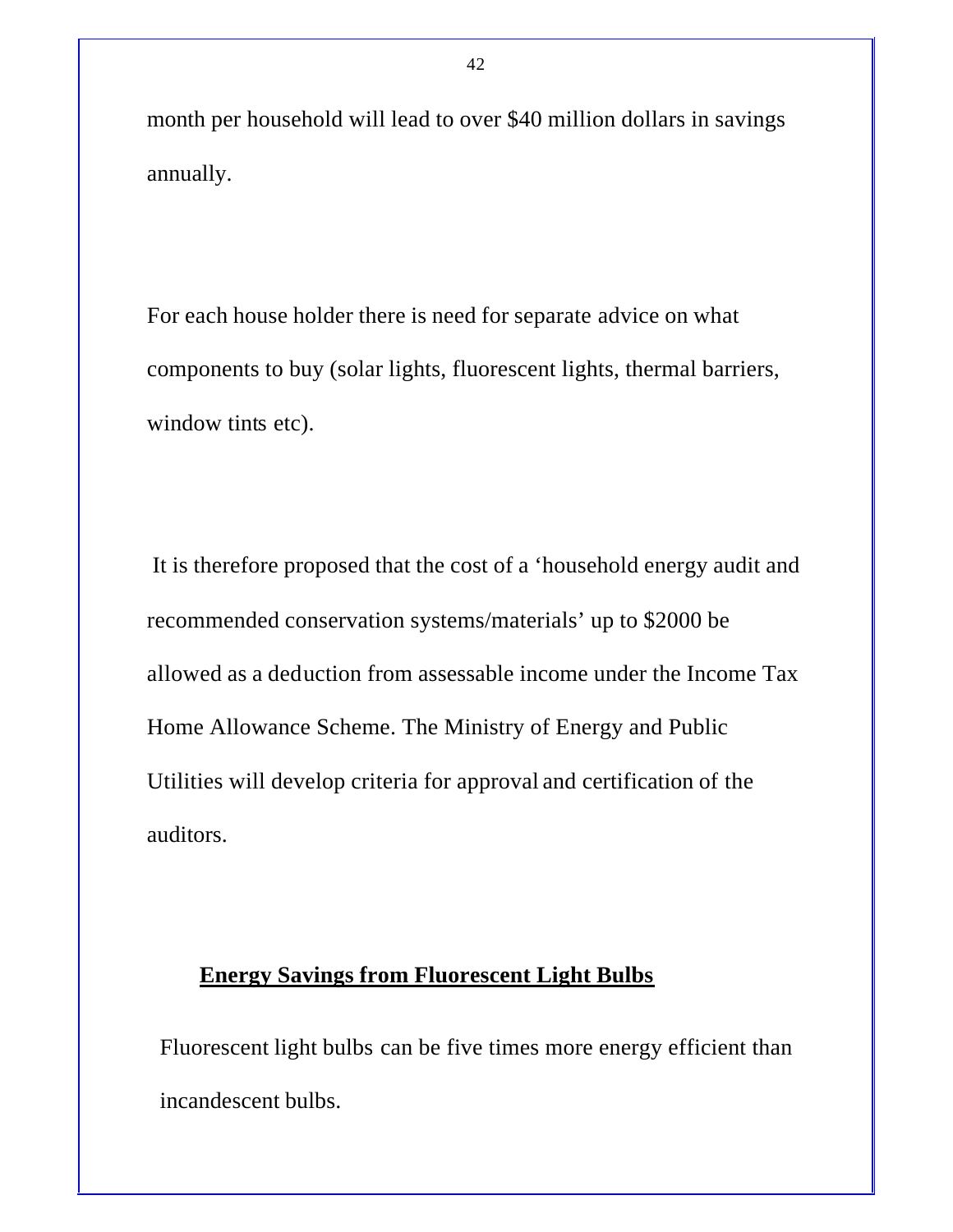Although fluorescent light bulbs are more energy efficient than incandescent bulbs/fittings they both carry the same import duty rate of 20%.

To encourage greater use I therefore propose to reduce the import duty on fluorescent light bulbs and fittings to 5% effective immediately.

# **Transport Sector**

The energy used by the transport sector is in excess of 30% of our national fuel import bill representing over \$100 million in import value.

The following initiatives are proposed to induce significant savings in this sector.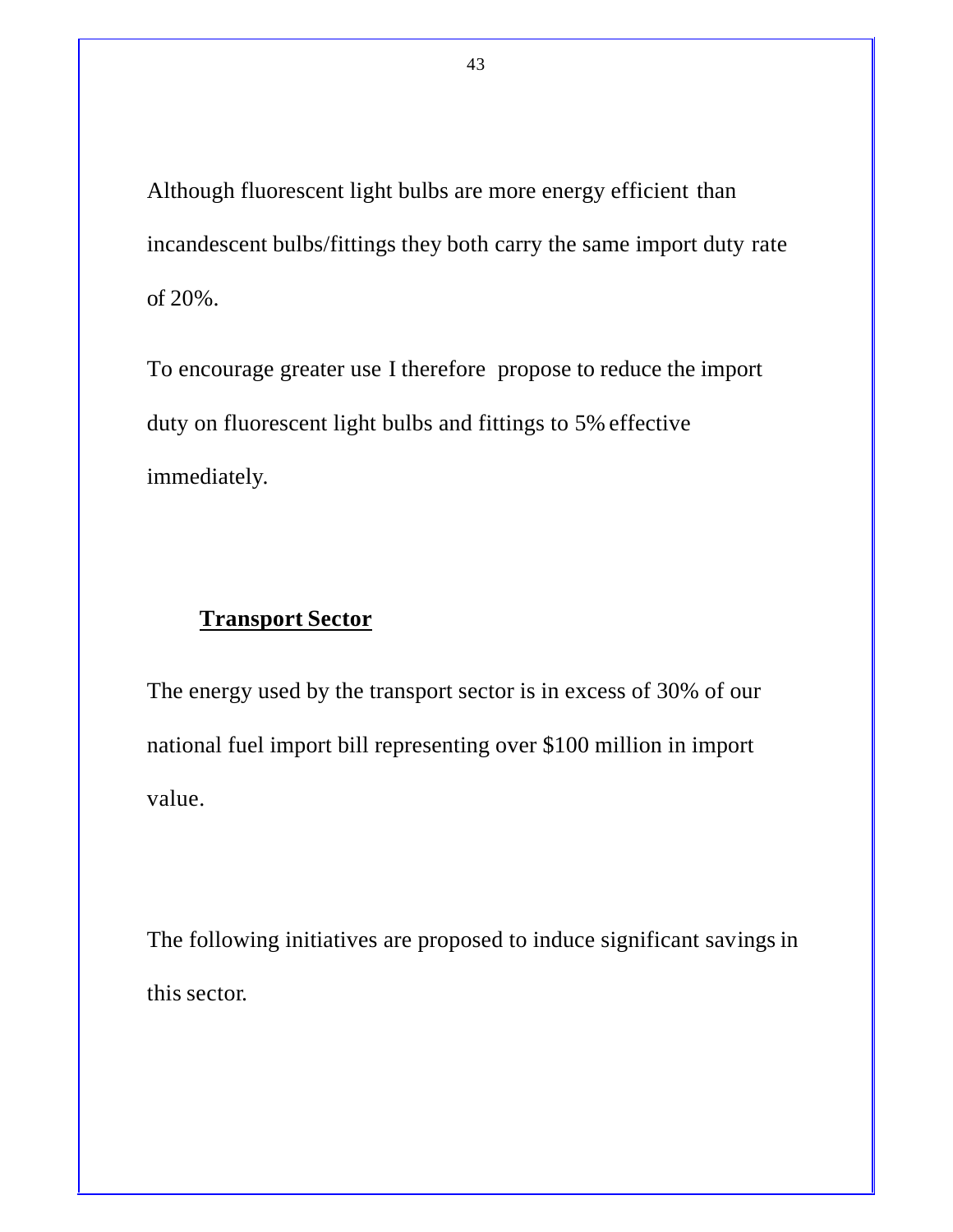# **Diesel Vehicles**

Diesel and gasoline powered vehicles attract the same levels of excise tax.

However, diesel vehicles get up to 40% more mileage per dollar than equally sized gasoline vehicles. A diesel driver therefore spends less money and produces less green house gas emissions when travelling on the road.

I propose therefore, Mr. Speaker that there be a separate tariff for gasoline and diesel vehicles should be introduced. The existing tax structure will apply only to gasoline vehicles and a new tariff structure for the diesel vehicles based on equivalent fuel efficiency will be introduced.

Consequently, with effect from April 1, 2006, the minimum rate of excise tax of 46.95% which at present is applied to a gasoline vehicle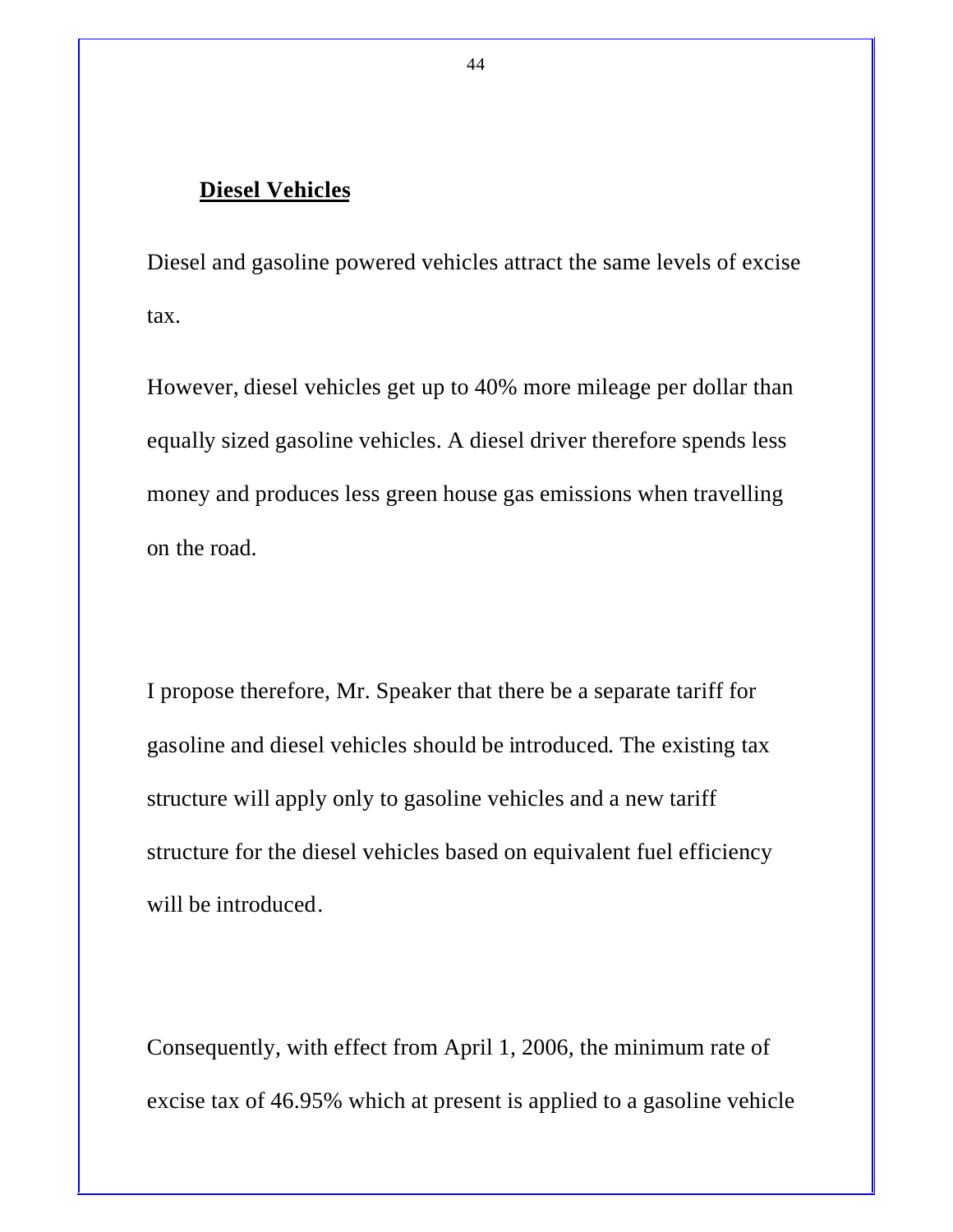with an engine size under 1600 cc and a chargeable value under \$45,000 will now be applied to a diesel vehicle with an engine size under 2000cc and a chargeable value under \$45,000. Further details of the new excise tax structure for diesel vehicles may be seen at Appendix IV.

On the basis of the above if all gasoline vehicles were to be replaced by diesel vehicles the \$160 million paid for gasoline annually would be reduced by \$40 million. While such a transition is unlikely I intend to assist the process by mandating that effective September 1, 2006 all taxi owners and operators of vehicles for approved tourism ventures desirous of accessing the duty free concessions available under Part II B of the Customs Tariff can only do so by purchasing diesel powered vehicles in the future.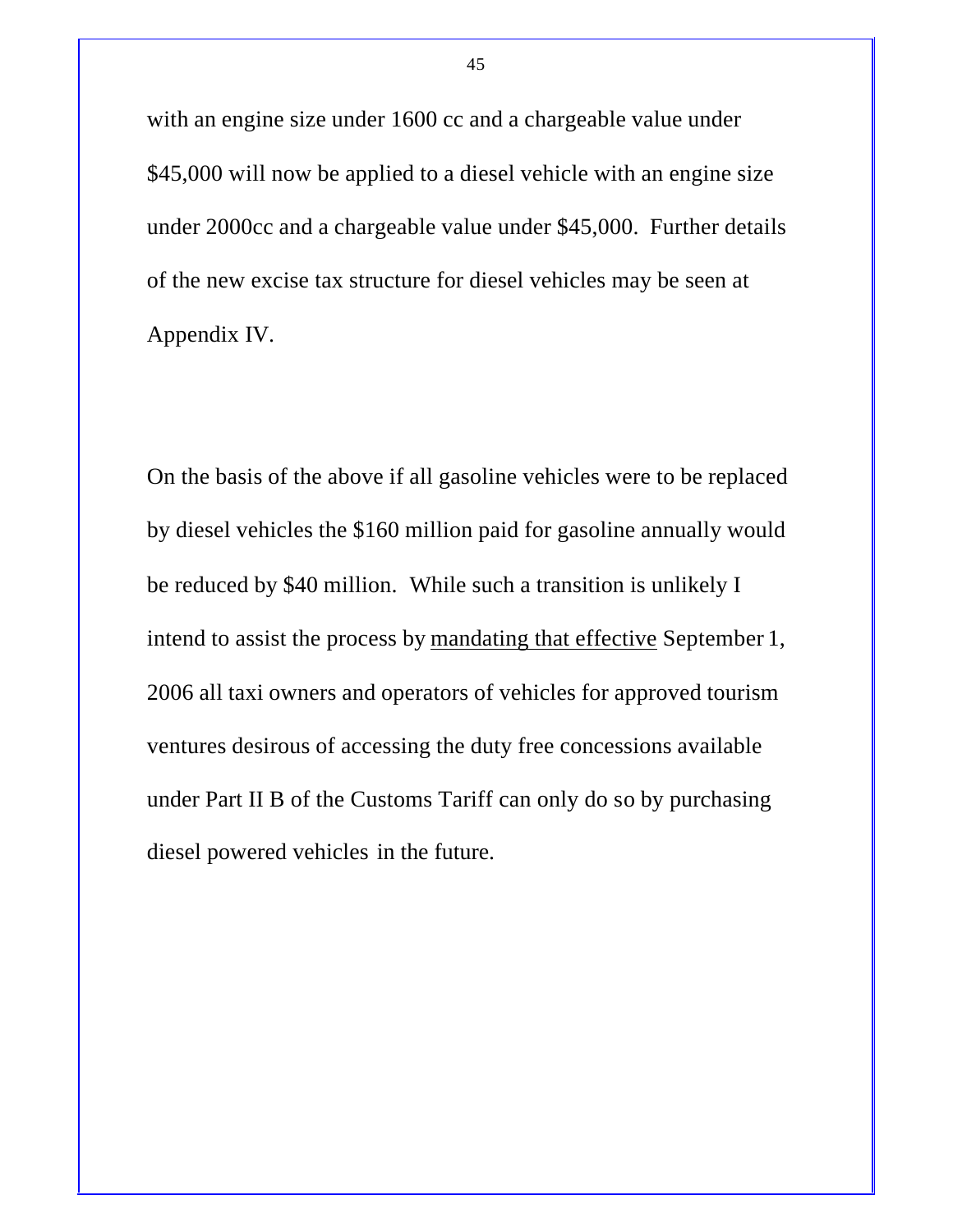# **Electric, Solar, Hybrid, Natural Gas and Liquefied Petroleum Gas Ethanol, Vehicles**

I propose, Mr. Speaker, to encourage motorists to assist us in reducing the over \$200 million spent on transport fuels annually by providing special concessions on vehicles that use energy sources that are less costly than traditional or locally available fuels.

I therefore propose that with effect from April 1, 2006 hybrid vehicles as well as those powered by solar energy, LPG and Compressed Natural Gas will attract an excise tax at a fixed rate of 20%. as compared to the lowest rate of 46.9% on regular cars.

The management of the Transport Board has been mandated to undertake a technical and economic feasibility study of using alternative fuels to power the Board's fleet.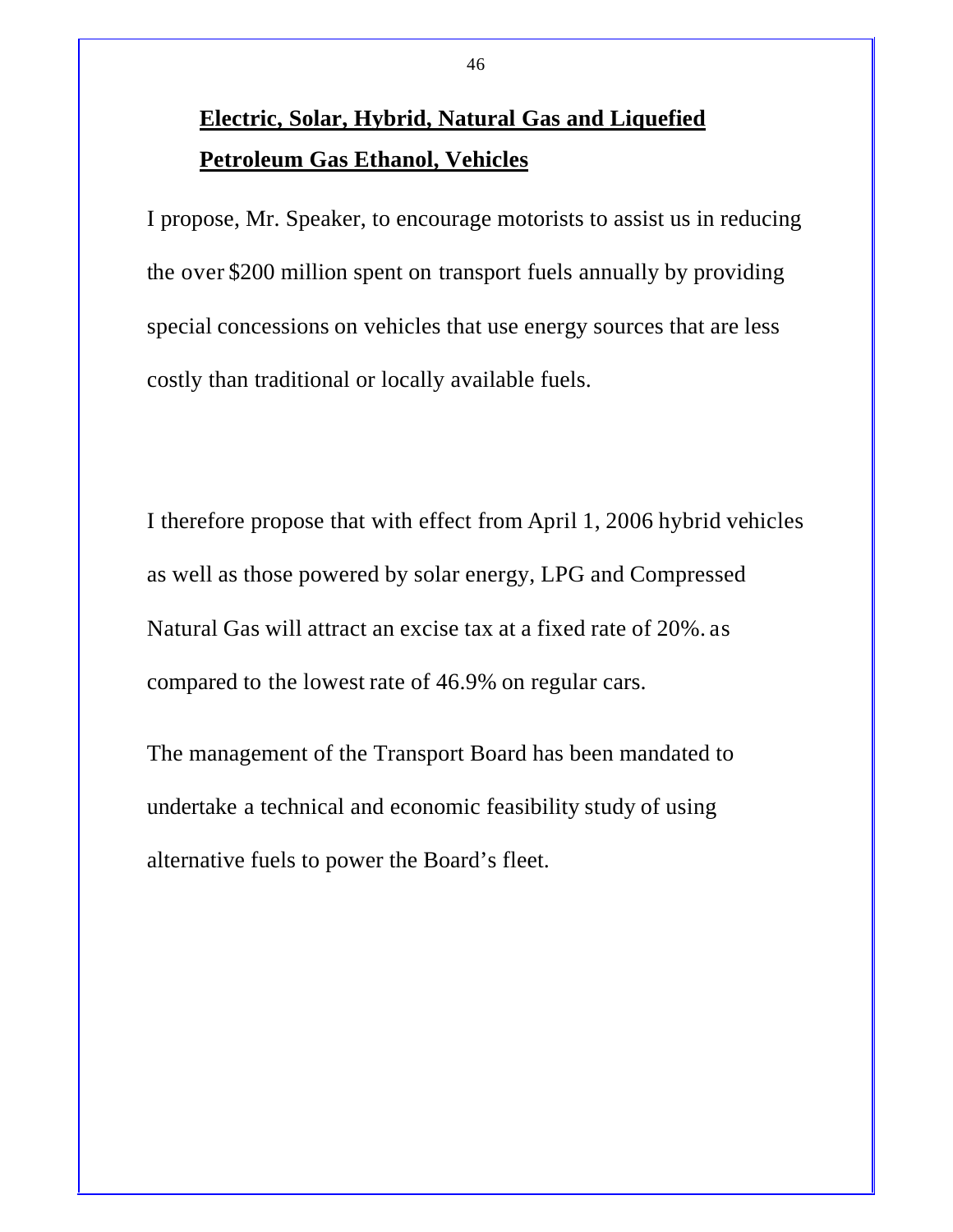### **Tourism Industry**

The Tourism Development Act offers concessions for Tourism facilities development and plant refurbishment and more specifically "energy efficient light bulbs and fittings". I propose that an energy efficiency audit and Retrofit Fund of \$10 million dollars be established as a revolving loan fund for the tourism industry for the purchase of energy efficient devices and equipment, including solar systems. It is proposed that such a new fund should be managed by the Enterprise Growth Fund**.**

# **Increase in Local Production**

Given the prevailing energy prices, we must seek to substantially increase local production to 1,500 BOPD and to increase the reserve to production ratio from 5 to 10 years. At current prices this additional 500 barrels in production translates to a reduction in the fuel oil import bill by in excess of \$10million per year.

In addition o n the commissioning of the new terminal facilities, the storage of fuel oil will be moved from Needham's Point to the

47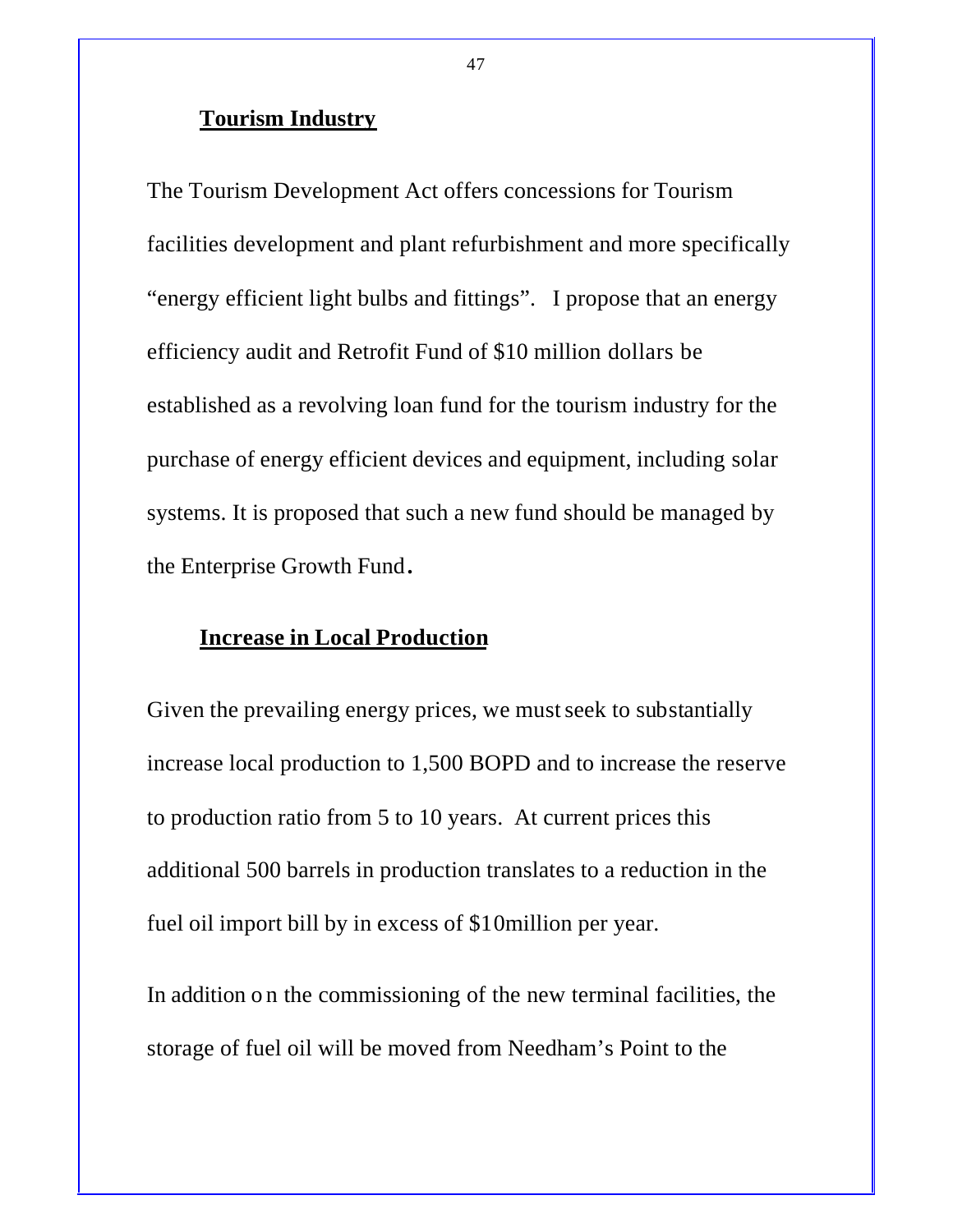Holborn terminal and the product will be delivered to the BL&P through a dedicated pipeline.

The use of the pipeline facilitates the efficient and timely transfer of fuel oil to the BL&P's new 35 megawatts power generating plants. The commissioning of these two highly efficient engines, according to BL&P, will save the country approximately \$8 million per month in fuel cost, largely because of the shift from the more expensive jet fuel to fuel oil resulting in reduced electricity cost. This decrease will be passed on to the consuming public.

## **Ethanol as a Transport Fuel**

Many countries throughout the world have been moving towards the use of ethanol blended in gasoline and diesel. Ethanol can be blended in gasoline at up to 10% without any negative impact to the functioning of modern gasoline vehicles.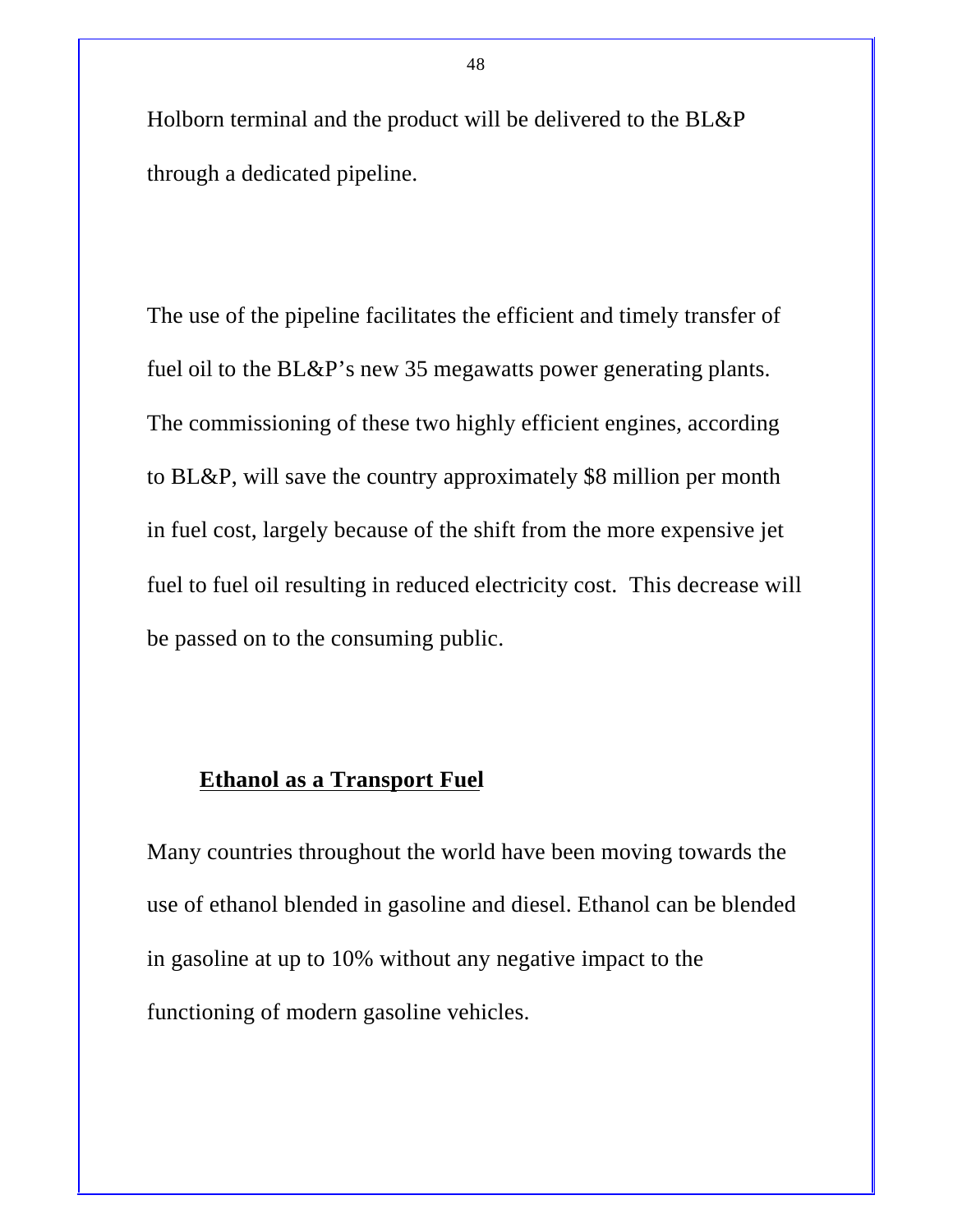An "ethanol for vehicle fuel" study has just been carried out as part of a Sugar Cane energy study. The study suggests that an investment of US \$10 million in an ethanol plant in Barbados would produce 60,000 litres per day of ethanol. Our immediate target is to meet 10% of current annual gasoline consumption of 140 million. i.e. 14 million litres per year.

Until domestic production comes on stream it is proposed that, beginning April 2006, we will import 14 million litres of semiprocessed raw materials from Brazil, and under an arrangement with a company in Trinidad & Tobago have it processed into Ethanol to thereafter be blended with the gasoline to be brought into Barbados.

Given the present import cost of gasoline, the 14 million litres of Ethanol would result in a fuel saving in excess of \$25 million.

49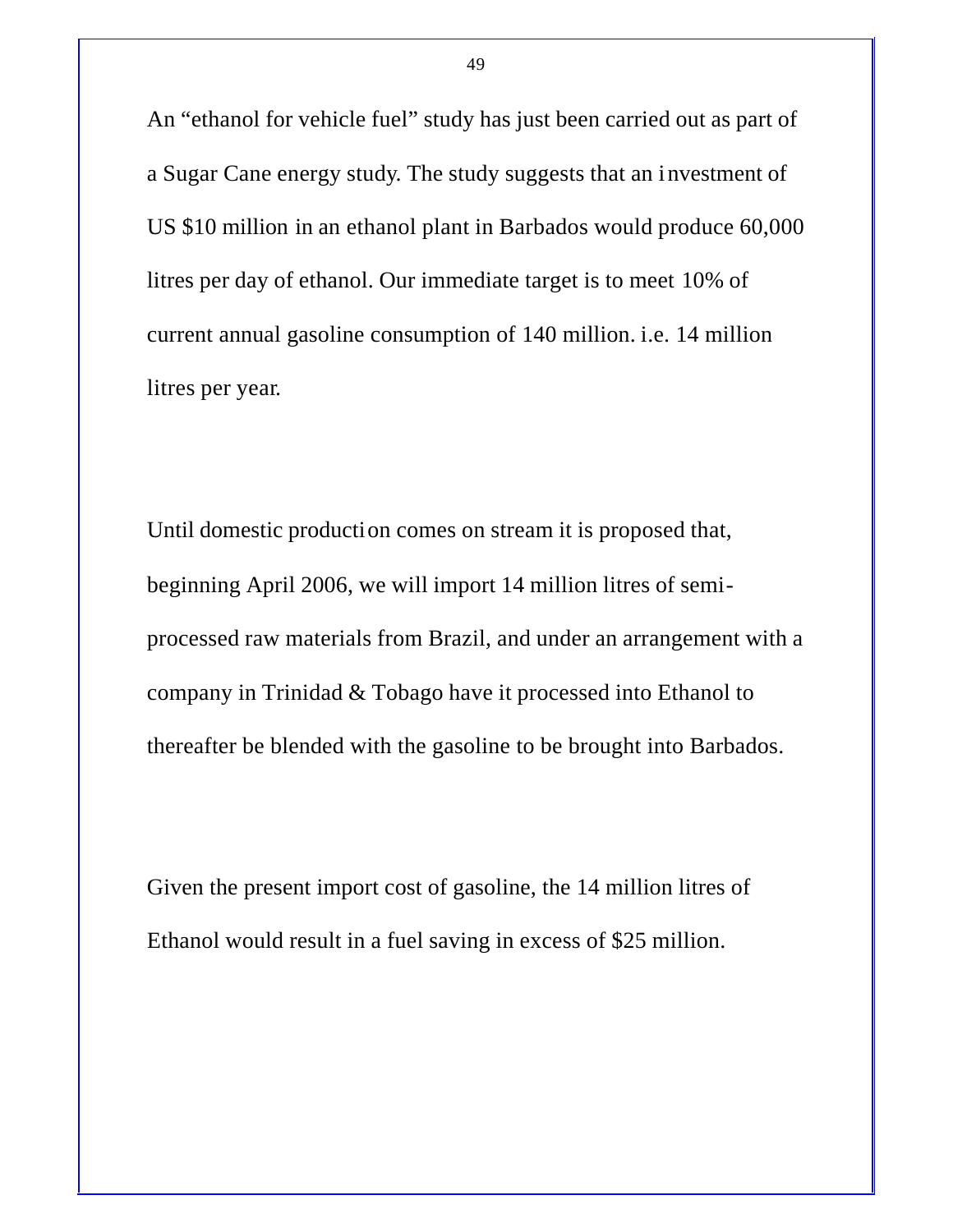In total Mr. Speaker, these programmes will require significant investments of approximately \$195 million but will yield annual returns in the form of \$65 million in energy savings – excluding the \$96 million to accrue from the BL&P's switch to fuel oil.

# **Risk Mitigation Measures**

Disaster prevention, mitigation and recovery are matters that, on recent evidence, need to factor more in our macro-economic policies.

### **Tourism Industry**

The tourism industry has been the mainstay of the Barbadian economy for the last several years, and has the potential to be the main support of the economy for several years to come. However, because of the predominance of hotel accommodation in coastal areas their exposure to hurricane damage is great and presents a risk we must guard against.

There are currently about 420 places of accommodation in Barbados divided between hotels, villas and condominiums and about 90% are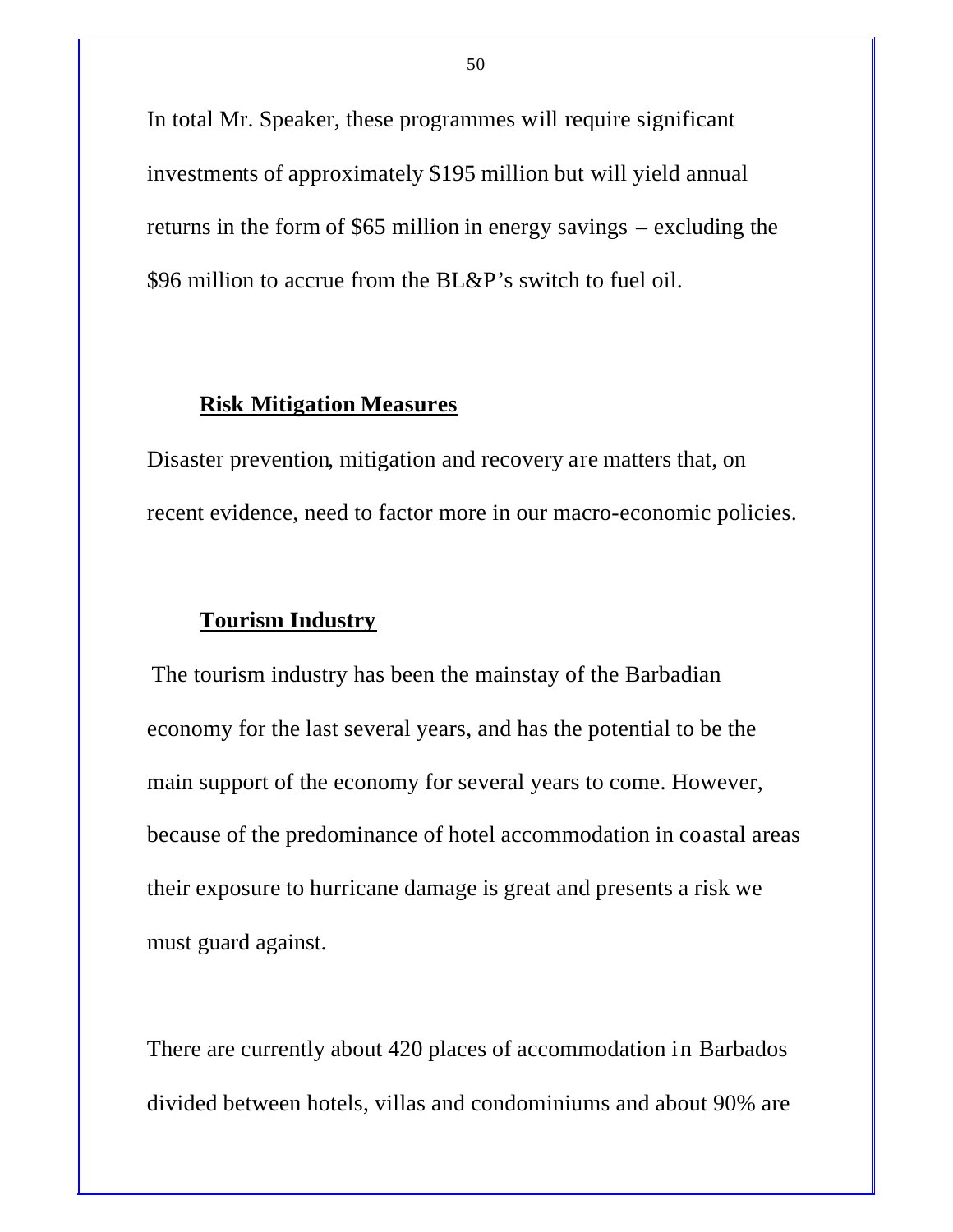located on the coastline; within the circumstances, this Government is of the view that steps must be taken to protect our major industry from the catastrophic perils that could visit our shores during the hurricane season.

As a consequence of the hurricane activity this Government would want to ensure that all hotels and places of accommodation are adequately insured against perils associated with property insurance and public liability; it is proposed therefore that beginning **January 2006** it shall be a condition of the licence to operate here in Barbados, that all hotels and places of accommodation should be adequately insured for property damage and public liability.

### **Chattel Houses**

It is important that the culture of home insurance becomes general across Barbados. There are currently about 83,000 occupied dwelling units in Barbados of which about 33,000 are made of wood or wood/concrete blocks. Of all the dwelling units about 52% are insured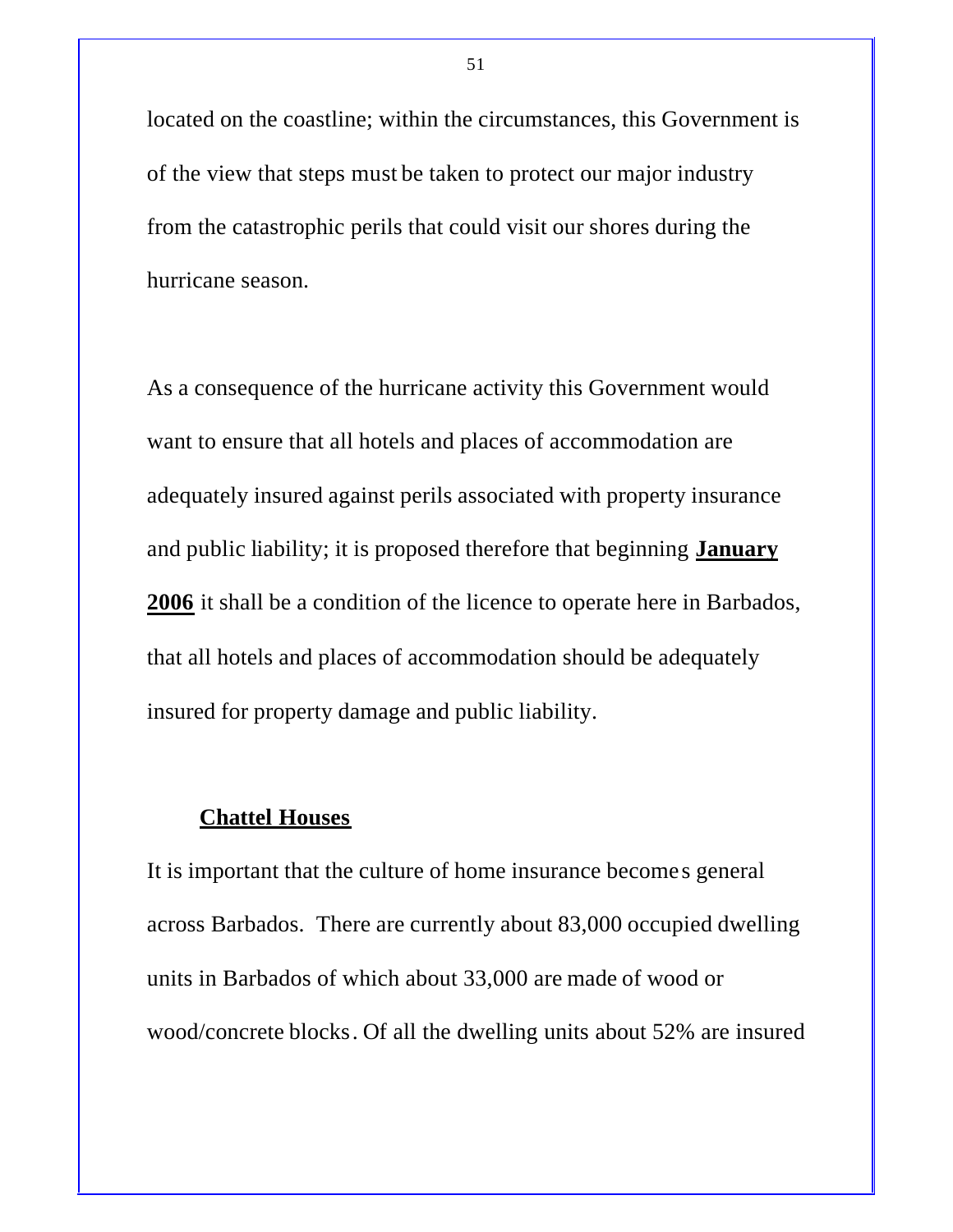and of the dwelling units of wood/wood concrete block construction, 25% are insured.

There is the need for a scheme to assist persons at the lower end of the socio-economic ladder by indemnifying them against perils that may cause damage to their property.

The Government therefore proposes to establish a scheme to be called the Catastrophe Fund. The Government and the working force will be contributors and the fund will be used to provide relief or assistance in respect of damage to owner-occupied chattel dwellings or dwelling units of wood/concrete block construction. The relief or assistance would be available to persons receiving income of less than the income tax limit of \$22,500 per year.

The programme will be funded on the following basis:

(i) the Government will make annual contributions of \$2.5 million for five years; depending on the experience of the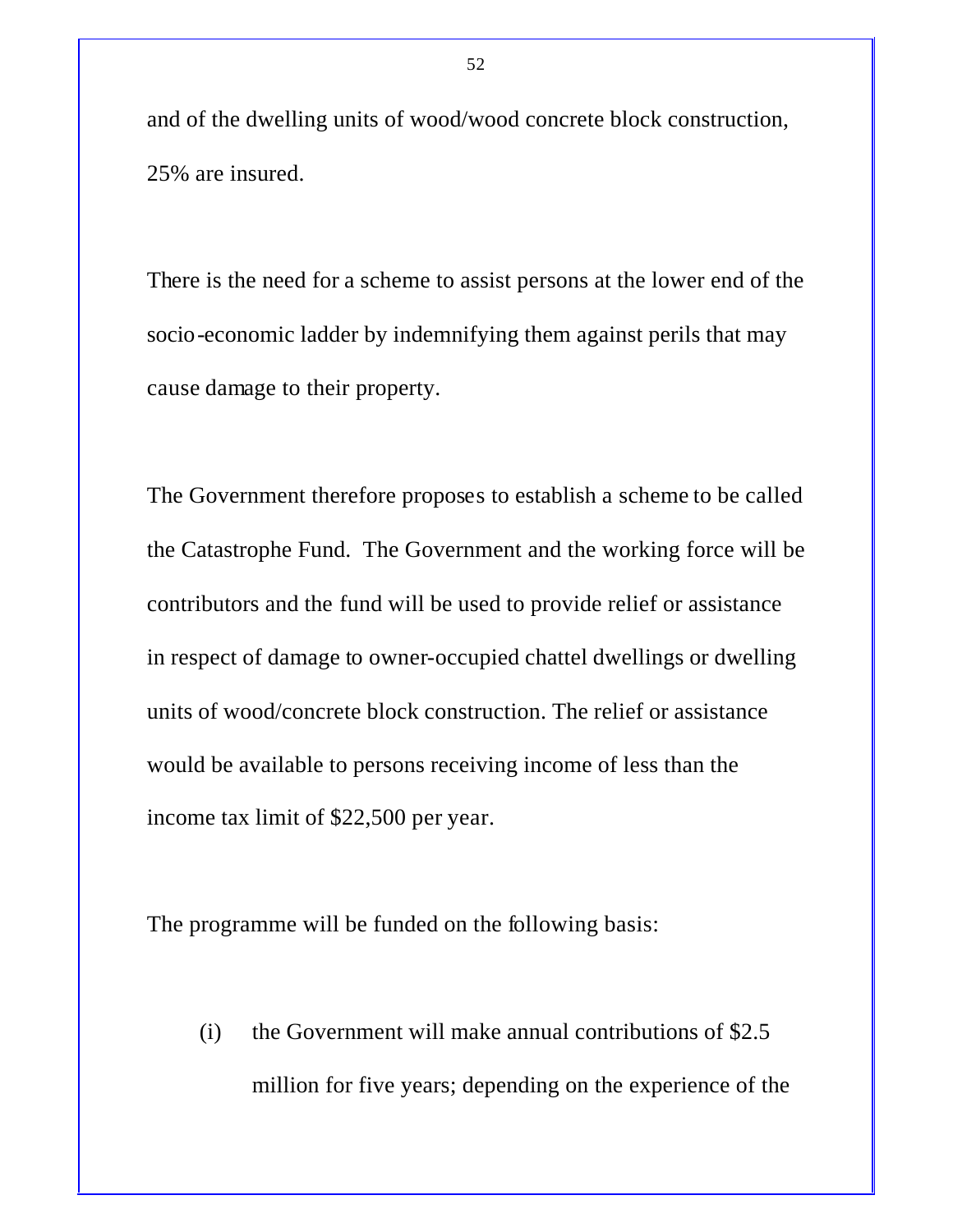fund, an assessment will be made to determine whether the Government will continue; and

(ii) contributions from the working force will take the form of a deduction of 0.1% of earnings up to the national insurance maximum.

It is estimated that on this basis, the Fund, after five years would have received approximately \$13.7 million and would have made payments of about \$6.0 million.

This initiative will be effective from financial year 2006-2007.

# **INSTITUTIONAL CHANGES**

### **Telecommunications**

The availability of telecommunications facilities at competitive prices is still one of the most important factors affecting our capacity to generate new business in Barbados.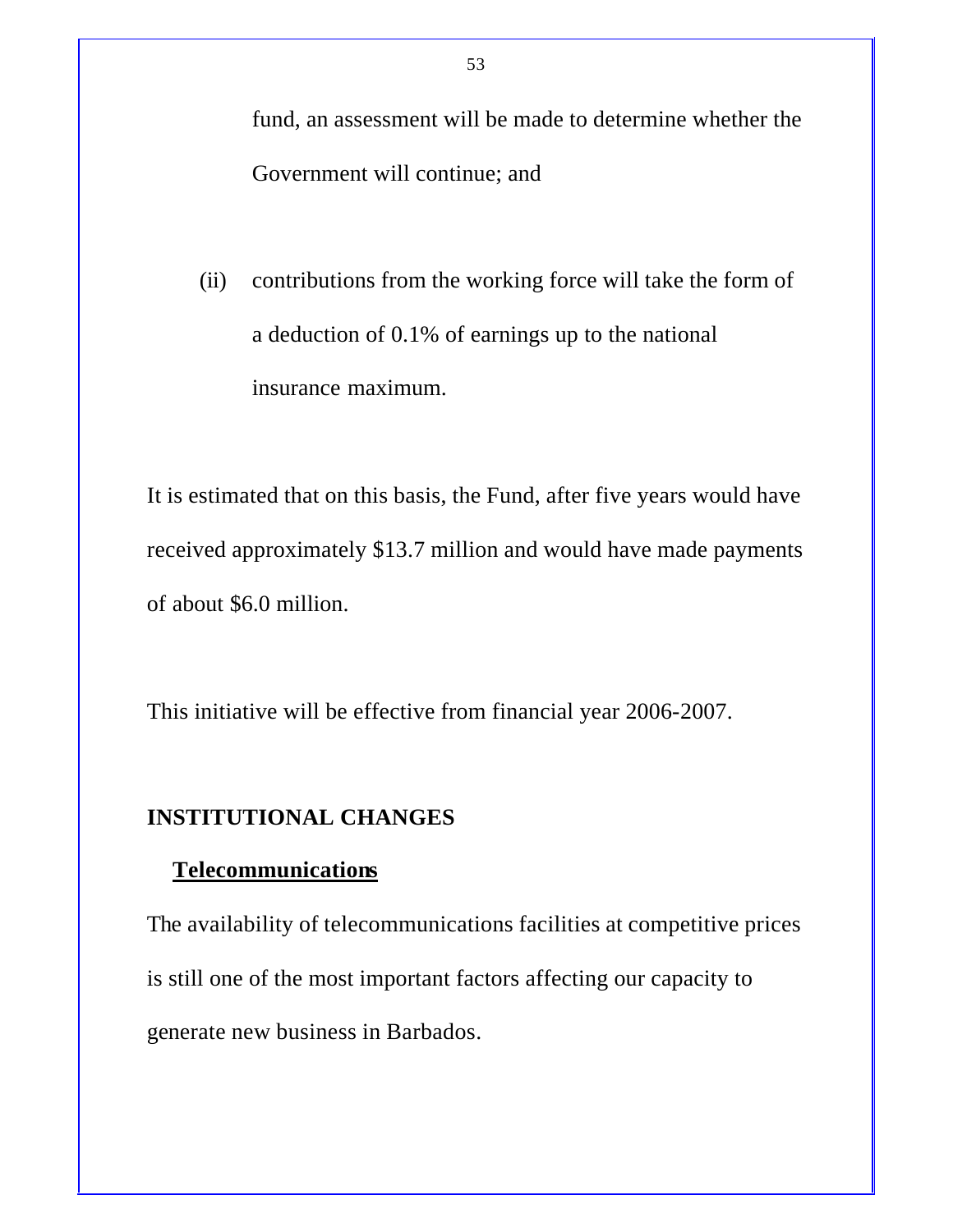The liberalisation of the telecommunications sector has been carried out. Thus far, international rates have been reduced by as much as 50%.

The vibrancy of competition in the cellular market has resulted in a substantial increase in mobile subscribers, from approximately **90,000** prior to the liberalisation of this sector, to in excess of **200,000** subscribers today.

Mobile rates have dropped from as high as 50 cents per minute to as low as 20 cents per minute.

The full implementation of liberalisation has resulted in increased bandwidth being made available at lower prices, which has enabled the increased penetration rate of broadband (**ADSL)** into homes, from approximately 1% to 12% i.e. 1,200 to 12,000 in just over a year.

Greater competition has resulted in access to IP (Internet Protocol) technology based solutions for example, voice over the internet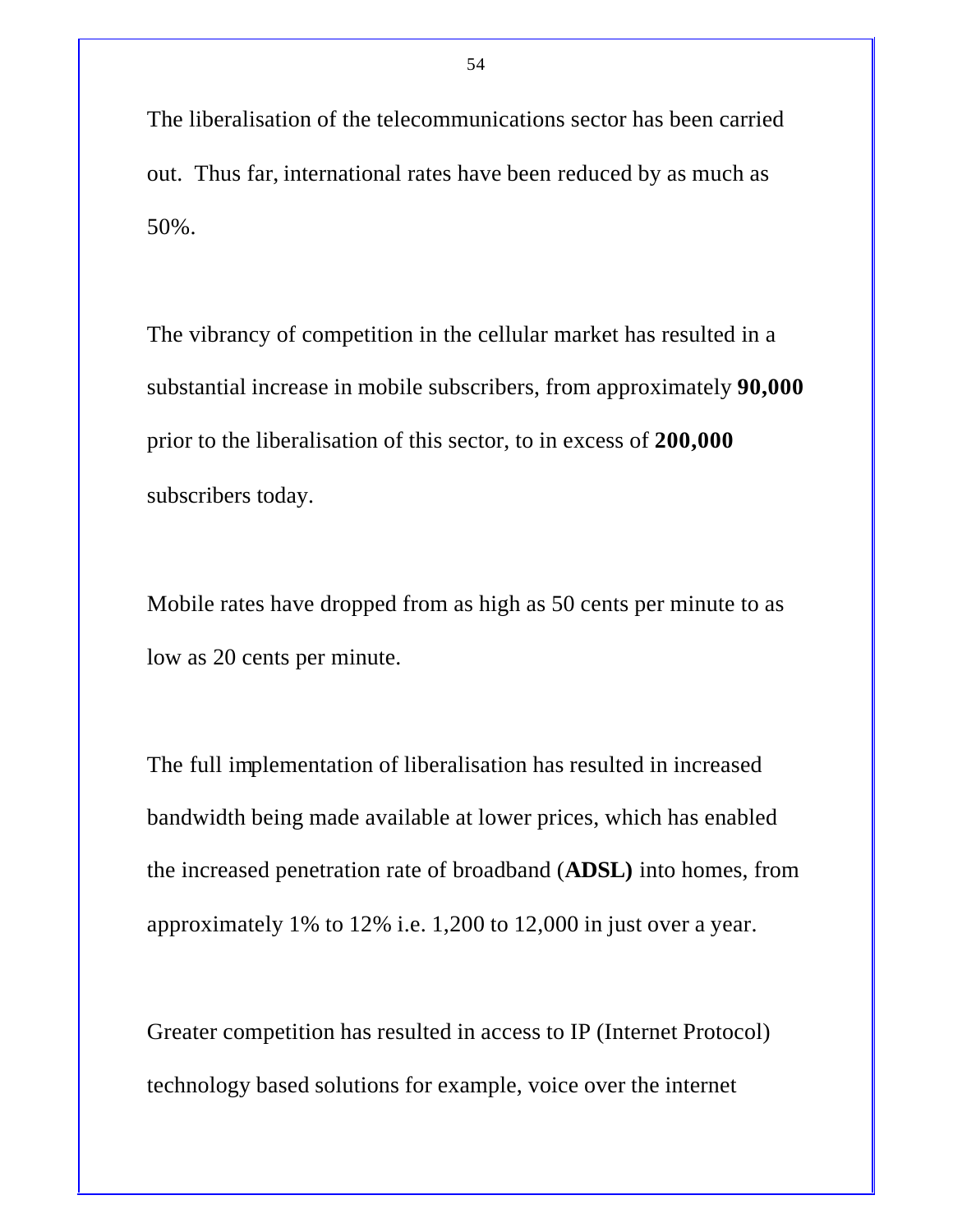protocol (**VoIP**). This affords customers calling capability throughout the world at better rates by having access through the Internet at a substantially reduced rate, by **as** much as 70-80% savings.

Broadband services have seen a substantial reduction in pricing, and faster speeds have become more affordable. This has led to the recent introduction of a flat charge of \$69.00 for international calling to USA and Canada, which will be extended to UK/ Western Europe - \$119 over the existing carrier's broadband network.

With the advent of additional suppliers, more technologically advanced, state of the art applications are being introduced such as fully functioning Customer Call Centres, Customer Contact Centres, Unified Messaging (integration of voice mail, e-mail, and fax mail), as well as IP applications.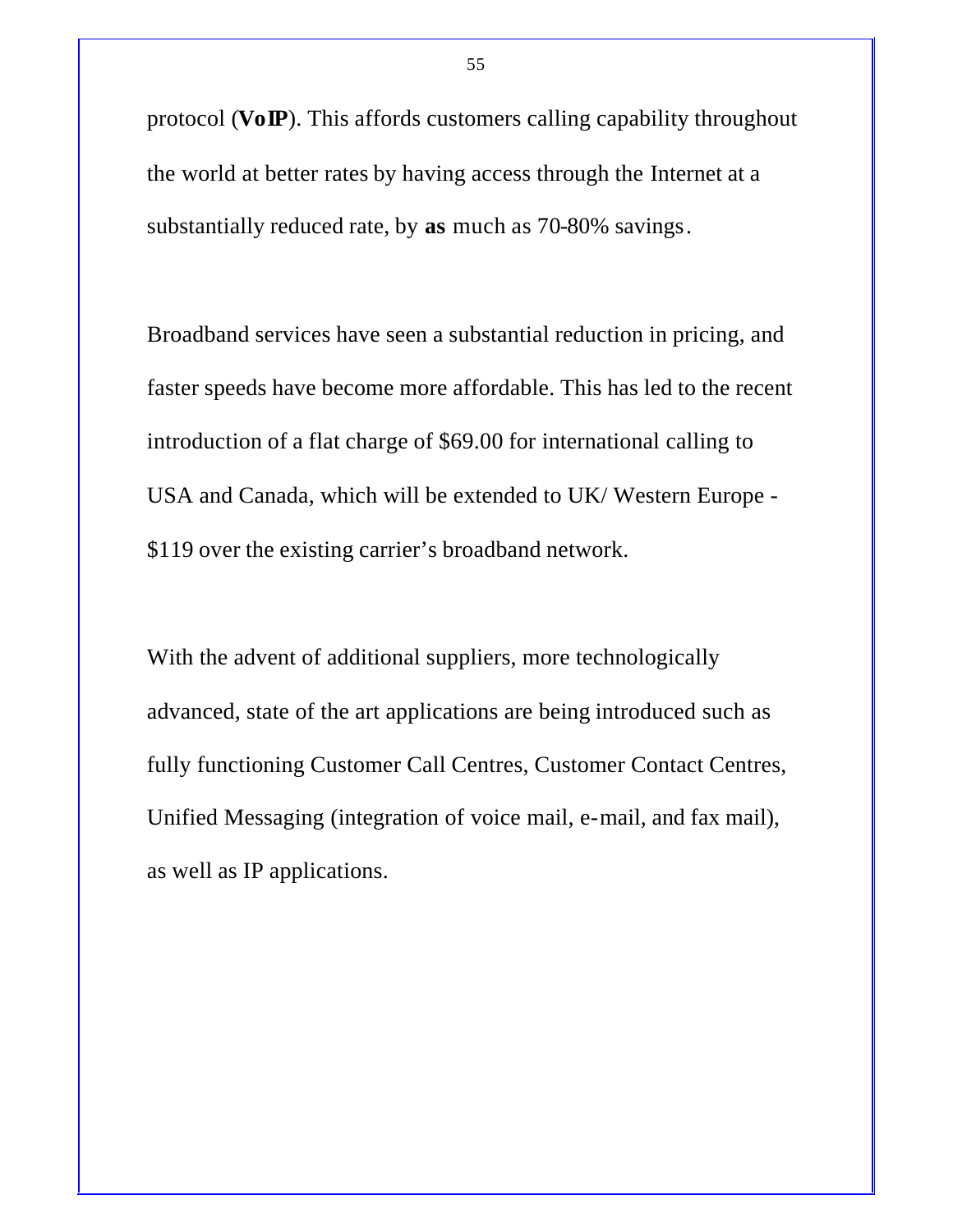### **The Way forward**

Notwithstanding what has been achieved to date from telecommunications liberalisation, the country has not yet reaped the full macro economic benefits from this sector.

In pursuit of attaining these benefits Government will be giving attention to a number of critical strategic initiatives.

The completion of the laying of the under-the-sea cable by TeleBarbados by the end of the March  $31<sup>st</sup>$  2006, will result in greater bandwidth availability to the country. This will lead to greater attraction of international companies, and also help existing companies to become more competitive internationally. This will lead to a further reduction in leased circuit rates.

Greater emphasis will be placed on **Voice Over Internet Protocol** (VoIP) technology. This will result in cheaper international calls, open access to interna tional connectivity for call centres, and hence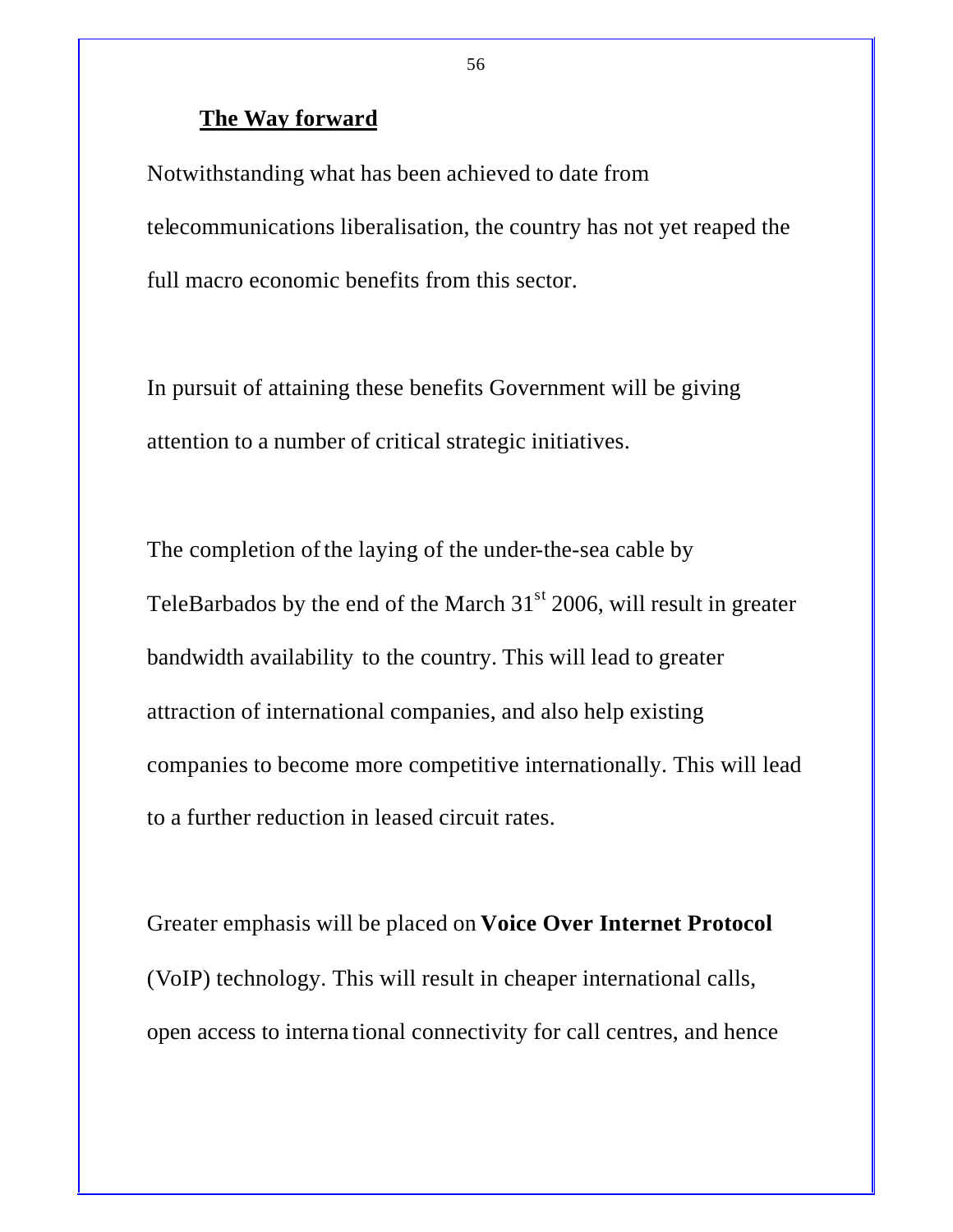the achievement of higher employment levels. A **VoIP** policy will therefore be put in place by the start of the new financial year.

Government will continue to support technology that addresses the bridging of the digital divide. Therefore the Ministry of Energy and Public Utilities will continue to provide licences to operators wishing to deploy wireless technologies.

With the pending operationalisation of the licence awarded to Sunbeach Communications Inc, Barbados should again expect vibrant competition in the market for mobile services. Further, if the application for the merger of Digicel and Cingular is approved, spectrum would be returned to the Government, thereby allowing Government to offer another licence for the provision of mobile services. Only full and vibrant competition can result in achieving full benefits from liberalisation. A duopoly or monopoly type market condition must be avoided.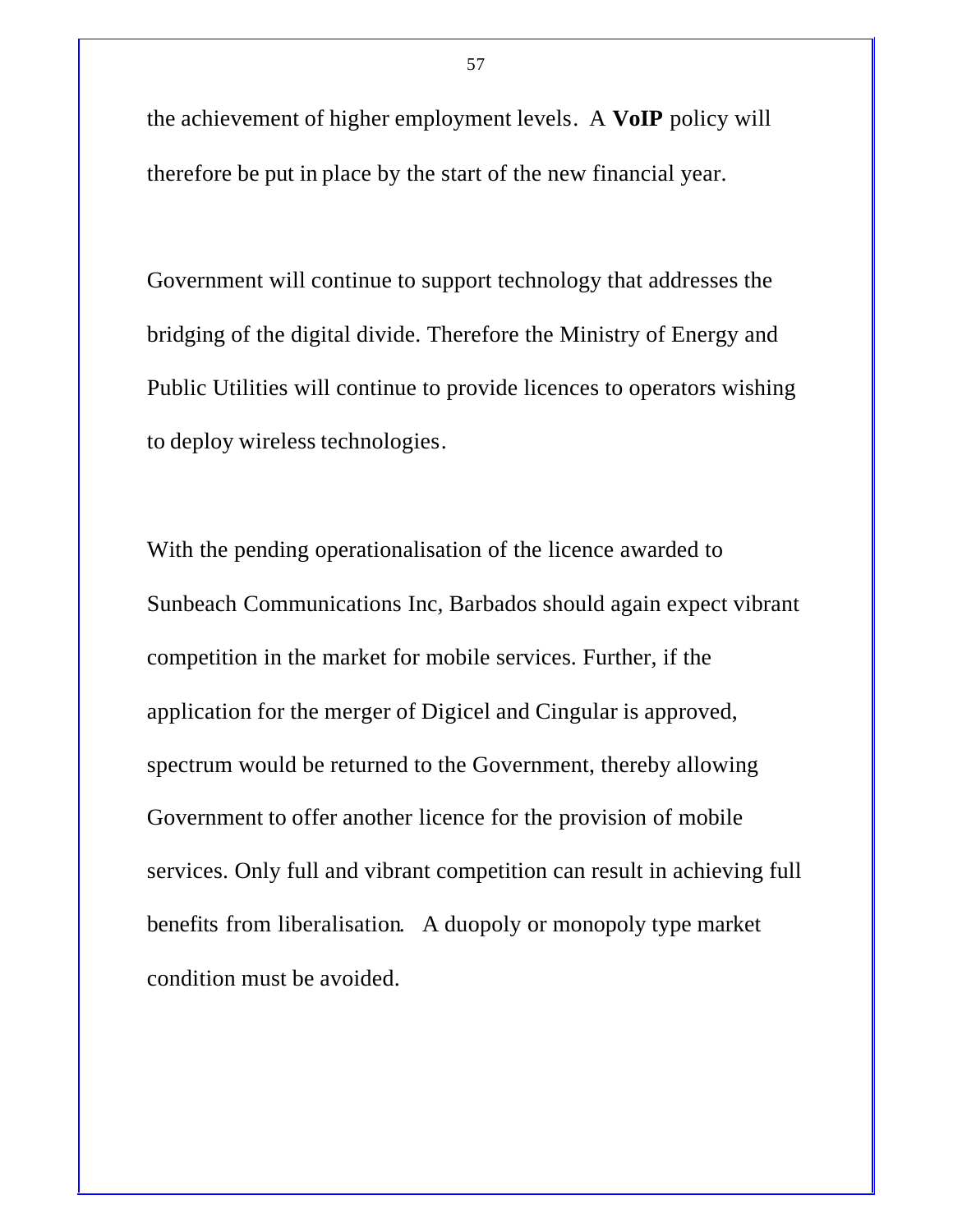Finally, whereas competition has resulted in significantly cheaper rates to extra-regional jurisdictions, the same does not obtain when placing calls within the Caribbean region. Rates via the same providers still remain high for CARICOM destinations. For more effective communication within the CSME this situation must be addressed as a matter of urgency by regional governments to cause these providers to treat the Caribbean in no less favourable terms than they treat the rest of the world.

Regional collaboration on this matter will be pursued by the Government of Barbados as part of the effort to bring a vibrant CSME into existence.

### **E-Government**

The ability to have Government's services accessed by electronic means is a crucial aspect of the economic programme planned for Barbados.

58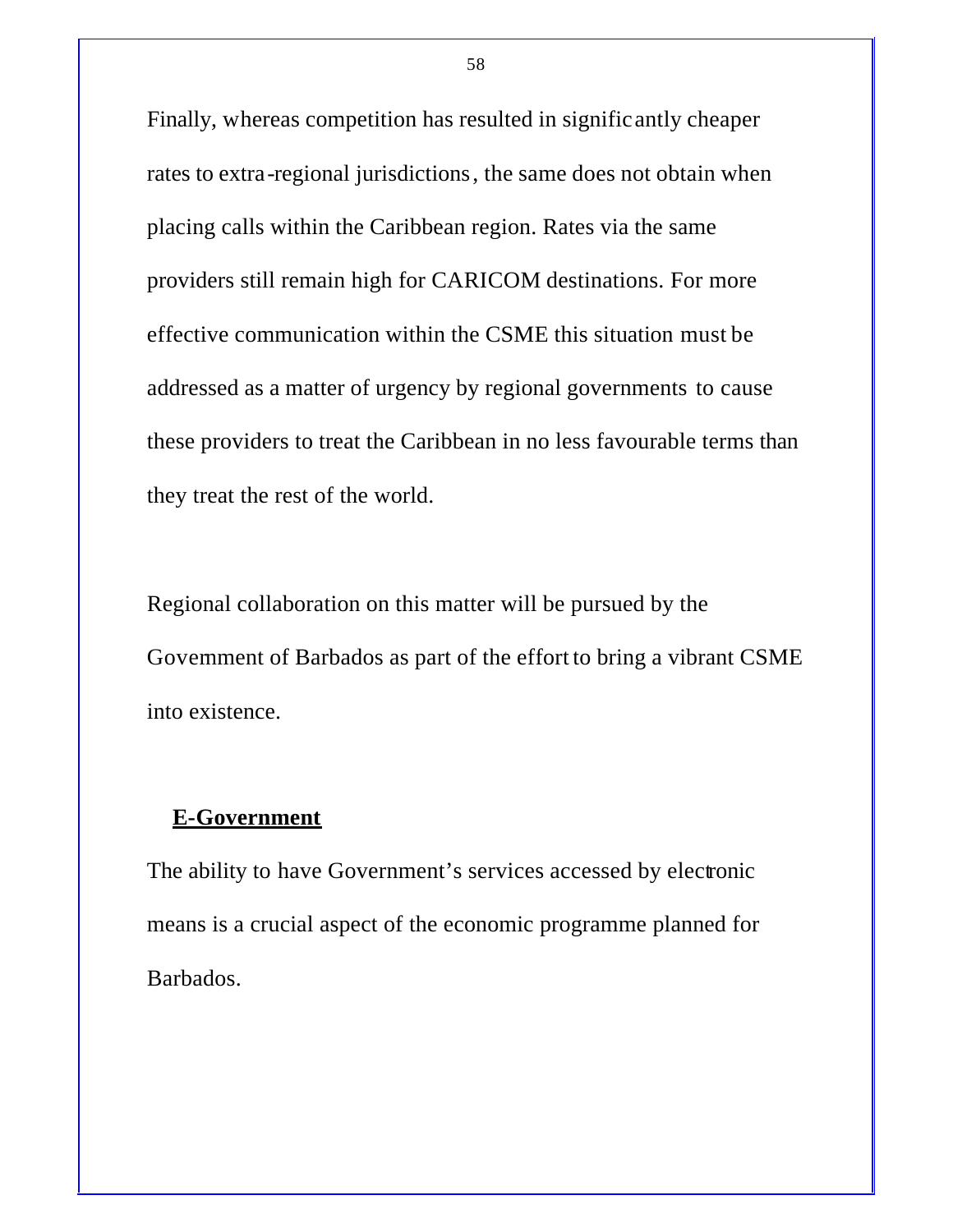Consequently, the Government proposes to establish an Integrated Portal Project. This portal will serve as a single access point for Government employees, and the general public, to select Government services and resources using information and communication technologies

The level of integration within the portal however goes beyond the provision of access to existing Government ICT applications, as it seeks at the Ministerial and departmental levels to facilitate increased collaboration and communication among Government departments by providing access to tools such as file-sharing and web-conferencing applications.

In this matter I should point out that Barbados once again leads the way in the English speaking Caribbean since no other Government in the region has so far taken the step to implement an integrated portal.

The full programme will be implemented over a period of four years such that by 2008 the system must be fully operational.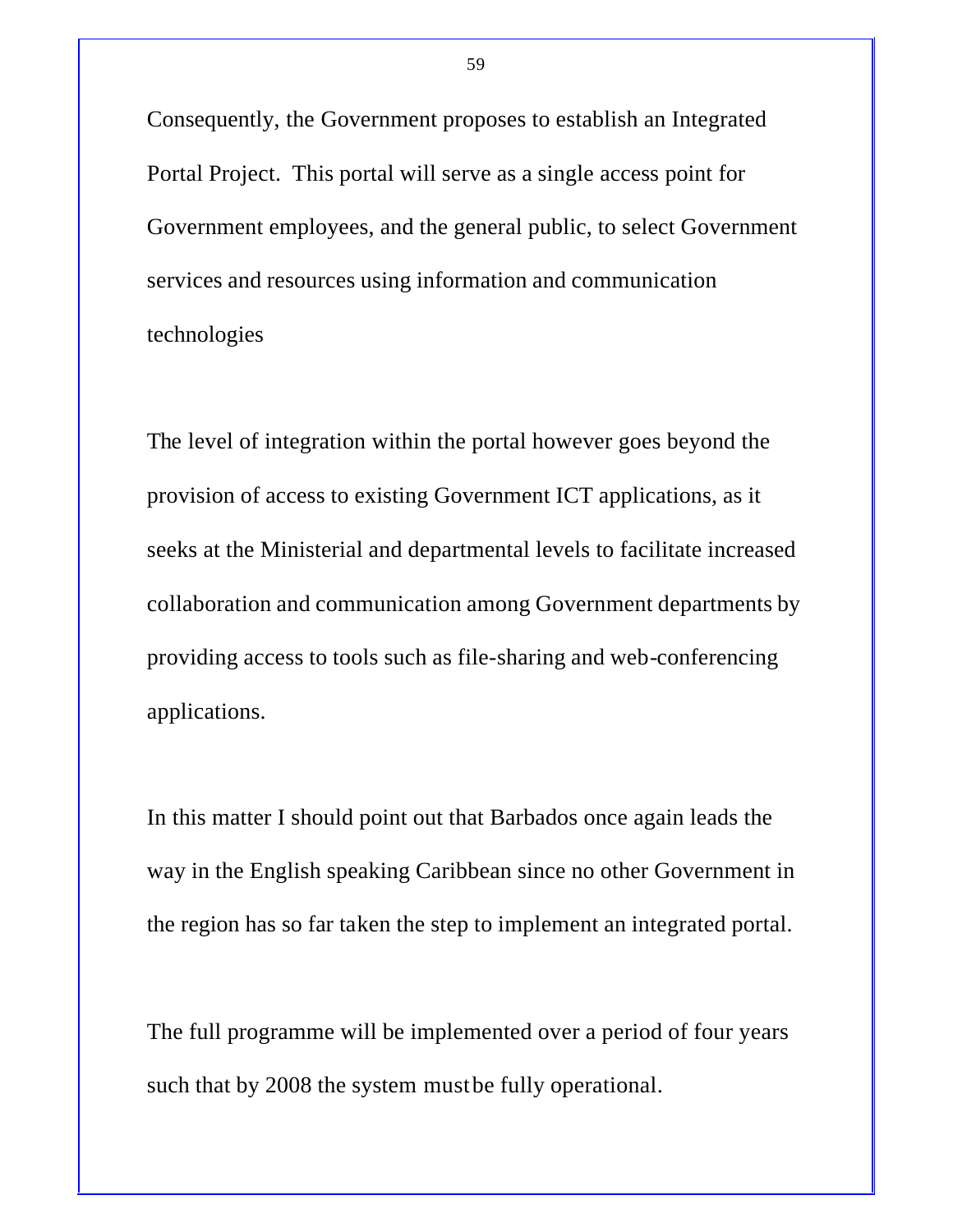The first public sector services to come online then will be those offered by the Land Tax Department, the Land Registry Department and the Registration Department. By September 2006 members of the public will be able to perform online transactions in the full range of services offered by these departments.

The services offered by the Customs Department and the Inland Revenue Department are programmed to come on stream by September 2007 while similar facilities for applications for passports and the renewal of drivers' licences will be provided in a subsequent phase. These latter services offer challenges of a security nature which need first to be addressed before online transactions can be securely undertaken.

The success of this portal facility requires the support and cooperation of the general public and the business sector.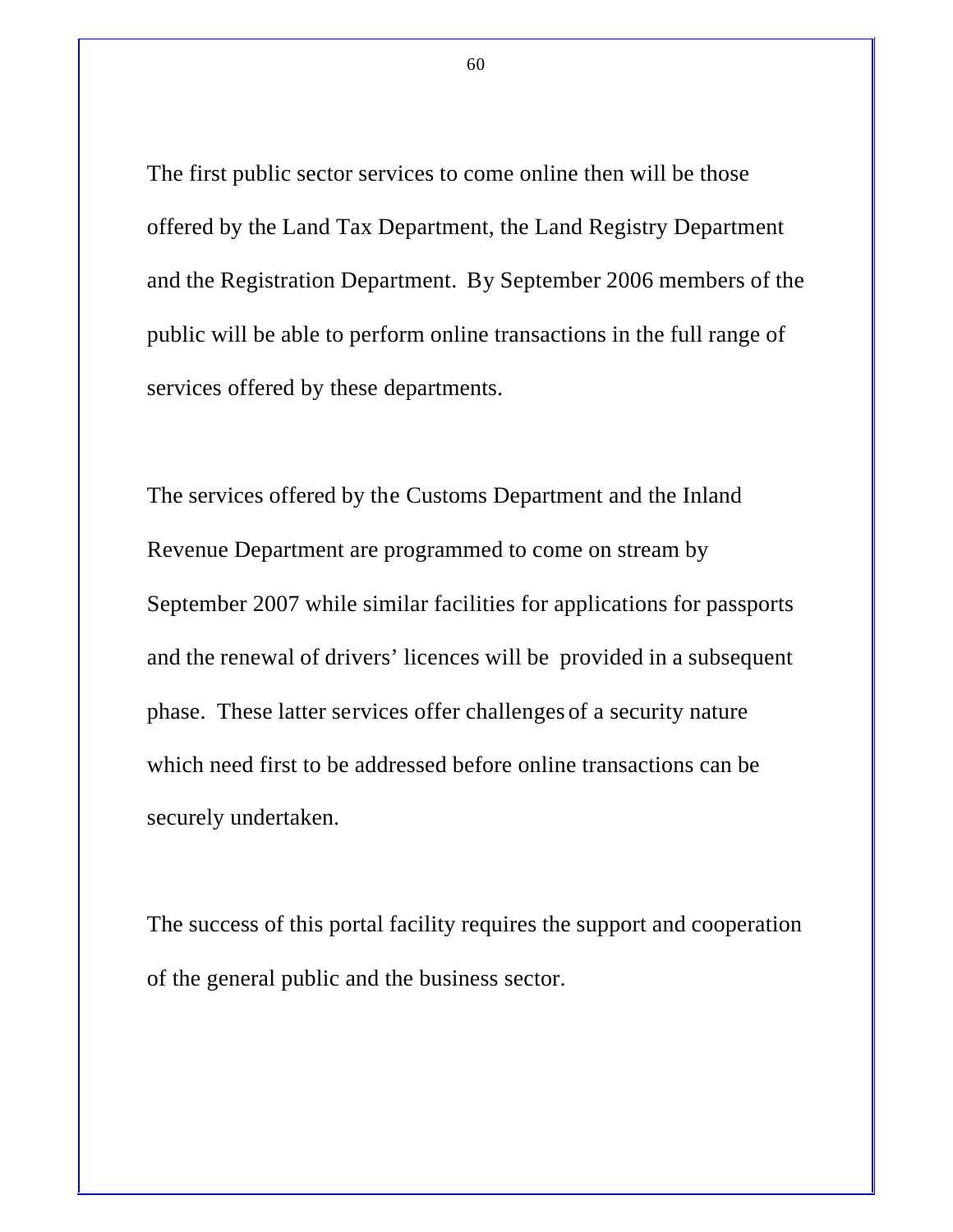In addressing the matter of support and cooperation from the business sector I would wish to make specific reference to the banking sector which has so far shown a reluctance to be part of the programme, through the provision of ecommerce services.

I commend the single bank in Bridgetown which has shown both interest in the programme and the courage to provide merchant banking services for the Government in this new venture. At the same time it is my hope that other banking agencies would recognize the value of supporting this activity.

The full suite of services to be facilitated through the government portal project will be available by end of the calendar year 2008, at a cost of approximately \$5.0 M to the Treasury.

### **Education and Training**

To move to a full employment economy, a stronger effort must now be made to match the local supply of and demand for skills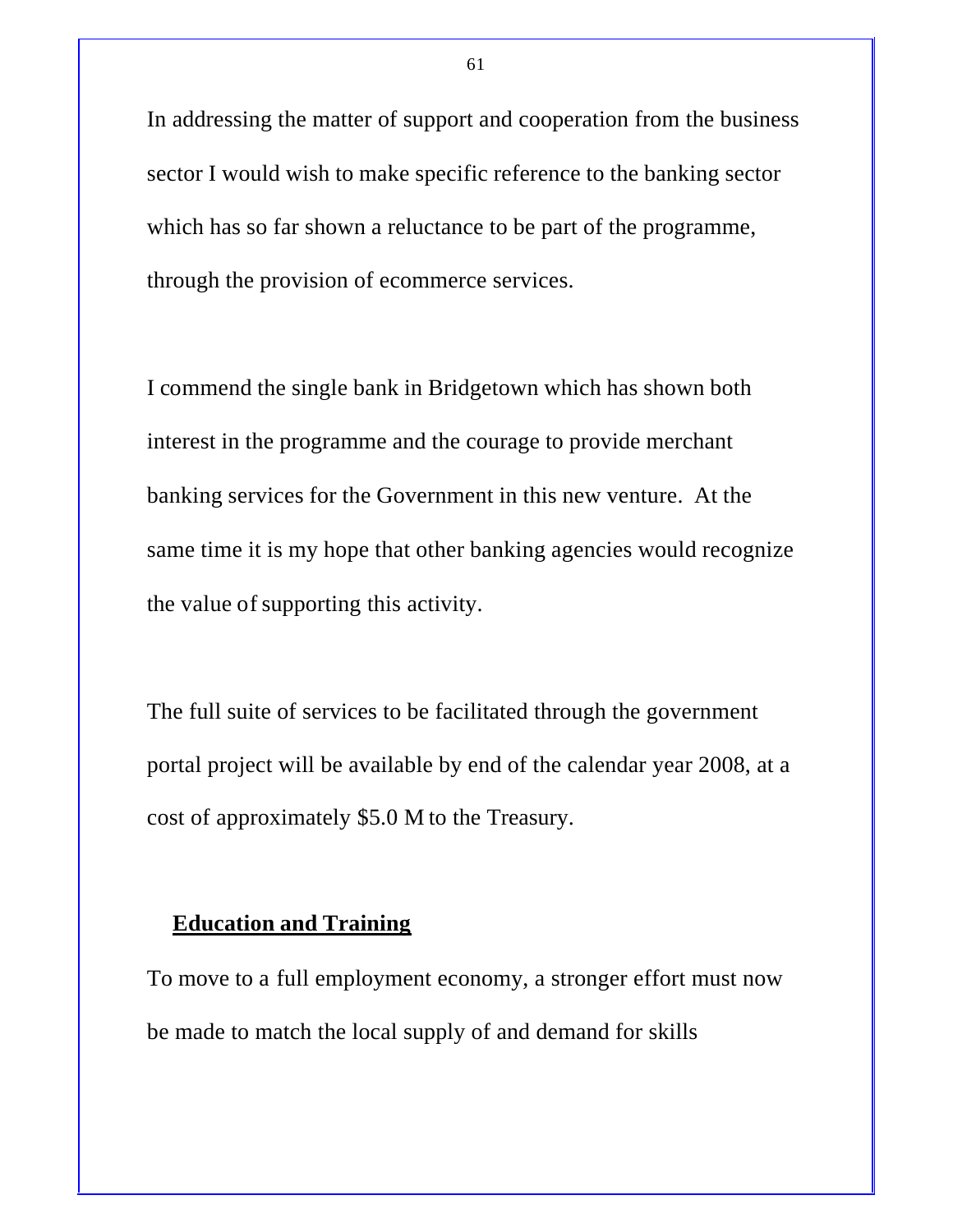Barbados in recent years has been experiencing a deficit in areas such as the artisan trades and the nursing profession where we have traditionally been self-sufficient.

We need a multi-pronged approach to remove this deficit, as well as to assure ourselves of a higher ratio of graduates per population.

In the first instance changes are being made to the curricula of the secondary schools to allow children to pursue a pre-vocational programme. Options will therefore be provided on a pilot basis in six schools – Combermere; Coleridge and Parry; St. George; Grantley Adams Memorial; St. Lucy; and St. Leonard's Boys' for students to choose careers in carpentry, masonry, painting, tiling, electrical installation, steel-bending, and other similar skilled work areas. Their skills will be certified by way of the Samuel Jackman Prescod Polytechnic Artisan Certificate.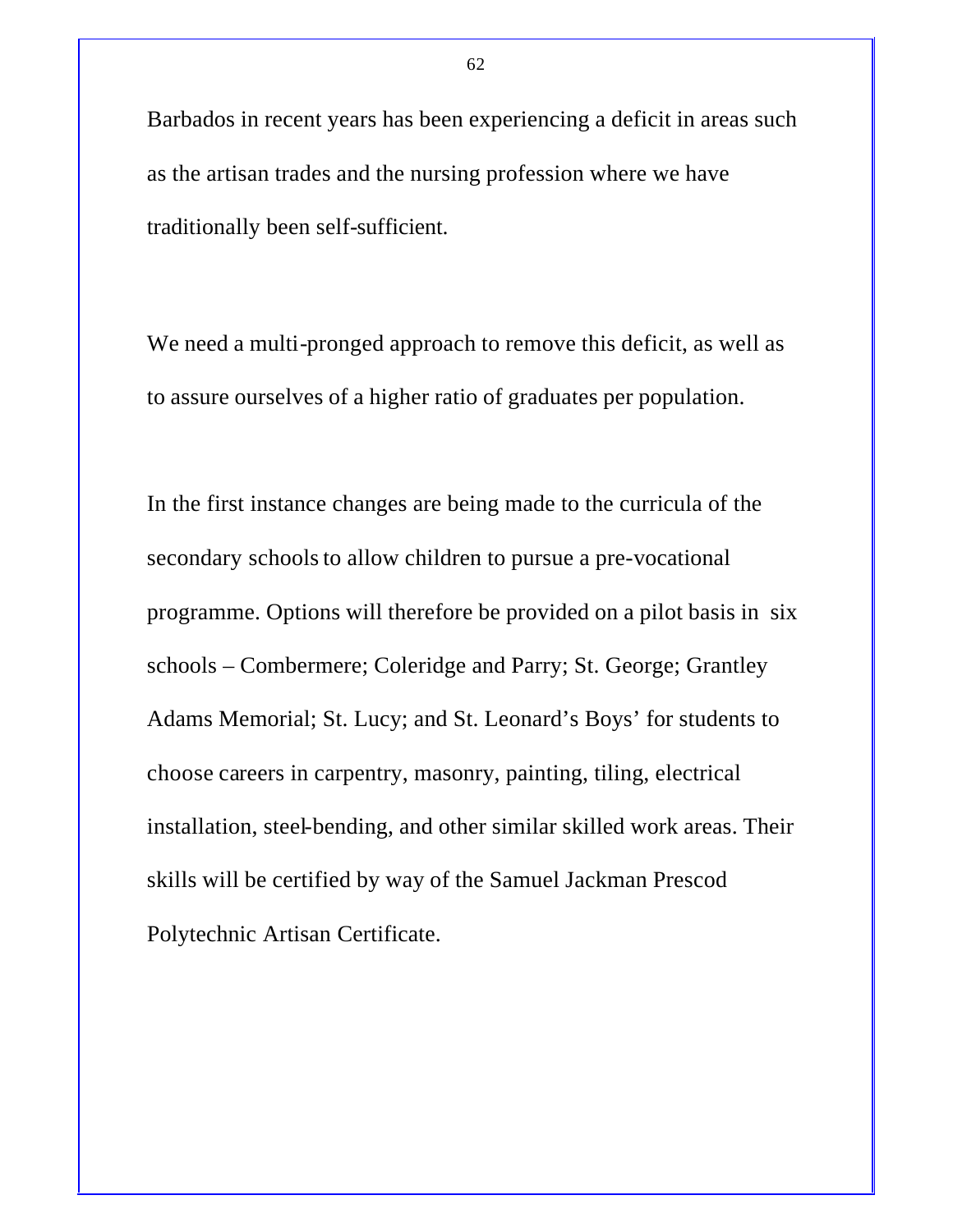It is proposed that this programme will produce 150 graduates per year who can either enter the workforce as artisans or receive further training.

Secondly Mr. Speaker, the Ministry of labour through its agencies – the Barbados Vocational training Board, the TVET Council and the National Employment Bureau will develop and implement comprehensive training programmes that focus on those skills sets which are now in short supply.

These areas and programmes are outlined in Appendix V hereto but will be reviewed according to the changing needs of the work force and will include training for retrenched workers and assisting workers generally in becoming multi-skilled.

# **Retraining Programme**

Barbados is the only Caribbean country that has an Unemployment Insurance Scheme. The Scheme is intended to assist contributors in times of temporary displacement from work up to a maximum of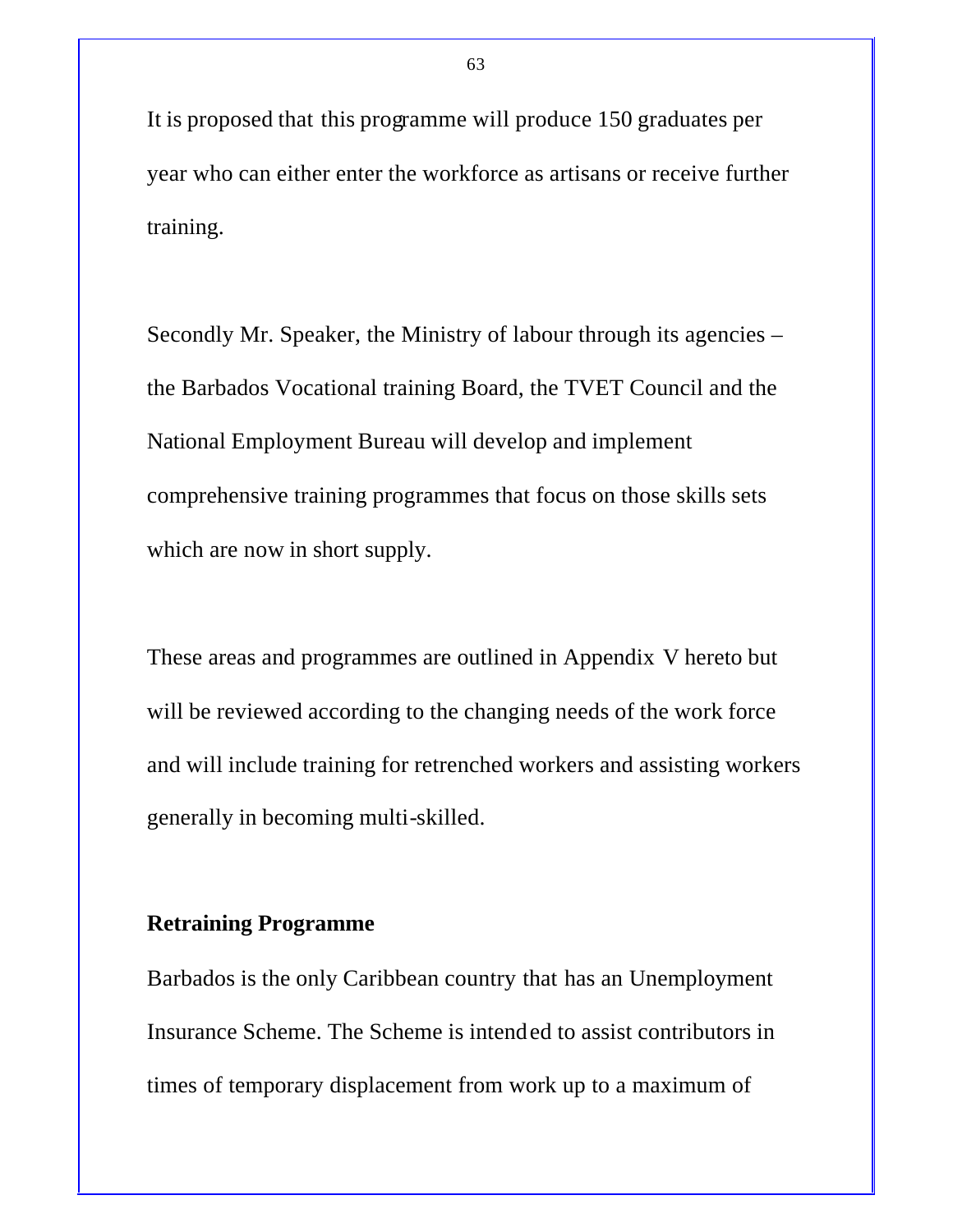twenty-six weeks, but may also provide for re-training where the course being undertaken is approved by the Director.

The time has also come for us to develop this latter aspect of the Scheme and I propose to boost our efforts to retrain those persons who are presently beneficiaries of the Unemployment Scheme by the establishment of a retraining fund of \$10 million for these purposes. The National Insurance Board will manage the Fund and will collaborate with its parent ministry and the Ministry of Education in determining the nature and content of the programmes to be funded.

# **Nursing Training**

The demand for our nurses has increased both through growth in local demand in the public and private health care sectors as well as through aggressive recruitment of Barbadian nurses by the United States, Canada and the United Kingdom.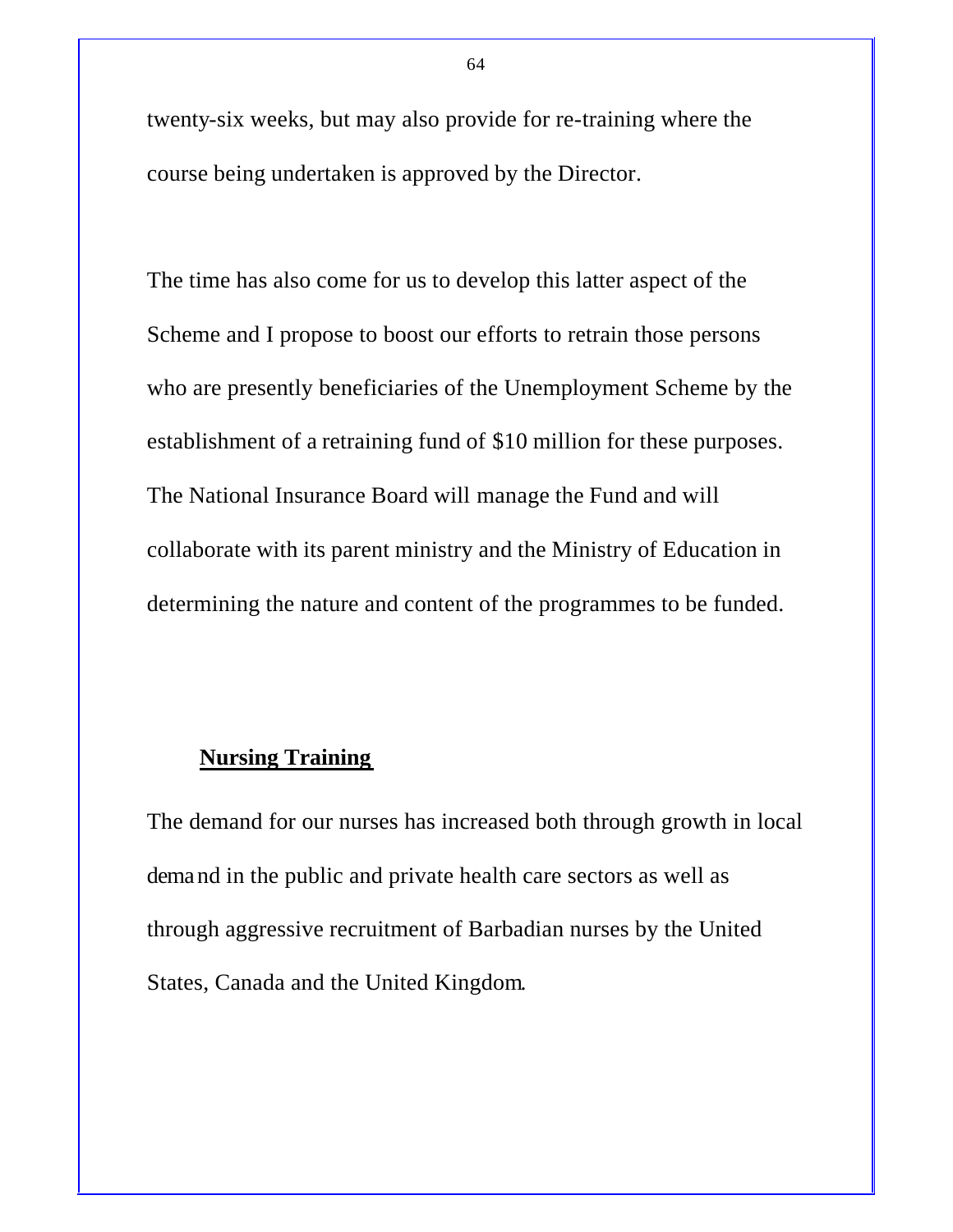In 2003, the Government tripled the intake of nurses trained at the Barbados Community College from thirty to ninety. It is now proposed to further expand the intake of nurses for training to 120.

This programme will be implemented from the start of the new academic year August 2006. Additional funding of \$1.23 million will be provided in the Estimates to meet the cost of additional staff, classrooms and teaching, materials.

# **Community Tourism Training**

With the development of our hospitality sector the demand for skilled workers has been increasing. Added to this has been growing requests for our workers in North America. To meet this demand the Hospitality Institute will be utilized to undertake training at a cost of \$786,000.00 in Tourism and Hospitality in nine (9) parishes of Barbados to complement training which is currently being undertaken in Christ Church at the Hospitality Institute and at the All Saints' Unit.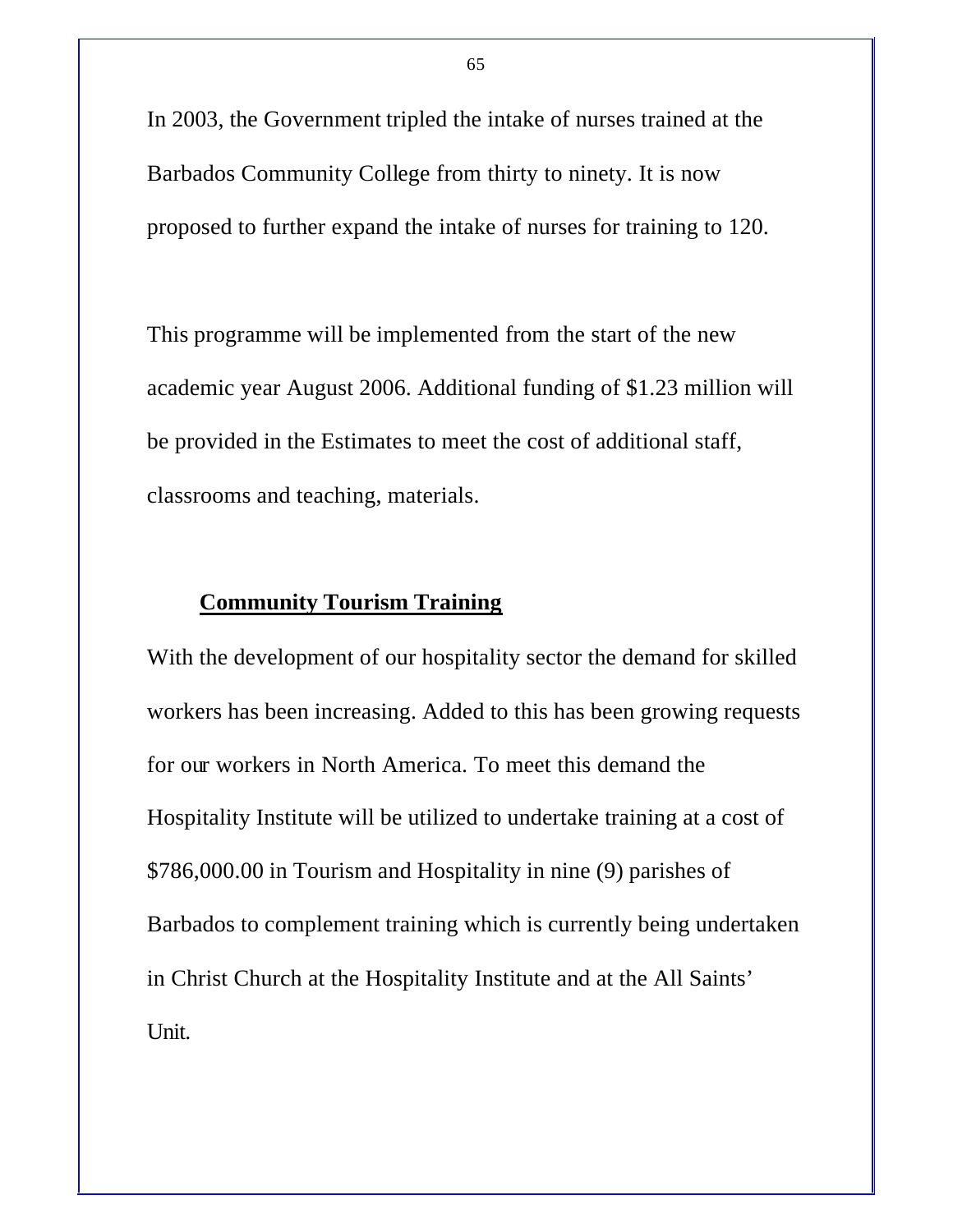# **Education Savings Plan**

At the tertiary level, notwithstanding the large increase in enrollments, we still are lacking the physical resources to cater to the increasing numbers. As a consequence, students are having to avail themselves of other opportunities requiring them to pay high tuition fees.

To assist them, I propose to exempt from the payment of withholding tax the interest earned on Special Saving Accounts to be designated as Education Saving Plans, which are created specifically to be used to help persons offset the cost of acquiring a tertiary level education overseas.

# **SECTORAL INITIATIVES**

# 1 **Agriculture**

The efforts to develop our agricultural sector continue, to be challenged by certain domestic and external factors.

66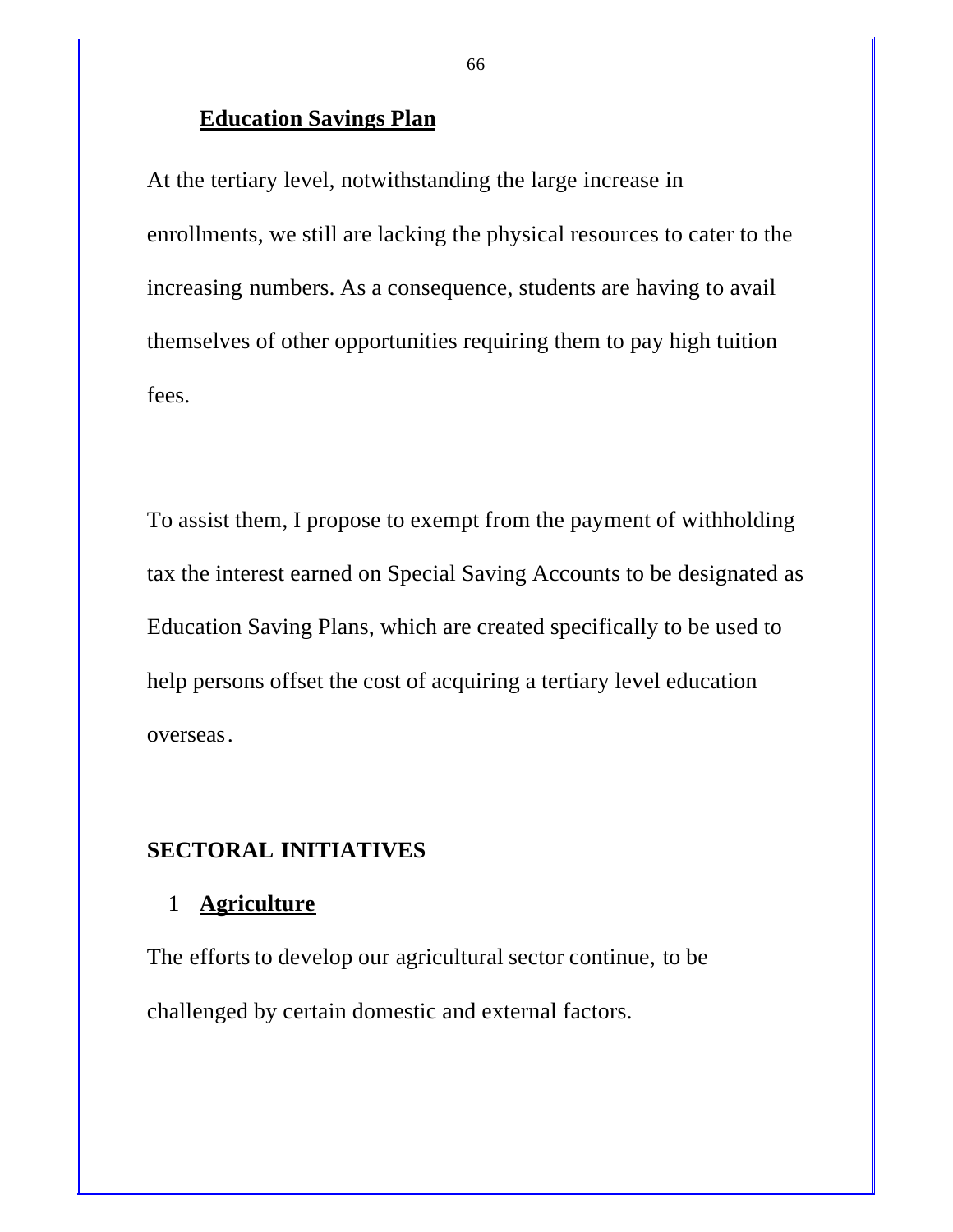Yet the agricultural sector has a critical role to play above all else in ensuring that the country is capable of meeting its food requirements. The time is now ripe us to accelerate the programmes recently introduced to build a stronger agricultural sector in Barbados.

# **Developments in the Sugar Industry**

Mr. Speaker, the sugar industry has experienced a pounding on the international arena. The latest attempts at sugar reform by the European Union in December, have resulted in cuts in the guaranteed price for sugar provided by the ACP countries, of 36% over four years. As such, the current guaranteed price of 523.7 Euros per tonne is scheduled to decrease to 335 Euros by the 2008/2009 crop. Based on its quota to the EU of 31,097 tonnes (white sugar equivalent), Barbados stands to lose more than BDS \$30 million over the four year period.

It is against this background that a number of initiatives to be pursued with the aim of transforming our local sugar industry into a viable "sugar cane" industry.

67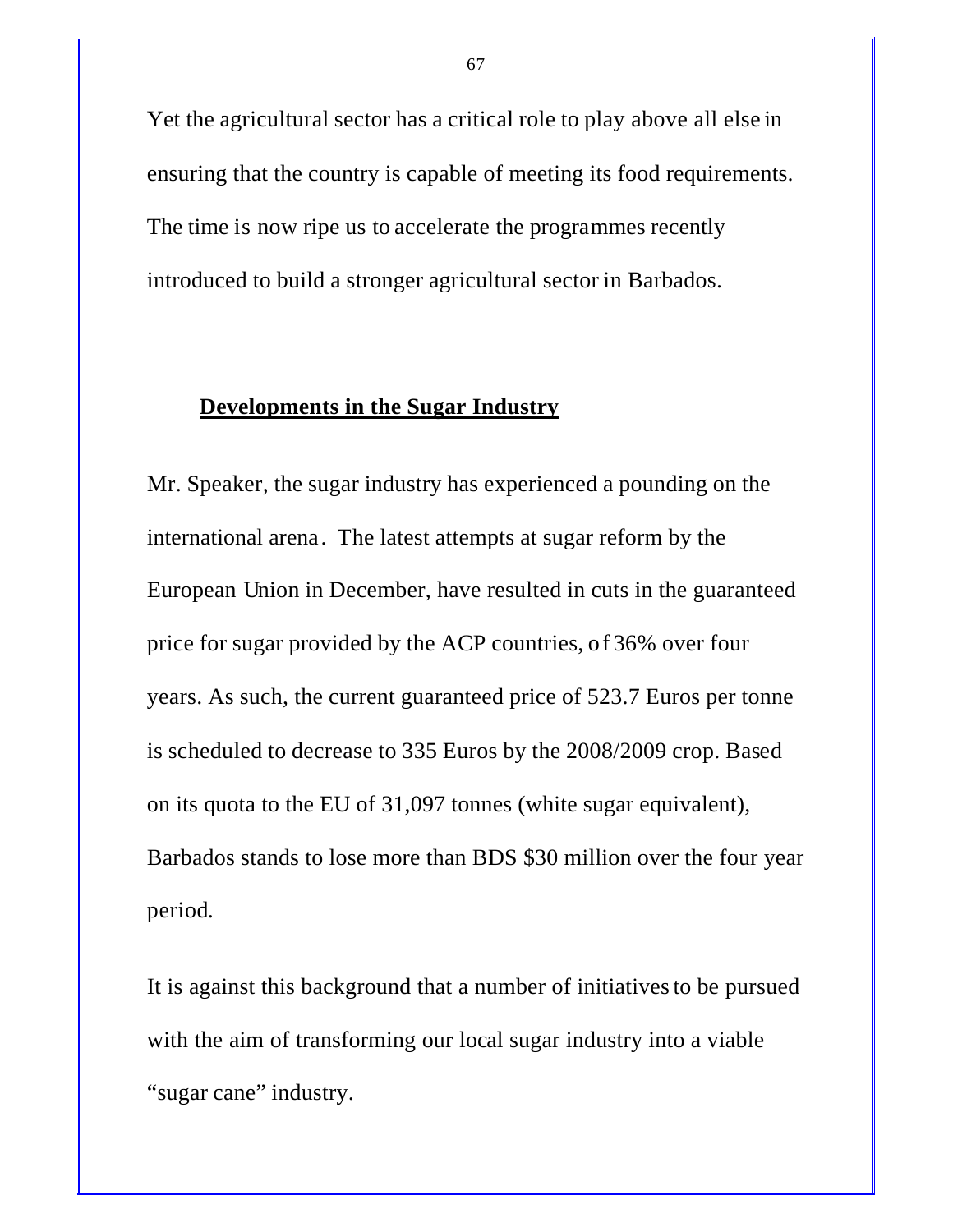We can no longer depend on producing and selling sugar abroad as a primary product. The sugar cane industry can only survive if it produces a mix of products that maximises the full production potential of sugar cane. Cabinet has therefore approved a plan to construct a multi purpose facility costing about \$US150 million within which is expected to lead to a viable and profitable sugarcane industry. The outputs of the proposed facility will include:

- 30 mega watts of electricity;
- 12,000 tonnes of refined sugar (for the domestic market);
- 10,000 tonnes of specialty sugar (for the export market);
- 5,000 tonnes of specialty sugar (for the local market);
- 14,000,000 litres of ethanol (for the domestic market).

Plans are underway to utilise, in the first instance, and on a phased basis, the existing 23,000 acres of land that is actively under sugarcane cultivation to produce more of the fuel cane varieties. By 2008, it is anticipated that the fuel cane will be used to generate power for a 30-megawatt electricity plant.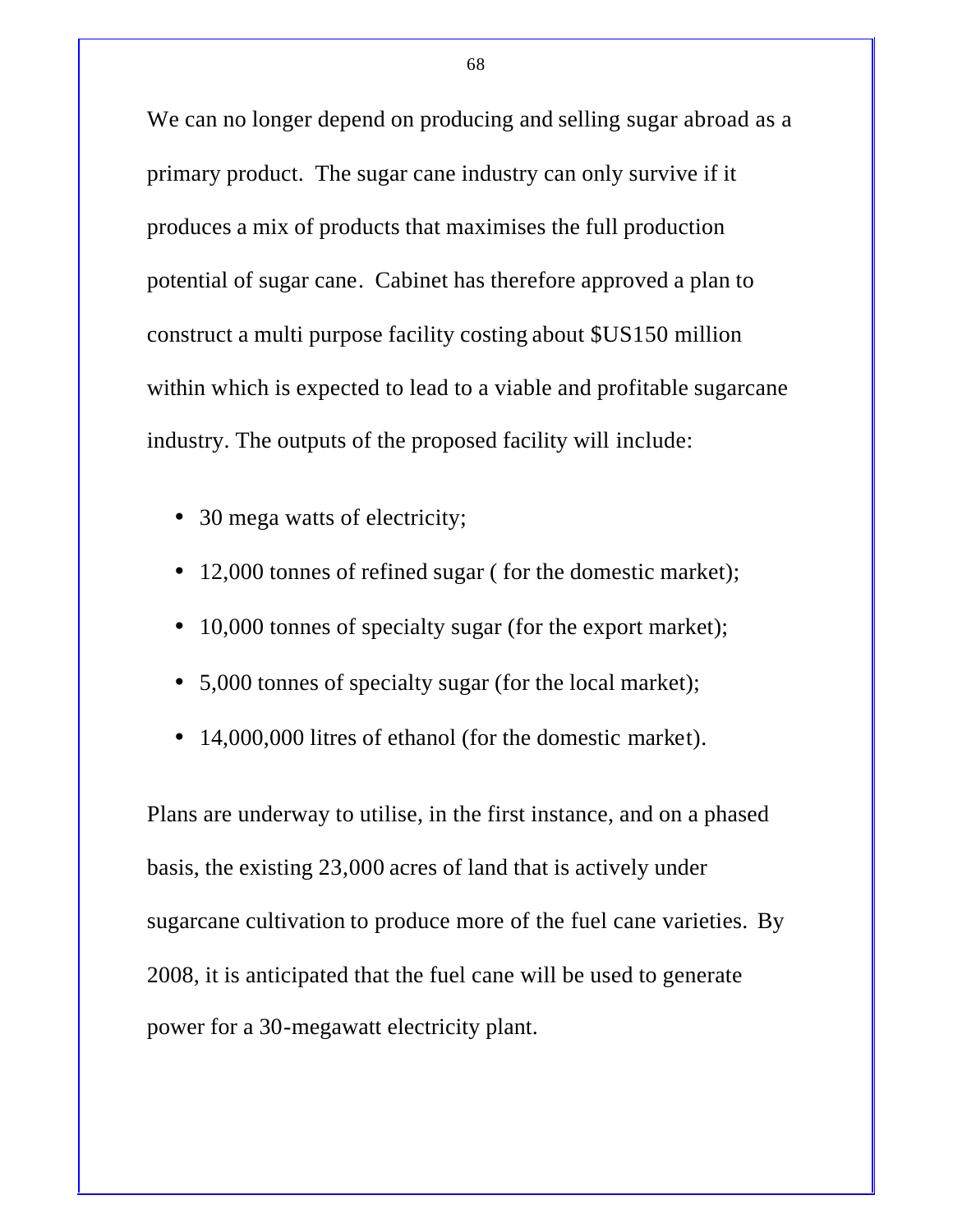From this year, Barbadians can expect to find Barbadian sugar back on local shelves. In addition 9,500 tonnes of high grade molasses will be produced to satisfy the local rum requirements for export to EU markets.

All efforts will be pursued to minimise any fallout from the restructuring of the sugarcane industry. This Government will continue to provide the necessary support, including deficiency payments, to the industry throughout the transition period, until the industry once again achieves sustainable growth.

To achieve these initiatives, I now propose to introduce the following measures:

- A capital injection amounting to \$2 million will be provided to the BAMC as funding to facilitate the various pre-investment activities related to the new plant
- Government will provide the BAMC with \$32 million, over a five year period to bring an additional 8,000 acres of idle land back into sugarcane production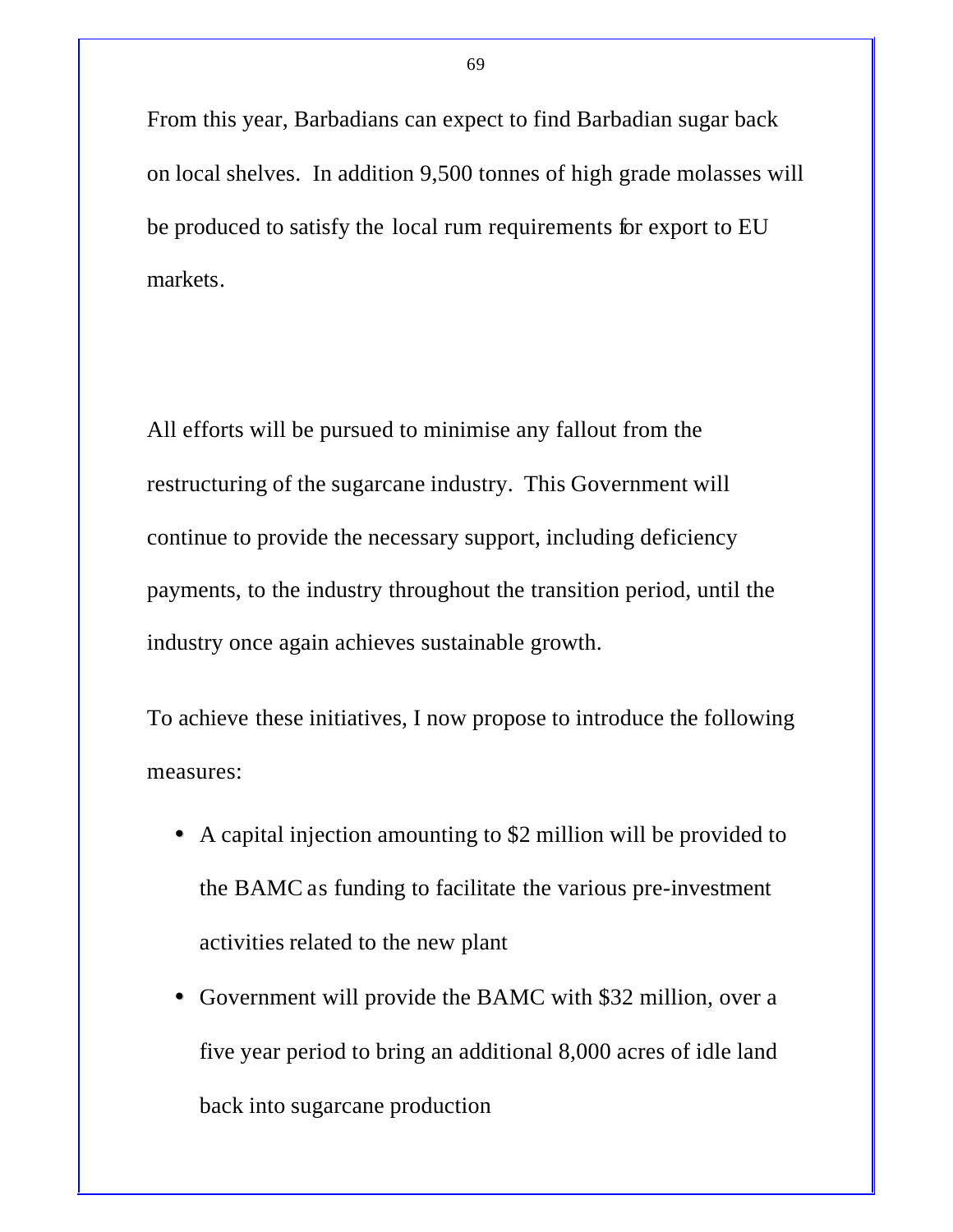- A framework will be put in place to enable the BAMC to secure long-term leases for agricultural land.
- The Cane Replanting Incentive Scheme will be recapitalised to the amount of \$2 million.
- Measures to stimulate the production of fuel cane varieties will be instituted. An annual amount of \$3 million will be used to provide incentives for the growing of fuel cane varieties in Barbados.
- Currently, producers receive \$80 per tonne when the support provided by the Government is taken into account. As part of the transformation process producers of approved varieties will be guaranteed a minimum payment of \$90. This amounts to an annual expenditure of \$3.56 million, beginning the next financial year. This measure will be subject to review after the implementation of the project*.*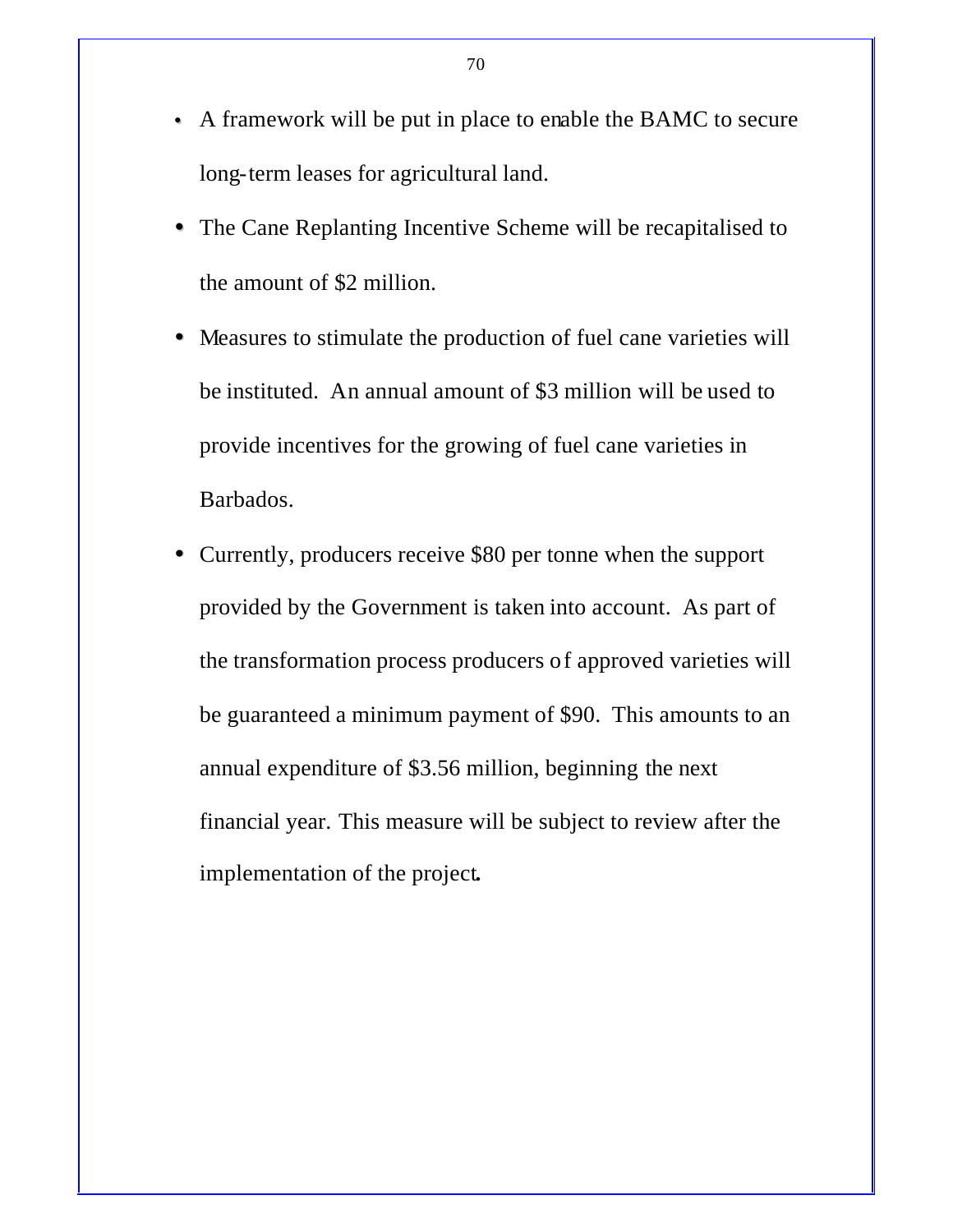# **Restructuring of the Dairy Industry**

The local dairy industry, which has been identified as being capable of attaining self-sufficiency, has been experiencing certain difficulties in recent years, which has resulted in a steady decline in production.

Recognising the huge potential of the Dairy industry, the Government has committed itself to supporting the restructuring of the dairy industry.

I now propose to provide an upgraded incentive package for Dairy farmers. Specifically, these incentives are:

> (i) A rebate of 25% for the components of dairy housing up to a maximum of \$40,000

*(ii)* A rebate of 40% of the cost of components for a milking parlour up to a maximum of \$60,000.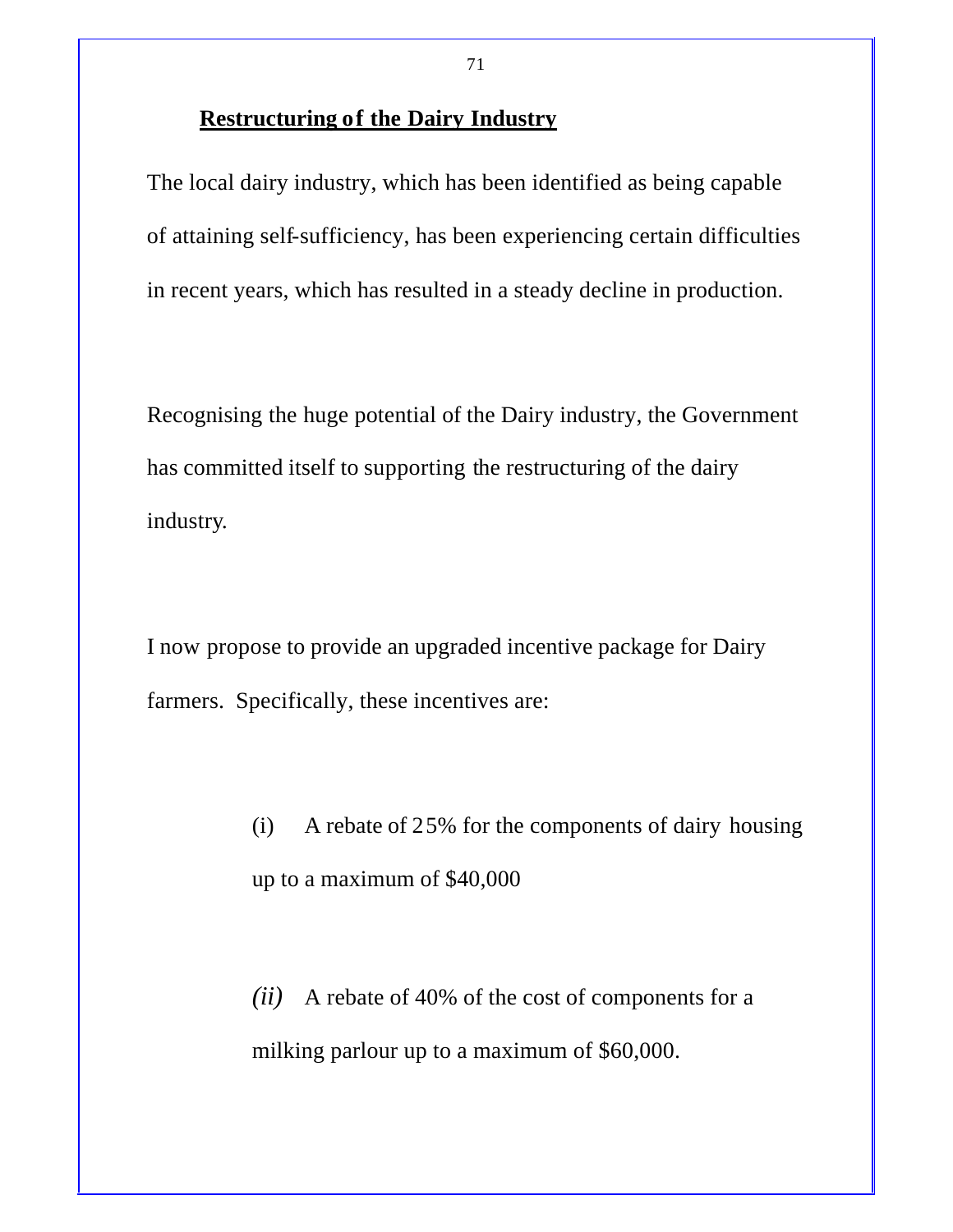(iii) The provision of initial capital funding for the establishment of the Dairy Board in the amount of \$250,000 through the ADF.

(iv) The provision of \$250,000 to facilitate the development of a comprehensive business plan for the industry as well as a detailed business plan for the Board itself.

(v) The provision of a capital injection of \$300,000 over 3 years for market research and development in the dairy industry. This fund would also facilitate the exposure of stakeholders to contemporary technology in the dairy industry.

### **Youth in Agriculture**

There is no doubt that the survival of the agricultural sector in Barbados will depend on our ability to encourage the involvement of the youth in agriculture. The sector has seen positive signs of involvement from the youth as 23 young farmers are presently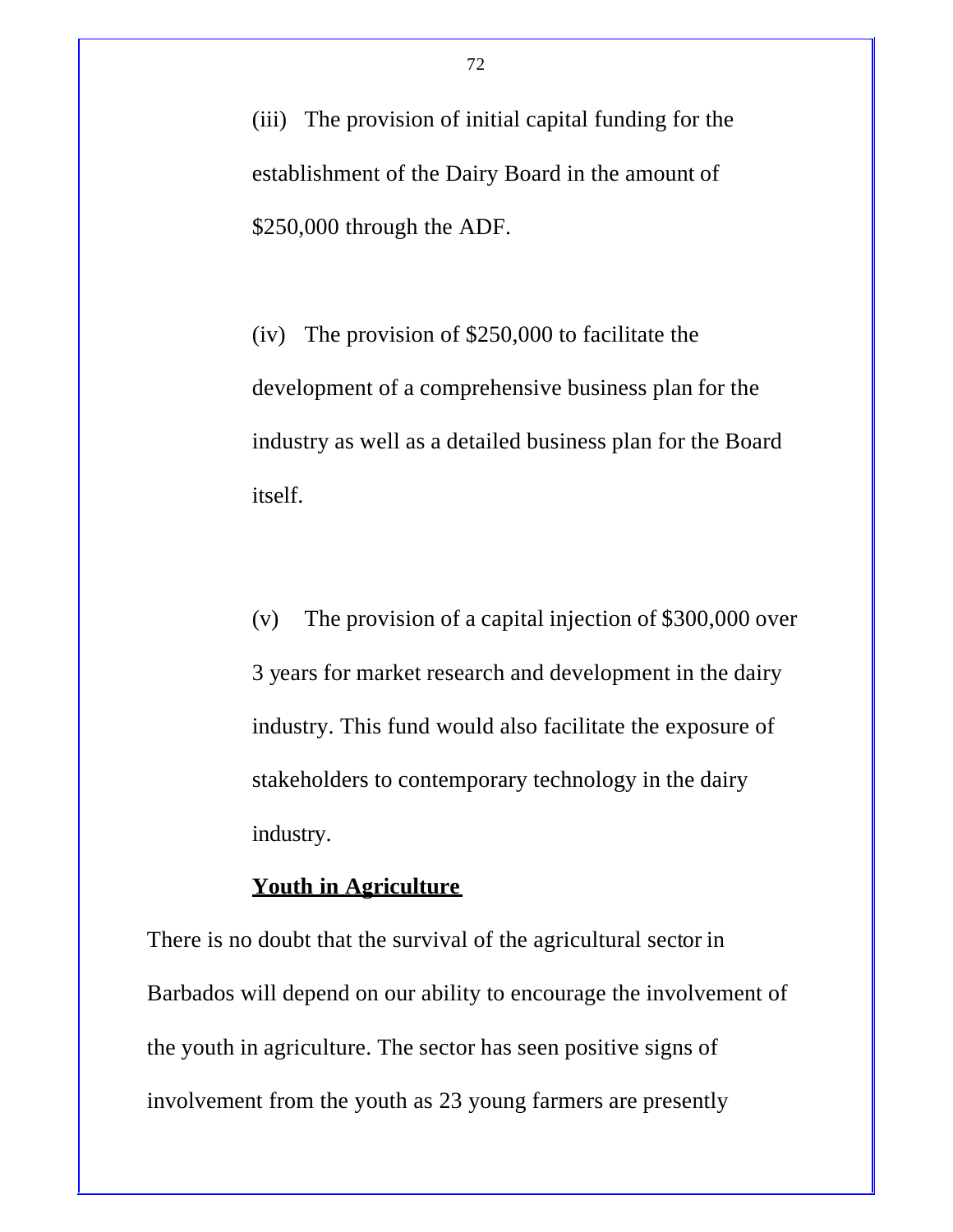enrolled in the Land for the Landless Programme, and several others have expressed an interest in enrolling. We therefore have to continue finding ways of providing the environment necessary to further stimulate the greater participation of our youth in agriculture.

The Government will therefore provide an initial capitalisation of \$2 million to meet the costs of administering a Youth Agricultural Programme.

### **Model Farms**

In addition, the Government will pilot a project using the Home Agricultural Station of the Ministry of Agriculture as a site for the research, production and training in agricultural practices such as greenhouses and hydroponics.

An initial amount of \$2 million will be provided through the ADF for the capitalisation of this programme.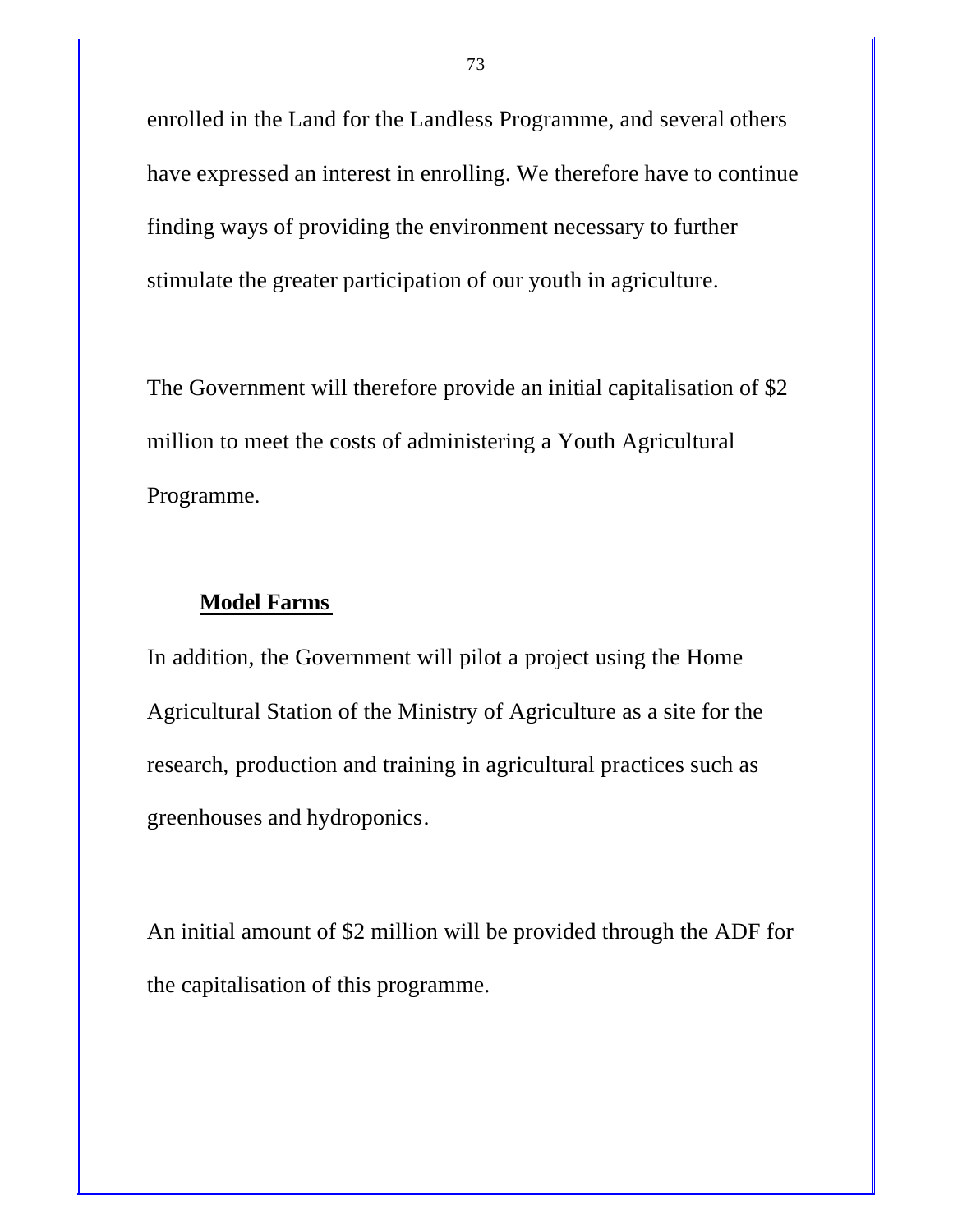#### **Cultivation Services Scheme**

Farmers have reported the difficulties often experienced in accessing cultivation services. According to records of tractor operators servicing small farmers, there are some 27 tractors in operation in Barbados of which 15 of these are 20 years or older.

The Government will therefore provide \$2.7 million, which will facilitate the purchasing of 30 tractor units over a 3 year span for the use by tractor operators servicing small farmers under a Lease-Buy initiative to aid in cultivation services.

The Lease-Buy programme would be based on a contractual arrangement between the Government and the tractor operators.

The operation of a cultivation service scheme for small farmers needs to be supplemented by a facility providing equipment, such as boom sprayers, rotivators and other infrequently used, but vital pieces of equipment, on a rental basis, to those farmers that currently own tractors. This scheme will also facilitate the rental of equipment.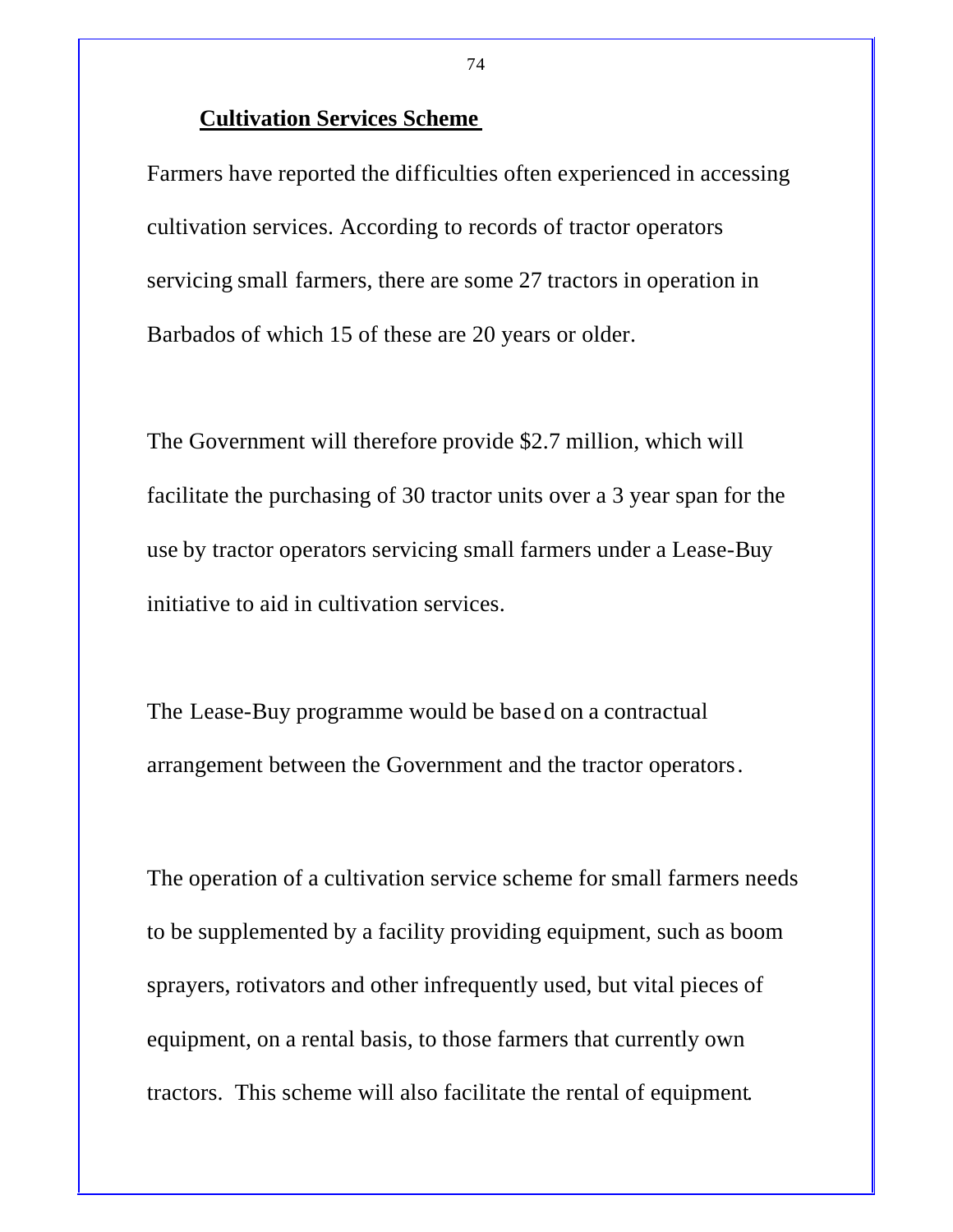Government will provide \$1,000,000 towards the Cultivation Services Scheme to facilitate a Rent-a-Tool Programme which will provide a pool of machinery and equipment to aid small farmers in cultivation.

### **Incentive framework for the Scotland District**

The Scotland District has been designated a special development area and has been earmarked for significant development aimed at maintaining the integrity of the land, as well as stimulating economic activity.

The majority of the land in the Scotland District is privately owned. Accordingly, meetings have been initiated with farmers of the Scotland District and persons have already expressed an interest in investing in the area, not only in agriculture, but also through the establishment of linkages with other sectors. Government therefore intends to provide the environment that would stimulate further investment in the area.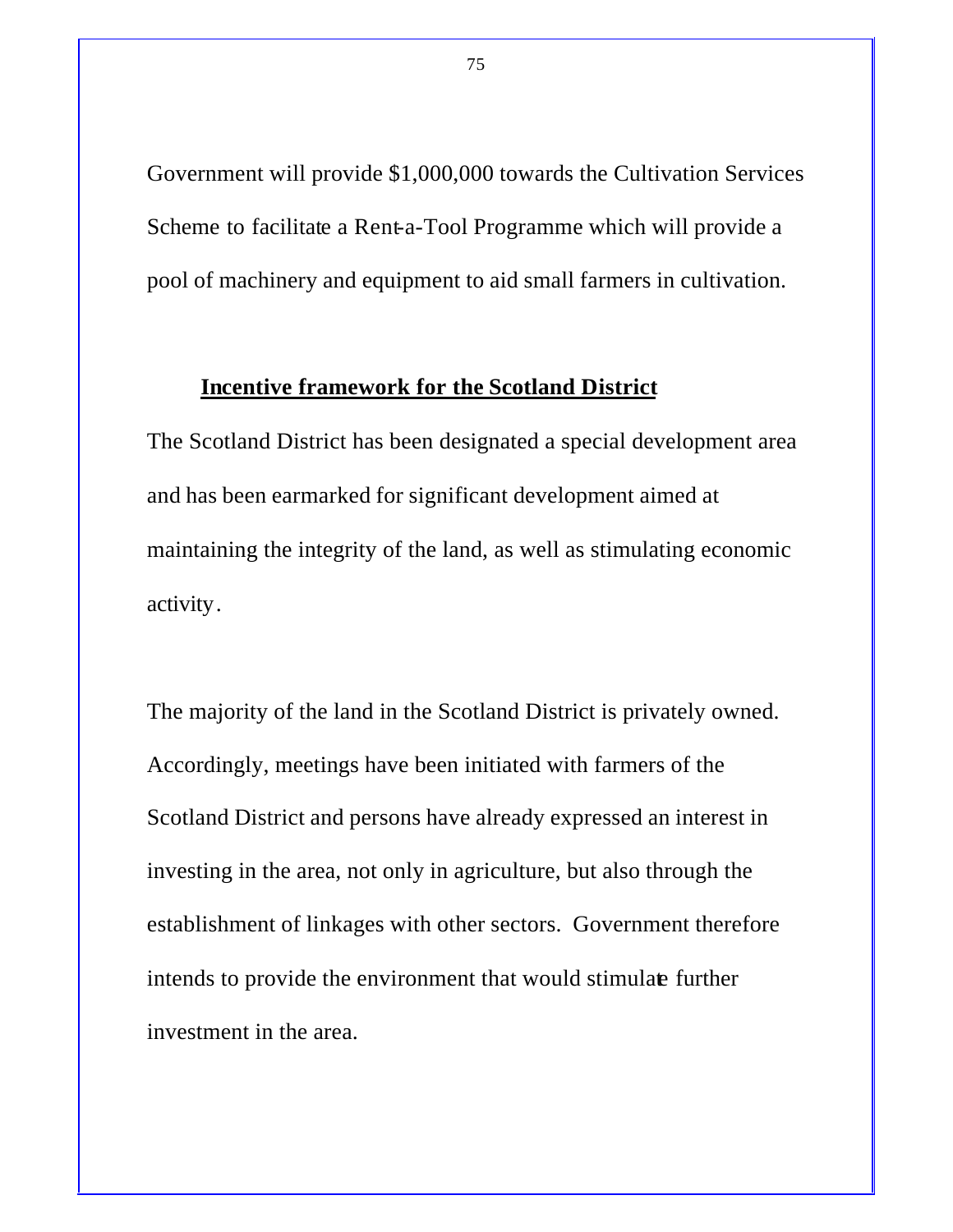Plans are now underway to establish a Scotland District Development Authority by the second quarter of Financial Year 2006/2007.

To complement the activities of the Scotland District Authority, the Government is of the view that a series of well packaged incentives will be critical to the development of the sector.

These incentives will include the following:

- A ten-year tax holiday for investments in fruit production, processing and marketing.
- The Government therefore proposes to support a private sector initiative for the establishment of a 30 acre demonstration fruit orchard within the Scotland District.
- An amended Orchard Development Subsidy to further promote the production of approved fruit trees and the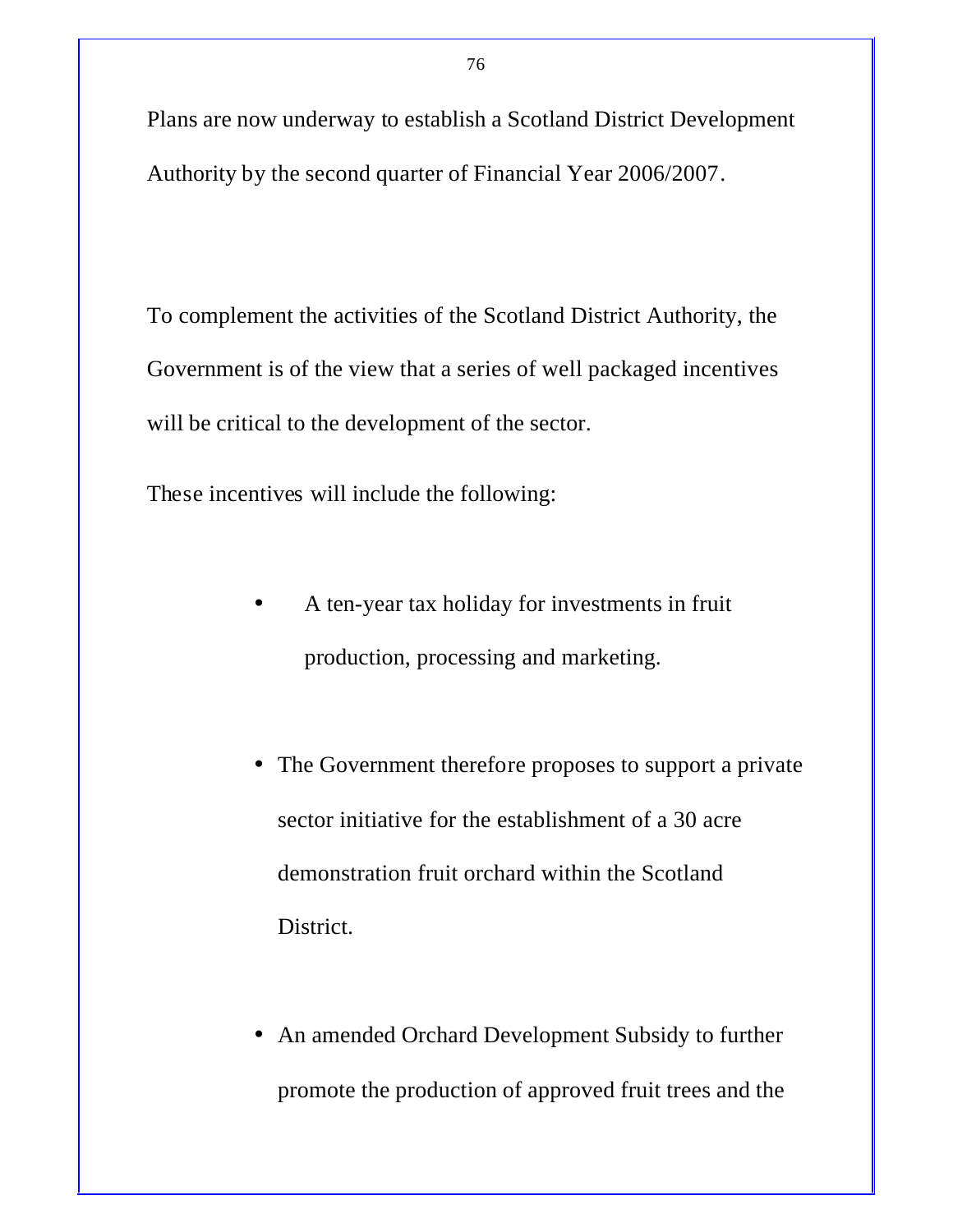overall afforestation of the Scotland District will be introduced. This subsidy will be extended to \$5.00 per tree for a maximum of 1000 trees per farmer which will be payable at the end of each financial year, in respect of approved species of trees.

A dedicated land cultivation scheme for the Scotland District will be established. To facilitate this Scheme, this Government will allocate an initial investment of \$1,000,000 for this initiative.

These constitute the most significant new measures to support the agricultural sector. The full list, including support for fisheries, is shown at Appendix VI.

### **MANUFACTURING**

We are pleased that the Manufacturing Industry has once again begun to grow.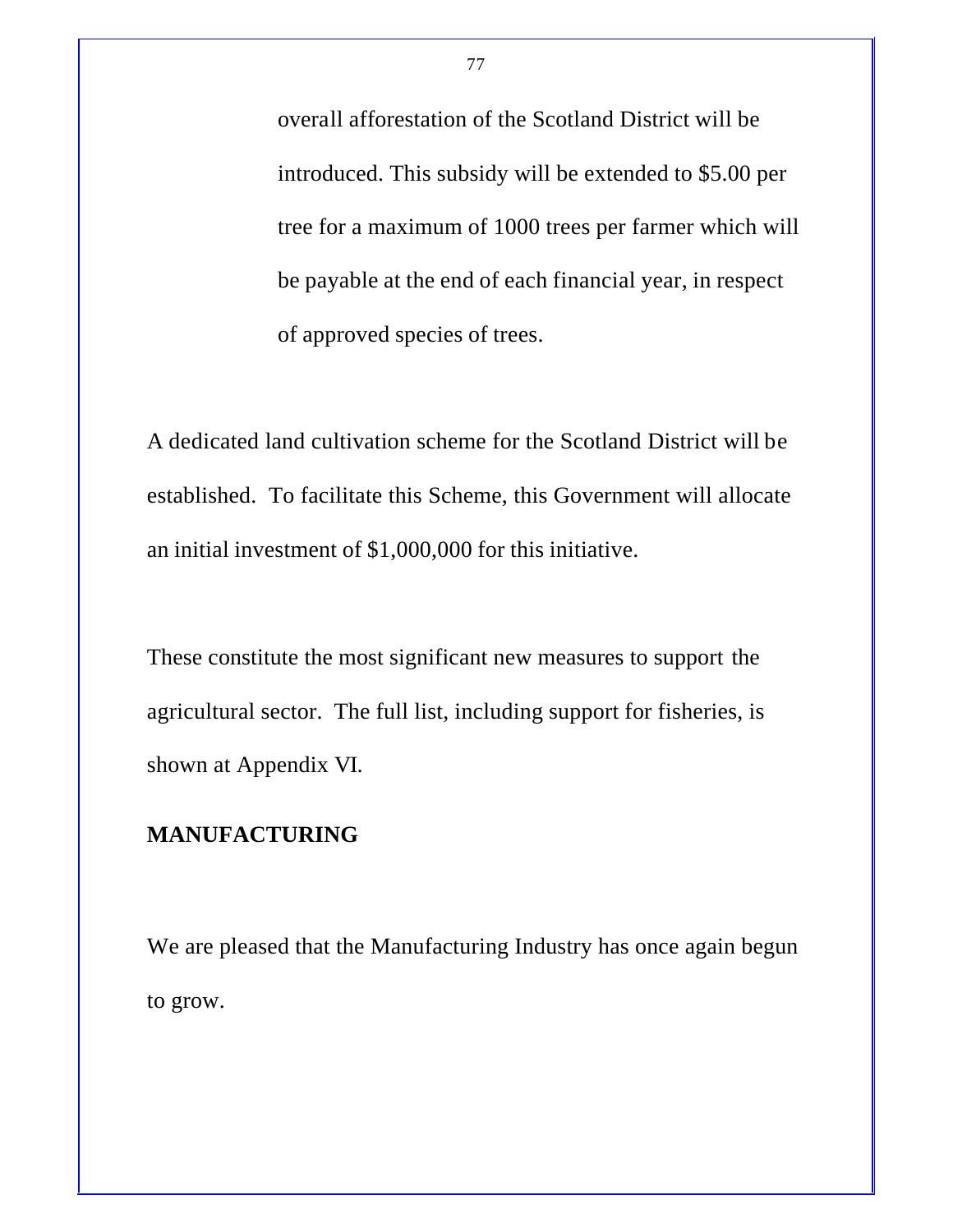The sector enjoys access to fiscal incentives, export rebates, and the concessions available under our International Business Legislation.

Recently, to address the decline in local production, the sector has been offered tariff protection, Technical Assistance Support, and the use of the financial facilities of the Industrial Investment and Employment Fund.

Established in 2001 the special Technical Assistance Fund has disbursed over \$10 million to one hundred and sixty-six companies.

In addition, the Industrial, Investment and Employment Fund also was established to provide funds for re-capitalization and retooling of the sector. To date twelve loans for a cumulative value of \$4.9 million have been made from the Fund.

Furthermore Mr. Speaker last year we introduced a "Basic Industries of Barbados" support programme and this is being targeted at the garments, furniture, food and beverages sectors. This year we will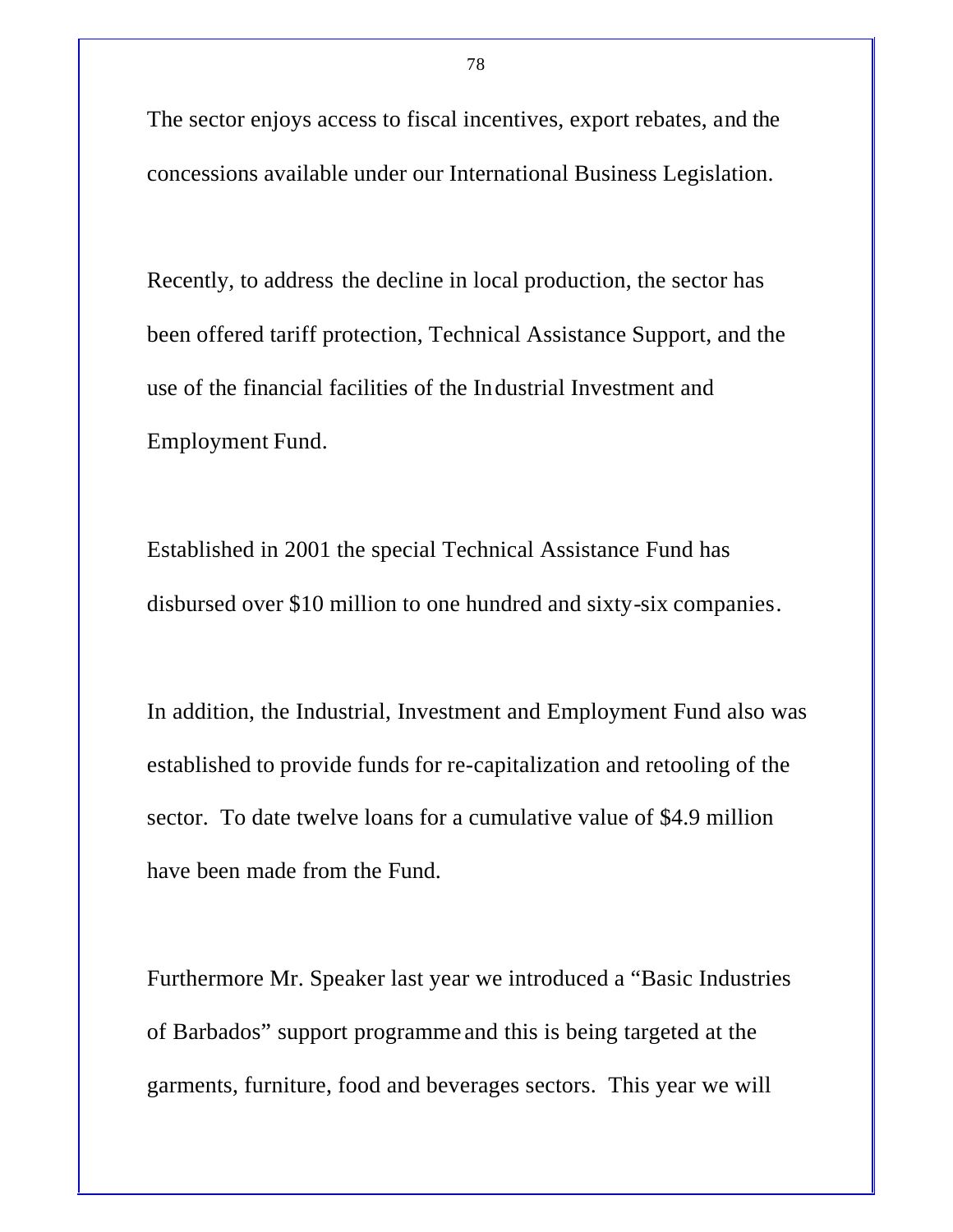provide an additional \$2 million to the Special Assistance Technical Fund for the above-mentioned manufacturing industries, but special emphasis will be placed on a programme for the garment sector. This will be aimed at stimulating the sector's production and the development of synergies with the local fashion designers and tourism industries.

The Special Technical Assistance Fund will also be expanded in the following areas.

- i. The provision of assistance for indebted companies through their participation in a turn around management programme. This programme, as envisioned, will allow the BIDC to provide technical assistance to companies who may be indebted to other government agencies.
- ii. The provision of assistance to enterprises wishing to modify their physical infrastructure to meet international environmental and quality standards.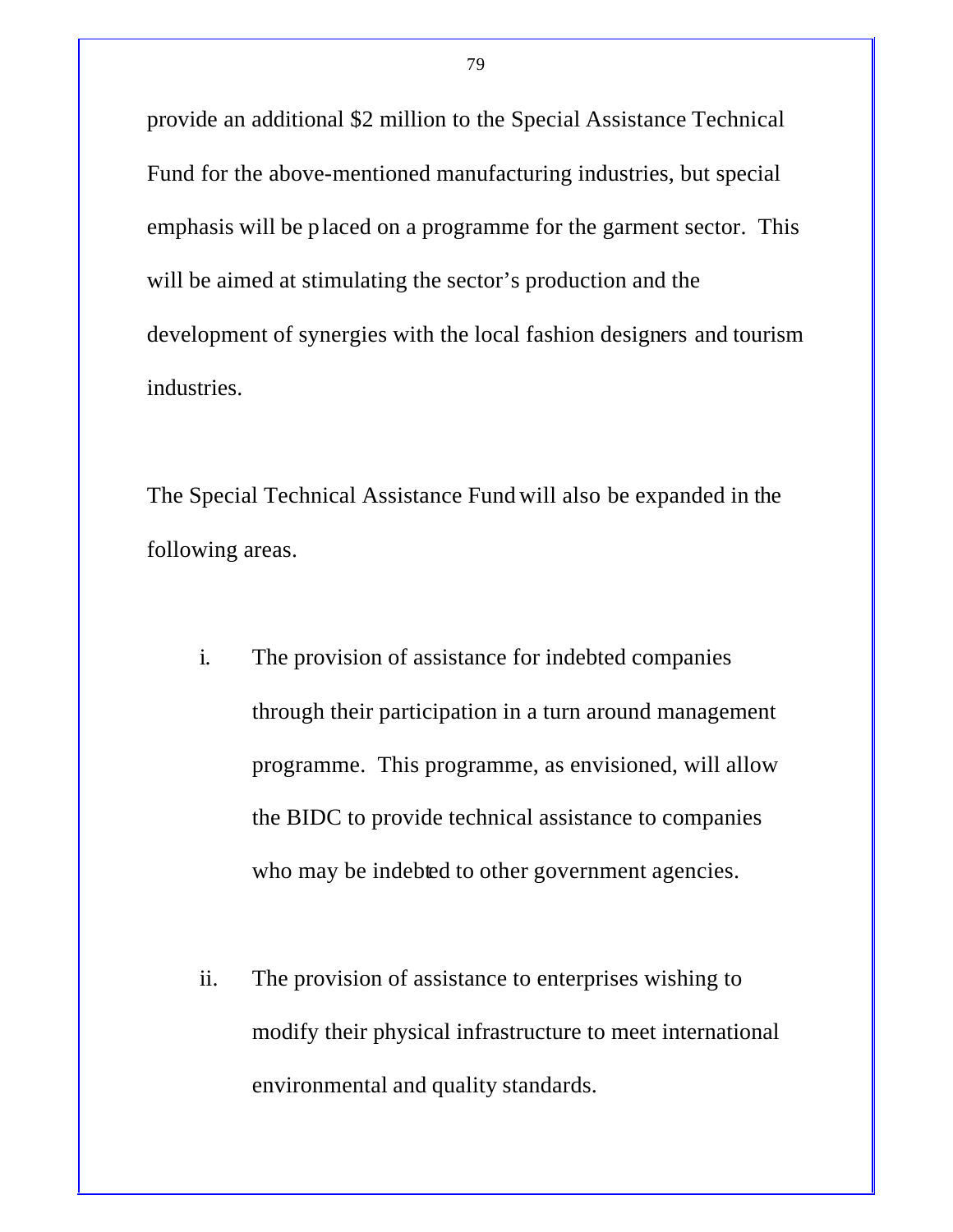- iii. The provision of limited grants for the acquisition of capital equipment defined as necessary in the diagnostic assessment of enterprises, whose balance sheets indicate their inability to finance such acquisitions on their own.
- iv. The provision of assistance in the preparation of blueprints for the establishment of new service/product sub-sectors.

Mr. Speaker, this sector has recently enjoyed protection in the form of a 60%surcharge on certain imports.

This policy was intended to be a temporary one, and some adjustment is now warranted.

In cases where there is no domestic production to be protected, the surcharge will be entirely removed.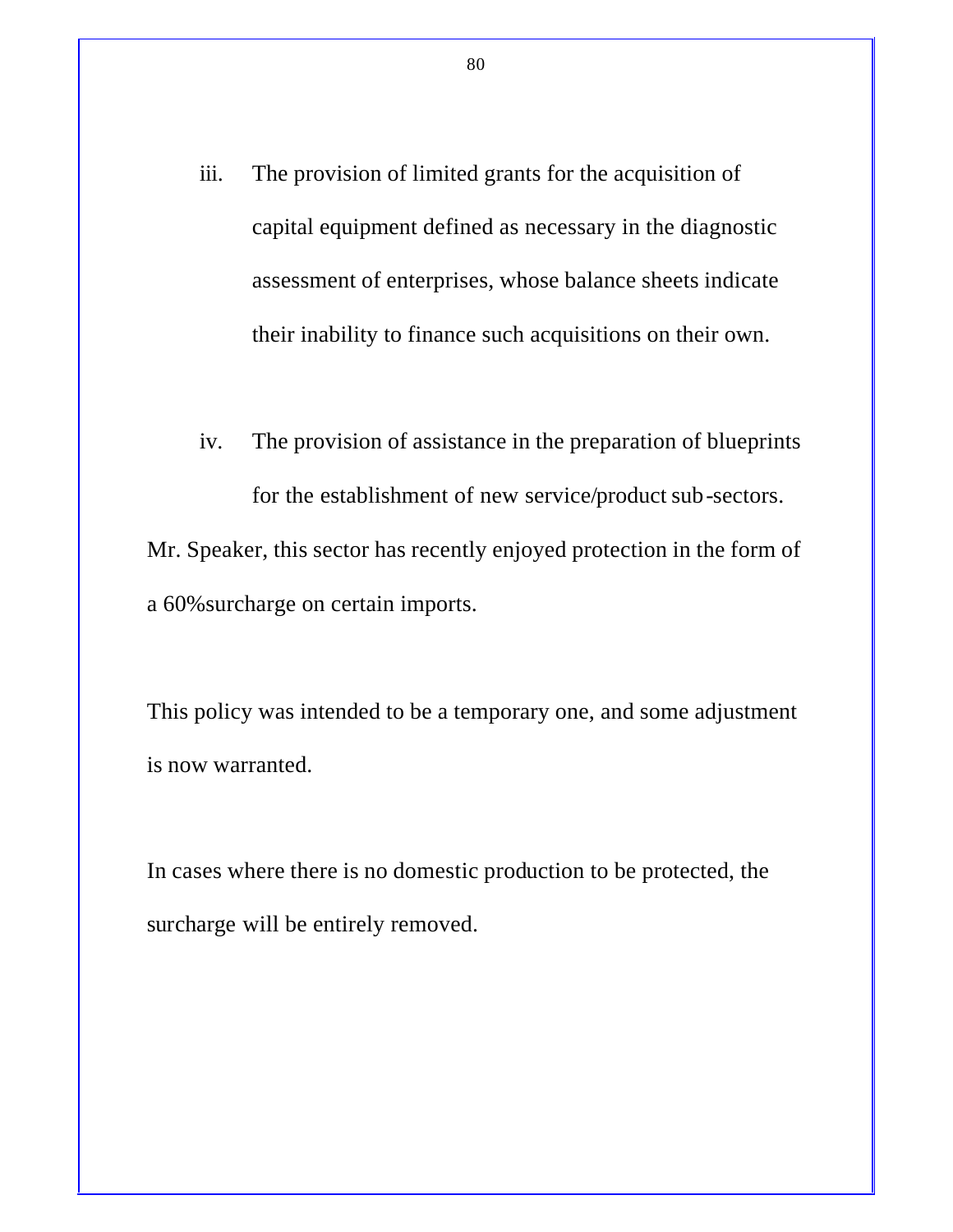We will retain the surcharge on certain products for which there is active domestic production and scope for growth but it will be phased out by 2008.

In such cases, the Government prefers to offer industrial support in the form of financial and technical assistance rather than protective tariffs to enable the manufacturing enterprises to survive and compete.

We have been witnessing the loss of our capital city's status as the shopping centre of the Southern Caribbean.

Mr. Speaker, we intend to change this!

The physical redevelopment of Bridgetown has started. Over the next four years it will be a most attractive city. Therefore against the backdrop of a physically enticing city there must be a commercial environment to enable our retail sector, small and large to seek to regain the city's trading status.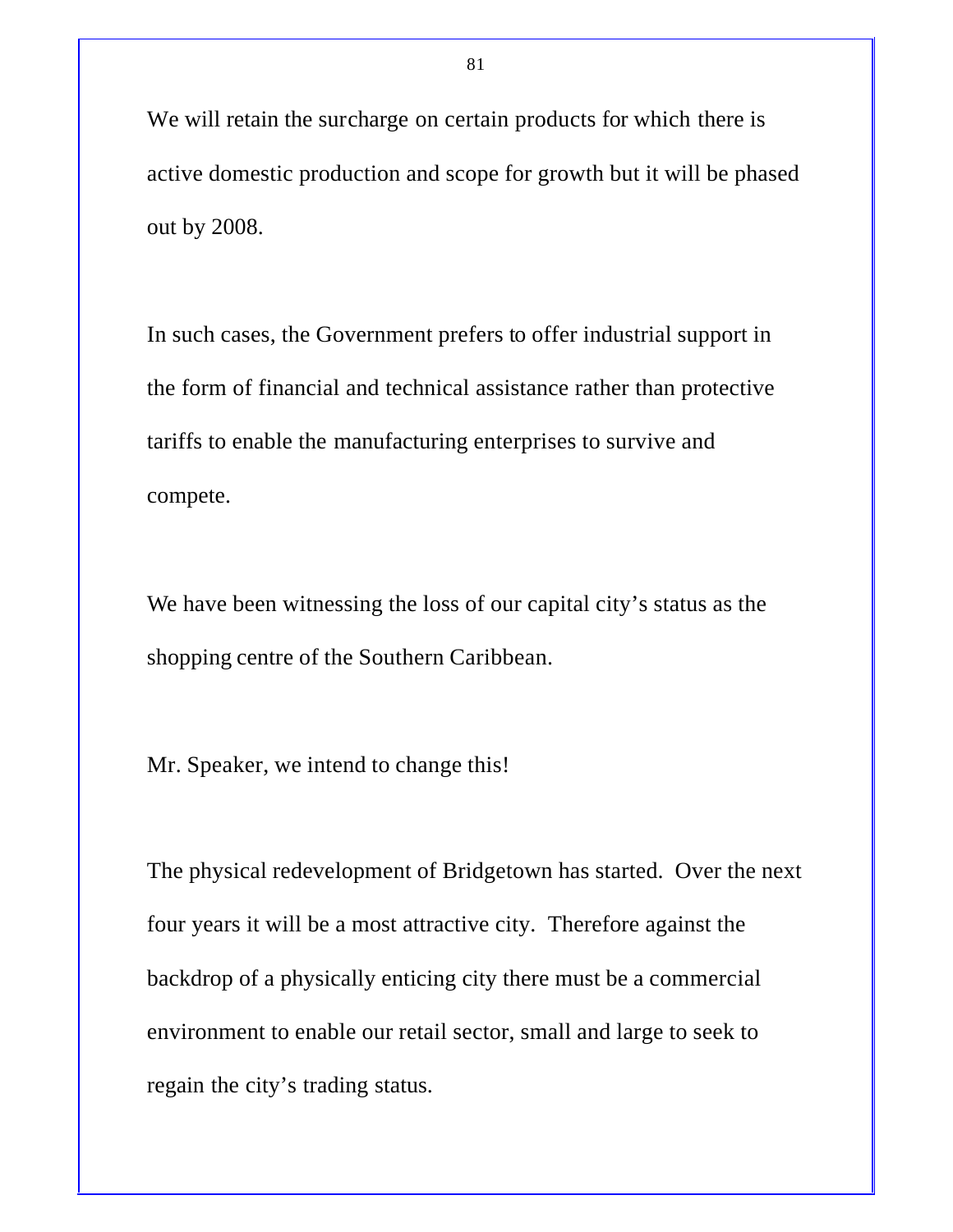I am pleased to announce therefore, that after a series of consultations it has been determined that –

- (i) women's suits will continue to benefit from the protection of the surcharge;
- (ii) the revised list of items from which the surcharge will be removed is shown at Appendix VII and includes men's and boys' suits' men's and boy's blazers, men's and boys' jeans; kitchen towels and curtains;
- (iii) the surcharge of 60% will be retained on other garments and related products for a further eighteen months after which its retention will be discontinued.

The reversion of the tariff on the above-mentioned items to the CET rate of 20% effective April 1, 2006 should address some of the concerns of the tourism and retail sectors while the technical and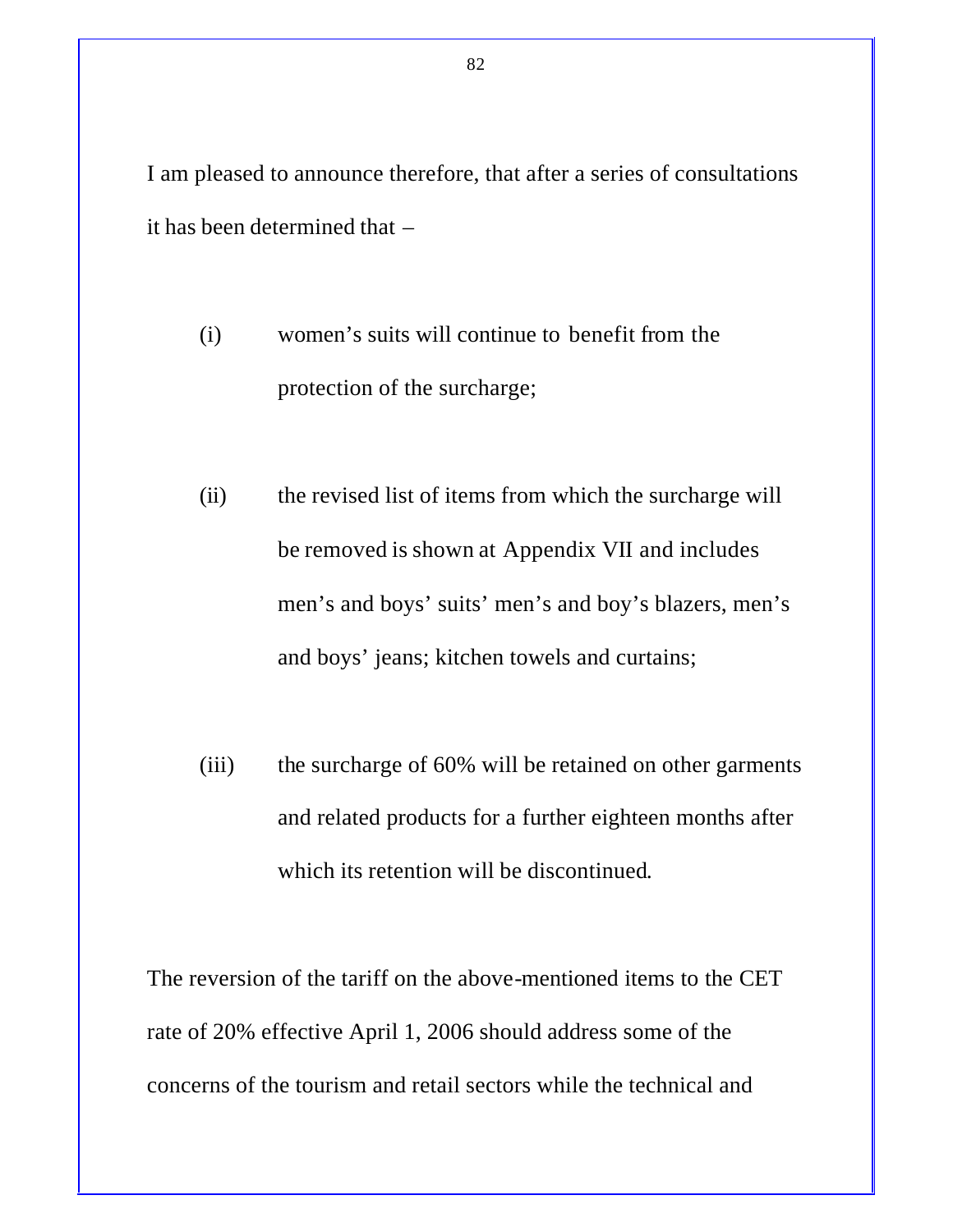financial support being extended to the garment industry in the context of the continuation of the surcharge on the revised list of items should aid the industr y's growth prospects.

Barbados' manufacturing sector continues to have limited success in penetrating the North American markets. We have therefore identified a need to bolster distribution networks to more effectively cover the southeastern seaboard where there is a large appetite for ethnic products. In this regard, the BIDC has identified a private sector partner in Miami who will establish a distribution centre in that city to both market and distribute Barbadian products.

We believe that the Barbadian Diaspora has a critical part to play in distributing Barbadian goods and the BIDC is working with the Barbadian communities in Connecticut and other states so that they can establish distributive networks not just to increase exports but also for their own economic benefit.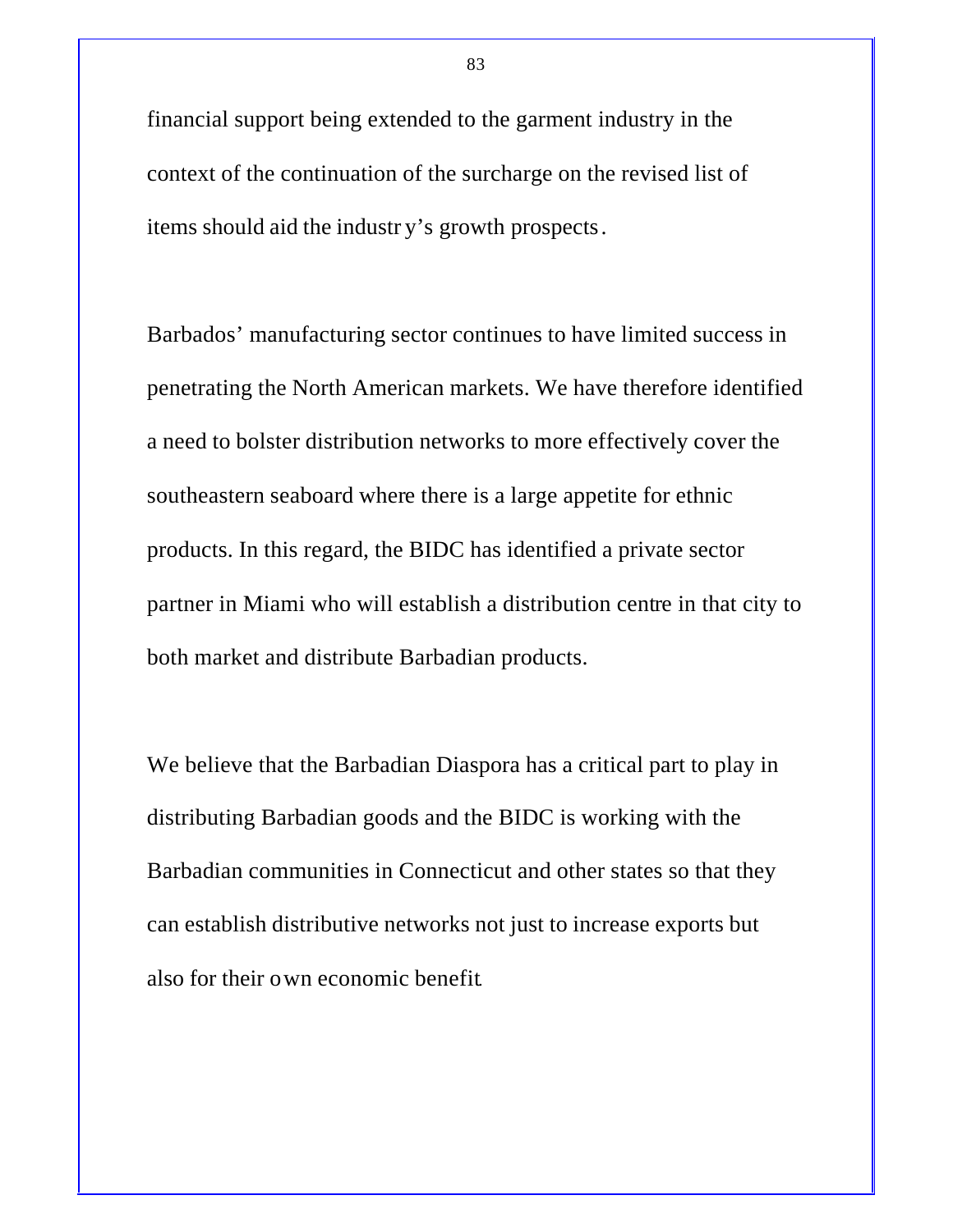As a further fillip to the development of the Manufacturing Sector I further propose that the interest rates extended by the Industrial Investment and Employment Fund be reduced by 2 percentage points.

#### **International Business**

Last fiscal year, Mr. Speaker, the international business sector contributed upwards of 51% of this country's corporate taxes. In our efforts to continue to boost the sector we successfully concluded in 2005 all requirements needed to sign and bring into force Double Taxation Agreements with the Kingdom of the Netherlands and Austria. When signed and ratified, these treaties will bring Barbados' complement of tax treaties to sixteen. Also in 2005 we started prenegotiation talks with Mexico and Ireland and are awaiting confirmation of dates for first round negotiations with Chile, Brazil and South Africa.

Mr. Speaker, our research has revealed that in addition to the treaty network one of the key drivers that has enabled our competitor jurisdictions like Mauritius, Malta, Ireland and the like to successfully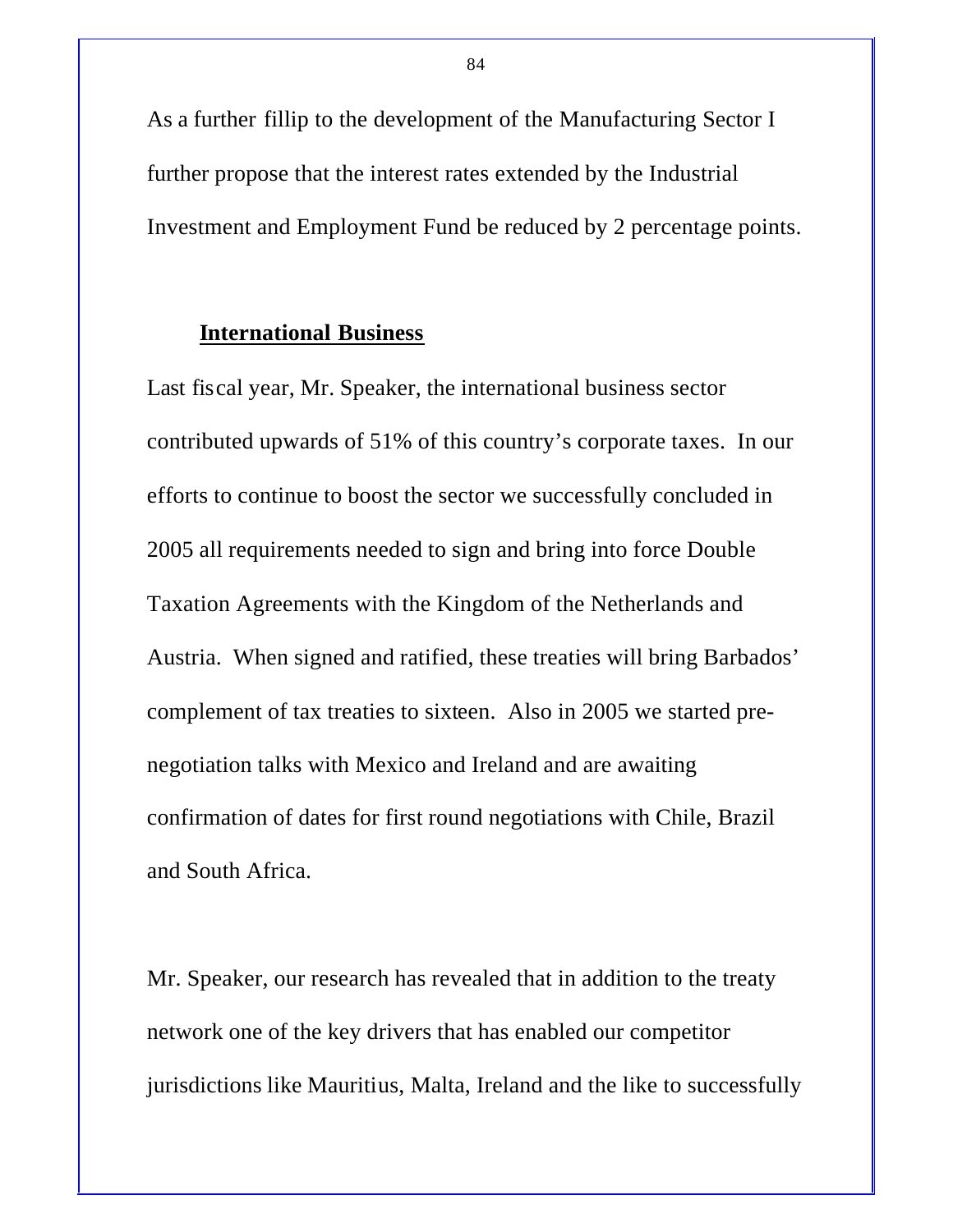transition to international business and financial services centres has been their ability to attract the required human capital. Barbados has not been able to replicate this, for notwithstanding the changes we have been making to our personal income tax structure, the comparatively large tax payments these individuals have to make on their salaries and allowances have been identified as a major issue in this regard.

Mr. Speaker, under the present Barbados system, a person earning US\$200,000 will pay US\$50,125 in tax, in Singapore however, that person will only pay US\$30,235, while the tax payable in Gibraltar may be fixed for all levels of income at US\$17,500. In the Bahamas and Cayman, as we all know, there is no tax levied on personal income.

From the outset, it was recognised that Barbados had to offer a special income tax regime to the sector. Hence since 1983 qualifying personnel in the sector has enjoyed special tax concessions.

85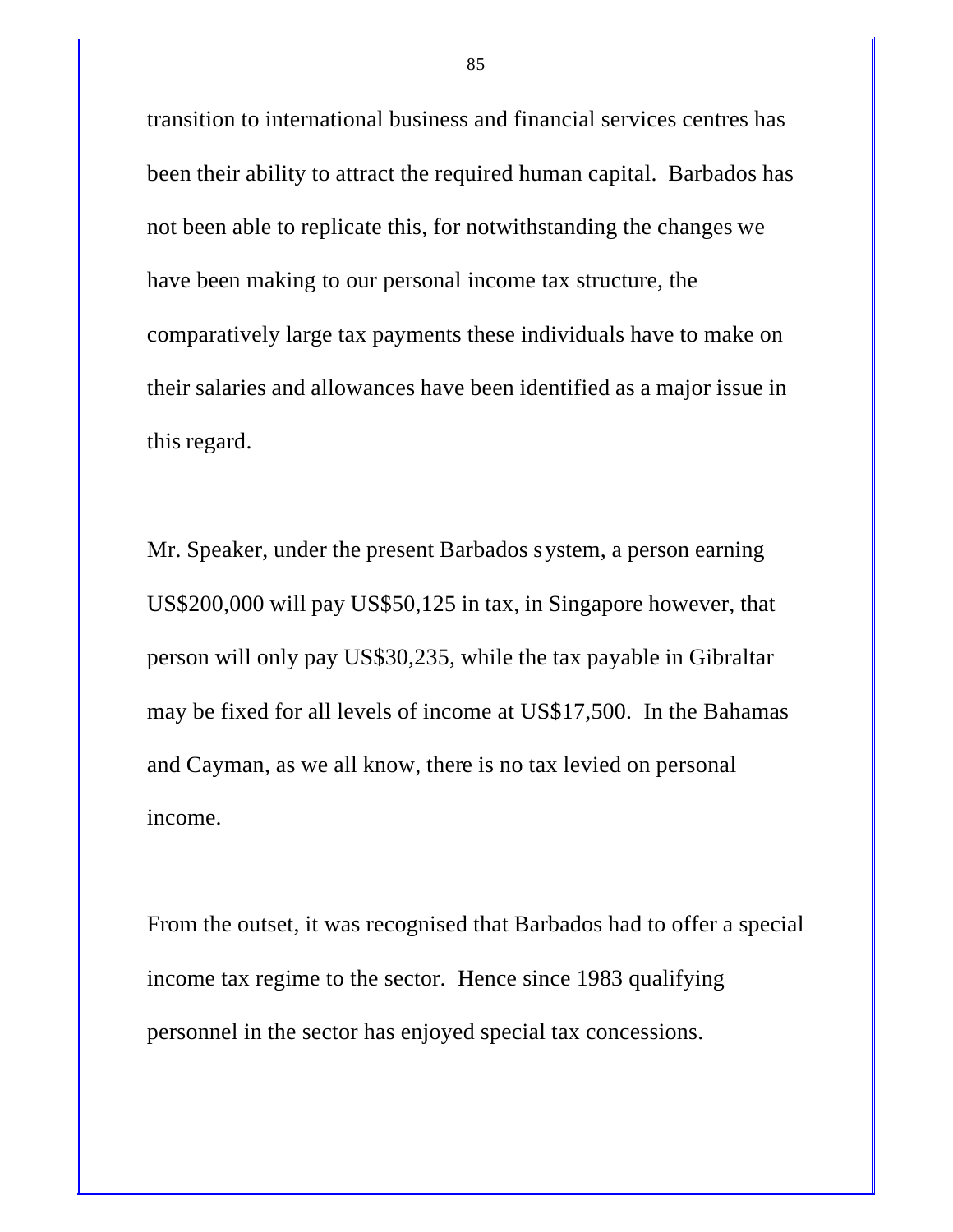The evidence suggests that attracting these world-class, highly productive and innovative wealth managers and other professionals will enable us to bring to our shores that international recognition and portfolio of clients that is presently lacking. We will then be able to offer wealth and investment services that are now largely outsourced to the major investment and wealth management consortiums. This we expect will not only attract new business to Barbados but will lead to the development of new skills among the Barbadian workforce.

 To fuel the process, with effect from this income year the present 35% income tax and foreign exchange control exemption will be amended so that income not exceeding \$150,000 will have an exemption of 35%; over \$150,000 but less than \$500,000 an exemption of 50% and over \$500,000 an exemption of 60%.

The application of this concession will be automatic upon the grant of a work permit for an initial period of three years. Thereafter it can be renewed subject to the satisfaction by the permit holder of the single criterion of demonstrable evidence of skills transfer'. Satisfaction of

86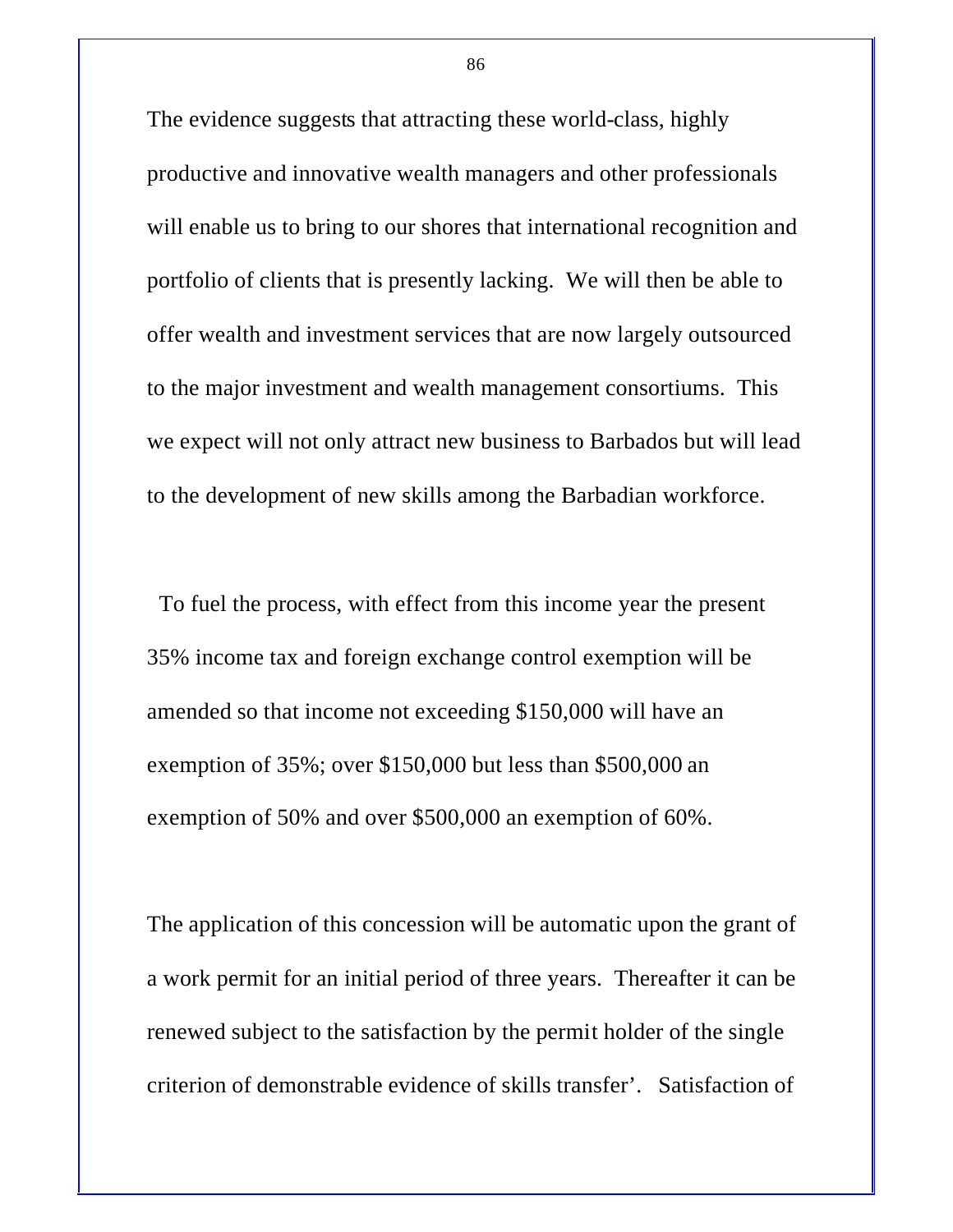this criterion will also enable current permit holders working in the sector to seek renewal for a further three years on the same terms and conditions.

In addition, recognising the commercial realities of international business and to enhance the attractiveness of Barbados as a place for highly skilled professionals to work and live. Government will permit the transfer of the unexpired portion of a work permit from one international business entity to another.

### **Barbados Coalition of Service Providers**

To support the Coalition as the institution that can do most to maximise Barbados' returns from the CSME, I now propose to double its annual subvention to \$1.2 million. It will also be supported in accessing the resources of the Export Marketing and Promotion Fund on the presentation of a Marketing Programme by its members.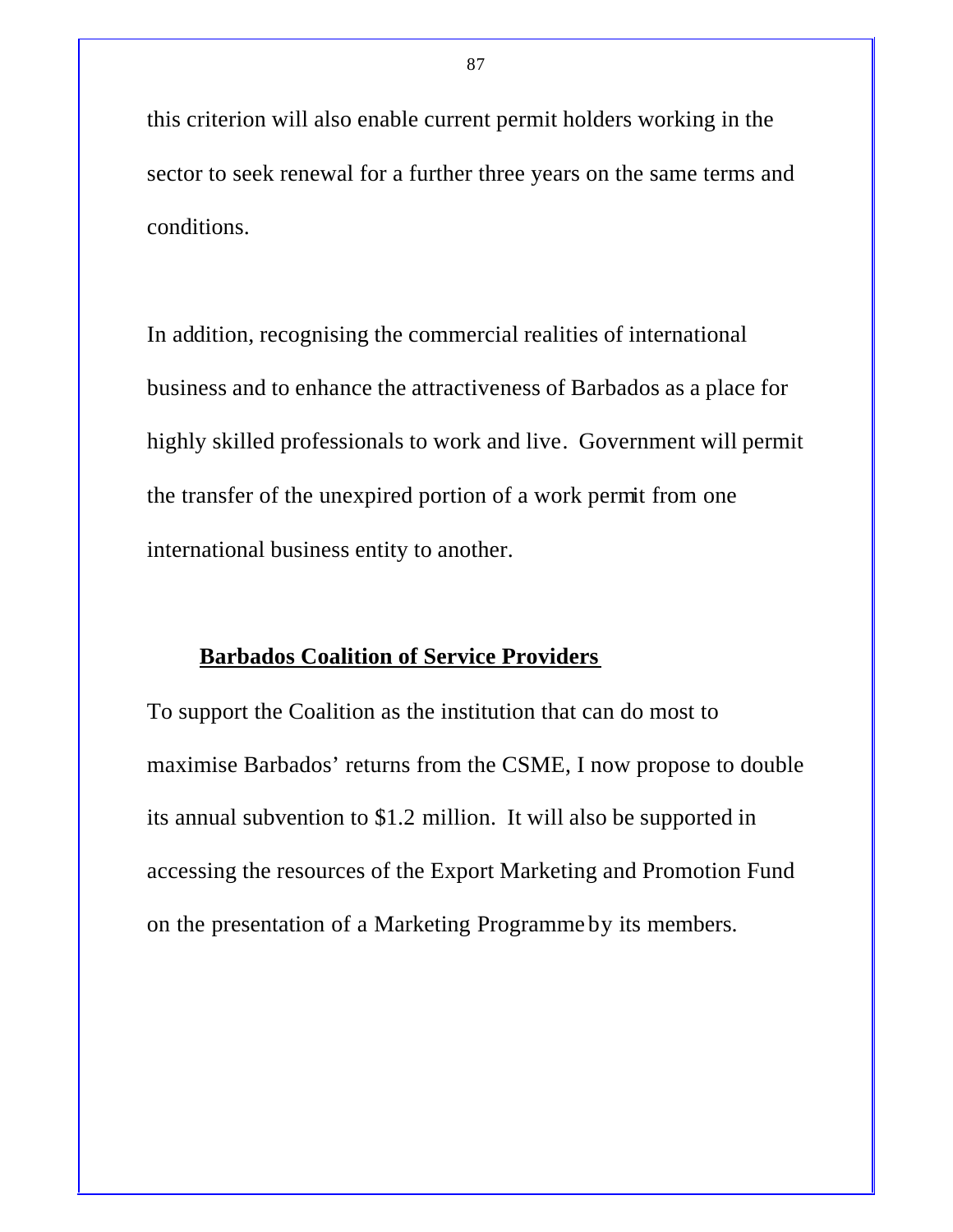### **Small Business Development**

Each year we propose to support a Special Project to spur Small Business Development in Barbados.

This year I propose to make another \$1million available to the Small Business Association, in addition to its subvention, to enable it to support a Marketing Programme to encourage Barbadians to do more shopping at home with the Small Business Sector and the Craft Industry.

Some of the proceeds will also be used to allow the Small Business Association to decentralise its services, and to establish offices in all of our urban centres beginning in Speightstown, to take the services to where they are most sorely needed.

### **Variation in the Cess**

Last year I determined that Barbados should change its approach to export promotion and development and treat it as a specialist area with its own source of funding.

88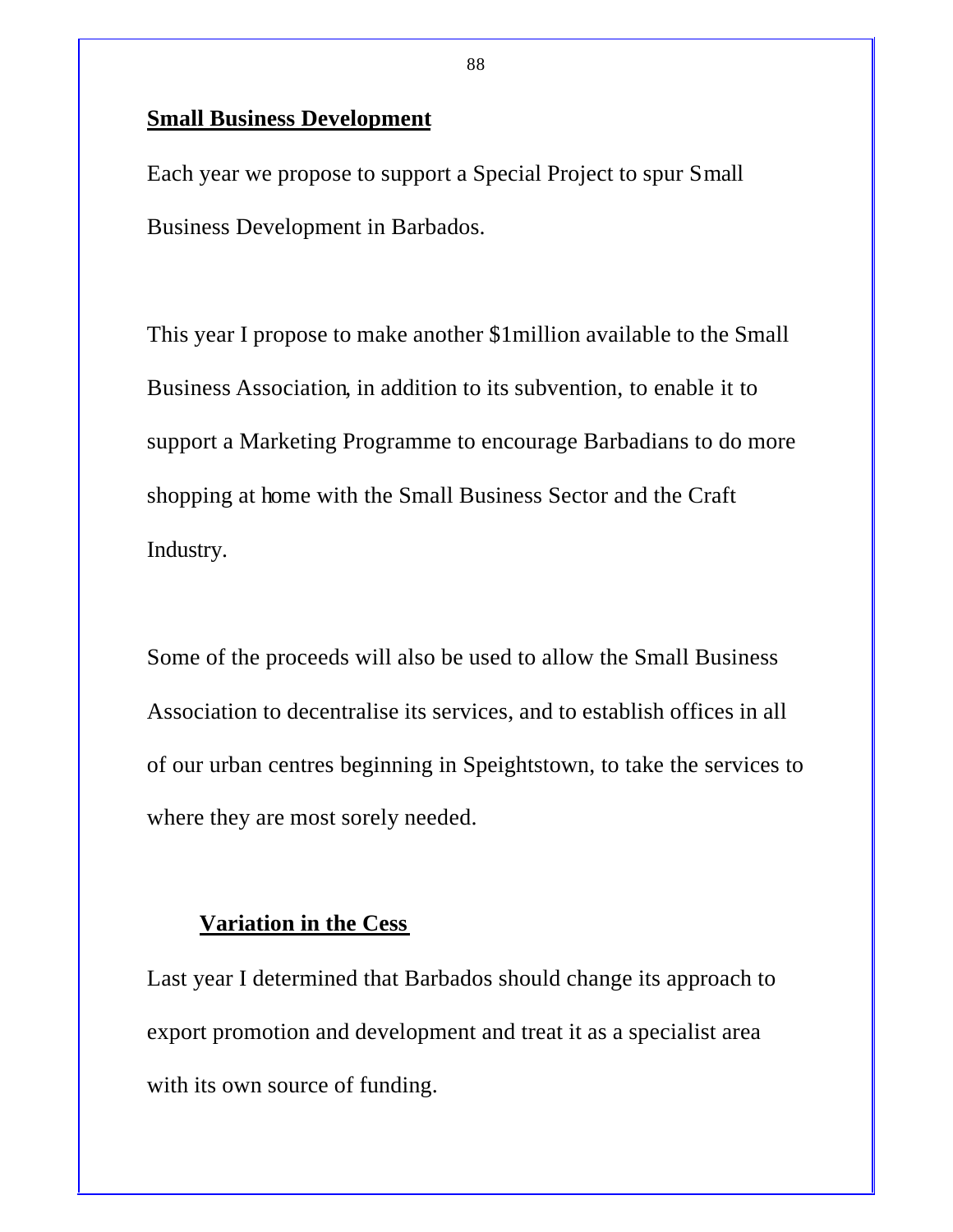The use of a cess levied on extra-regional imports was proffered then as the most appropriate source of funds to be dedicated for such marketing and promotional activities. The cess therefore was introduced in September 2005.

More recently, the inability thus far of monetary policy to effect adjustments in our spending habits to reduce the deficit in our external current account balance prompts the need for fiscal measures to aid the process. The scope for adjustments in expenditure from the Consolidated Fund is marginal.

It is within this context that I propose to add to the monetary efforts to reduce consumption by increasing the Cess to 6% effective immediately. However, the Cess will be removed from those food items which are zero rated under the VAT Act, baby napkins, special foods for diabetics, and special health care articles needed by elderly persons.

89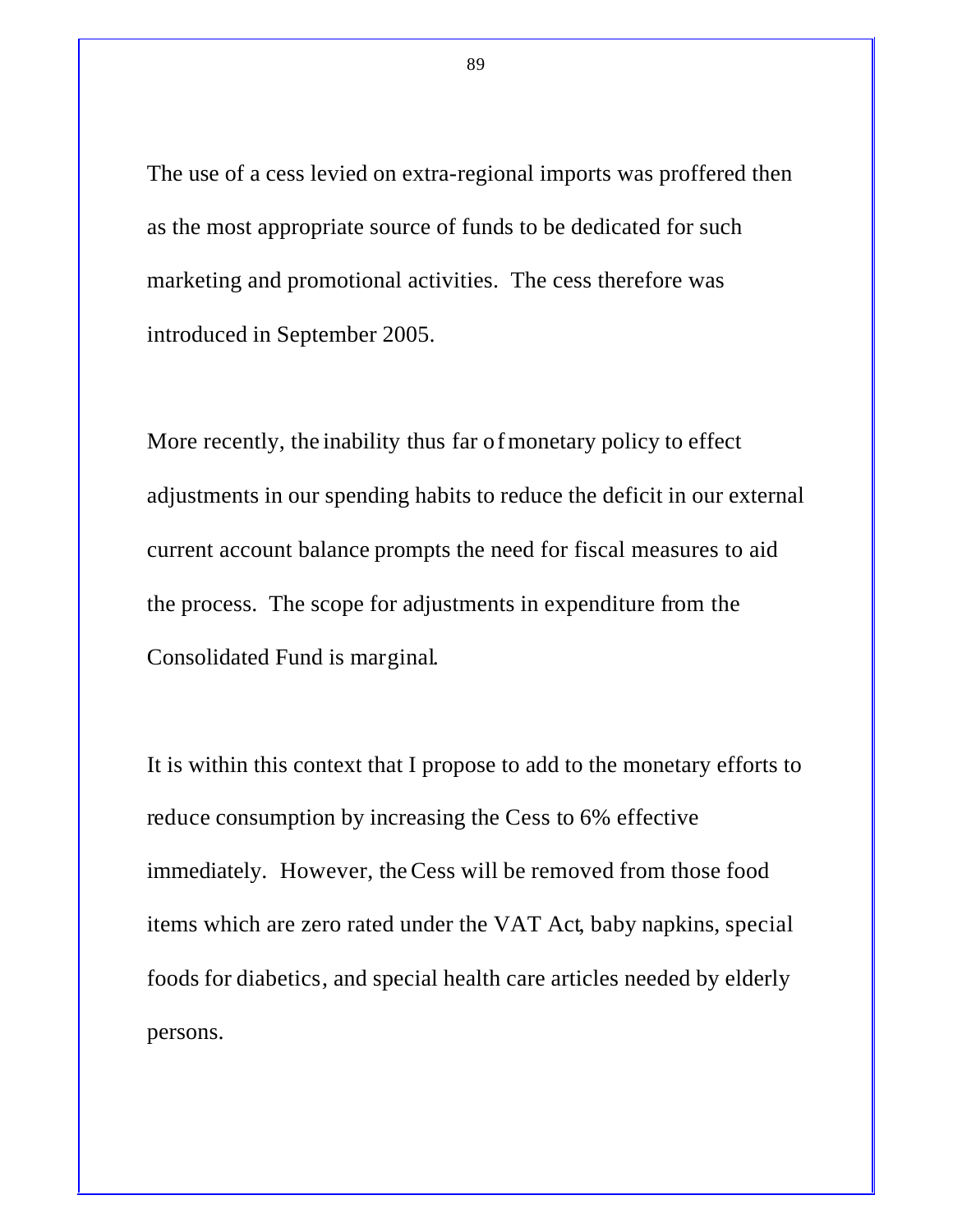The Cess will remain in place for 18 months as originally proposed.

### **TAX MATTERS**

Mr. Speaker, parliamentary approval has already been obtained for a programme of adjustments to our Personal and Corporate taxes to ensure our rates are competitive with those of our CARICOM partners in advance of the advent of the CSME. This will be fully implemented. I only need emphasise therefore, that effective January 2006, the personal tax free allowance has moved from \$20,000 to \$22,500 and the marginal tax rate has been reduced from 37.5% to 35%.

The change in the tax-free allowance will relieve the burden of paying of income taxes from another 6,159 lower income earning citizens, Consequently all those Barbadians presently earning less than \$432.69 a week – maids, cooks, laundry workers, school meals assistants and orderlies are relieved of the payment of income tax.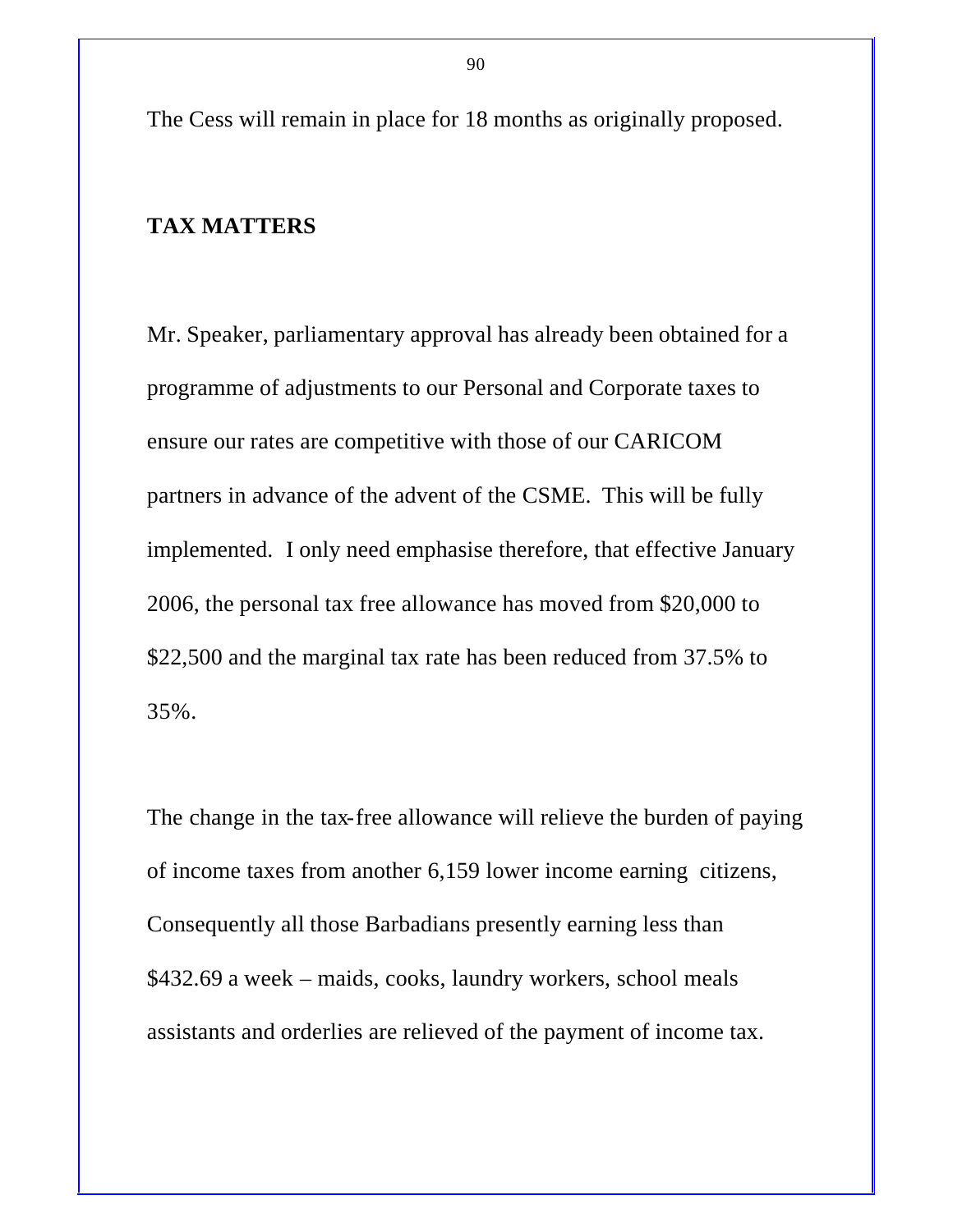Effective this income year 2006 also, Mr. Speaker, the Corporate Tax rate will be 25% compared to the 40% found on our return to office in 1994.

#### **Land Tax**

A number of changes have been made to our system of taxing property in recent years as we have to ensure that the structure is fair and equitable to all concerned. This has led to our exempting the first \$125,000 of the value of all properties from the tax and a capping on the quantum on which the tax is payable.

The latest valuation review has seen increases on average of  $25 - 30\%$ in property values. This has led to a significant increase in the tax payable on properties with values ranging from \$350,000 to \$850,000. For example a property valued at \$425,000 before the revaluation exercise attracted a tax of \$712.50. The revaluation took the value to \$650,000 and the tax to \$2,175, an increase of \$1,462.50.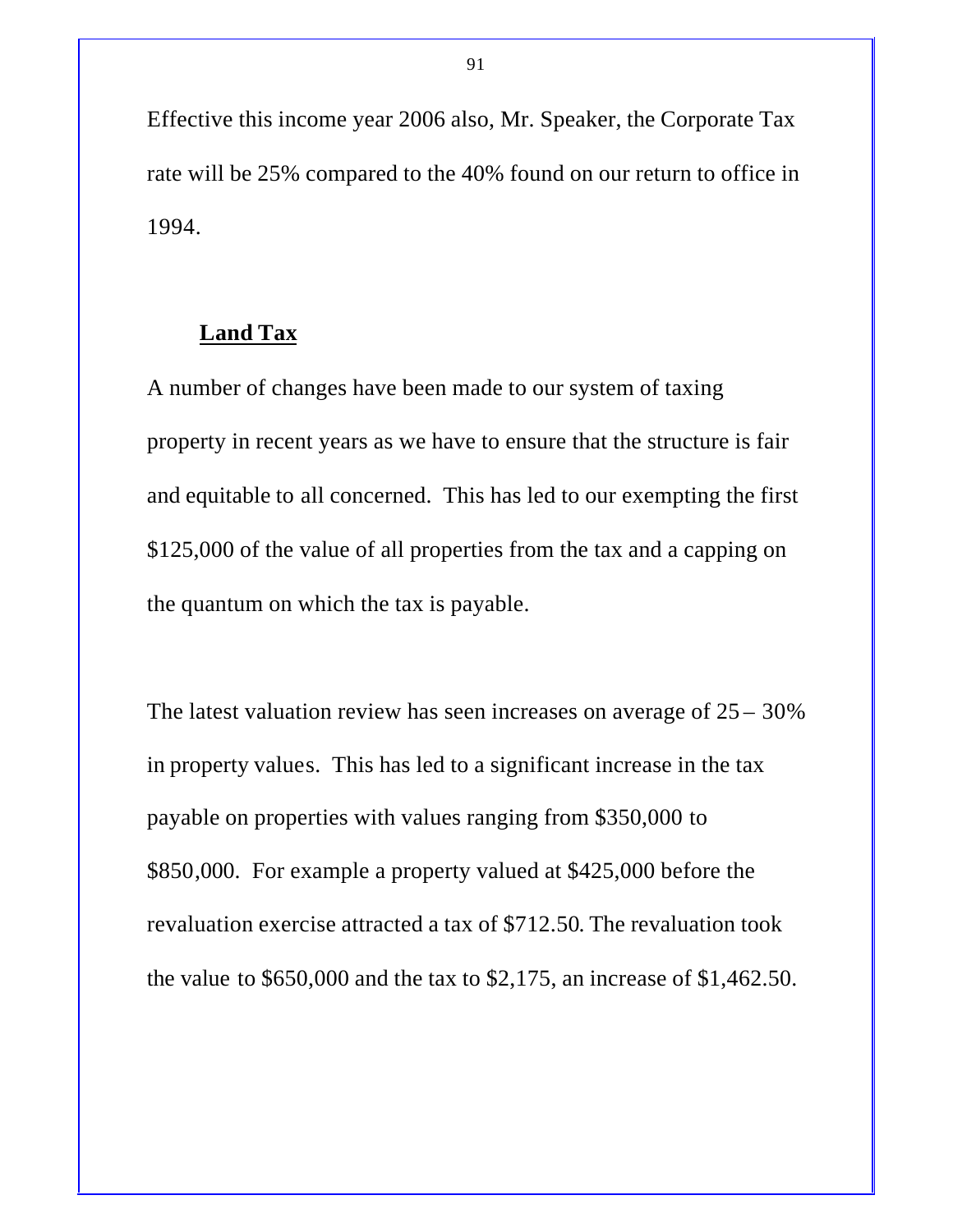I have heard the complaints Mr. Speaker and propose to respond as I did in the case of "The Kelly Amendment" of 2004. I propose to reduce the rate of tax for properties valued between \$350,000 and \$850,000 from 0.65% to 0.45% with effect from the next land tax year. This will benefit about 9,300 residential properties and cost Government approximately \$3.7 million in lost land tax revenue.

#### **HIRED CARS**

The introduction of the Sustainable Tourism legislation has seen us provide incentives not only to the accommodation segment of the sector but to every other area apparently with the exception of hired cars.

In 1982 Mr. Speaker, hired cars paid a permit fee of \$500.00 and a renewal fee of \$250.00 with taxis paying \$500.00 and \$100.00, respectively. In 1985, the renewal fee was removed, but the permit fee in each case was increased to \$2,500.00 and the road tax standardised at \$1,200.00 for hired cars and \$500.00 for taxis.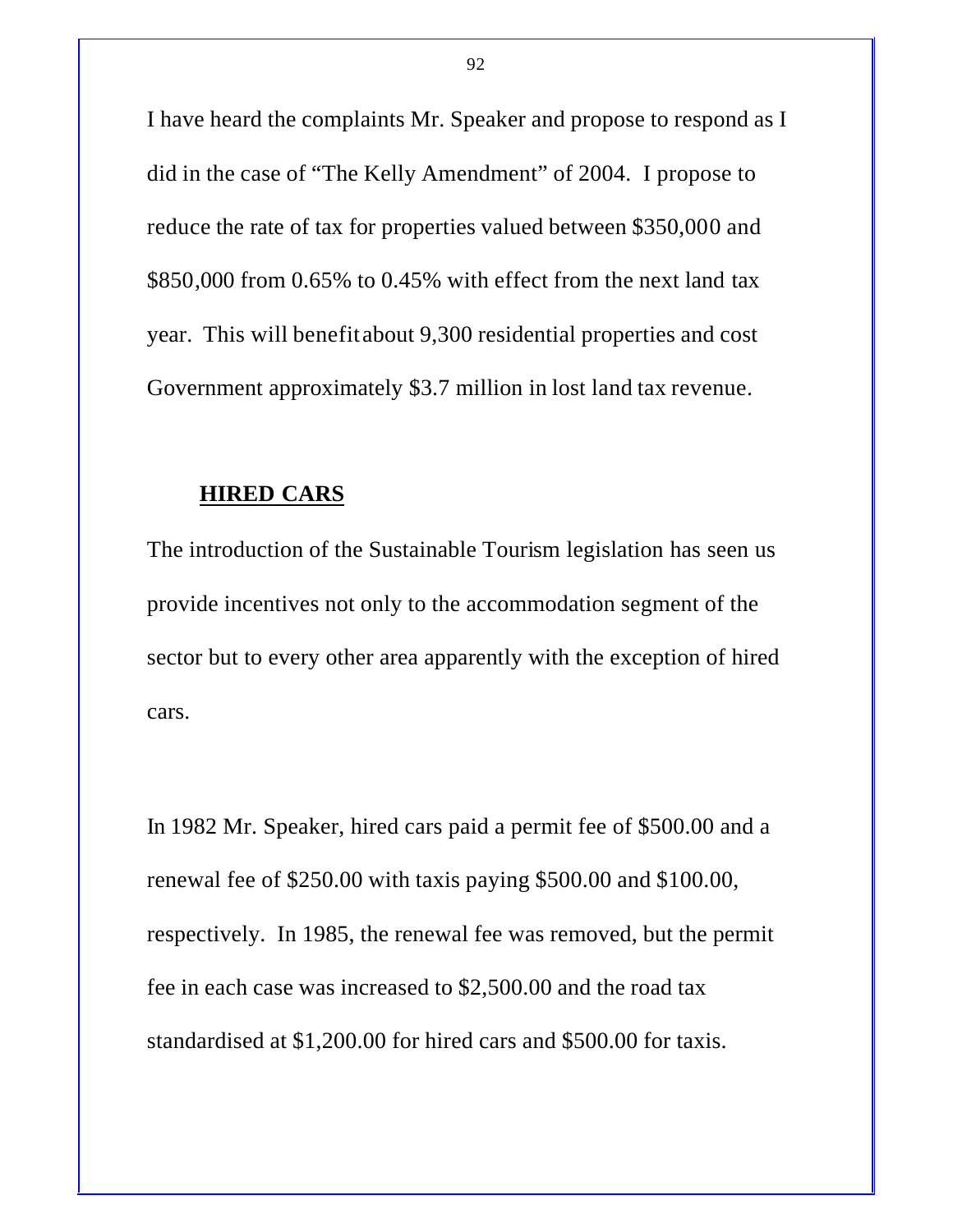Now, Mr. Speaker, under my watch in 1996 while the fees and taxes payable by the owners of hired cars were left untouched, I reduced the permit fee payable for a taxi to \$1,500.00; the road tax to \$250.00 and reintroduced a renewal fee of \$500.00 thereby lowering their tax burden from \$3000.00 to \$2250.00.

As stated earlier, Mr. Speaker, I have been listening and I propose to respond to the concerns of the owners of hired cars by reducing the cost of a permit by \$500.00 to \$2,000.00. Also, the practice of charging \$1,200 Road Tax for all vehicles will be discontinued and the new tax chargeable will be \$600 per vehicle.

### **Rental Income Concession**

Mr. Speaker, a trend has been developing in our country over several years among young professionals and retirees which has seen an increase in the use of apartments and rental accommodation. When this party to which I have the honour to belong was last in office we recognised this trend and sought to encourage it by providing that –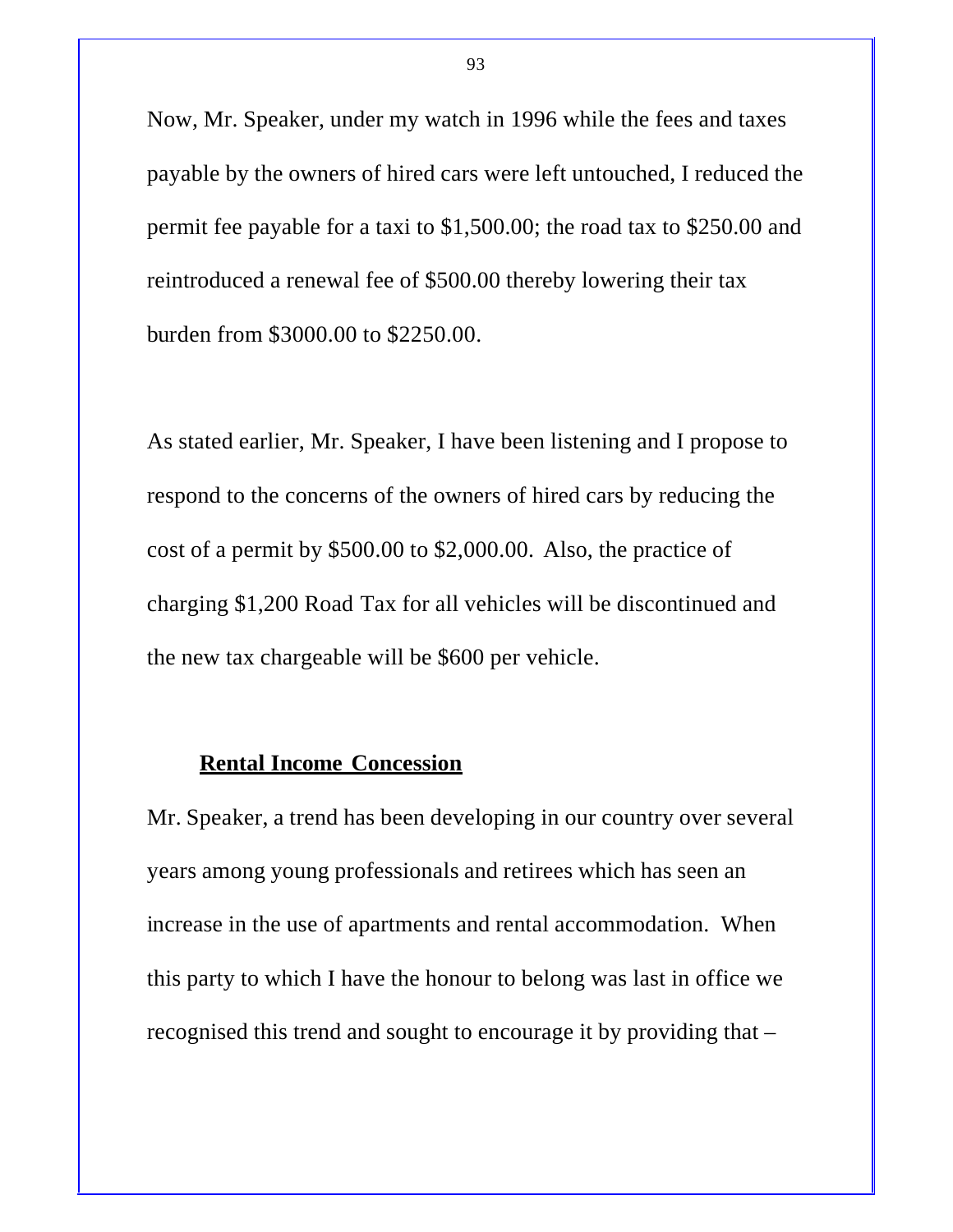"Where a person has in an income year in respect of a building that he owns, made a capital expenditure in the conversion of that building into units for rental as residences, then in calculating the assessable income of that person for an income year, an amount as an initial allowance of 40% at the option of that person can be claimed."

It would appear that this incentive has indeed been successful given the numbers who have accessed it over the years. Nevertheless, I am proposing to amend it in two ways, firstly to assist those property owners among us who are interested in participating in the Home Accommodation Scheme for World Cup 2007 and secondly to relieve some of the burden on those among us who rent accommodation on a long term basis.

Those who are registered with the Barbados Tourism Authority to provide "Home Accommodation" for CWC 2007 by converting property to accommodate visitors to the island will be permitted to claim an initial allowance of 50% on capital expenditure incurred.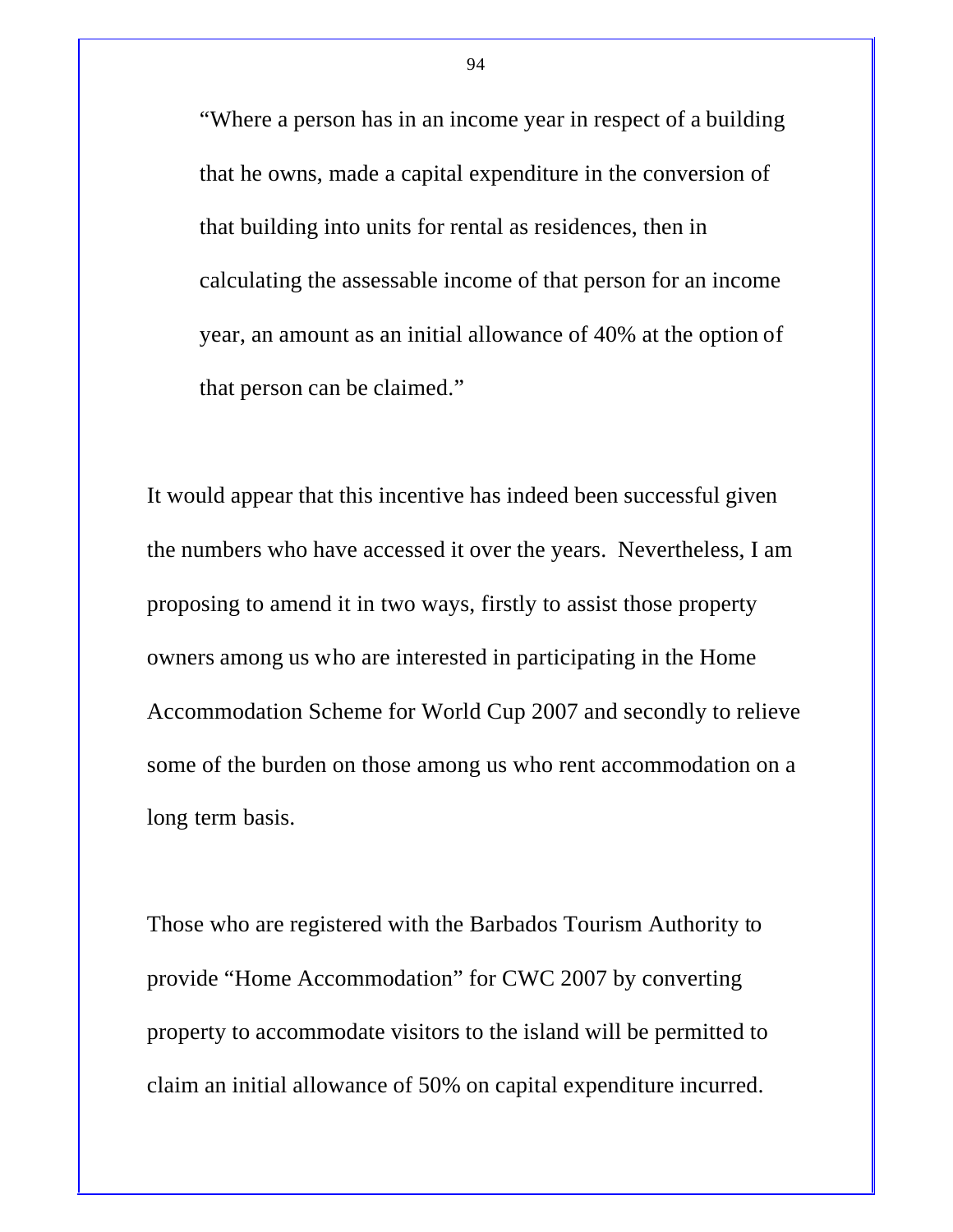The remainder may be claimed at the rate of 4% annually thereafter. The previous rate of the initial allowance will also be adjusted to 50%.

I am proposing also Mr. Speaker to introduce effective this income year a flat rate of tax of 15% on all income derived from rental of home accommodation. The person renting the premises will be allowed to claim an amount of 20% of the assessable income or \$3,000 which ever is lesser against the tax payable in any income year.

### **Pensions and Poverty Eradication**

Mr. Speaker, I reminded this Parliament in my last presentation of Economic and Financial Policies of the Government of Barbados that we had agreed in reforming our Social Security System that future increases in NIS pensions would be actuarially determined using a prescribed formula.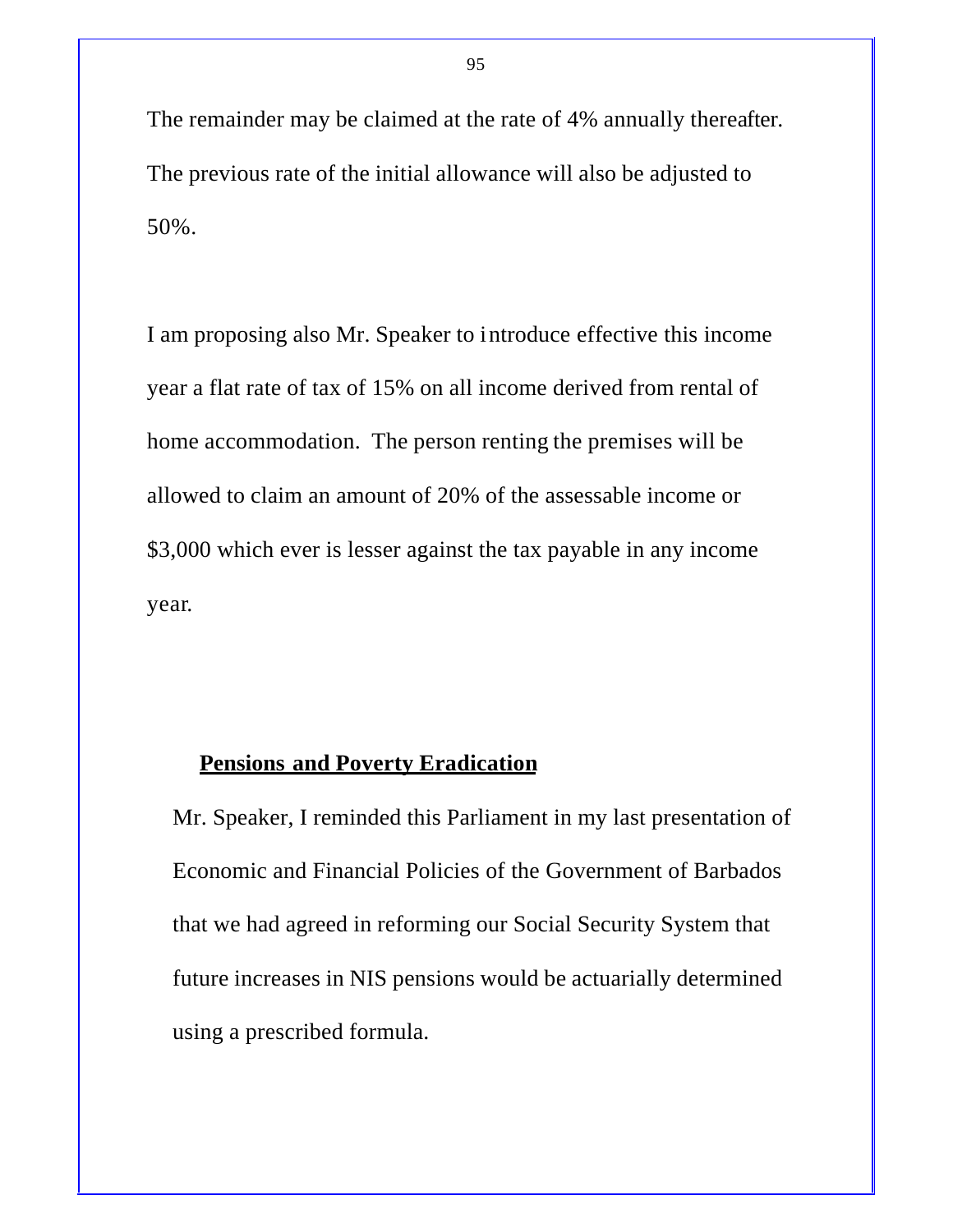I therefore do not propose to address that issue here today. My concern is that having determined the poverty line for Barbados, the state is still making payments to its nationals which do not approximate to this level of income. An Inter-American Development Bank funded study had concluded in 1996/7 that our poverty line was \$5,503.00 per annum or \$105.82 per week. Allowing for inflation, this figure has been estimated at \$6,032.00 per year or \$116.00 per week at the end of 2004.

Our minimum NIS pension is presently \$110 weekly and the noncontributory pension is \$90. The Welfare Department also provides monetary and in-kind assistance to individuals and families whose income is inadequate to meet their daily living expenses. These assistance grants are not pensions but forms of temporary aid to needy families with the maximum stipend being \$38.00 per week.

Clearly Mr. Speaker this is an untenable situation and needs redressing though our approach will have to be a phased one starting with NIS pensioners and the disabled community. In addition to the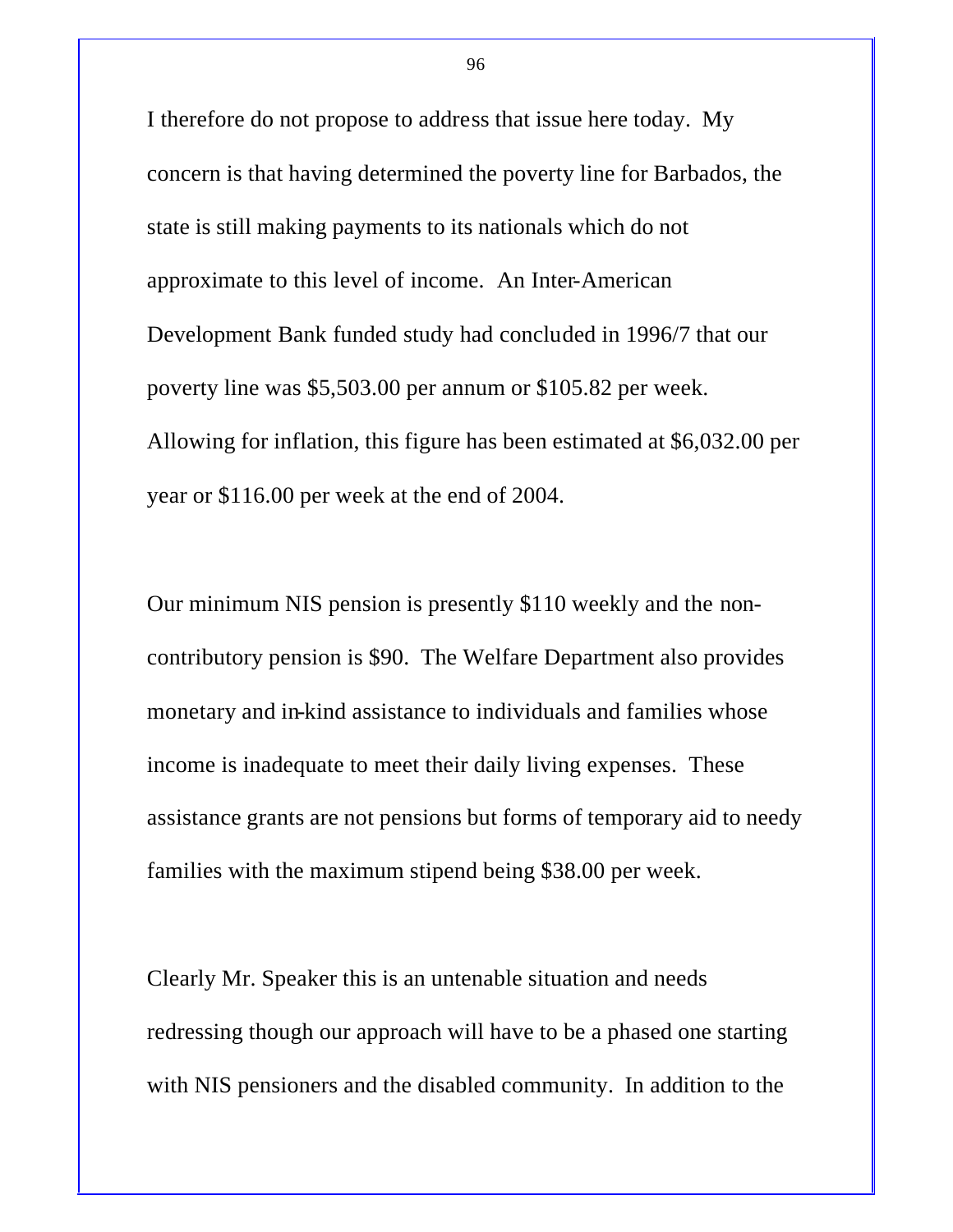6,675 persons who receive the minimum NIS pension of \$110 weekly there are a further 1,124 persons whose NIS pensions are less than \$116 a week. I now propose that all of these be increased to \$116 weekly with effect from February 6, 2006 when all other NIS pensions above the minimum will also be increased by 1.06% in accordance with the prescribed formula.

I have been advised that though this represents a deviation from the prescribed formula for adjusting NIS pensions, the Fund should be able to carry the additional cost of \$2.4 million. It is expected that greater flexibility in its investment portfolio together with access locally to more attractive investment products should go some way as well in allowing the Fund to cover the increased costs.

Any increases in non-contributory pensions are the responsibility of Central Government and will be met from the Consolidated Fund. There are presently 10,143 persons receiving non-contributory pension of \$90 weekly. This represents approximately 80% of the minimum NIS contributory pension.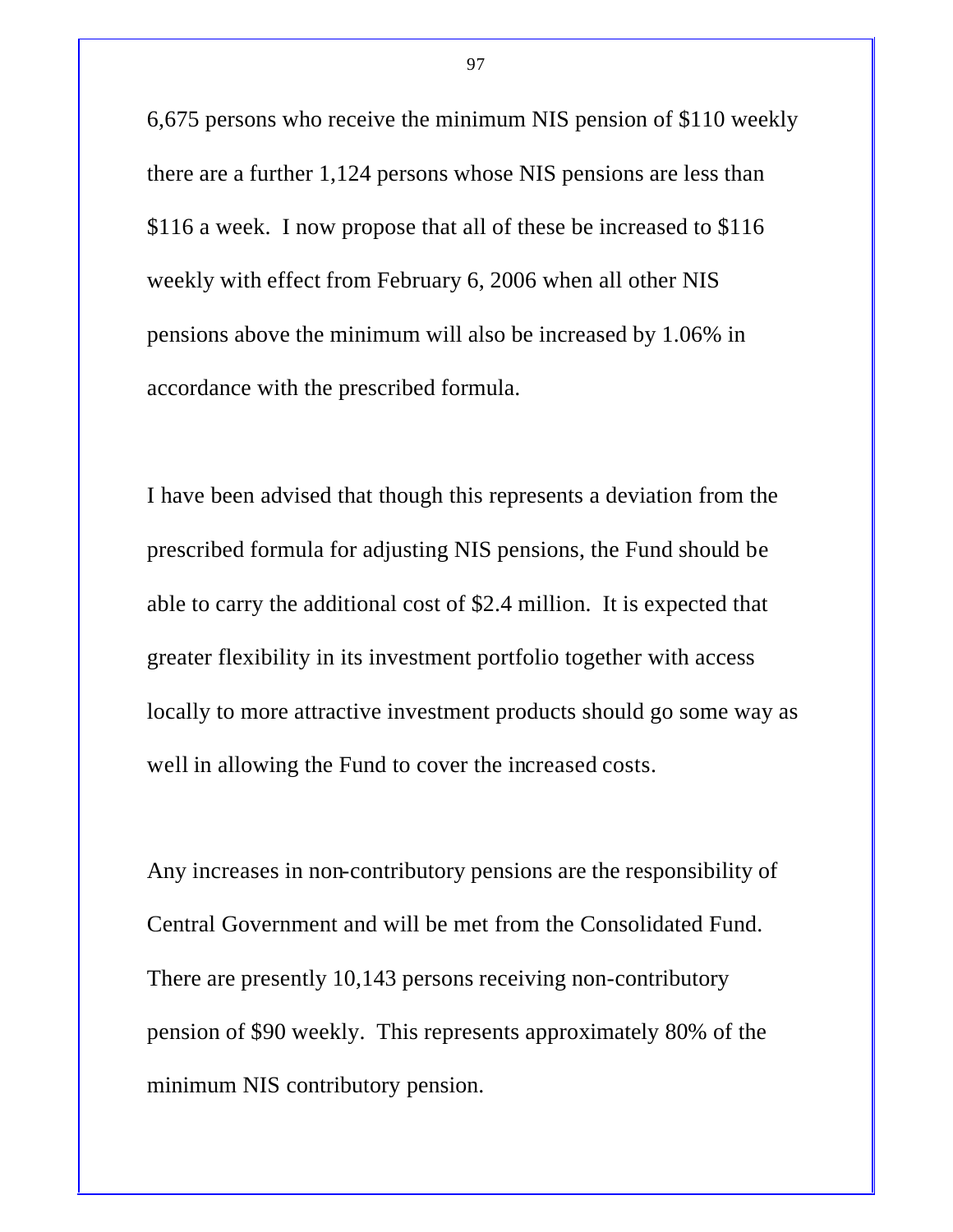We are aware that an insignificant number of this category of persons have other sources of income but since no means test is carried out, these are difficult to identify. I therefore propose to keep the level of this benefit for the time being at 80% of that of the minimum NIS contributory pension. Effective February 6, 2006 therefore, this benefit will be increased to \$93 per week with the cost of \$1.64 million to be met from the Consolidated Fund. The Welfare Department will continue to provide in kind assistance including payment of water and electricity bills for all in-need non-contributory pensioners.

Since 1981 Mr. Speaker, certain segments of the disabled population have not benefited from the general improvement in economic condition insofar as access to non-contributory pensions has been for the deaf and blind only. Other members of the community with certified severe disabilities presently numbering 2,417 have been forced to exist on Welfare stipends currently at the rate of \$33.00 per

98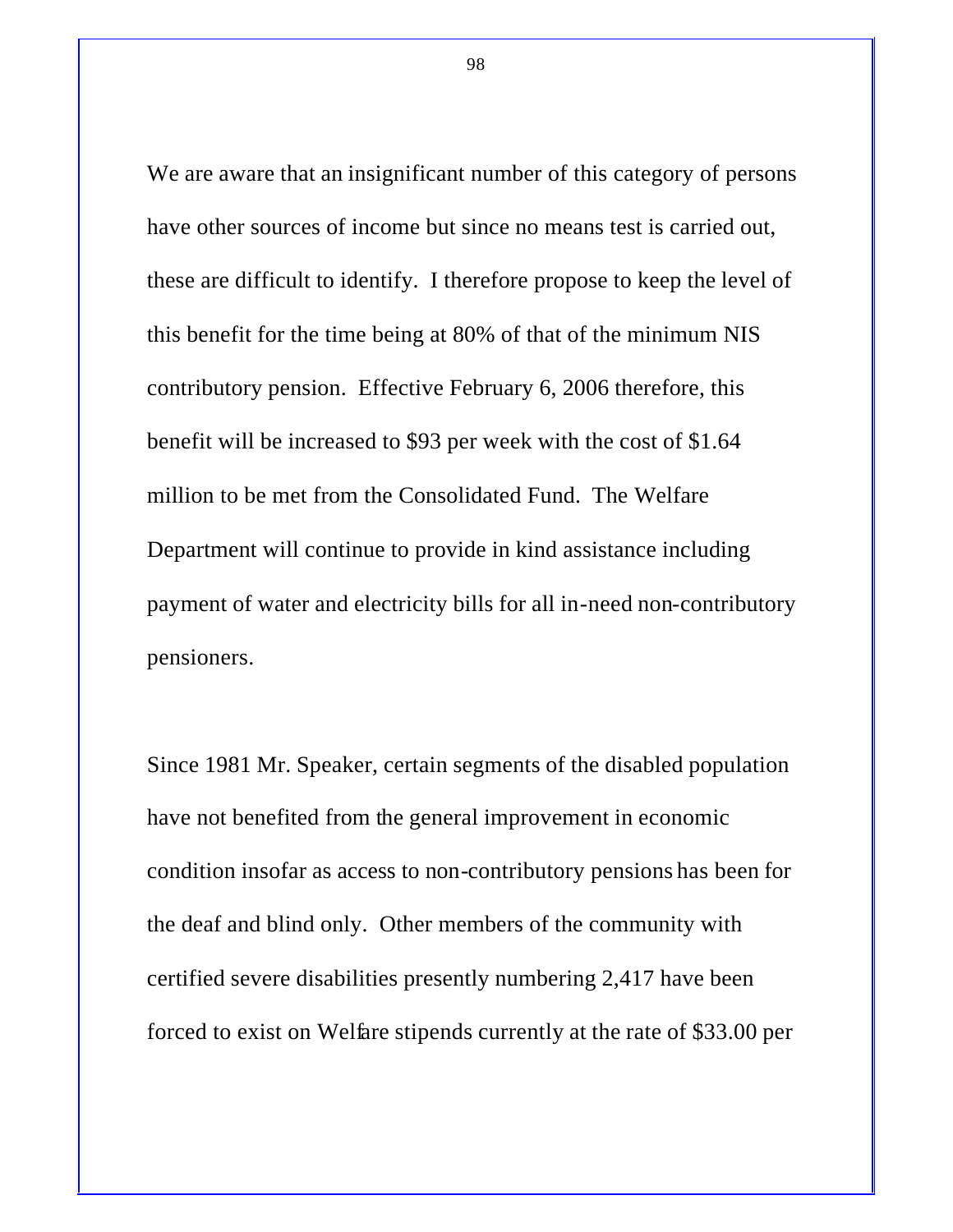week though those between the ages of fifty-five and sixty-five receive \$38.00 weekly.

Whereas the intention is to equalise these payments in the final analysis, a two-phase approach is being taken to achieve that goal. I now propose to increase these weekly payments by \$30.00 and \$25.00 respectively to \$63.00 with effect from February 6, 2006 with responsibility for these payments remaining with the Welfare Department. The cost of \$3.6 million approximately will be met from the Consolidated Fund.

The intention is to move them up to an income level where they are no longer below the poverty line as soon as practicable.

Mr. Speaker, there is one other category of welfare recipients that I intend to deal with in this phase of adjustment. There are a number of Barbadians who during their working lives did not contribute to the National Insurance Scheme and therefore have not qualified for a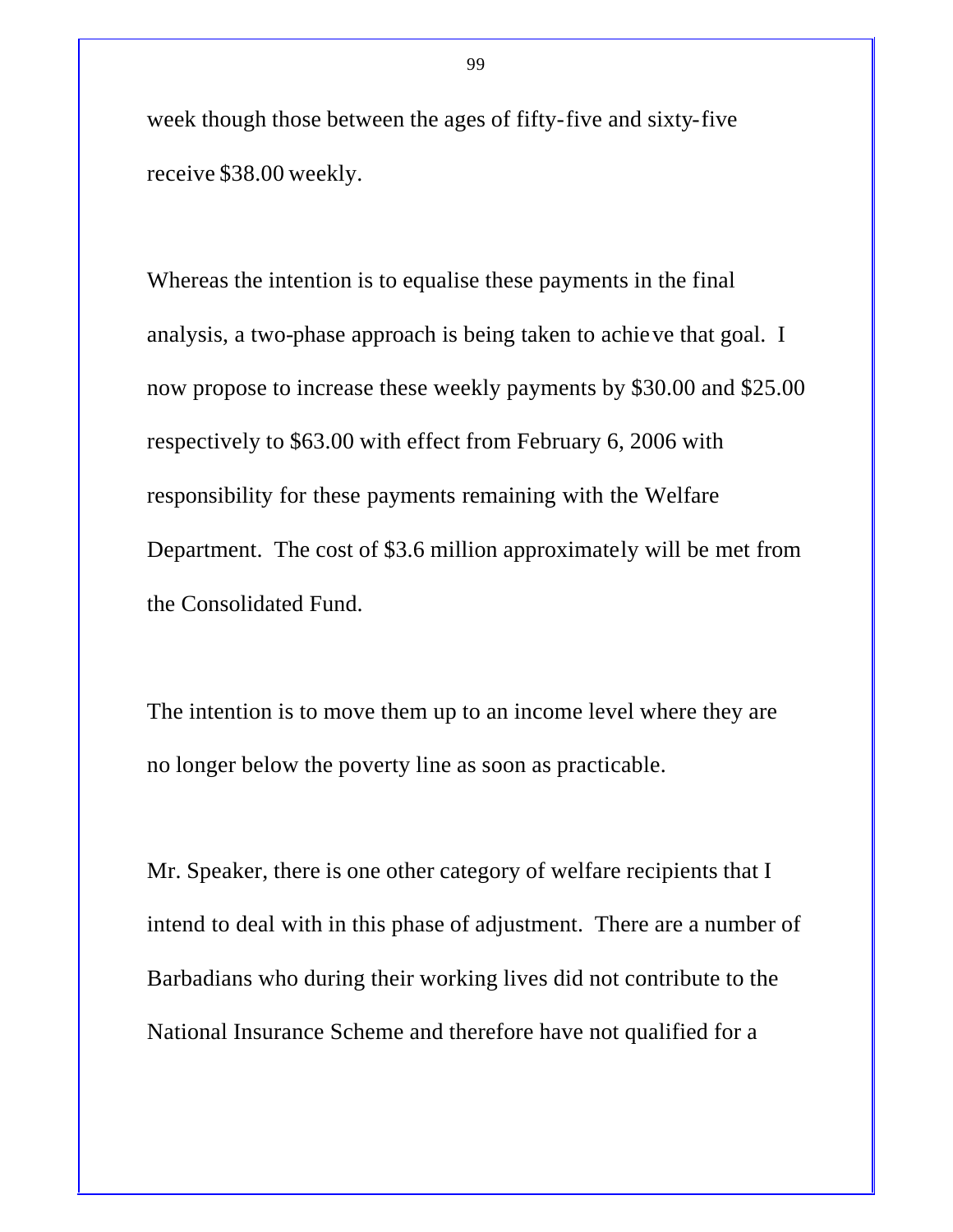contributory pension nor, under the new rules, for a non-contributory pension.

Investigation by the Welfare Department has revealed that some of these persons are indeed destitute with a small number of them being persons living with AIDS. The Department currently provides them with a weekly stipend of \$38.00 along with assistance in kind where necessary. I propose that the stipend to this category of persons, presently numbering 80, be increased as well by \$25.00 to \$63.00 weekly at a total annual cost of \$104,000 as from February 6, 2006.

Before I leave matters relating to our social welfare system I wish to announce that with effect from February 6, 2006 the Funeral and Maternity Grants payable by the National Insurance Board shall be increased to \$1,485 and \$850 respectively.

The increases represent the results from the application of the prescribed formula for indexing pensions-in-payment as well as funeral and maternity grants.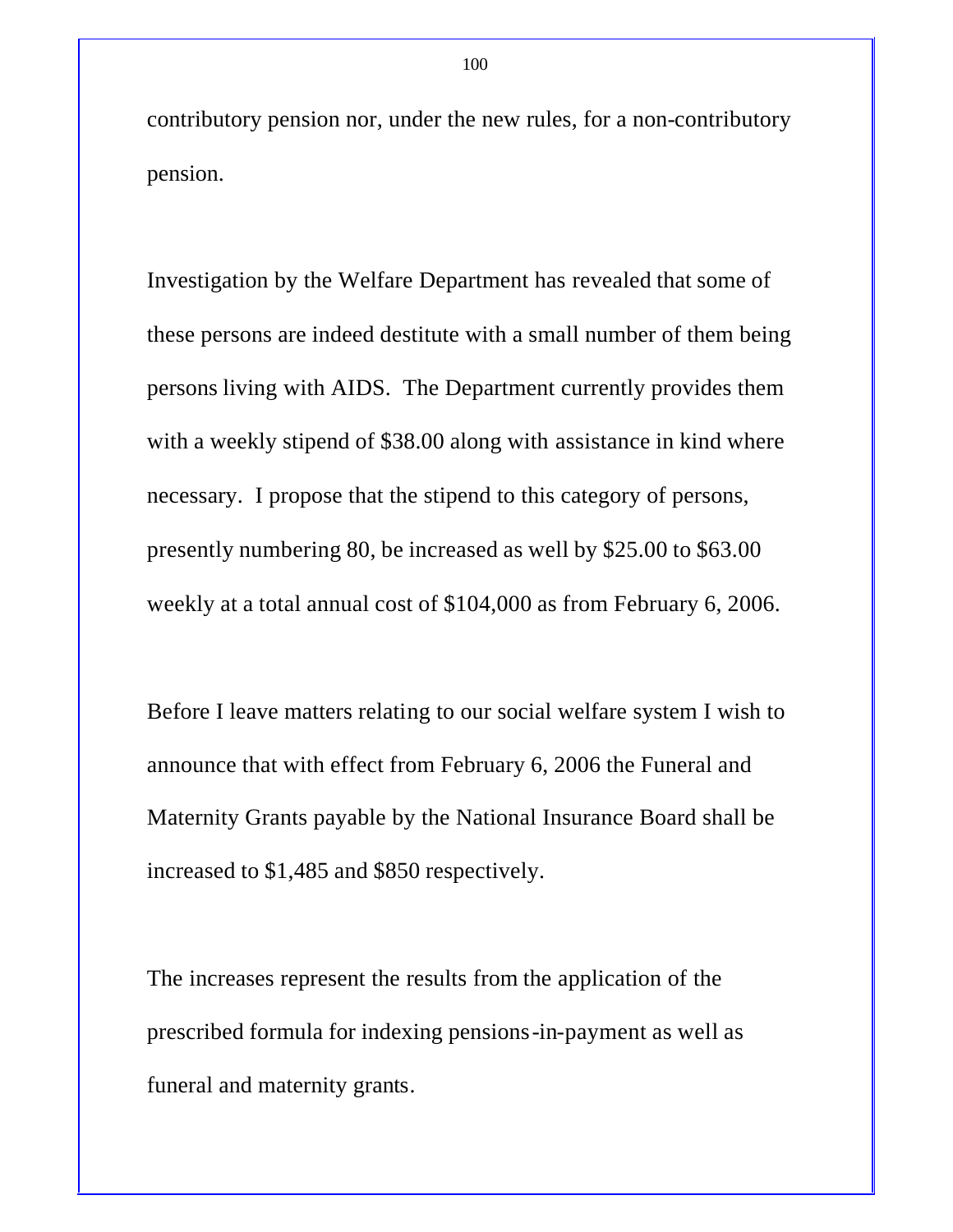## **IMPLEMENTATION AND THE WAY AHEAD**

In keeping with Government commitment to operate in accordance with the highest standards of transparency and accountability, a Report of the implementation status of the Economic and Financial Policies set out in the last Presentation to Parliament have been laid, and constitutes an integral part of this presentation. I will dwell on one issue especially – our preparation to host the 2007 Cricket World Cup Finals.

We have already put in place all of the financing and planning arrangements to support the completion of work at Kensington Oval on schedule.

We have already had to accept the need for extraordinary measures to be put in place to assure the employment of required personnel.

101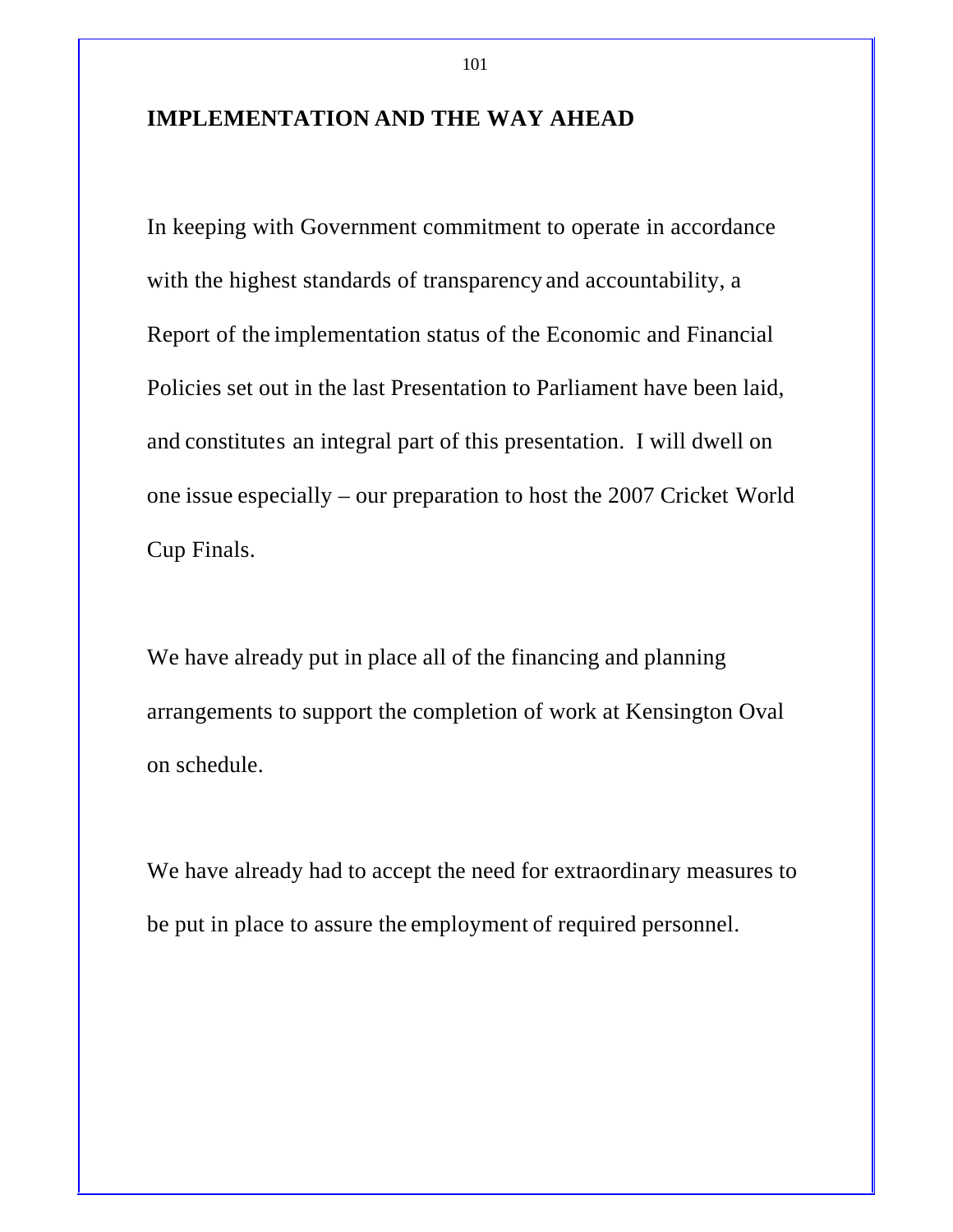The Government will, in short, use all of its offices and the means at its disposal to ensure that Kensington Oval is ready to host the World Cup.

Equally, we are putting in place all of the other arrangements, ranging from Security, to the provision of accommodation to the improvements of our attractions and infrastructure not only to showcase Barbados in the best possible light, but to create legacy assets from which we can continue to draw significant returns in the years ahead.

In relation to the year ahead, the country should expect that we will carry out a review of the Solid Waste Management Programme, including the retrofitting at Greenland, and the introduction of a Comprehensive new recycling policy and programme as an essential companion piece.

We will set the stage for the substantial reform of our fiscal affairs by creating a framework under which a project such as the West Coast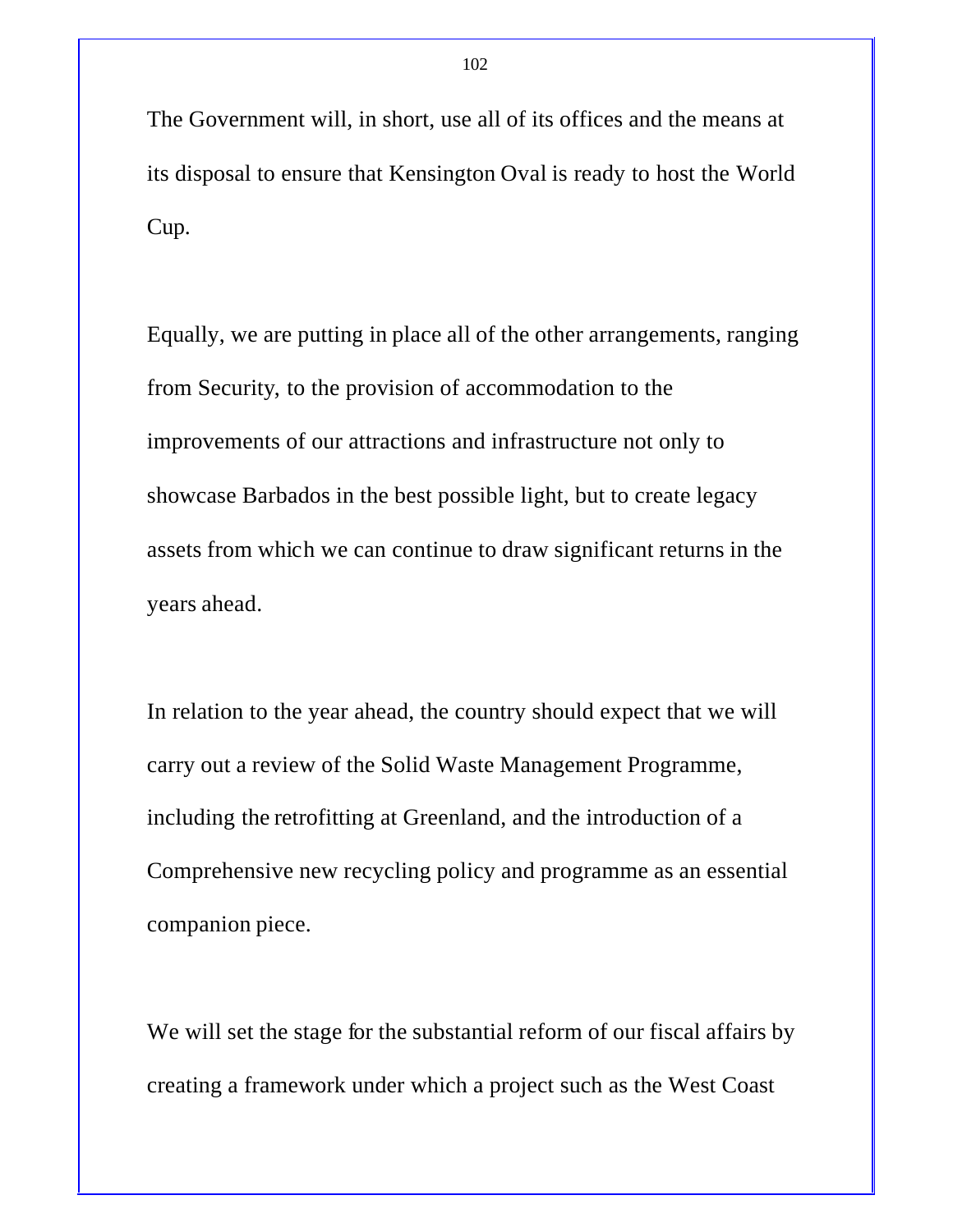Sewerage Project could be carried out, after 2007, as a private investment with the State setting the standards and the regulatory environment.

The Income Tax and the Property Transfer Tax Acts were enacted several years ago. Although amended on many occasions to reflect the changing economic and financial circumstances, these Acts are now in need of revision and updating. Some of the revenue provisions of these Acts are being easily rendered ineffective by tax avoidance and tax evasions.

A Committee will be established to review and ma ke recommendations for the updating of both Acts together with the incorporation of the taxing provisions contained in many of our existing pieces of international business legislation.

We will accelerate our highway rehabilitation programme, including the construction of new roundabouts at a number of dangerous junctions across Barbados.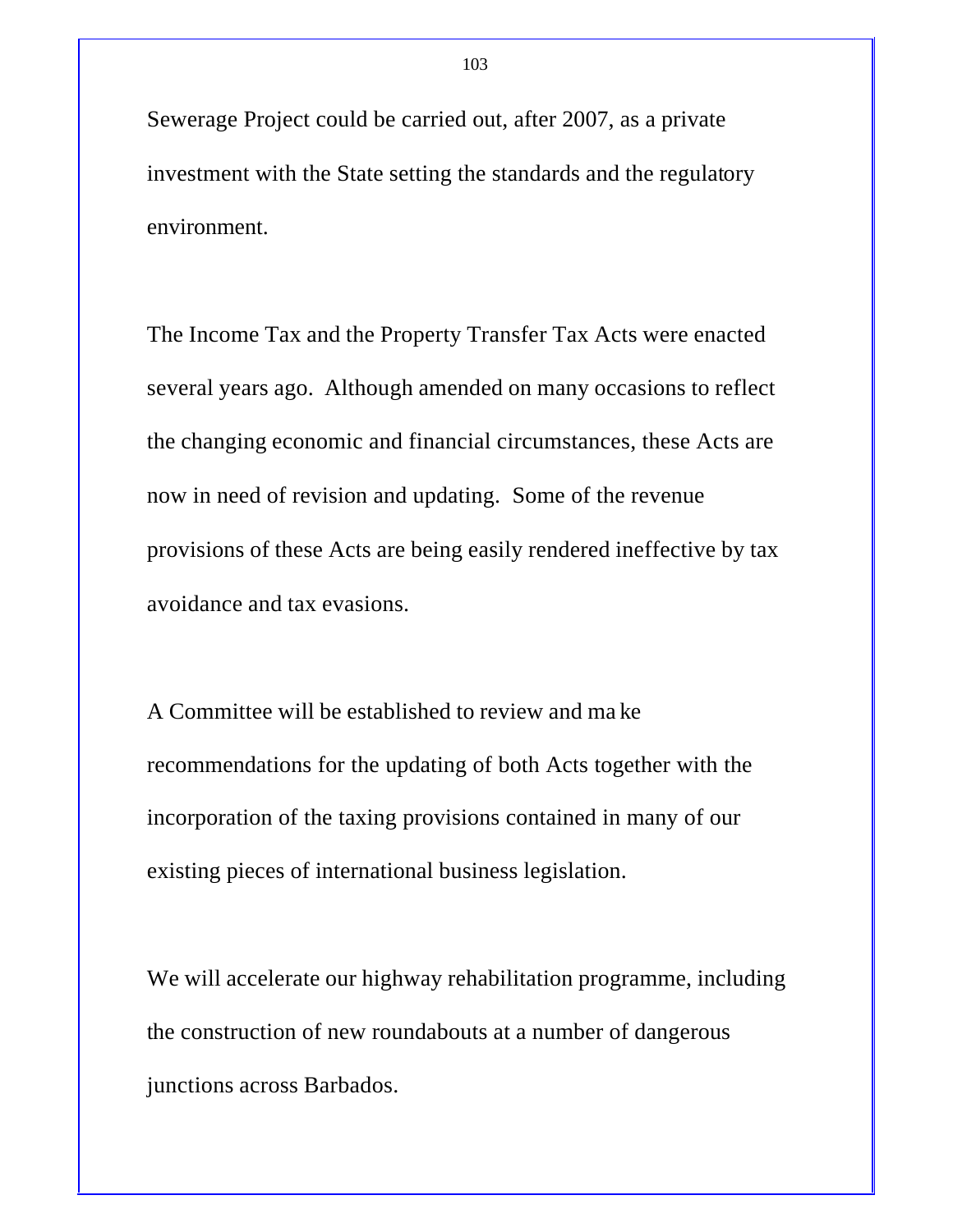The programme to relieve gridlock on the highways will be initiated.

Legislation will be introduced to extend the jurisdiction of the Fair Trading Commission to cover the BWA and the Transport sector.

Approval will be sought for the Building Legislation to give effect to the Barbados Building Code which will be part of our prevention efforts to minimise the physical impact of any disaster.

And there will be national consultations early in the year to review government's Housing Policies and Programmes as well as the national Poverty Eradication Programme.

It is also worthy of special mention that the Government intends to adopt a new relationship with LIAT.

LIAT is currently the second largest airline flying into the Grantley Adams International Airport (GAIA). The airline is currently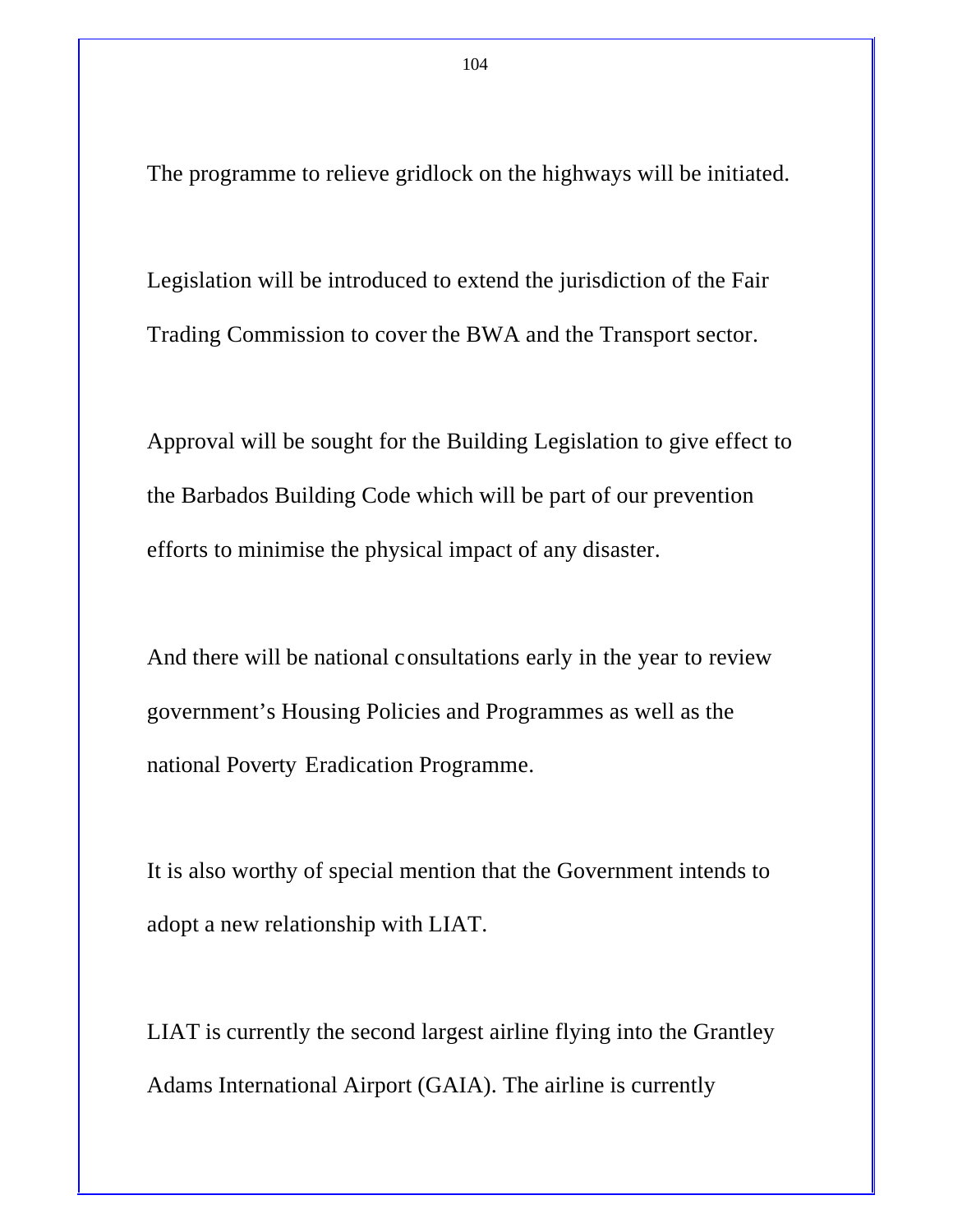experiencing tremendous financial difficulties, which are threatening its survival. The loss of LIAT would result in a reduction of capacity; fewer regional arrivals recorded at Barbados, reduced competition, increase in ticket prices for intra regional travel and reduced service quality. There will also be a consequential loss in revenue for GAIA Inc.

Additionally, any reduction in regional capacity at this time will significantly hamper preparations for World Cup 2007 and will negatively impact regional travel during the games, particularly in light of the Local Organising Committee's plans to use Barbados as an accommodation base.

It is clear that losing the intra-regional air services provided by LIAT cannot be in Barbados' best interest. It is therefore imperative that Barbados continues to support the airline because of its economic benefits to the country in particular and to the region in general in the context of the World Cup and the CSME.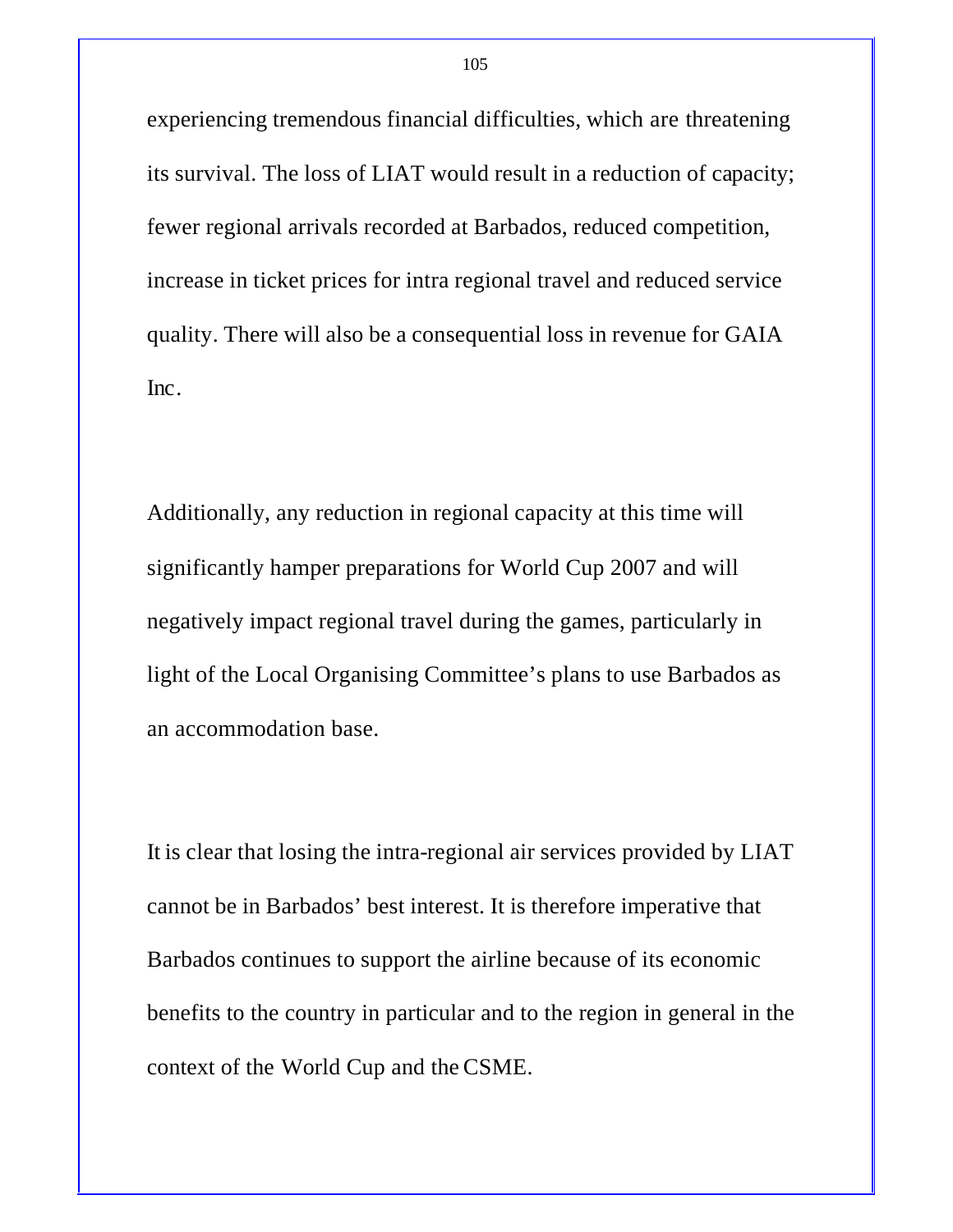The Government of Barbados has therefore sought to obtain additional equity in LIAT with the understanding that the progress made with the restructuring of LIAT would continue and the economic benefits to Barbados would increase.

The year 2006 promises to be an excellent year for Barbados.

# **CONCLUSION**

Mr. Speaker, I am sure that my friend, the Honourable Leader of the Opposition will join with me in agreeing that we live in an age when it is becoming increasingly difficult to hold and maintain political, social and economic progress.

It is important therefore that we do not take significant achievements for granted.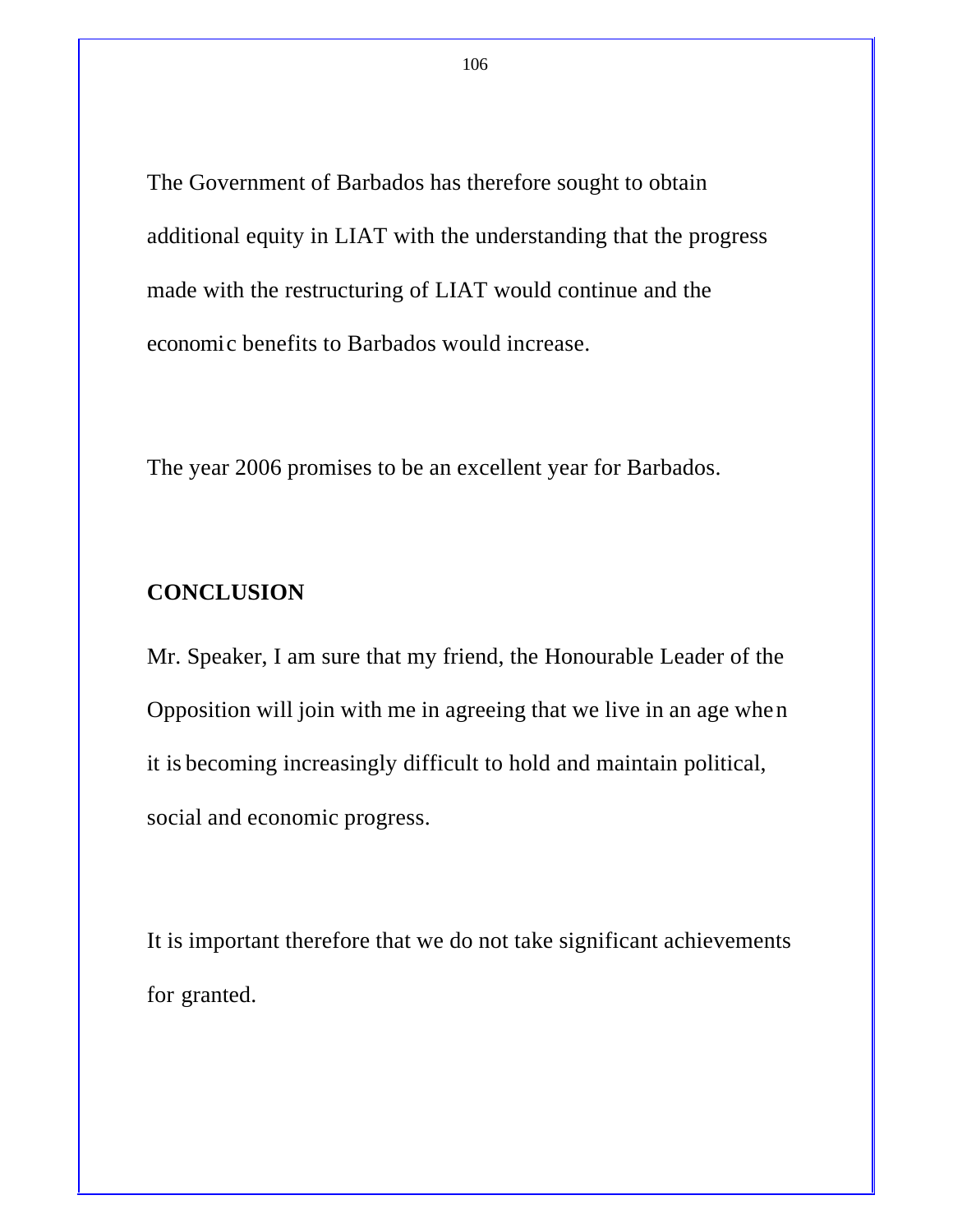The evidence is that, as a society we are beginning to do so.

A few years ago, there was a fierce outcry from the Opposition benches and some sections of the society when Government divested itself of its majority shareholding in the Barbados National Bank. We said we were doing it to build a stronger financial institution.

It is to our country's credit that the new Barbados National Bank has been voted Bank of the year for two successive years, and is significantly changing the financial landscape by the dynamism of its innovation.

We were criticised for building the new Hilton Hotel. Today it is ranked top in the Hilton chain for the quality of its service.

Similarly, the manner in which Barbados has proceeded with the financing and corporatisation of the Grantley Adams Airport has been cited internationally as a model that others should follow.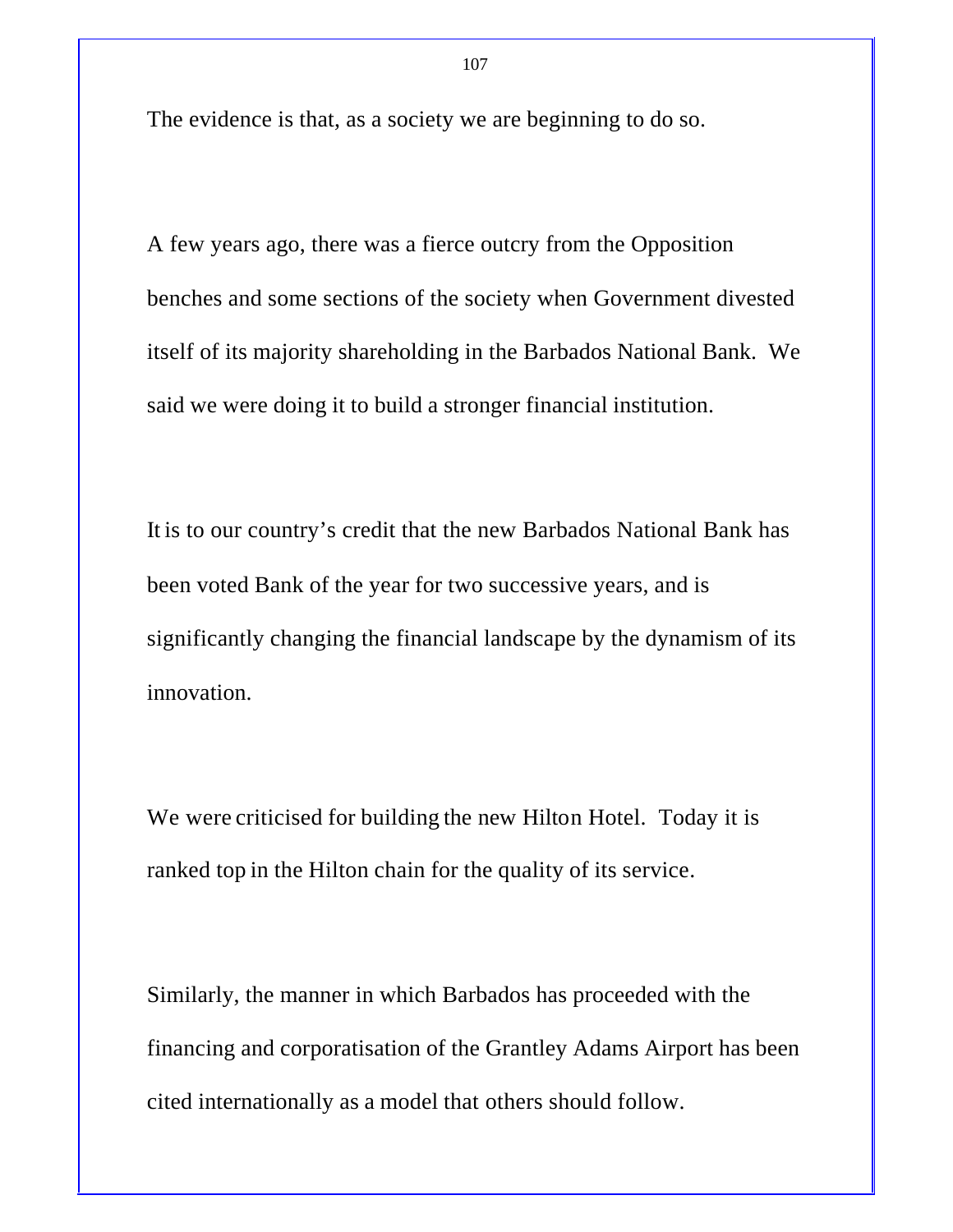On November  $23<sup>rd</sup>$ , 2005, the Commonwealth Business Council made a presentation to Foreign Ministers on Business Conditions in the Commonwealth. The United Kingdom was ranked first with a score of 88 out of 100. Next was Canada with 78%. Barbados and Australia were next tied at 77%, followed by Singapore at 73%.

This reputation and fame rest on solid foundations, not the least being the striking economic and social progress about which I have reported today and the sterling quality of the policies we have used to transform our nation.

They especially tell us that we must stop doubting ourselves and let the results of our handiwork speak for themselves.

I, in no way underestimate the challenges we face.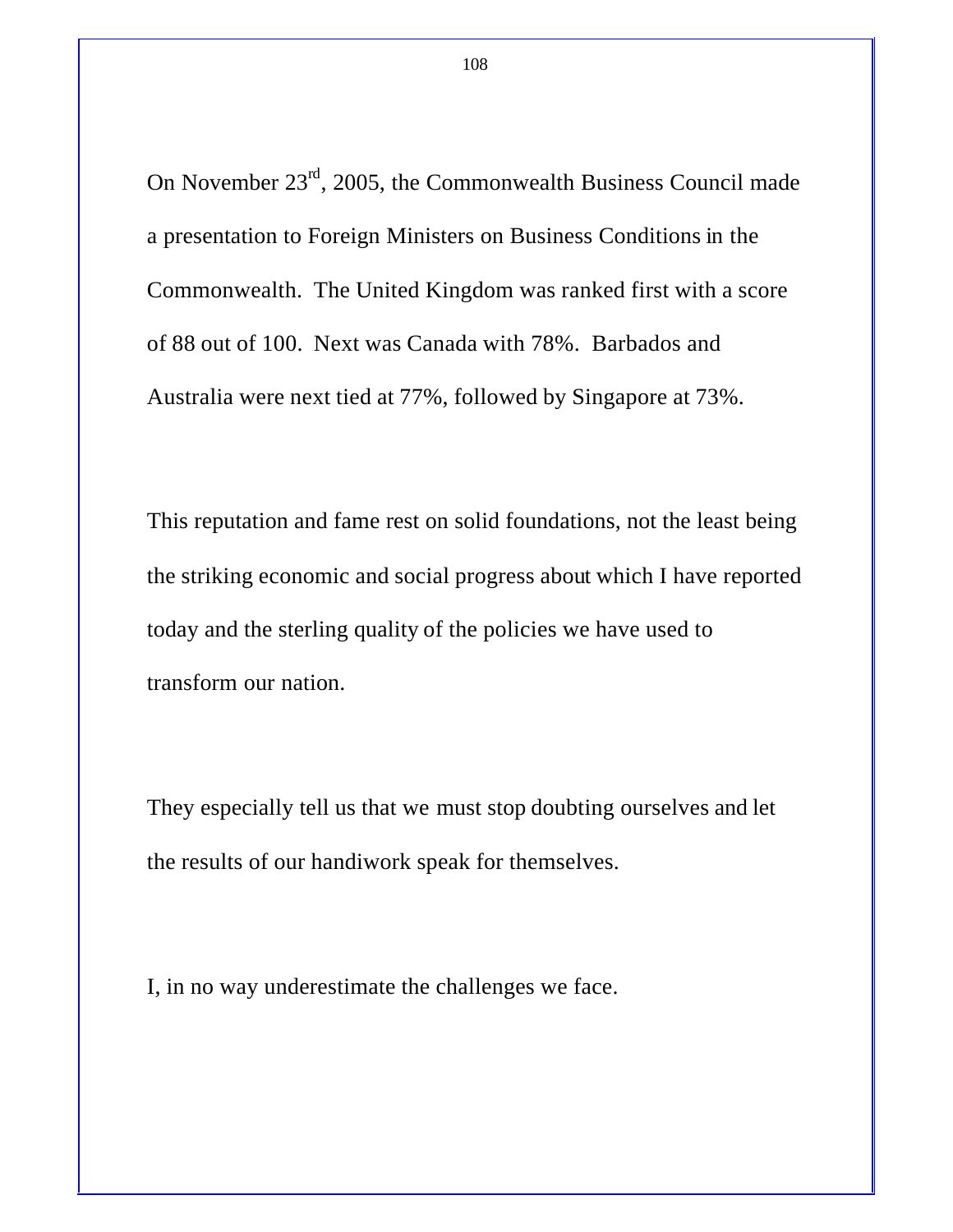But I ask you, which other little nation in the world in the course of the next eighteen months will be in a position to be the stage for two World Cup events?

Barbados is now more ready than ever to show itself capable of dealing with all of the small things that make the lives of the ordinary man and woman worth living.

But we are equally capable of showing that we are now more ready than ever to display world class standards when performing on a global stage.

Those who have assisted me in preparing the policies I have presented believe this with all of their hearts and I thank them for it.

This is a difficult time for our Parliament. But I trust that God will lend his divine guidance to the Debate we are about to embark upon,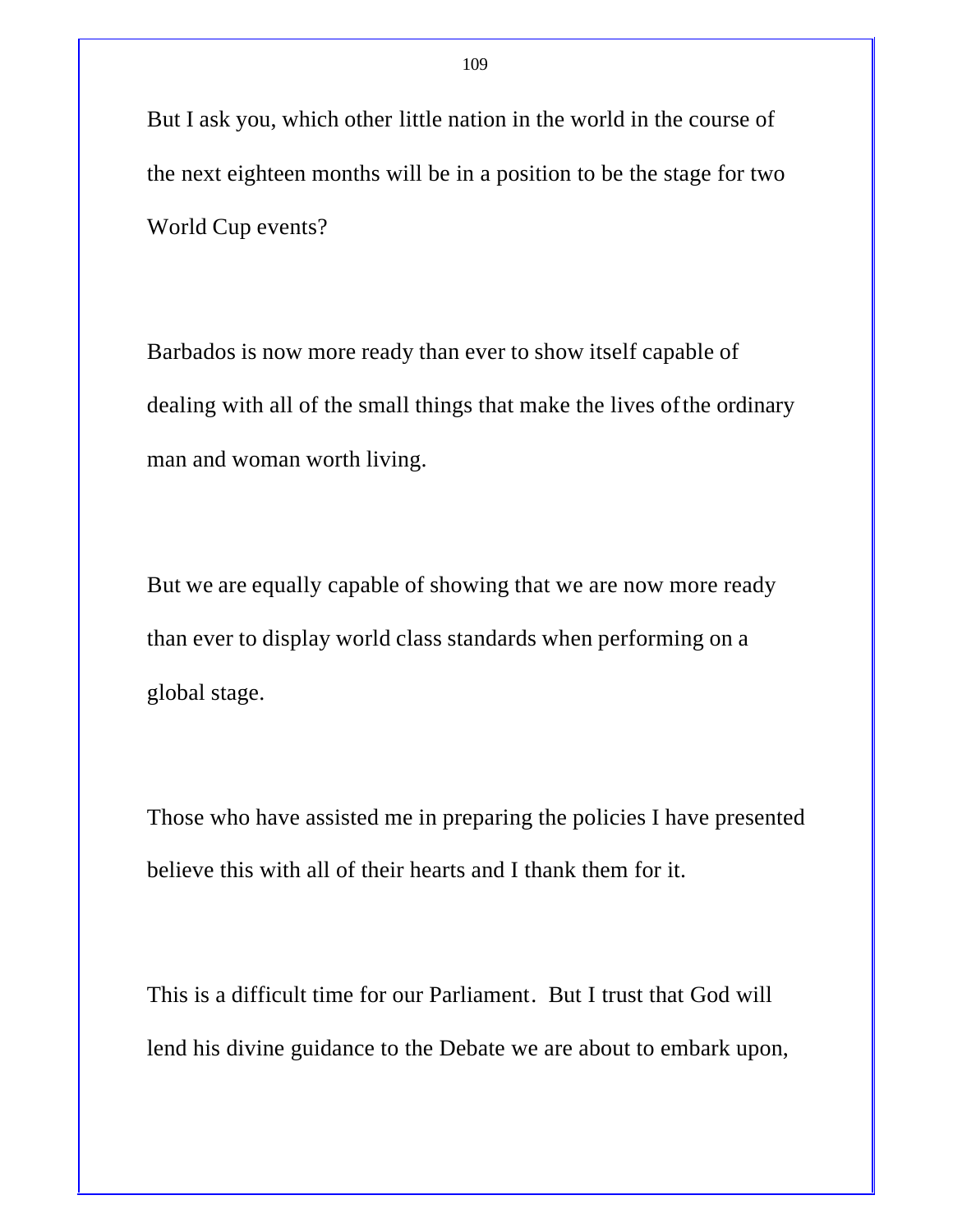and that he will, through the work of this Parliame nt, continue to bless our fair land, now and forever.

----------0O0----------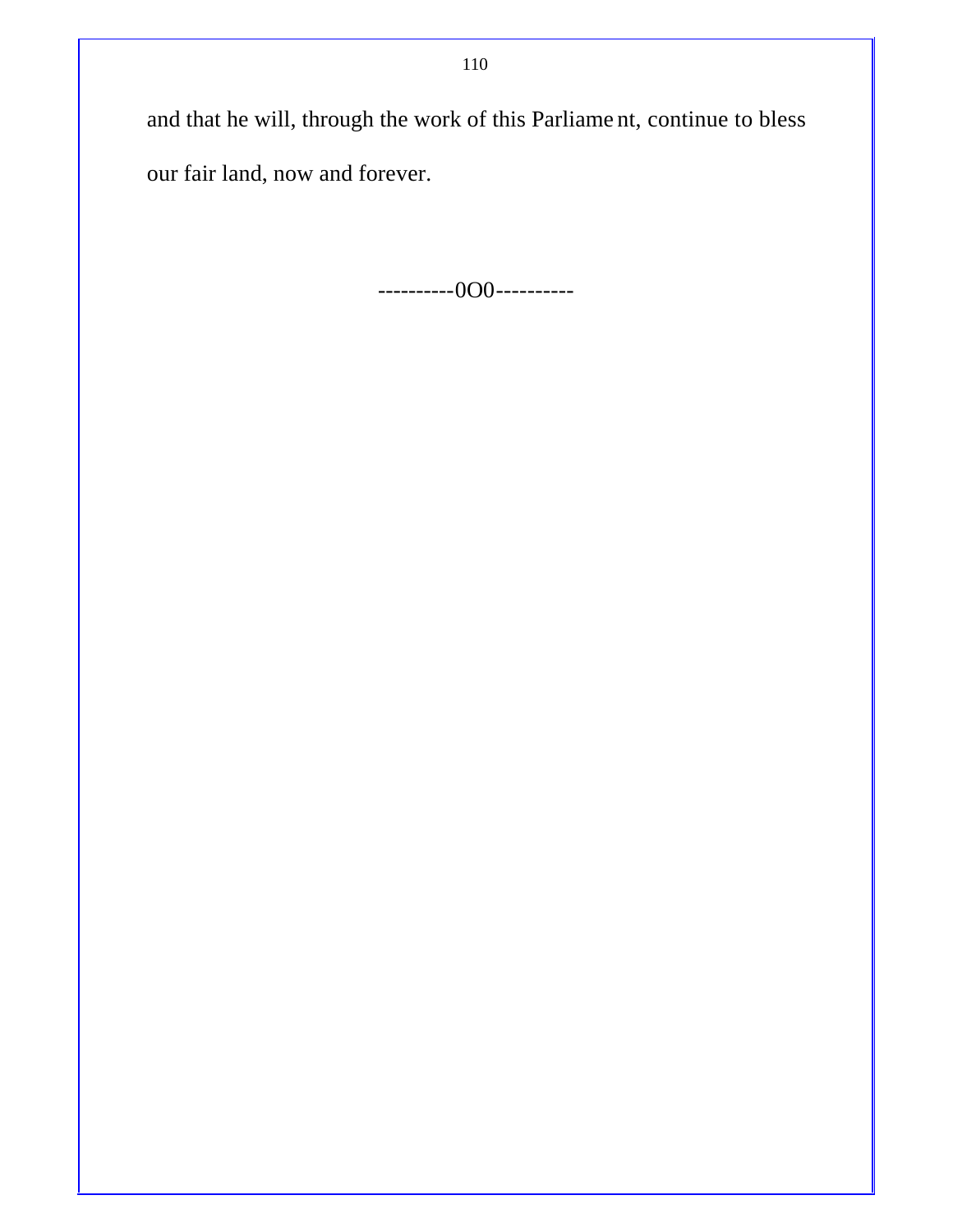# SUMMARY OF PROPOSALS

### **Exchange Control Liberalisation**

Effective February 1, 2006 Barbadian residents and CARICOM Nationals resident in Barbados who earn foreign exchange may hold foreign currency accounts with a limit up to the equivalent of Bds \$20,000.00 without exchange control permission provided the accounts are funded by foreign exchange of at least Bds \$50,000.00 annually. For limits in excess of Bds\$20,000.00 exchange control permission will be required.

Effective February 1, 2006 Returning Barbadian Nationals may hold foreign currency accounts with a limit up to the equivalent of Bds \$100,000.00 provided the funds credited to such accounts represent foreign currency earnings from abroad in the form of pensions, rental income, interest, dividends or other foreign income.

Full authority will be delegated to commercial banks to provide foreign exchange to Barbadians for traveling within CARICOM. In addition to the reserve ratio currently held by commercial banks with the Central Bank, commercial banks will be required to sell 6% of their holdings of foreign currency to the Central Bank of Barbados.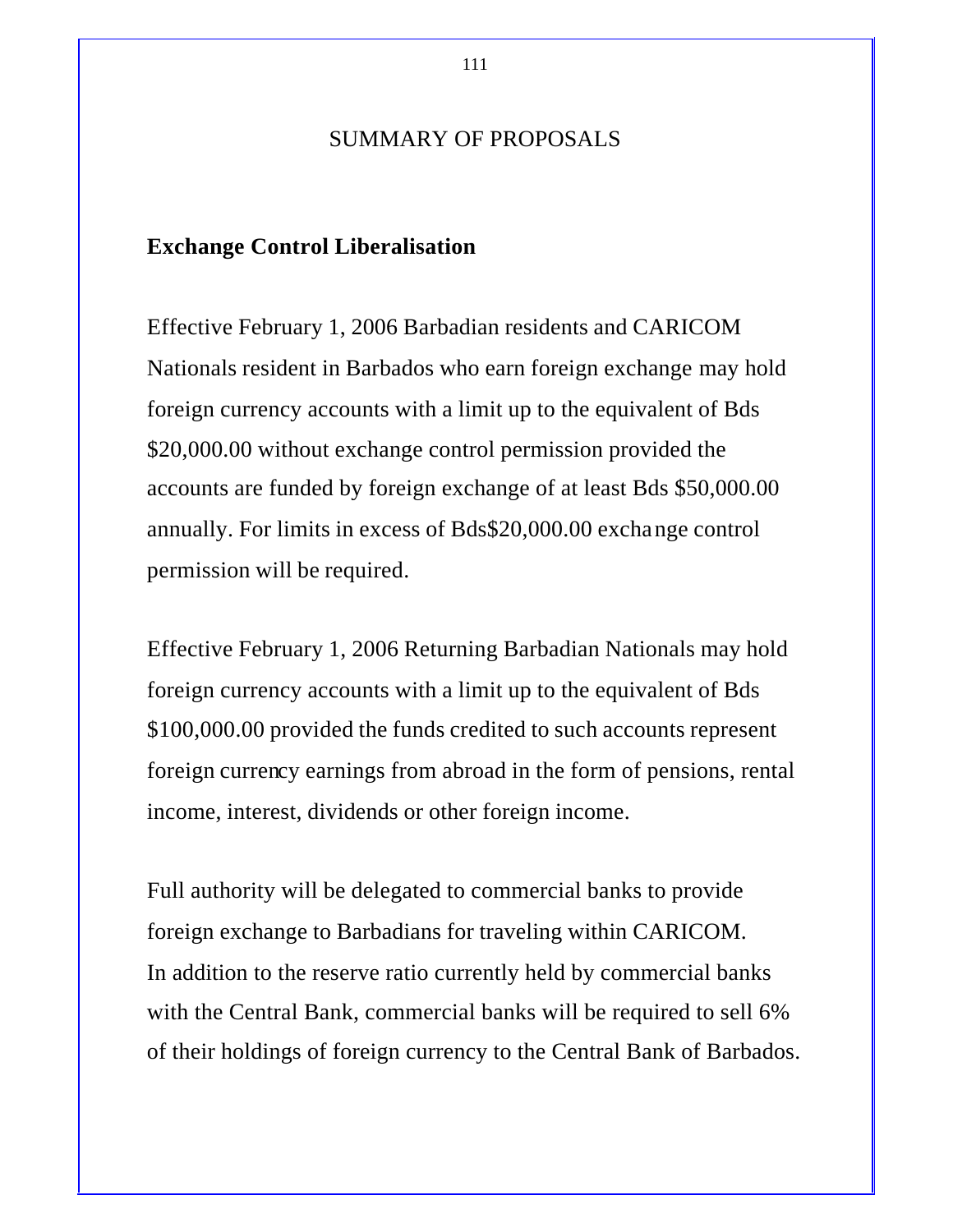# **Capital Market Development**

To respond to the growing demand for long-term securities 30 year bonds will be added to the Government's range of debt instruments to cater to the demand.

Insurance companies will be allowed to sell products denominated in other currencies provided the risks are in the region and the coverage is of the health care type, namely major medical care where the procedure or treatment is not available locally. This policy will be implemented on a case by case basis and insurance companies will have to demonstrate that the requisite foreign exchange earnings will be available to them to meet claims that may arise.

### **Energy Strategy**

Effective April 1, 2006 there will be a separate excise tax tariff for diesel vehicles (See Appendix IV).

To mitigate the effects of rising energy prices the Government will implement a Public Sector Energy Conservation Programme (See details in Appendix II).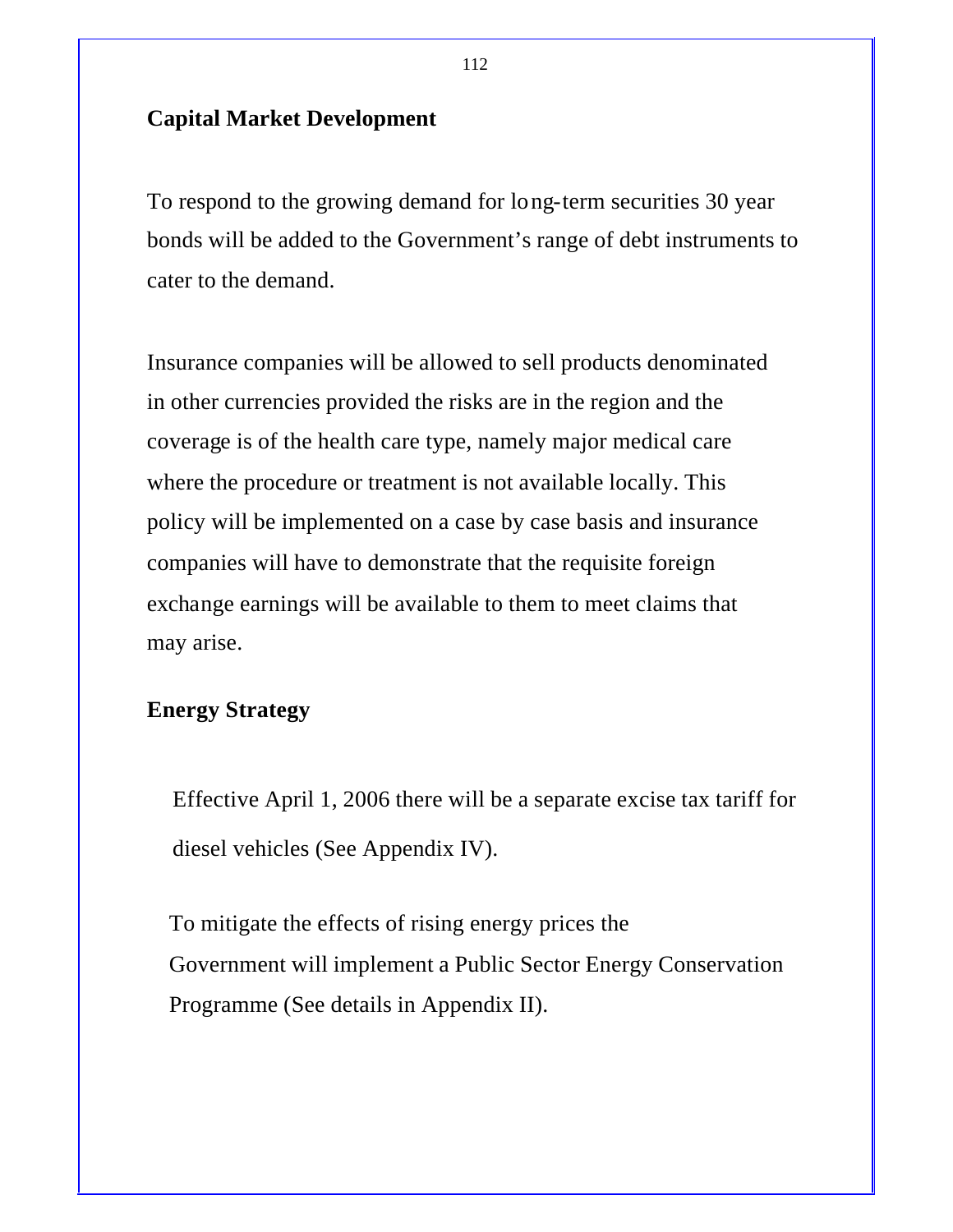A project unit will be established within the BAMC to prepare a Pre-investment Plan and Budget for funding of a fuel cane power generation project. It is proposed that this investment will come on stream by 2008.

Import Duty will be waived on energy systems referenced in Appendix III.

Energy efficient systems / components consisting of materials which keep houses cooler such as radiant barriers; roof / wall insulation; window tint ; ceramic coatings for roofs and attic ventilation fans / whole house fans will now attract an Import Duty of 5%.

From Income Year 2006 it is proposed that the cost of household energy audit recommended conservation systems / materials of up to \$2000. will be allowed as a deduction from assessable income under the Income Tax Home Allowance Scheme. The Ministry of Energy and Public Utilities will develop criteria for approval / certification of auditors.

Effective April 1, 2006 fluorescent light bulbs and fittings will attract an Import Duty rate of 5%.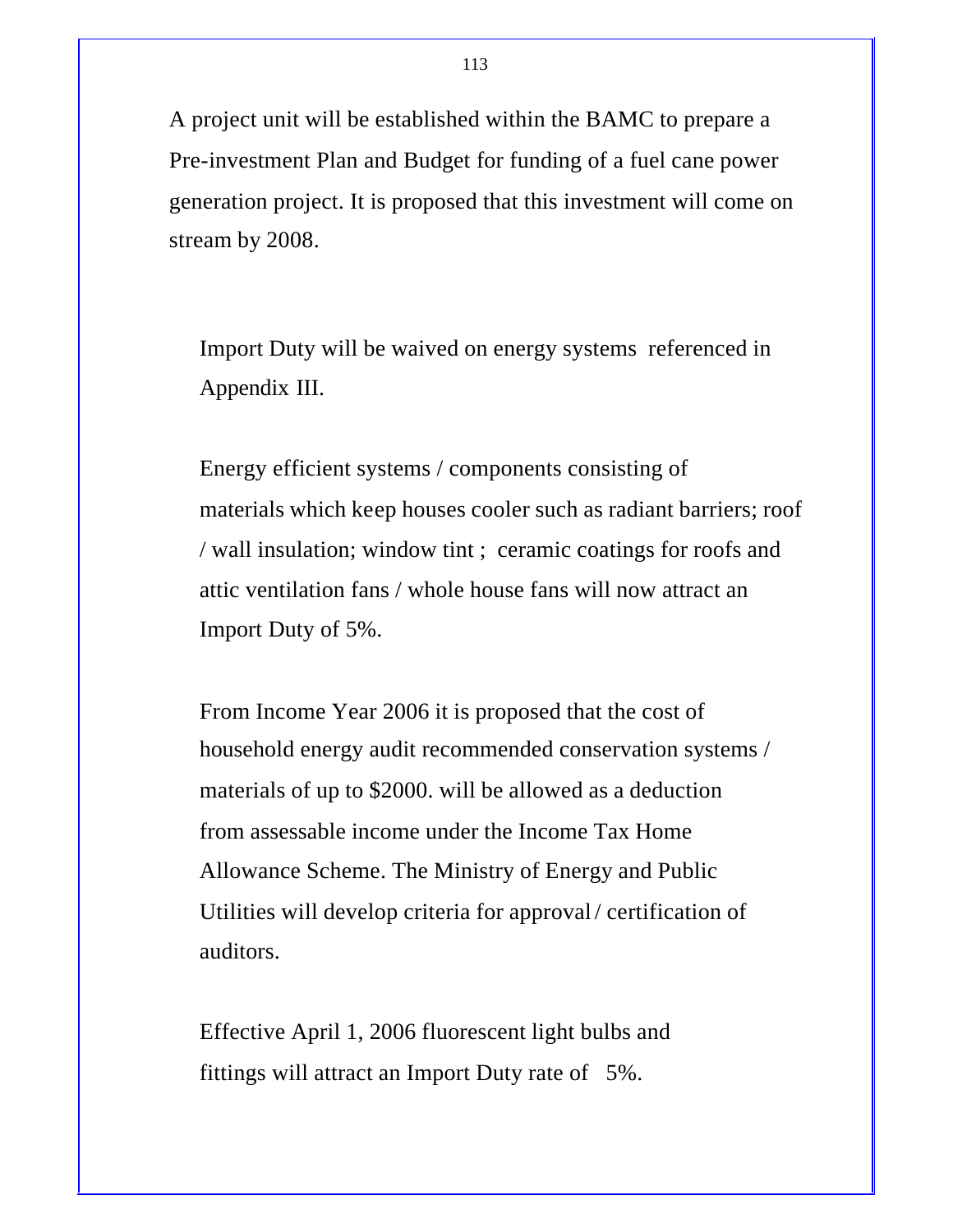Effective September 1, 2006 all taxis owners and operators of vehicles for approved tourism ventures desirous of accessing dutyfree concessions under Part II B of the Customs Tariff can only do so by purchasing diesel powered vehicles with an engine capacity of 1600 cc's or greater.

Effective April 1, 2006 hybrid vehicles as well as those powered by solar ene rgy, LPG and Compressed Natural Gas will attract an excise tax at a flat rate of 20%.

The management of the Transport Board will undertake a technical and economic feasibility study of using alternative fuels to power the Board's fleet.

 An Energy Efficiency Audit and Retrofit Fund of \$10 million dollars will be established as a revolving loan fund for the tourism industry for the purchase of energy efficient devices and equipment including solar systems. The Fund will be managed by the Enterprise Growth Fund.

### **Disaster Prevention, Mitigation and Recovery**

Effective January 2006 in order to obtain a licence to operate in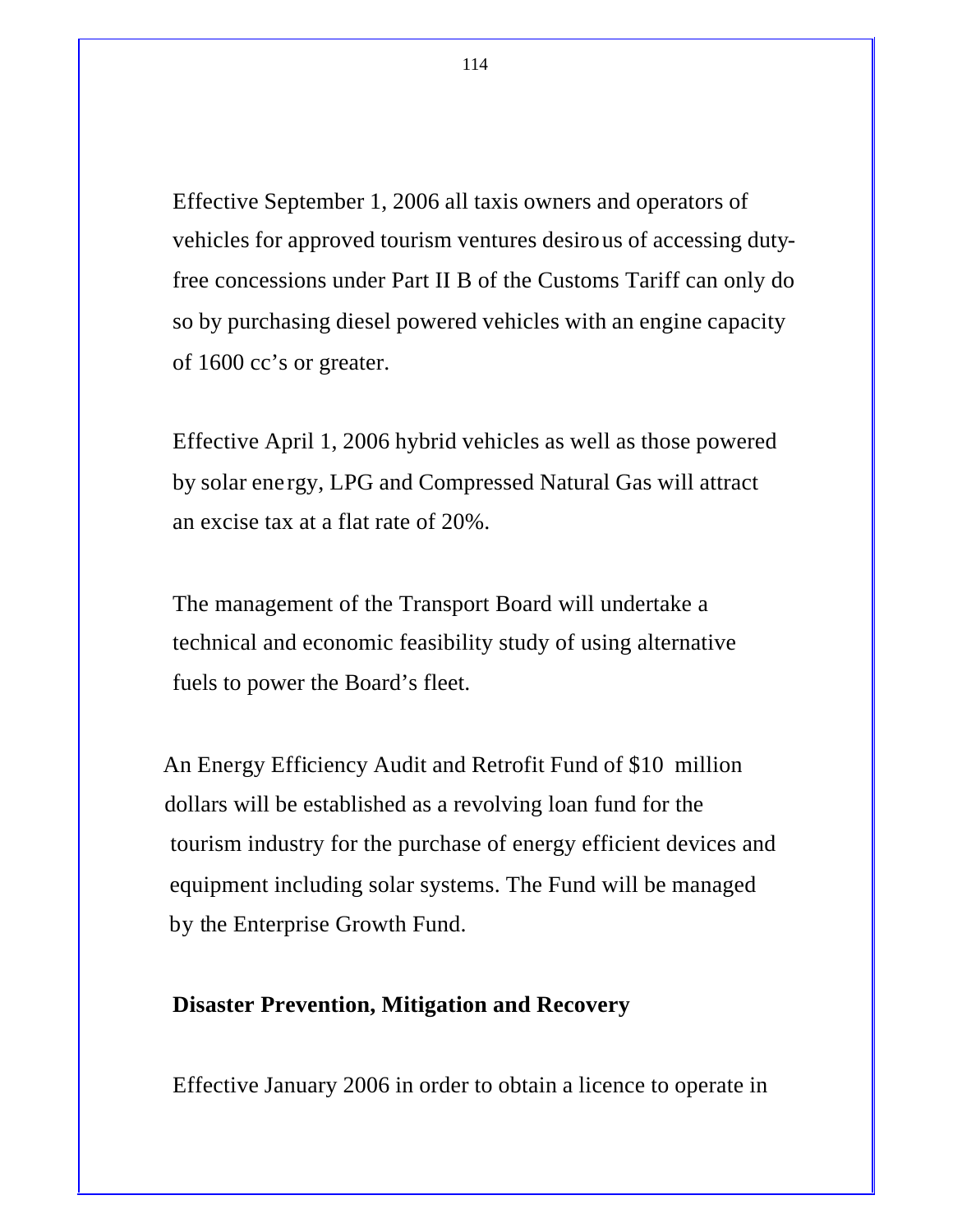Barbados all hotels and places of accommodation must be adequately insured for property damage and public liability.

Effective Financial Year 2006 / 2007 a Catastrophe Fund will be established to provide relief or assistance to persons receiving income of less than the income tax limit of \$22,500.00 per annum in respect of damage to owner-occupied chattel dwellings or dwelling units of wood / concrete block construction.

The Programme will be funded on the following basis:

- a. The Government will make annual contributions of \$2.5 million for five (5) years in the first instance.
- b. Contributions from the working force will take the form of a deduction of 0.1% of earnings up to the national insurance limit.

# **Telecommunications**

To attract more international companies and help existing companies become more competitive internationally a Voice Over Internet Protocol (VOIP) policy will be in place before the start of the 2006 / 2007 Financial Year.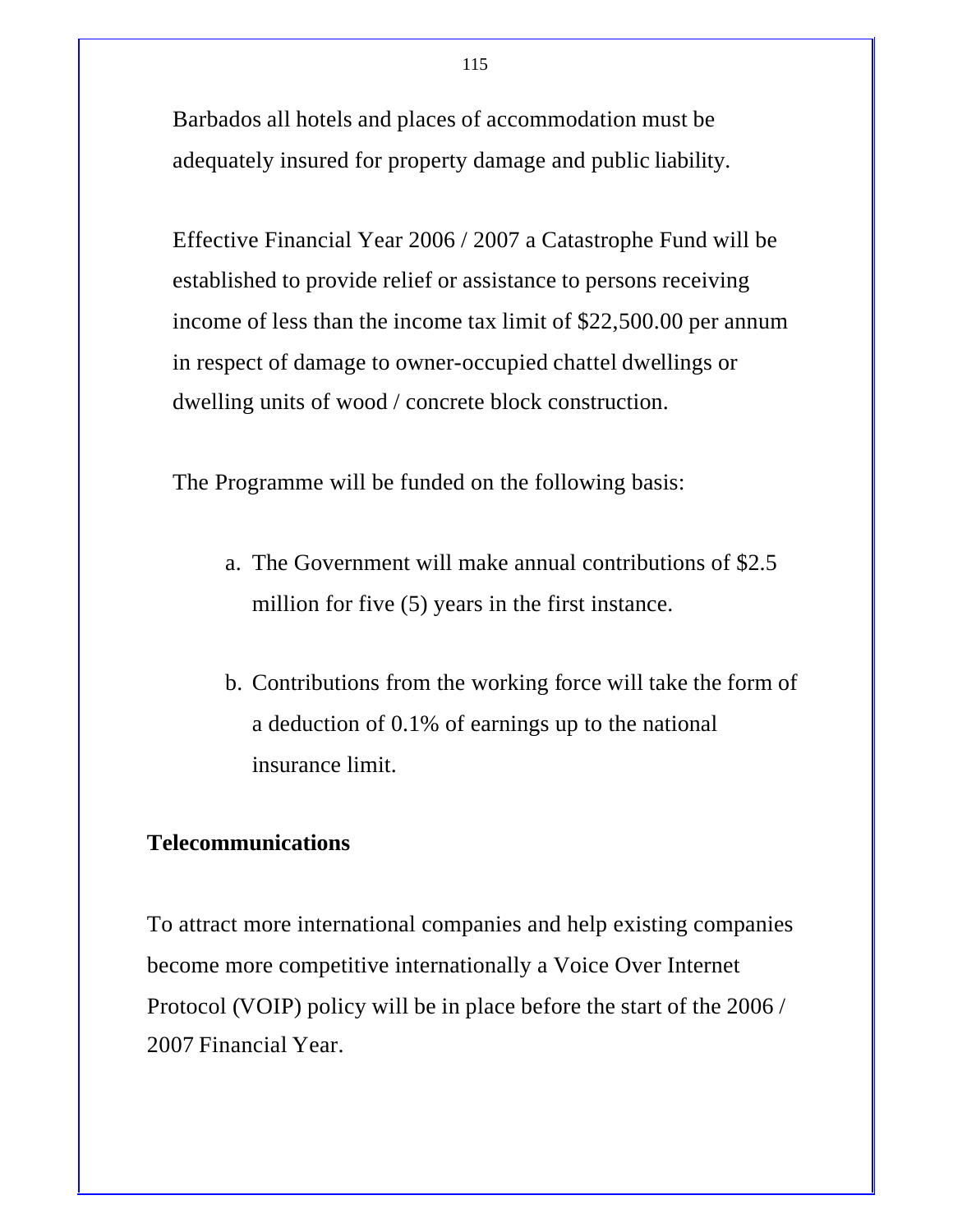### **E- Government**

The Barbados Integrated Government Portal Project and its use by the general public in a limited sense will commence by September 2006 with members of the public being able to perform online transactions in the full range of services offered by the Land Tax Department; Land Registry and the Registration Department. The services offered by the Customs Department and the Inland Revenue department are slated to come on stream by September 2007. The system will be fully operational by 2008.

# **Education and Training**

Changes will be made to the curricula of secondary schools to allow children to pursue a pre -vocational programme. Options will be provided on a pilot basis in six schools – Combermere; Coleridge and Parry; St. George; Grantley Adams Memorial; St. Lucy; and St. Leonard's Boys' for students to choose careers in carpentry, masonry, painting, tiling,electrical installation, steel bending, and other similar skilled work areas. Skills will be certified by the Samuel Jackman Prescod Polytechnic Artisan Certificate.

The Ministry of Labour through its agencies the Barbados Vocational training Board, the TVET Council and the National Employment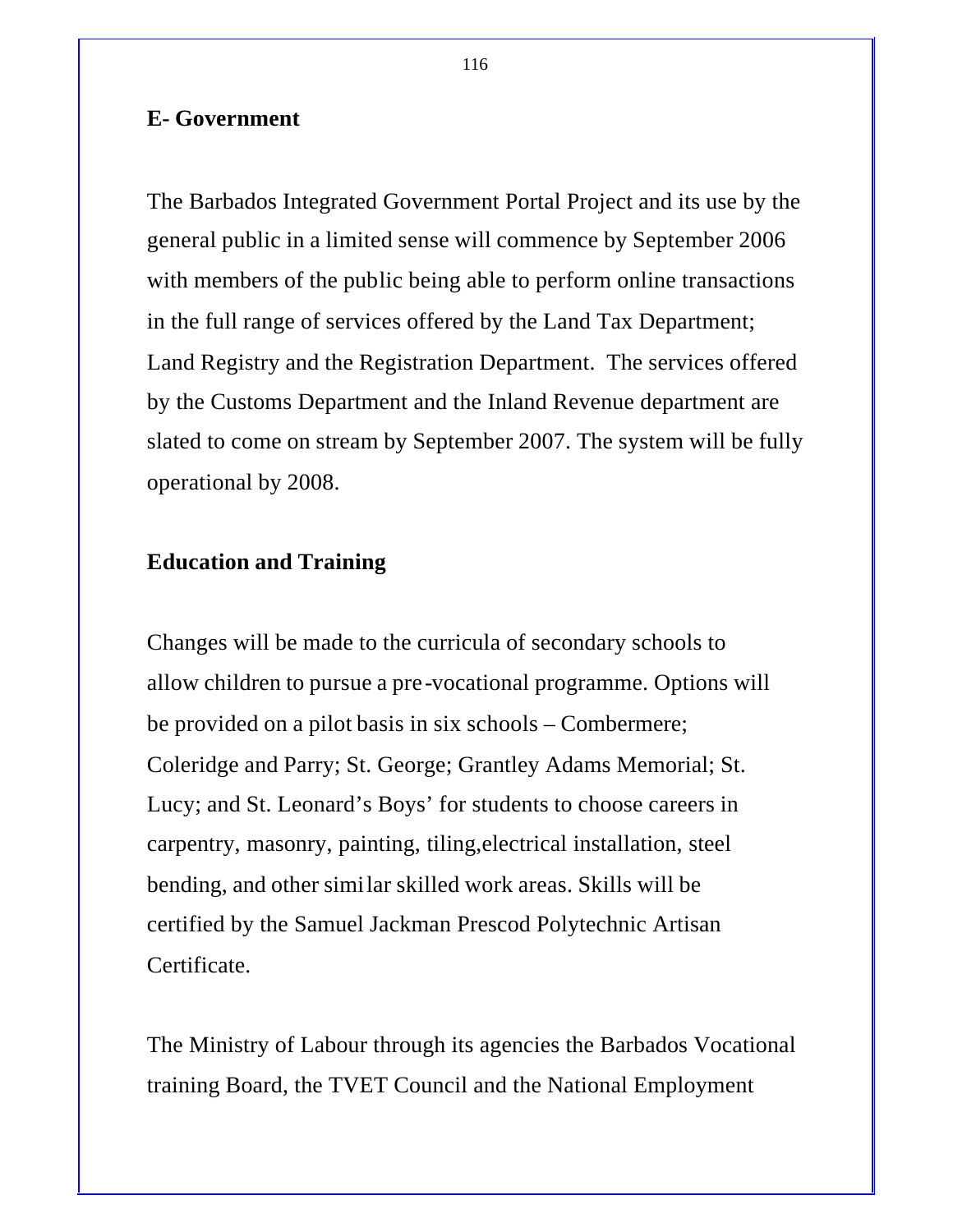Bureau will develop and implement training programmes that focus on those skills sets which are in short supply (See Appendix V).

To provide for re-training of persons who are beneficiaries of the Unemployment Scheme a \$10 million Fund will be established. The National Insurance Board will manage the Fund in collaboration with the Ministry of Labour and the Ministry of Education in order to determine the nature and content of the programmes to be funded.

Effective Academic Year 2006 the number of nurses to be trained at the Barbados Community College will be increased from ninety (90) to one hundred and twenty (120).

To meet the growing demand for skilled workers in the Hospitality sector, the Hospitality Institute will be utilized to undertake training in Tourism and Hospitality in nine (9) parishes to complement training, which is currently undertaken in Christ Church and at the All Saints' Unit.

An Education Savings Plan will be established to assist those students who may have to avail themselves of other educational opportunities requiring them to pay high tuition fees.

Beneficiaries under the Education Savings Plan will be exempt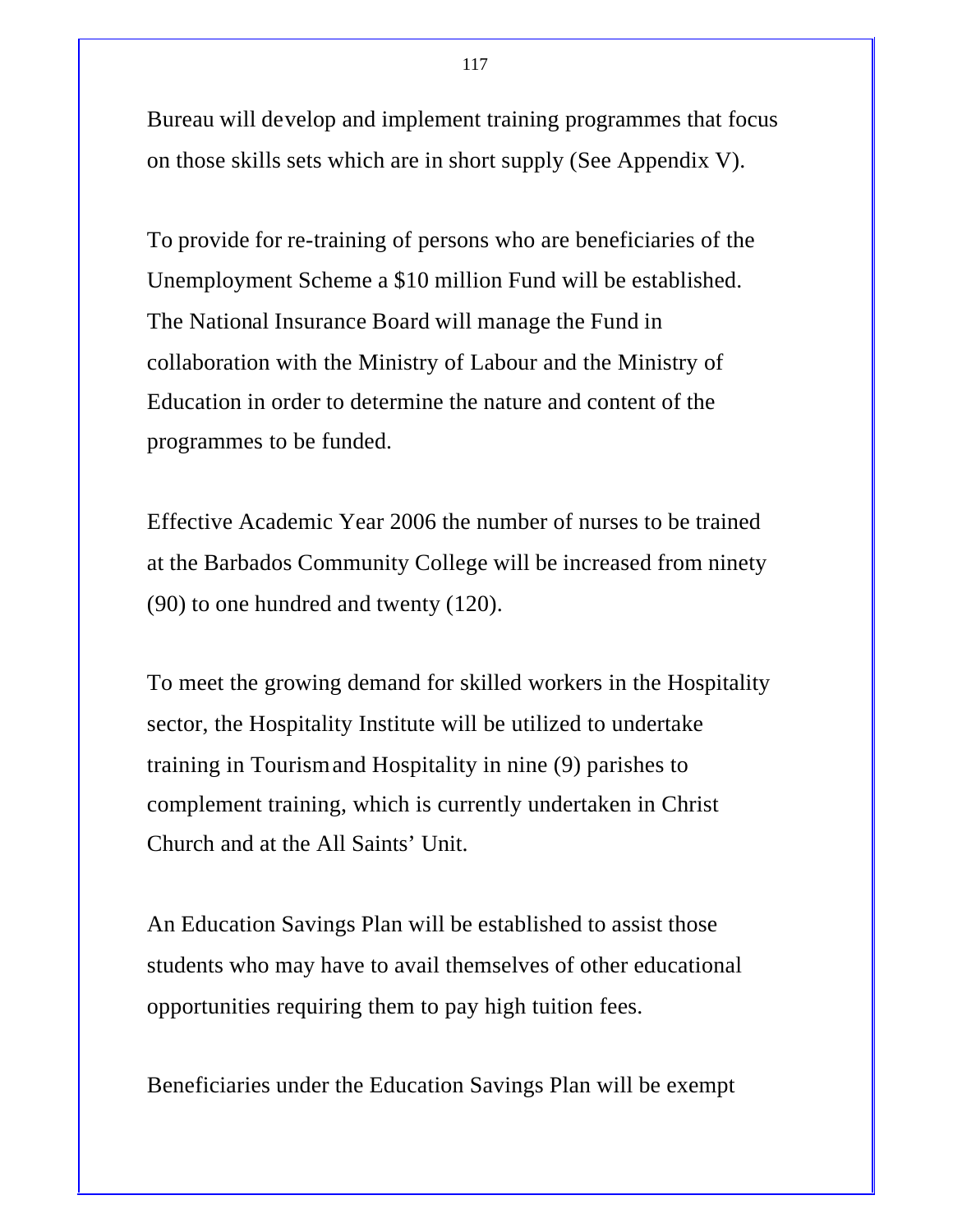from the payment of withholding tax payable in respect of interest earned, once the resources are used in the pursuit of tertiary level education, as the Plan will be facilitated via savings accounts.

#### **Cess**

With immediate effect the Cess on extra-regional imports will be increased by three (3) percentage points to 6%. The increase will not apply to those food items, which are zero rated under the VAT Act, nor to baby napkins nor special foods for diabetics and special healthcare articles for the elderly.

# **Agriculture**

To minimize the fall-out from the restructuring of the sugarcane industry the Government will continue to provide support, including deficiency payments, to the industry throughout the transition period.

A capital injection amounting to \$2.0 million will be provided to the BAMC to grant the necessary funding to facilitate the various preinvestment activities during the transitional period for restructuring the sugarcane industry.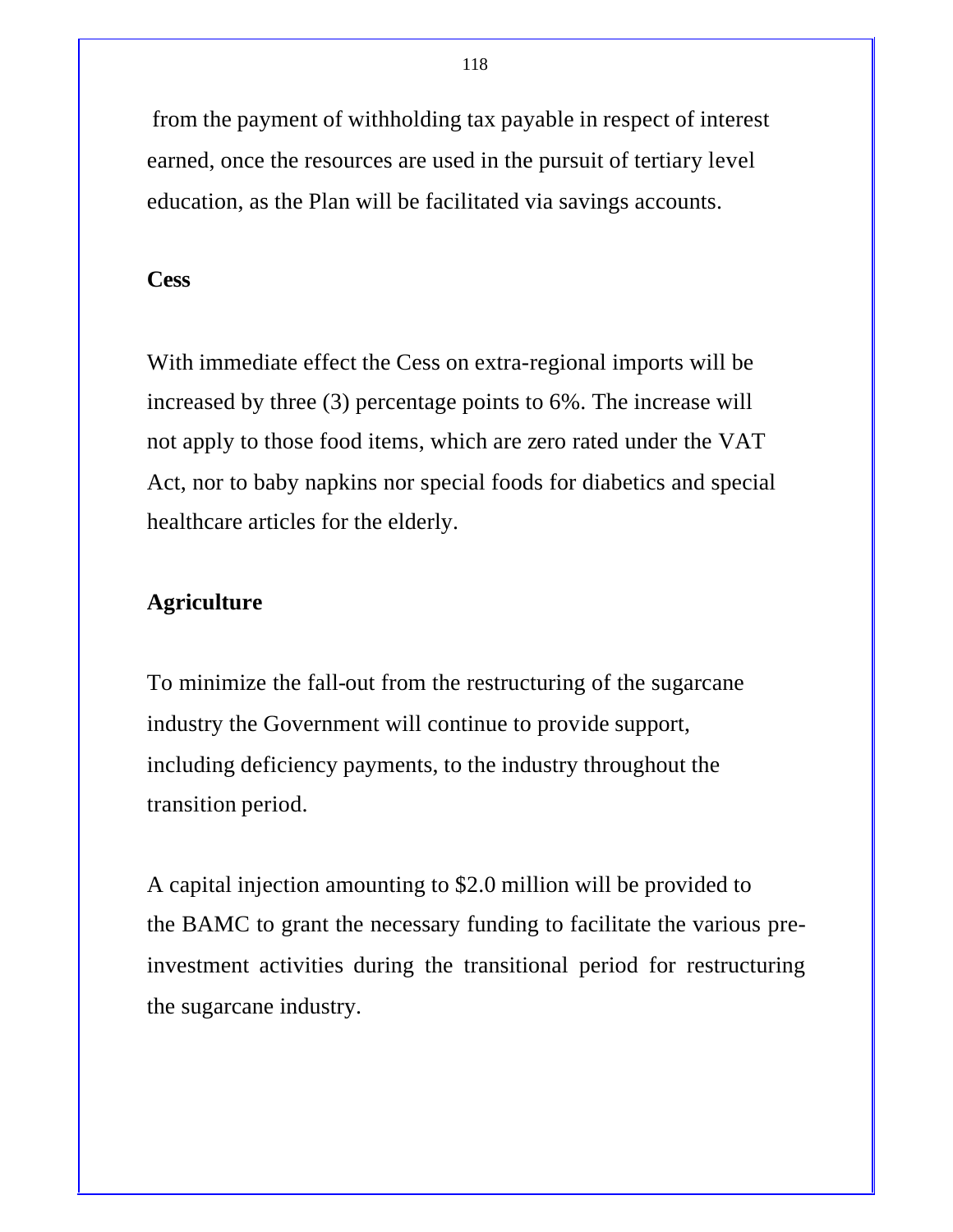To bring an additional 8,000 acres of idle land back into sugarcane production the Government will provide the BAMC with \$32 million over a two year period.

The Cane Replanting Incentive Scheme will be recapitalised to the amount of \$2 million. In addition it will be re -tooled and linked to environmental considerations.

An annual amount of \$3 million will be used to provide incentives for the growing of fuel cane varieties.

Producers of Approved Varieties will be guaranteed a minimum payment of \$90 per tonne as part of the transformation process.

The scope of the BADMC in its capacity as a State Trading Enterprise, will be expanded to make the Corporation solely responsible for the importation of those commodities for which the country has identified a capability to achieve self-sufficiency (see Appendix VI)

A rebate of 25% for the components of dairy housing up to a maximum of \$40,000 to address problems associated with heat stress will now be granted.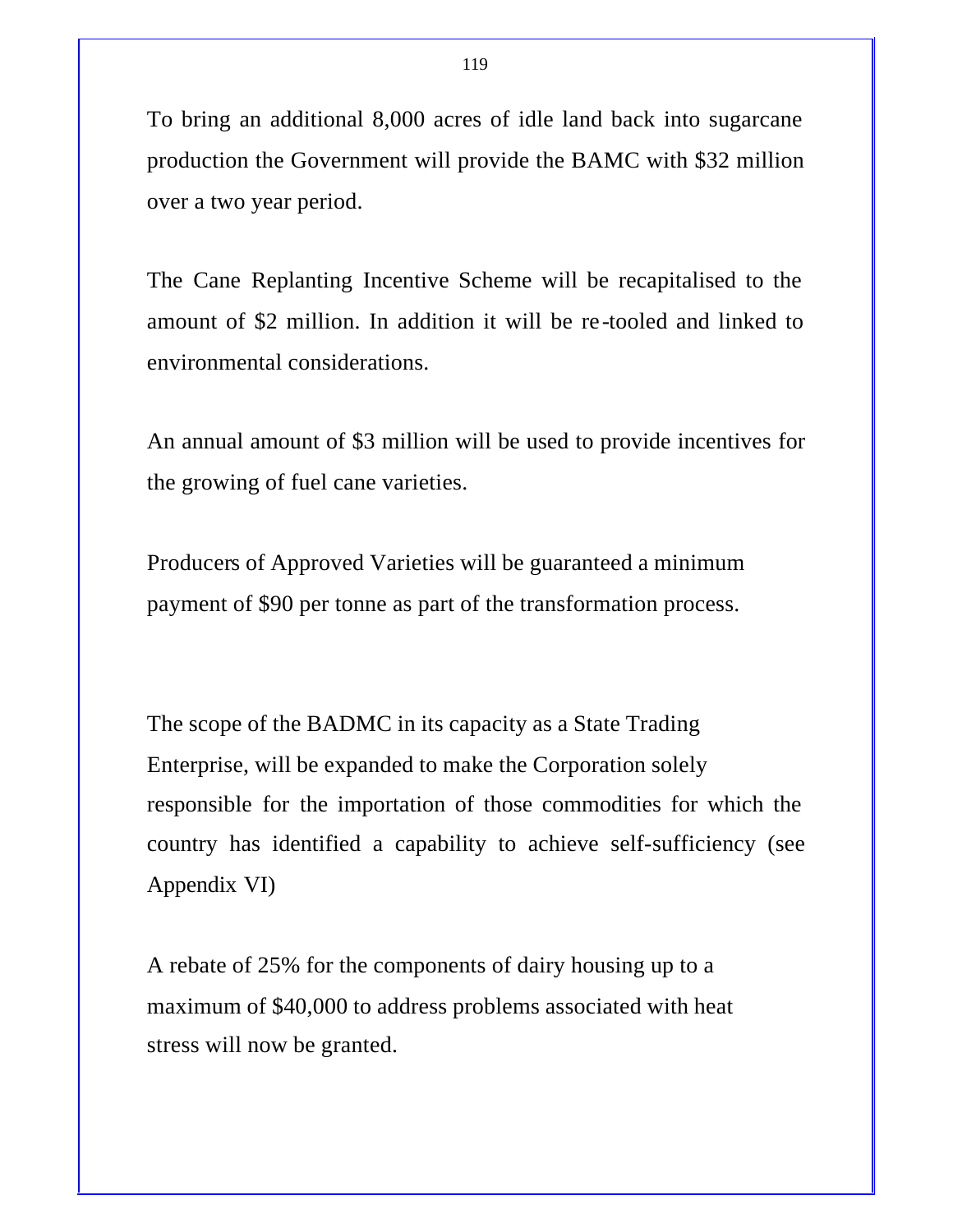A rebate of 40% of the cost of components for a milking parlour up to a maximum of \$60,000 in order to encourage the increase of milk supply to satisfy domestic and export needs.

An appropriate moratorium which takes into account the production cycle for dairy, will be given on the principal for loans received from the ADF for the purpose of farm improvement.

Initial capital funding through the ADF in the amount of \$250,000 will be provided to establish a Dairy Board.

The provision of \$250,000 will be made to facilitate the development of a comprehensive business plan for the dairy industry as well as a detailed business plan for the Dairy Board itself.

A capital injection of \$300,000 over 3 years for market research and development in the dairy industry will be provided.

The Government will provide an initial capitalization of \$2 million to meet the costs of administering a Youth Agricultural Programme.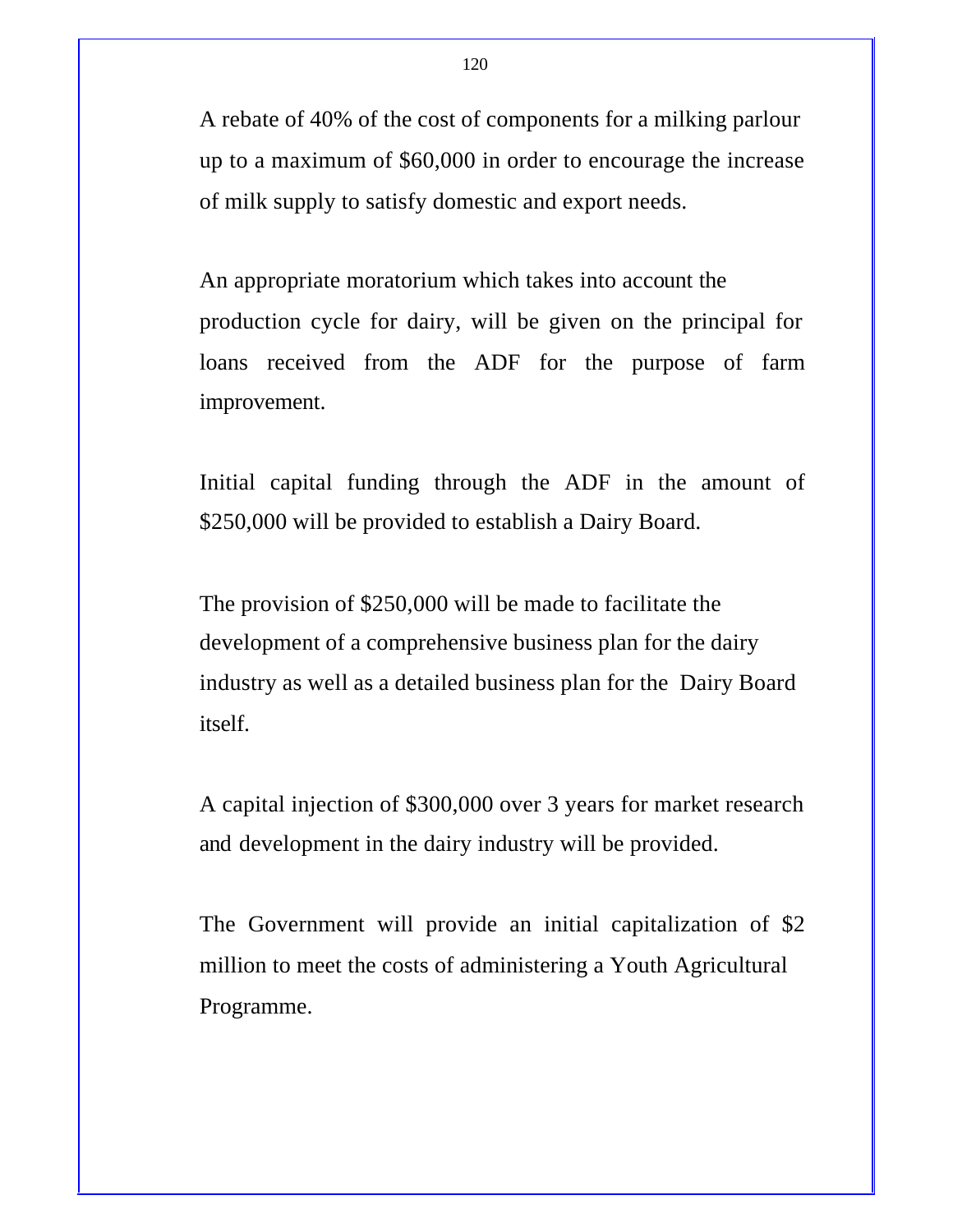The Government will be piloting a project using the Home Agricultural Station of the Ministry of Agriculture as a site for research, production and training in agricultural practices. An initial amount of \$2 million will be provided through the ADF for the capitalization of this programme.

Government will provide \$1 million towards the cultivation Services Scheme to facilitate a Rent-a-Tool Programme to provide a pool of machinery and equipment to aid small farmers in cultivation.

A Scotland District Development Authority will be established by the second quarter of Financial Year 2006 / 2007.

To complement the activities of the Scotland District Authority a ten year tax holiday for investments in fruit production, processing and marketing will be granted.

An annual subvention of \$75,000 will be provided to the BADMC

to facilitate the management of the fruit orchards at Haggatts and Turners Hall.

An amended Orchard development Subsidy to promote the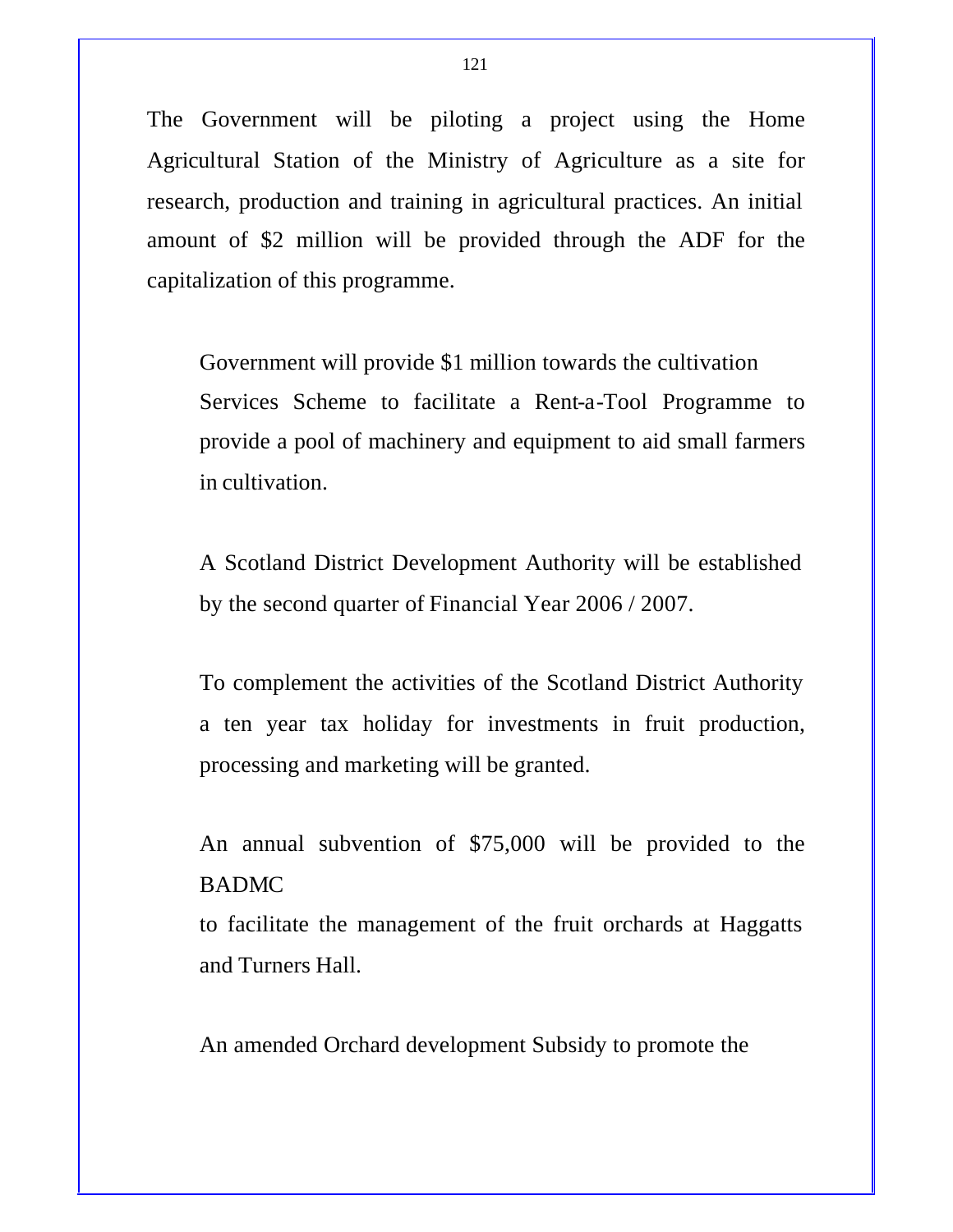production of approved fruit trees and the overall afforestation of the Scotland District will be introduced.

An initial investment of \$1 million will be allocated for a dedicated land cultivation scheme to be established for the Scotland District.

# **Manufacturing**

An additional \$2 million will be provided to the Special Assistance Technical Fund for the garments, furniture, food and beverages sectors with special emphasis being placed on a programme for the garment sector aimed at stimulating the sector's production and the development of synergies with the local fashion design and tourism industries.

Effective April 1, 2006 the Surcharge will be removed from those items for which there is no local production (See Appendix 7).

The surcharge of 60% will be retained on other garments and related products for a further period of 18 months after which its retention will be reviewed.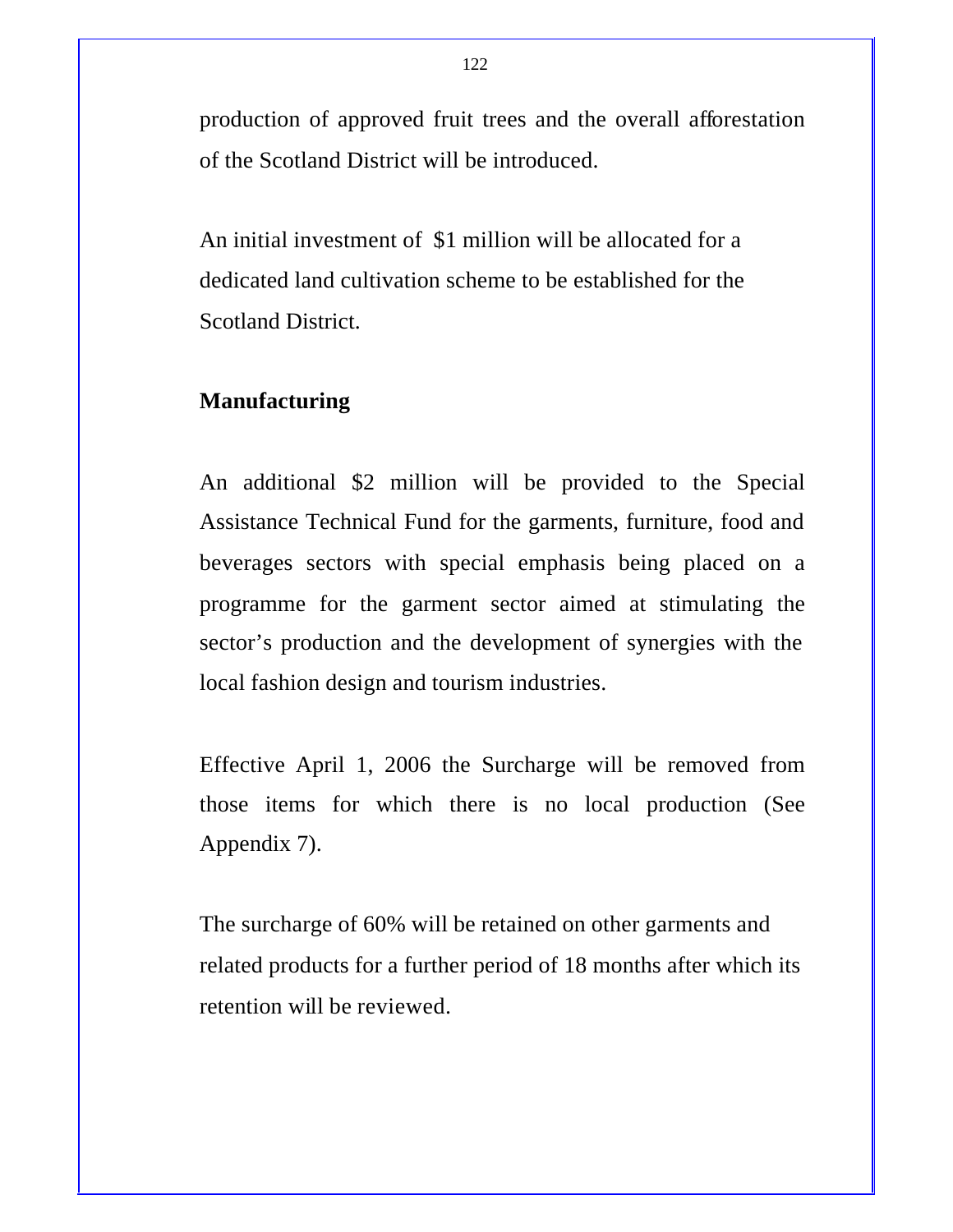### **International Business**

Effective this Income Year the present 35% income tax and foreign exchange control exemption granted to skilled nonnationals will be amended so that income not exceeding \$150,000 will have an exemption of 35%; over \$150,000 but less than \$500,000 an exemption of 50% and over \$500,000, an exemption of 60%. The application of this concession will be automatic upon the grant of a work permit for an initial period of three years.

# **Small Business**

To spur business development in Barbados the sum of \$1 million will be made available to the Small Business Association to enable it to support a Marketing programme.

### **Tax Matters**

The rate of land tax for properties valued between \$350,000 and \$850,000 will be reduced from 0.65% to 0.45%.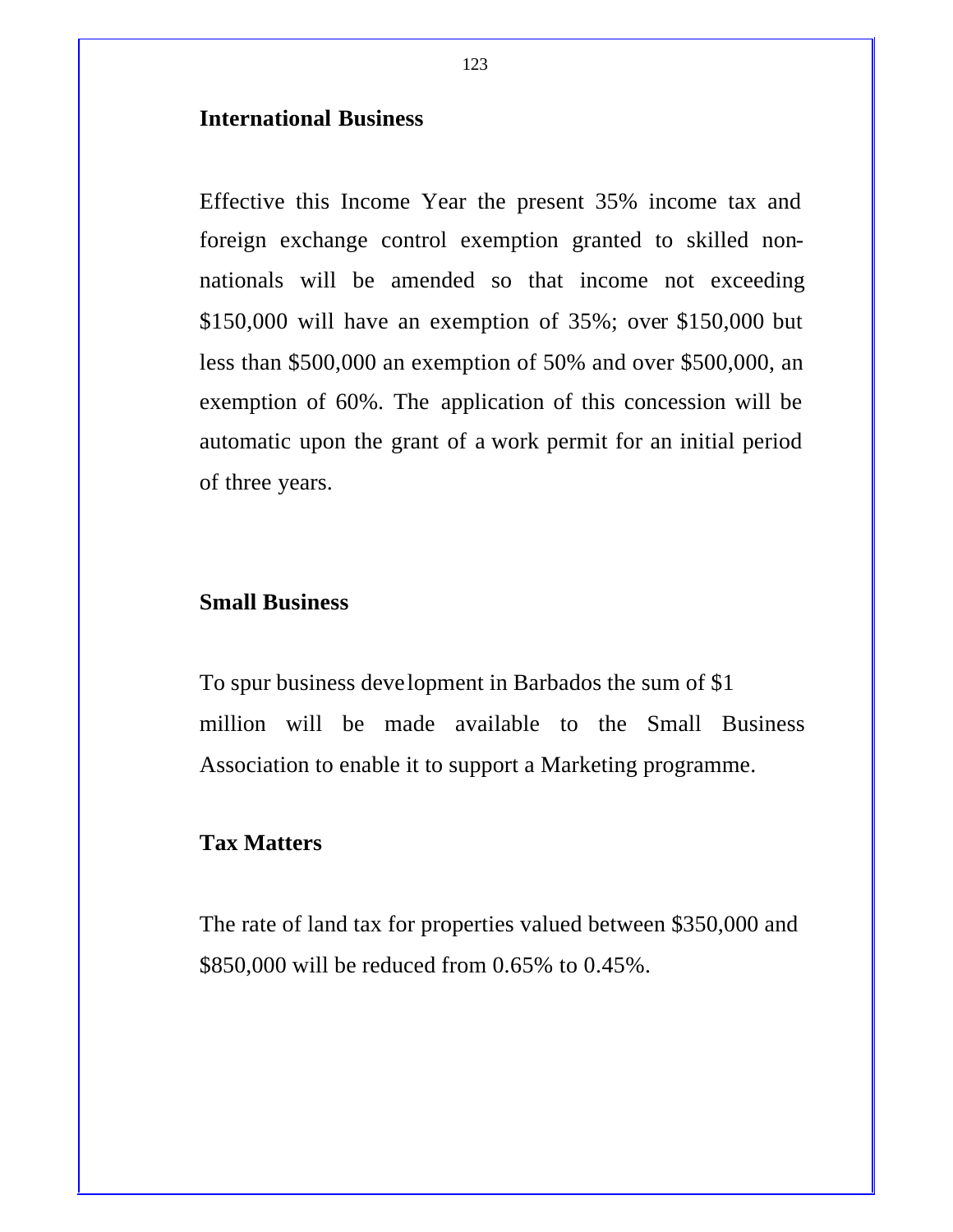### **Hired Cars**

Effective immediately the cost of a hired car permit will be reduced by \$500.00 from \$2500.00 to \$2000.00. The Road Tax of \$1200.00 will be reduced to \$600.00.

### **Rental Income**

Effective this Income Year individuals converting property to rental units will be permitted an initial allowance of 50% on capital expenditure incurred. The remainder may be claimed at an annual rate of 4% annually thereafter.

Effective this Income year a flat rate of tax of 15% on all income derived from rental of home accommodation. The person renting will be allowed to allow claim an amount of 20% of the assessable income or \$3000 which ever is lesser against the tax payable in any income year.

# **Pensions**

Minimum NIS contributory pension will be increased to \$116.00 per week with effect from February 6, 2006.

Effective February 6, 2006 non- contributory pensions will